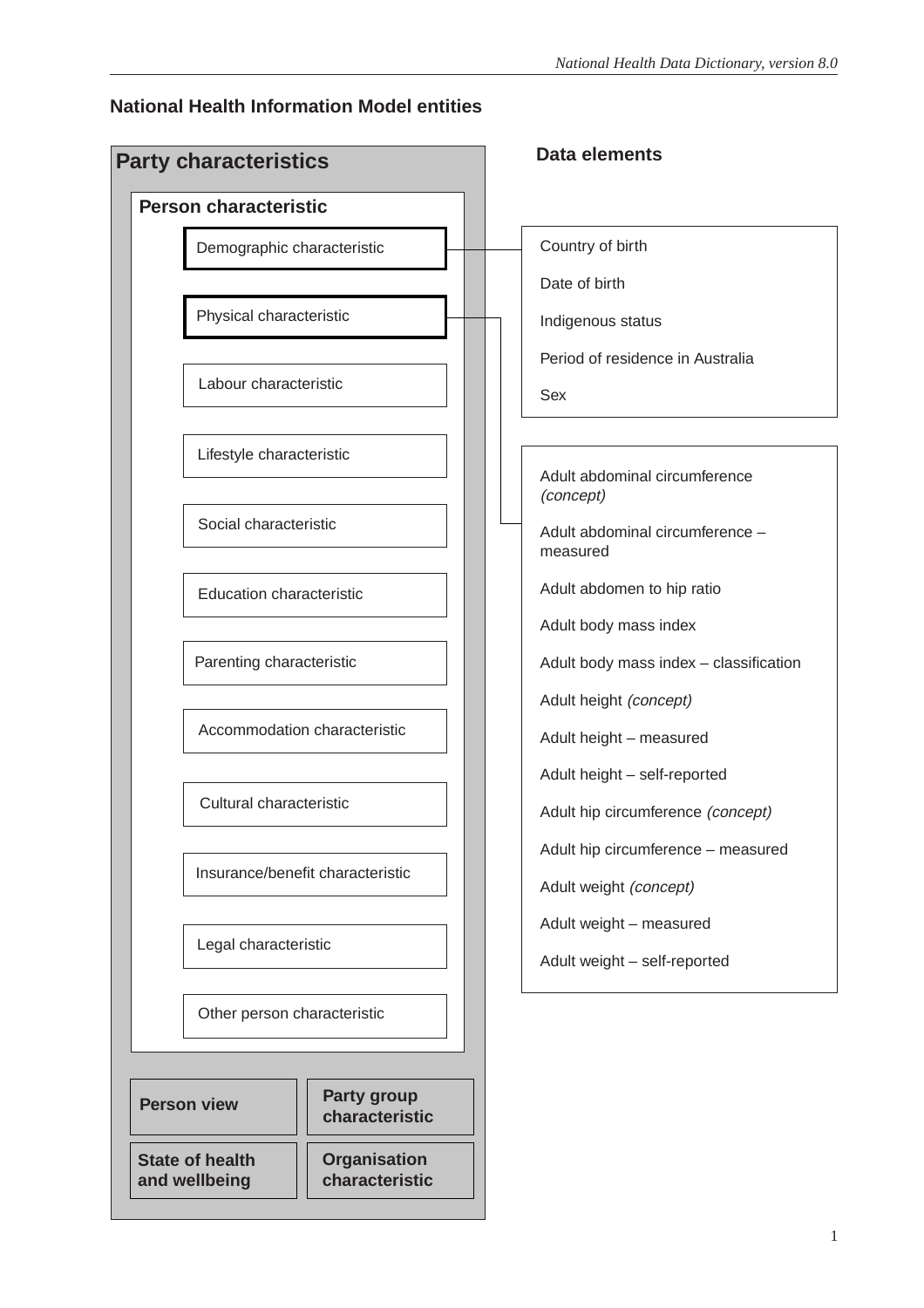# **Country of birth**

| Admin. status:                          | <b>CURRENT</b>                            | 1/07/94                                                                                                                                                                                                                                                                                                                                                                                                                                                                                                                                                                             |                          |
|-----------------------------------------|-------------------------------------------|-------------------------------------------------------------------------------------------------------------------------------------------------------------------------------------------------------------------------------------------------------------------------------------------------------------------------------------------------------------------------------------------------------------------------------------------------------------------------------------------------------------------------------------------------------------------------------------|--------------------------|
| Identifying and definitional attributes |                                           |                                                                                                                                                                                                                                                                                                                                                                                                                                                                                                                                                                                     |                          |
| Knowledgebase ID:                       | 000035                                    |                                                                                                                                                                                                                                                                                                                                                                                                                                                                                                                                                                                     | <b>Version number:</b> 2 |
| Data element type:                      | <b>DATA ELEMENT</b>                       |                                                                                                                                                                                                                                                                                                                                                                                                                                                                                                                                                                                     |                          |
| Definition:                             | The country in which the person was born. |                                                                                                                                                                                                                                                                                                                                                                                                                                                                                                                                                                                     |                          |
| Context:                                |                                           | Country of birth is important in the study of access to services by different<br>population sub-groups. Country of birth is the most easily collected and<br>consistently reported of possible data items. The item provides a link between<br>the Census of Population and Housing, other ABS statistical collections and<br>regional data collections. Country of birth may be used in conjunction with other<br>data elements such as period of residence in Australia, etc., to derive more<br>sophisticated measures of access to services by different population sub-groups. |                          |

### **Relational and representational attributes**

| Datatype:                  | <b>Numeric</b>                                                                                                                                                                                                                                                                                                                                                                                                                                                                           | Representational form:                                                                                                                         | <b>CODE</b> |
|----------------------------|------------------------------------------------------------------------------------------------------------------------------------------------------------------------------------------------------------------------------------------------------------------------------------------------------------------------------------------------------------------------------------------------------------------------------------------------------------------------------------------|------------------------------------------------------------------------------------------------------------------------------------------------|-------------|
| Field size:                | Min. 4<br>Max. 4                                                                                                                                                                                                                                                                                                                                                                                                                                                                         | Representational layout: NNNN                                                                                                                  |             |
| Data domain:               |                                                                                                                                                                                                                                                                                                                                                                                                                                                                                          | Australian Standard Classification of Countries for Social Statistics (ASCCSS)<br>4-digit (individual country) level. ABS catalogue no. 1269.0 |             |
| Guide for use:             | A country, even if it comprises other discrete political entities such as states, is<br>treated as a single unit for all data domain purposes. Parts of a political entity are<br>not included in different groups. Thus, Hawaii is included in Northern America<br>(as part of the identified country United States of America), despite being<br>geographically close to and having similar social and cultural characteristics as<br>the units classified to Polynesia in the ASCCSS. |                                                                                                                                                |             |
| <i>Verification rules:</i> |                                                                                                                                                                                                                                                                                                                                                                                                                                                                                          |                                                                                                                                                |             |

*Collection methods:*

*Related data:* supersedes previous data element Country of birth, version 1

### **Administrative attributes**

| Source document: ABS Catalogue No. 1269.0 |                                                      |                   |                     |  |  |  |  |
|-------------------------------------------|------------------------------------------------------|-------------------|---------------------|--|--|--|--|
|                                           | Source organisation: Australian Bureau of Statistics |                   |                     |  |  |  |  |
| National minimum data sets:               |                                                      |                   |                     |  |  |  |  |
| Institutional health care                 |                                                      | from $1/07/89$ to |                     |  |  |  |  |
| Institutional mental health care          |                                                      | from $1/07/97$ to |                     |  |  |  |  |
| Perinatal                                 |                                                      | from $1/07/97$ to |                     |  |  |  |  |
| Palliative care                           |                                                      |                   | from $1/07/2000$ to |  |  |  |  |
|                                           |                                                      |                   |                     |  |  |  |  |

*Comments:*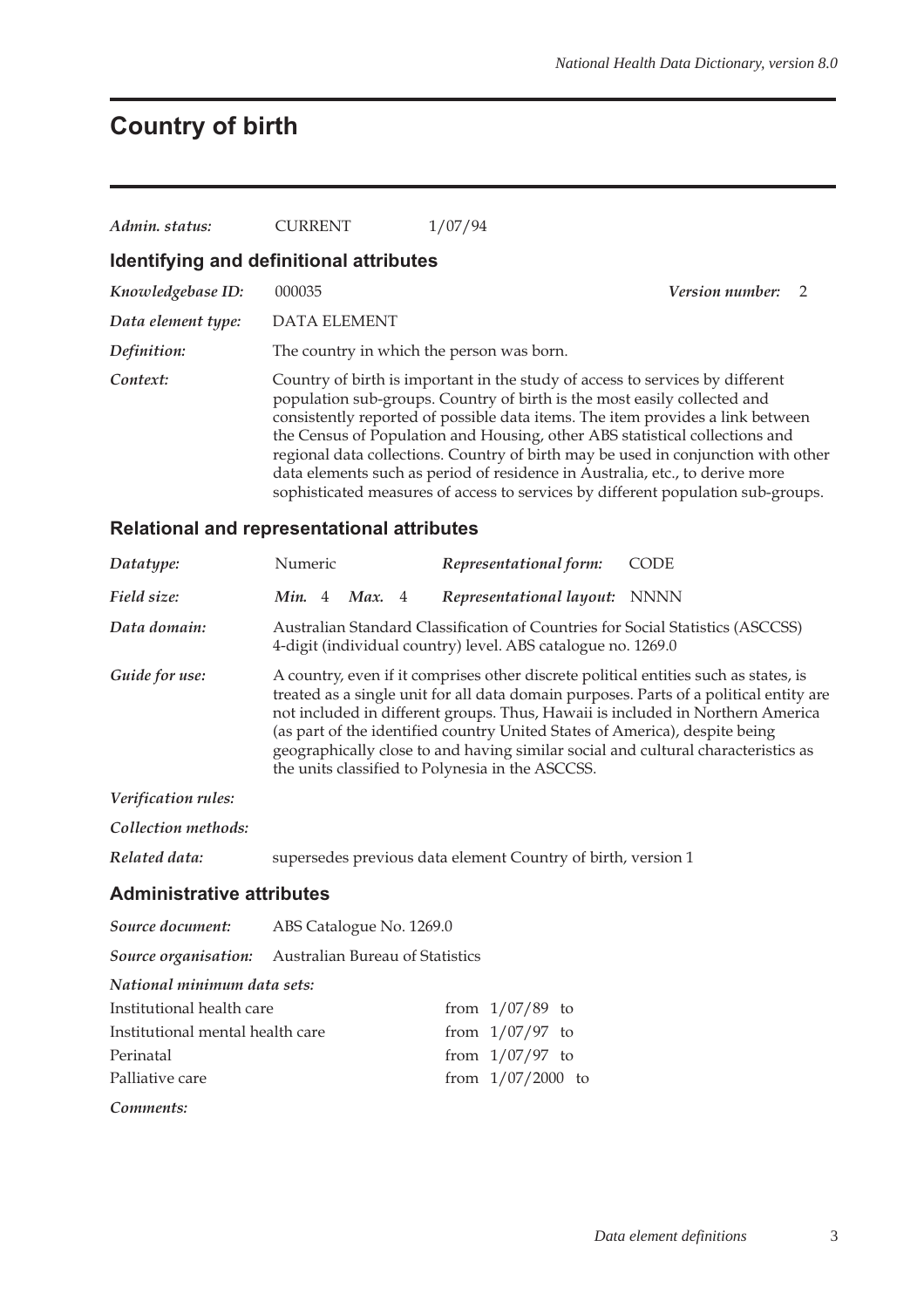## **Date of birth**

| Admin. status:                                                                                                             | <b>CURRENT</b>                                      | 1/07/94                                                                                                                                                                                                                  |  |
|----------------------------------------------------------------------------------------------------------------------------|-----------------------------------------------------|--------------------------------------------------------------------------------------------------------------------------------------------------------------------------------------------------------------------------|--|
|                                                                                                                            | Identifying and definitional attributes             |                                                                                                                                                                                                                          |  |
| Knowledgebase ID:                                                                                                          | 000036                                              | <i>Version number:</i><br>2                                                                                                                                                                                              |  |
| Data element type:                                                                                                         | <b>DATA ELEMENT</b>                                 |                                                                                                                                                                                                                          |  |
| Definition:                                                                                                                | The date of birth of the person.                    |                                                                                                                                                                                                                          |  |
| Context:                                                                                                                   |                                                     | Required to derive age for demographic analyses, for analysis by age at a point of<br>time and for use to derive a Diagnosis Related Group (admitted patients).                                                          |  |
|                                                                                                                            | <b>Relational and representational attributes</b>   |                                                                                                                                                                                                                          |  |
| Datatype:                                                                                                                  | Numeric                                             | Representational form:<br><b>DATE</b>                                                                                                                                                                                    |  |
| Field size:                                                                                                                | Min. 8 Max. 8                                       | Representational layout: DDMMYYYY                                                                                                                                                                                        |  |
| Data domain:                                                                                                               | Valid dates                                         |                                                                                                                                                                                                                          |  |
| Guide for use:                                                                                                             | and a date of birth derived from age.               | If date of birth is not known, provision should be made to collect age (in years)                                                                                                                                        |  |
| Verification rules:<br>For the provision of State and Territory hospital data to Commonwealth agencies<br>this field must: |                                                     |                                                                                                                                                                                                                          |  |
|                                                                                                                            |                                                     | - be <= Admission date, otherwise resulting in a fatal error                                                                                                                                                             |  |
|                                                                                                                            | - not be null                                       |                                                                                                                                                                                                                          |  |
|                                                                                                                            | otherwise resulting in a fatal error.               | - be consistent with diagnoses and procedure codes, for records to be grouped,                                                                                                                                           |  |
| Collection methods:                                                                                                        |                                                     | It is recommended that in cases where all components of the date of birth are not<br>known or where an estimate is arrived at from age, a valid date be used together<br>with a flag to indicate that it is an estimate. |  |
| Related data:                                                                                                              |                                                     | supersedes previous data element Date of birth, version 1                                                                                                                                                                |  |
|                                                                                                                            |                                                     | is used in the derivation of Diagnosis related group, version 1                                                                                                                                                          |  |
| <b>Administrative attributes</b>                                                                                           |                                                     |                                                                                                                                                                                                                          |  |
| Source document:                                                                                                           |                                                     |                                                                                                                                                                                                                          |  |
|                                                                                                                            | Source organisation: National Health Data Committee |                                                                                                                                                                                                                          |  |
| National minimum data sets:                                                                                                |                                                     |                                                                                                                                                                                                                          |  |
| Institutional health care                                                                                                  |                                                     | from $1/07/89$ to                                                                                                                                                                                                        |  |
| Health labourforce                                                                                                         |                                                     | from $1/07/89$ to                                                                                                                                                                                                        |  |
| Institutional mental health care                                                                                           |                                                     | from $1/07/97$ to                                                                                                                                                                                                        |  |
| Perinatal                                                                                                                  |                                                     | from $1/07/97$ to                                                                                                                                                                                                        |  |

*Comments:*

Community mental health care from 1/07/2000 to Palliative care from 1/07/2000 to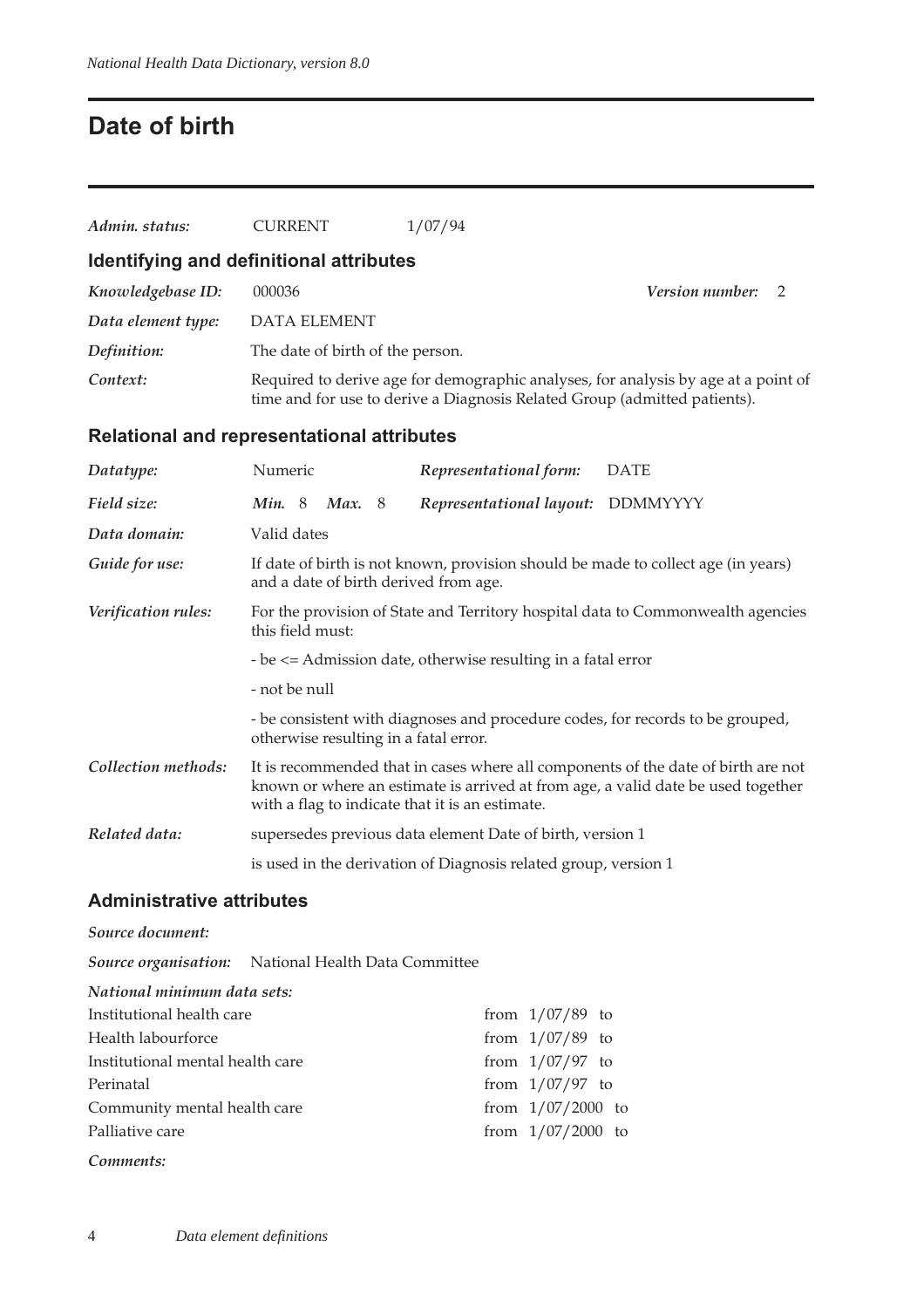# **Indigenous status**

| Admin. status:                          | <b>CURRENT</b>      | 1/07/97                                                                                                                                                                                                                                                                                                                                                                                                                |                        |               |
|-----------------------------------------|---------------------|------------------------------------------------------------------------------------------------------------------------------------------------------------------------------------------------------------------------------------------------------------------------------------------------------------------------------------------------------------------------------------------------------------------------|------------------------|---------------|
| Identifying and definitional attributes |                     |                                                                                                                                                                                                                                                                                                                                                                                                                        |                        |               |
| Knowledgebase ID:                       | 000001              |                                                                                                                                                                                                                                                                                                                                                                                                                        | <b>Version number:</b> | $\mathcal{D}$ |
| Data element type:                      | <b>DATA ELEMENT</b> |                                                                                                                                                                                                                                                                                                                                                                                                                        |                        |               |
| Definition:                             |                     | An Aboriginal or Torres Strait Islander is a person of Aboriginal or Torres Strait<br>Islander descent who identifies as an Aboriginal or Torres Strait Islander and is<br>accepted as such by the community in which he or she lives (High Court of<br>Australia in Commonwealth V Tasmania (1983) 46 ALR).                                                                                                           |                        |               |
| Context:                                | Islander health.    | Given the gross inequalities in health status between Indigenous and non-<br>Indigenous peoples in Australia, the size of the Aboriginal and Torres Strait<br>Islander populations and their historical and political context, there is a strong<br>case for ensuring that information on Indigenous status is collected for planning<br>and service delivery purposes and for monitoring Aboriginal and Torres Strait |                        |               |

### **Relational and representational attributes**

| Datatype:           | Numeric                                                                                                                                                                                                                                                                                                                                                                                                                                                                                                    | Representational form:                                           | <b>CODE</b> |  |  |
|---------------------|------------------------------------------------------------------------------------------------------------------------------------------------------------------------------------------------------------------------------------------------------------------------------------------------------------------------------------------------------------------------------------------------------------------------------------------------------------------------------------------------------------|------------------------------------------------------------------|-------------|--|--|
| Field size:         | Min. 1<br>Max. 1                                                                                                                                                                                                                                                                                                                                                                                                                                                                                           | Representational layout: N                                       |             |  |  |
| Data domain:        | 1                                                                                                                                                                                                                                                                                                                                                                                                                                                                                                          | Indigenous - Aboriginal but not Torres Strait Islander origin    |             |  |  |
|                     | $\overline{2}$                                                                                                                                                                                                                                                                                                                                                                                                                                                                                             | Indigenous – Torres Strait Islander but not Aboriginal origin    |             |  |  |
|                     | 3                                                                                                                                                                                                                                                                                                                                                                                                                                                                                                          | Indigenous - Aboriginal and Torres Strait Islander origin        |             |  |  |
|                     | $\overline{4}$                                                                                                                                                                                                                                                                                                                                                                                                                                                                                             | Not indigenous - not Aboriginal or Torres Strait Islander origin |             |  |  |
|                     | 9                                                                                                                                                                                                                                                                                                                                                                                                                                                                                                          | Not stated (not for use in primary data collection)              |             |  |  |
| Guide for use:      |                                                                                                                                                                                                                                                                                                                                                                                                                                                                                                            |                                                                  |             |  |  |
| Verification rules: |                                                                                                                                                                                                                                                                                                                                                                                                                                                                                                            |                                                                  |             |  |  |
| Collection methods: | There are three components to the definition:<br>- descent<br>- self identification<br>- community acceptance<br>It is not possible to collect the three components of the definition in a single<br>question. The Australian Bureau of Statistics (ABS) proposes that the focus of a<br>single question should be the descent, the first component of the definition. The<br>ABS therefore proposes the use of the following alternative questions, depending<br>on whether the person is present or not. |                                                                  |             |  |  |
|                     | Where the person is present                                                                                                                                                                                                                                                                                                                                                                                                                                                                                |                                                                  |             |  |  |
|                     | 'Are you of Aboriginal or Torres Strait Islander origin?'; or                                                                                                                                                                                                                                                                                                                                                                                                                                              |                                                                  |             |  |  |
|                     | where the person is not present and someone who knows the person well<br>responds for them,                                                                                                                                                                                                                                                                                                                                                                                                                |                                                                  |             |  |  |
|                     |                                                                                                                                                                                                                                                                                                                                                                                                                                                                                                            | 'Is the person of Aboriginal or Torres Strait Islander origin?   |             |  |  |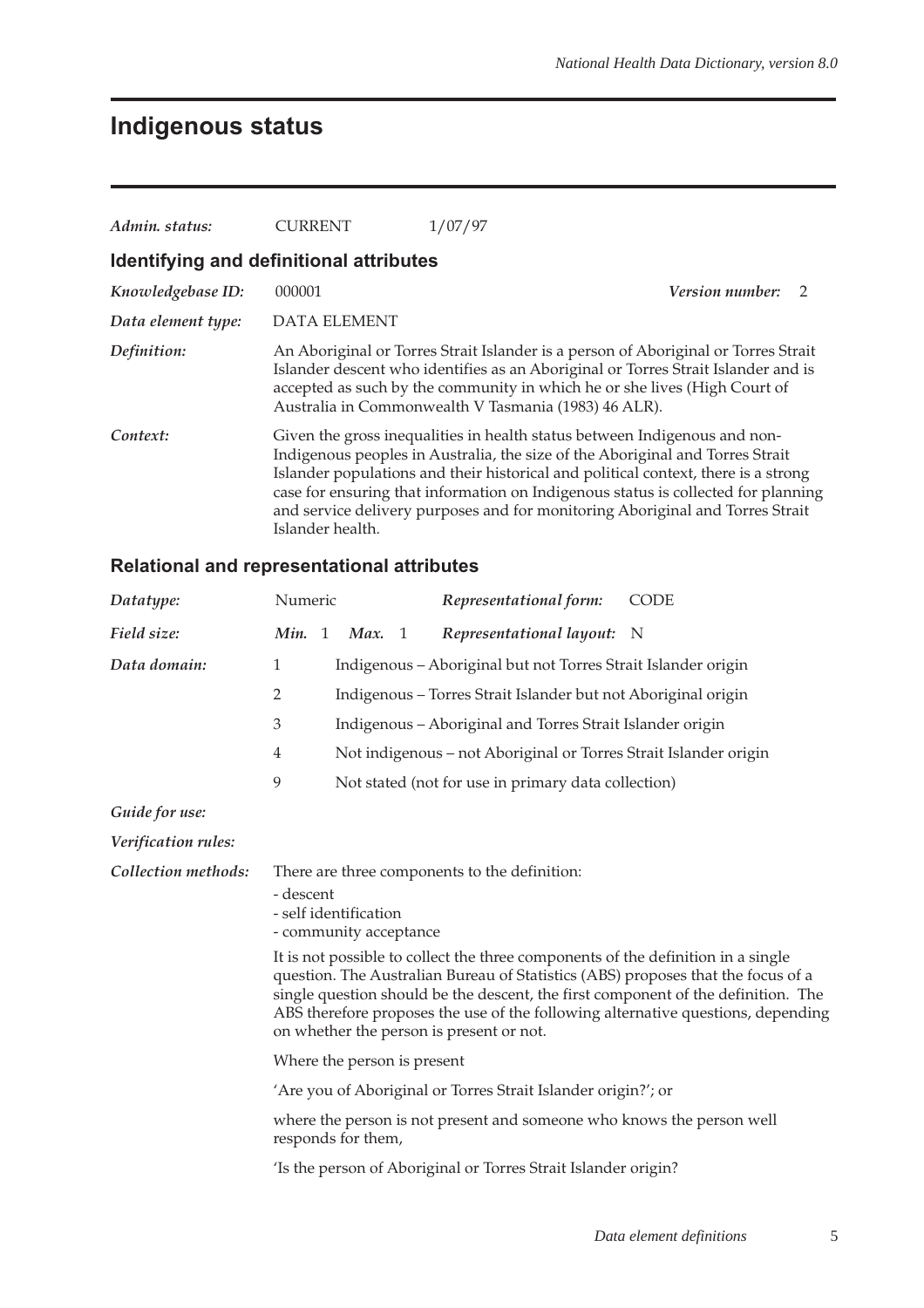## **Indigenous status (continued)**

| Collection methods:<br>(cont'd) | The ABS recommends collection of response in tick boxes, e.g.;<br>$-$ No                                                                                                                                                                                                                                                                                                                                  |
|---------------------------------|-----------------------------------------------------------------------------------------------------------------------------------------------------------------------------------------------------------------------------------------------------------------------------------------------------------------------------------------------------------------------------------------------------------|
|                                 | - Yes Aboriginal                                                                                                                                                                                                                                                                                                                                                                                          |
|                                 | - Yes Torres Strait Islander.                                                                                                                                                                                                                                                                                                                                                                             |
|                                 | Persons of both Aboriginal and Torres Strait Islander origin will mark 'Yes' to<br>both questions enabling the responses to be coded.                                                                                                                                                                                                                                                                     |
|                                 | Self reporting of descent is not equivalent to self reporting of identity but because<br>of the absence of a second 'identity' question some respondents will interpret the<br>'origin' question to mean both descent and identification. What identification in<br>the context of the variable Indigenous Status should measure is an individual's<br>self assessed historical and cultural affiliation. |
|                                 | The code in the not stated classification is for use in administrative collections<br>when transferring data from data sets where the item has not been collected. It is<br>not to be used in primary collections.                                                                                                                                                                                        |
| Related data:                   | supersedes previous data element Aboriginality, version 1                                                                                                                                                                                                                                                                                                                                                 |
|                                 |                                                                                                                                                                                                                                                                                                                                                                                                           |

### **Administrative attributes**

*Source document:*

*Source organisation:* National Health Data Committee

*National minimum data sets:*

| Institutional health care        | from $1/07/89$ to   |
|----------------------------------|---------------------|
| Institutional mental health care | from $1/07/97$ to   |
| Perinatal                        | from $1/07/97$ to   |
| Community mental health care     | from $1/07/2000$ to |
| Palliative care                  | from $1/07/2000$ to |
|                                  |                     |

*Comments:* The ABS has revised its interim standard for statistics on indigenous status aimed at providing a conceptual framework for the collection of information about Aboriginal or Torres Strait Islander peoples.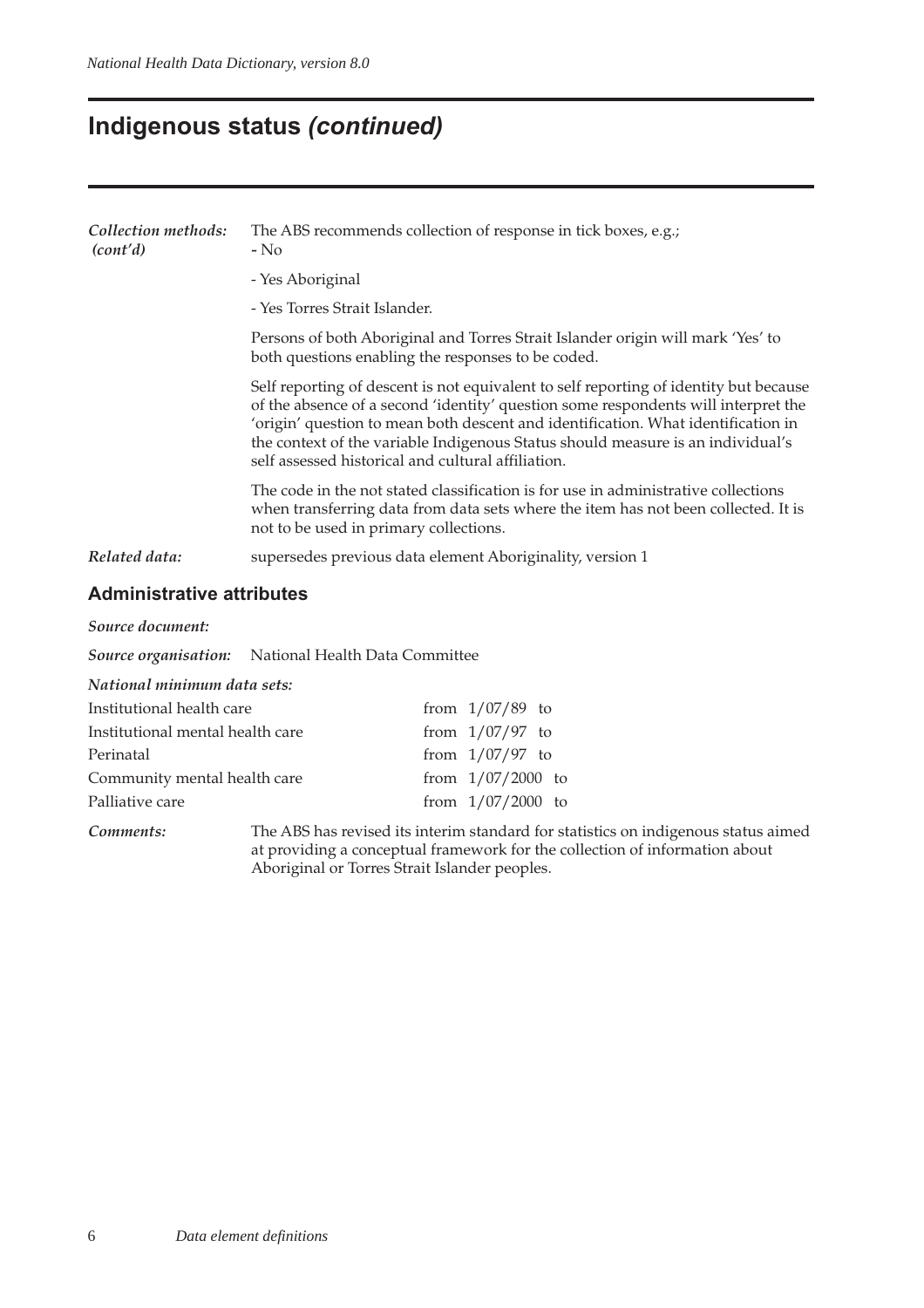## **Period of residence in Australia**

| Admin. status:                                    | <b>CURRENT</b>                                                                                                                                                                                                                                                                                                                                            |                          | 1/07/89                                                                      |                           |  |  |
|---------------------------------------------------|-----------------------------------------------------------------------------------------------------------------------------------------------------------------------------------------------------------------------------------------------------------------------------------------------------------------------------------------------------------|--------------------------|------------------------------------------------------------------------------|---------------------------|--|--|
| Identifying and definitional attributes           |                                                                                                                                                                                                                                                                                                                                                           |                          |                                                                              |                           |  |  |
| Knowledgebase ID:                                 | 000126                                                                                                                                                                                                                                                                                                                                                    |                          |                                                                              | Version number:<br>1      |  |  |
| Data element type:                                | <b>DATA ELEMENT</b>                                                                                                                                                                                                                                                                                                                                       |                          |                                                                              |                           |  |  |
| Definition:                                       |                                                                                                                                                                                                                                                                                                                                                           | Length of time in years. |                                                                              |                           |  |  |
| Context:                                          | This data item was included in the recommended second-level data set by the<br>National Committee on Health and Vital Statistics (1979) to allow analyses<br>relating to changes in morbidity patterns of ethnic subpopulations related to<br>length of stay in host country; for example, cardiovascular disease among Greek<br>immigrants in Australia. |                          |                                                                              |                           |  |  |
| <b>Relational and representational attributes</b> |                                                                                                                                                                                                                                                                                                                                                           |                          |                                                                              |                           |  |  |
| Datatype:                                         | Numeric                                                                                                                                                                                                                                                                                                                                                   |                          | Representational form:                                                       | <b>QUANTITATIVE VALUE</b> |  |  |
| Field size:                                       | Min. 2                                                                                                                                                                                                                                                                                                                                                    | Max. 2                   | Representational layout:                                                     | <b>NN</b>                 |  |  |
| Data domain:                                      | 00                                                                                                                                                                                                                                                                                                                                                        |                          | Under one year residence in Australia                                        |                           |  |  |
|                                                   | 01-97                                                                                                                                                                                                                                                                                                                                                     |                          | One to 97 years residence in Australia                                       |                           |  |  |
|                                                   | 98                                                                                                                                                                                                                                                                                                                                                        | Born in Australia        |                                                                              |                           |  |  |
|                                                   | 99                                                                                                                                                                                                                                                                                                                                                        | Unknown                  |                                                                              |                           |  |  |
| Guide for use:                                    |                                                                                                                                                                                                                                                                                                                                                           |                          |                                                                              |                           |  |  |
| Verification rules:                               |                                                                                                                                                                                                                                                                                                                                                           |                          |                                                                              |                           |  |  |
| Collection methods:                               |                                                                                                                                                                                                                                                                                                                                                           |                          | This information may be obtained either from:                                |                           |  |  |
|                                                   |                                                                                                                                                                                                                                                                                                                                                           |                          | - a direct question with response values as specified in the data domain; or |                           |  |  |
|                                                   | - derived from other questions about date of birth, birthplace and year of arrival<br>in Australia.                                                                                                                                                                                                                                                       |                          |                                                                              |                           |  |  |
| Related data:                                     |                                                                                                                                                                                                                                                                                                                                                           |                          | is used in conjunction with Country of birth, version 2                      |                           |  |  |

### **Administrative attributes**

#### *Source document:*

*Source organisation:* National minimum data set working parties

*National minimum data sets:*

*Comments:* This item was not considered a high priority by the Office of Multicultural Affairs (1988) and to date only 'Country of birth' and 'Indigenous status' are considered by the National Health Data Committee to be justified for inclusion in the National Minimum Data Set – Institutional Health Care.

> A group of items to enable collection of non-English speaking background is under development by the Australian Bureau of Statistics during 1997.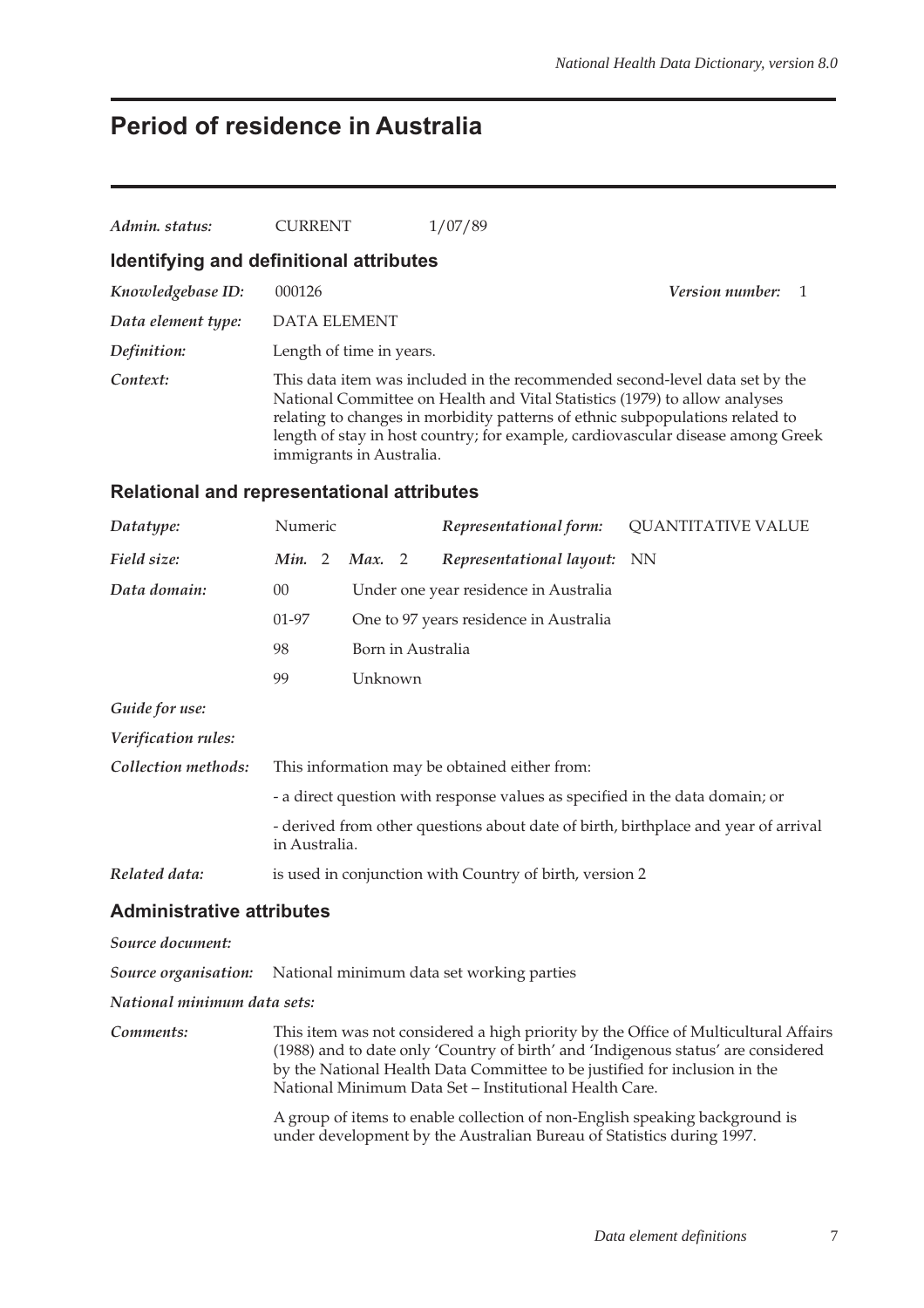## **Sex**

| Admin. status:                                    | <b>CURRENT</b>                   |                                                                                                                                                                              |  | 1/07/98                                                                                                                                                                                                            |                                                                                                                                                                                                                                                                                                                                                                                                                                                                                                                 |
|---------------------------------------------------|----------------------------------|------------------------------------------------------------------------------------------------------------------------------------------------------------------------------|--|--------------------------------------------------------------------------------------------------------------------------------------------------------------------------------------------------------------------|-----------------------------------------------------------------------------------------------------------------------------------------------------------------------------------------------------------------------------------------------------------------------------------------------------------------------------------------------------------------------------------------------------------------------------------------------------------------------------------------------------------------|
| Identifying and definitional attributes           |                                  |                                                                                                                                                                              |  |                                                                                                                                                                                                                    |                                                                                                                                                                                                                                                                                                                                                                                                                                                                                                                 |
| Knowledgebase ID:                                 | 000149                           |                                                                                                                                                                              |  |                                                                                                                                                                                                                    | Version number:<br>2                                                                                                                                                                                                                                                                                                                                                                                                                                                                                            |
| Data element type:                                | <b>DATA ELEMENT</b>              |                                                                                                                                                                              |  |                                                                                                                                                                                                                    |                                                                                                                                                                                                                                                                                                                                                                                                                                                                                                                 |
| Definition:                                       | The sex of the person.           |                                                                                                                                                                              |  |                                                                                                                                                                                                                    |                                                                                                                                                                                                                                                                                                                                                                                                                                                                                                                 |
| Context:                                          | epidemiological studies.         |                                                                                                                                                                              |  | Required for analyses of service utilisation, needs for services and                                                                                                                                               |                                                                                                                                                                                                                                                                                                                                                                                                                                                                                                                 |
| <b>Relational and representational attributes</b> |                                  |                                                                                                                                                                              |  |                                                                                                                                                                                                                    |                                                                                                                                                                                                                                                                                                                                                                                                                                                                                                                 |
| Datatype:                                         | Numeric                          |                                                                                                                                                                              |  | Representational form:                                                                                                                                                                                             | <b>CODE</b>                                                                                                                                                                                                                                                                                                                                                                                                                                                                                                     |
| Field size:                                       | Min. 1                           | Max. 1                                                                                                                                                                       |  | Representational layout:                                                                                                                                                                                           | N                                                                                                                                                                                                                                                                                                                                                                                                                                                                                                               |
| Data domain:                                      | $\mathbf{1}$                     | Male                                                                                                                                                                         |  |                                                                                                                                                                                                                    |                                                                                                                                                                                                                                                                                                                                                                                                                                                                                                                 |
|                                                   | $\overline{2}$                   | Female                                                                                                                                                                       |  |                                                                                                                                                                                                                    |                                                                                                                                                                                                                                                                                                                                                                                                                                                                                                                 |
|                                                   | 3                                | Indeterminate                                                                                                                                                                |  |                                                                                                                                                                                                                    |                                                                                                                                                                                                                                                                                                                                                                                                                                                                                                                 |
|                                                   | 9                                |                                                                                                                                                                              |  | Not stated / inadequately described                                                                                                                                                                                |                                                                                                                                                                                                                                                                                                                                                                                                                                                                                                                 |
| Guide for use:                                    |                                  | An indeterminate sex category may be necessary for situations such as the<br>classification of perinatal statistics when it is not possible for the sex to be<br>determined. |  |                                                                                                                                                                                                                    |                                                                                                                                                                                                                                                                                                                                                                                                                                                                                                                 |
| Verification rules:                               |                                  |                                                                                                                                                                              |  | this field must be consistent with diagnosis and procedure codes, for records<br>grouped in Major Diagnostic Categories 12, 13 and 14, for valid grouping,<br>Categories, sex conflicts result in a warning error. | For the provision of State and Territory hospital data to Commonwealth agencies<br>otherwise resulting in a fatal error for sex conflicts. For other Major Diagnostic                                                                                                                                                                                                                                                                                                                                           |
| Collection methods:                               |                                  |                                                                                                                                                                              |  | It is suggested that the following format be used for data collection:                                                                                                                                             |                                                                                                                                                                                                                                                                                                                                                                                                                                                                                                                 |
|                                                   | What is your (the person's) sex? |                                                                                                                                                                              |  |                                                                                                                                                                                                                    |                                                                                                                                                                                                                                                                                                                                                                                                                                                                                                                 |
|                                                   | Male                             |                                                                                                                                                                              |  |                                                                                                                                                                                                                    |                                                                                                                                                                                                                                                                                                                                                                                                                                                                                                                 |
|                                                   | Female                           |                                                                                                                                                                              |  |                                                                                                                                                                                                                    |                                                                                                                                                                                                                                                                                                                                                                                                                                                                                                                 |
|                                                   |                                  |                                                                                                                                                                              |  | The term 'sex' refers to the biological differences between males and females,                                                                                                                                     | while the term 'gender' refers to the socially expected/perceived dimensions of<br>behaviour associated with males and females – masculinity and femininity. The<br>ABS advises that the correct terminology for this data element is sex. Information<br>collection for transsexuals and people with transgender issues should be treated<br>in the same manner. To avoid problems with edits, transsexuals undergoing a sex<br>change operation should have their sex at time of hospital admission recorded. |
| Related data:                                     |                                  |                                                                                                                                                                              |  | supersedes previous data element Sex, version 1                                                                                                                                                                    |                                                                                                                                                                                                                                                                                                                                                                                                                                                                                                                 |
|                                                   |                                  |                                                                                                                                                                              |  | is used in the derivation of Diagnosis related group, version 1                                                                                                                                                    |                                                                                                                                                                                                                                                                                                                                                                                                                                                                                                                 |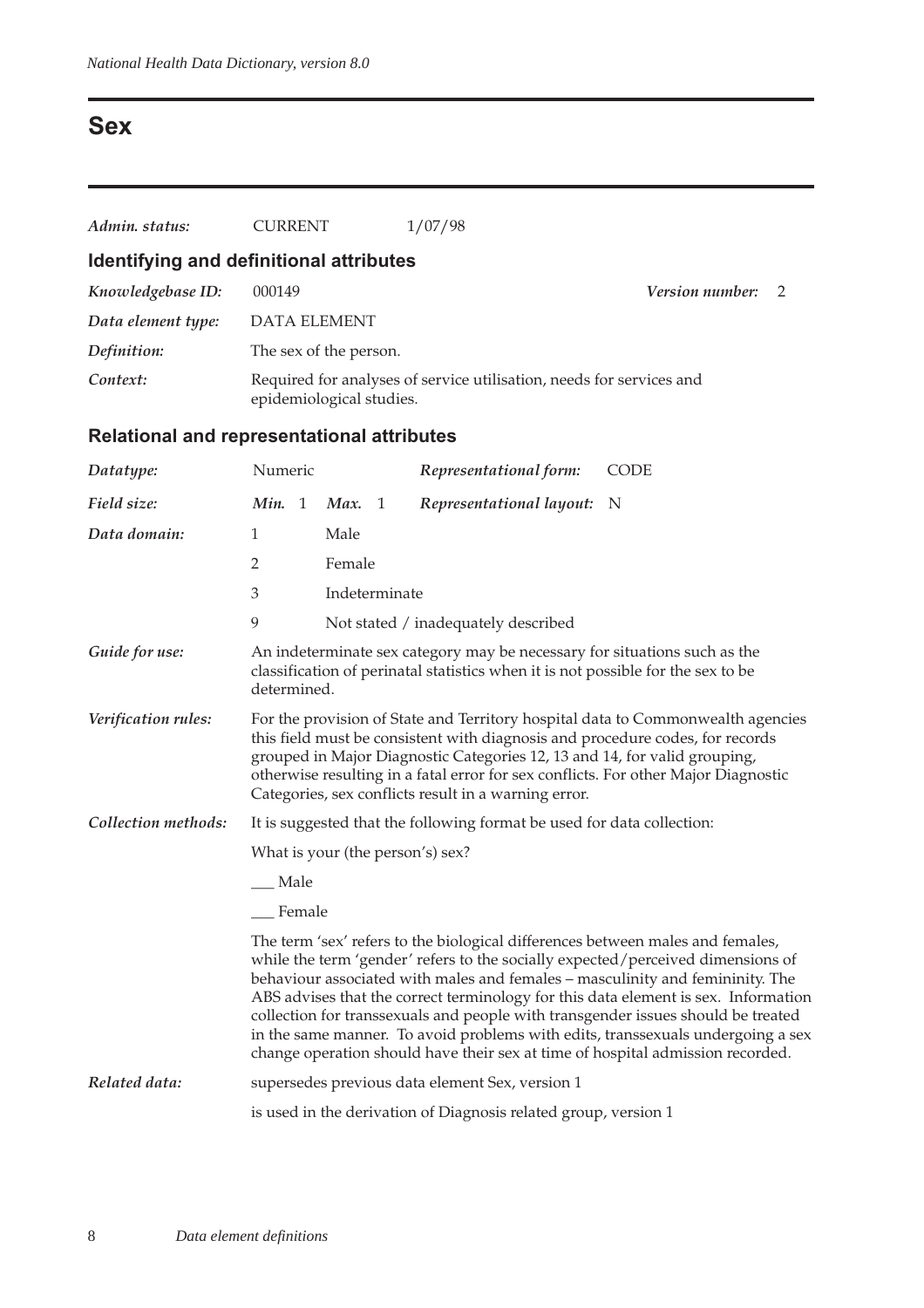# **Sex (continued)**

### **Administrative attributes**

| Source document:            | ABS Directory of concepts and standards for social, labour and demographic<br>statistics, 1993                                                                                                   |  |                     |  |  |  |
|-----------------------------|--------------------------------------------------------------------------------------------------------------------------------------------------------------------------------------------------|--|---------------------|--|--|--|
| Source organisation:        | National Health Data Committee                                                                                                                                                                   |  |                     |  |  |  |
| National minimum data sets: |                                                                                                                                                                                                  |  |                     |  |  |  |
|                             | Institutional health care                                                                                                                                                                        |  | from $1/07/89$ to   |  |  |  |
|                             | Institutional mental health care                                                                                                                                                                 |  | from $1/07/97$ to   |  |  |  |
|                             | Perinatal                                                                                                                                                                                        |  | from $1/07/97$ to   |  |  |  |
|                             | Community mental health care                                                                                                                                                                     |  | from $1/07/2000$ to |  |  |  |
|                             | Palliative care                                                                                                                                                                                  |  | from $1/07/2000$ to |  |  |  |
| Comments:                   | This item has been altered to enable standardisation of the collection of<br>information relating to sex (to include indeterminate), gender, people with<br>transgender issues and transsexuals. |  |                     |  |  |  |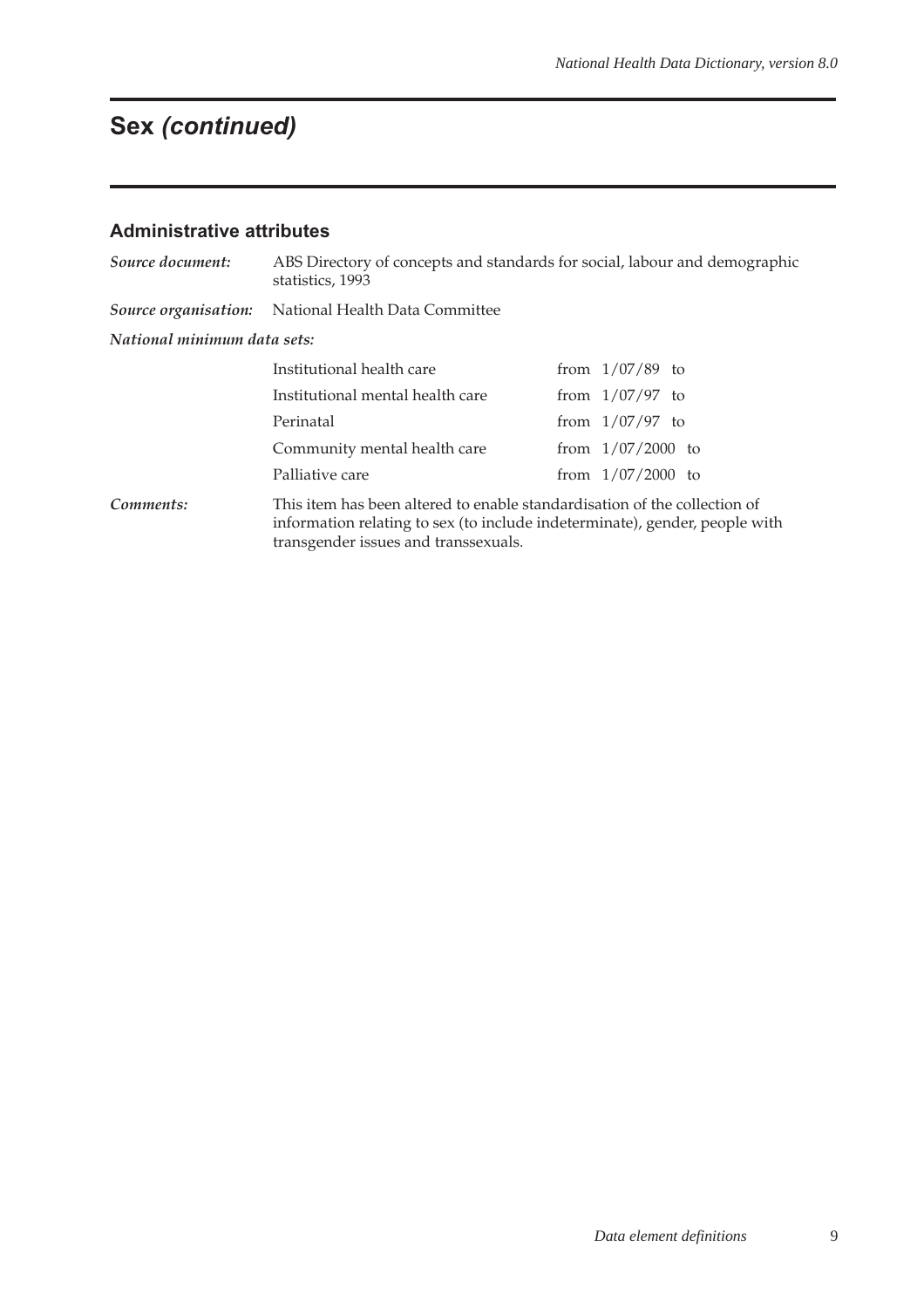## **Adult abdominal circumference**

| Admin. status:                                    | <b>CURRENT</b> |                      | 1/07/98                                                                         |                        |                |
|---------------------------------------------------|----------------|----------------------|---------------------------------------------------------------------------------|------------------------|----------------|
| Identifying and definitional attributes           |                |                      |                                                                                 |                        |                |
| Knowledgebase ID:                                 | 000371         |                      |                                                                                 | <i>Version number:</i> | $\overline{1}$ |
| Data element type:                                |                | DATA ELEMENT CONCEPT |                                                                                 |                        |                |
| Definition:                                       |                |                      | A person's abdominal circumference.                                             |                        |                |
| Context:                                          |                |                      |                                                                                 |                        |                |
| <b>Relational and representational attributes</b> |                |                      |                                                                                 |                        |                |
| Datatype:                                         |                |                      | Representational form:                                                          |                        |                |
| Field size:                                       | Min.           | Max.                 | Representational layout:                                                        |                        |                |
| Data domain:                                      |                |                      |                                                                                 |                        |                |
| Guide for use:                                    |                |                      |                                                                                 |                        |                |
| Verification rules:                               |                |                      |                                                                                 |                        |                |
| Collection methods:                               |                |                      |                                                                                 |                        |                |
| Related data:                                     |                |                      | relates to the data element Adult abdominal circumference - measured, version 1 |                        |                |
|                                                   |                |                      |                                                                                 |                        |                |

### **Administrative attributes**

*Source document: Source organisation: National minimum data sets:*

*Comments:*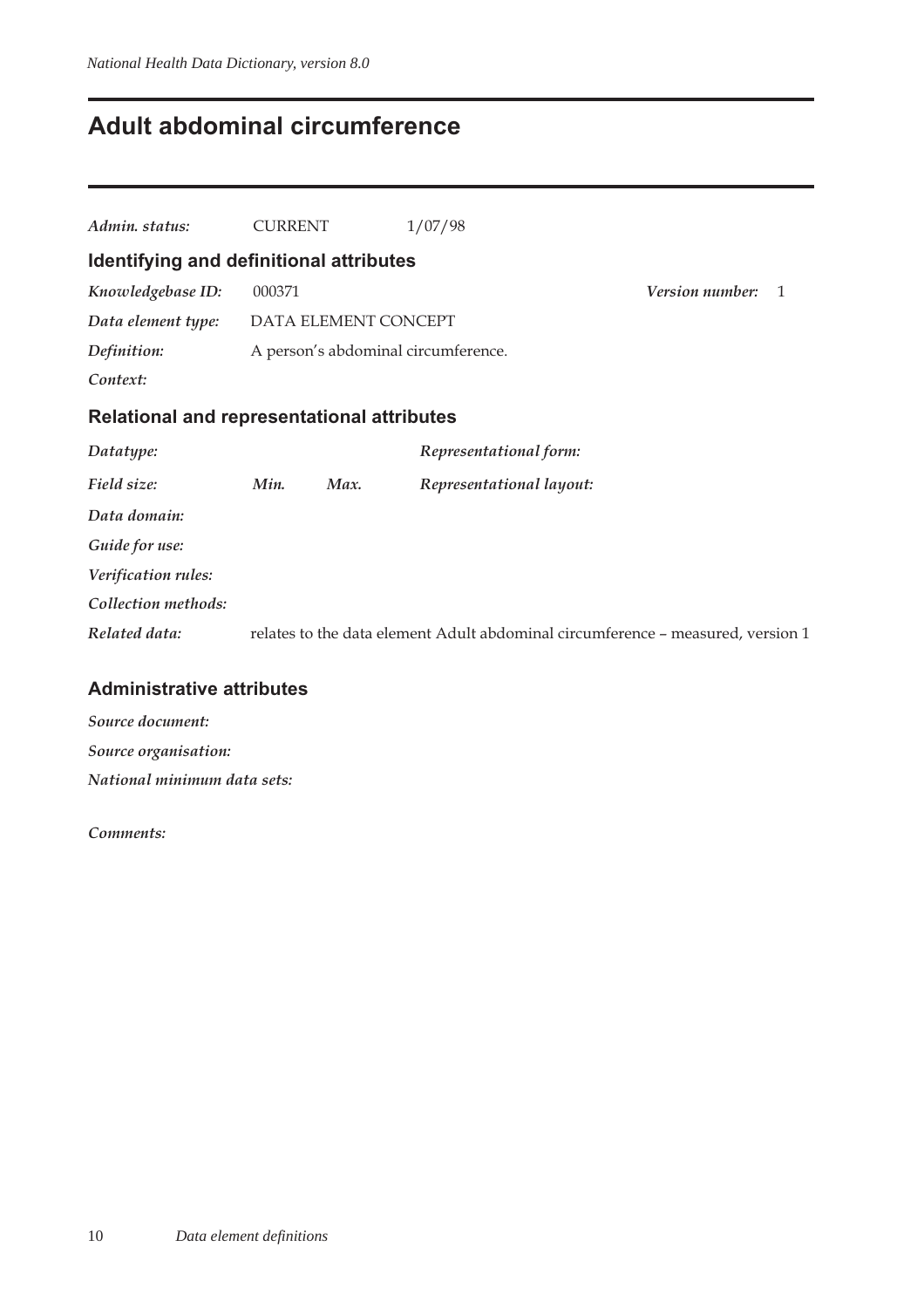# **Adult abdominal circumference – measured**

| Admin. status:                                    | <b>CURRENT</b>                                                                                                                                                                                                                                                                                                                                                                                                                             |  |      |   | 1/07/98                                                                                                                                                     |                                                                              |  |
|---------------------------------------------------|--------------------------------------------------------------------------------------------------------------------------------------------------------------------------------------------------------------------------------------------------------------------------------------------------------------------------------------------------------------------------------------------------------------------------------------------|--|------|---|-------------------------------------------------------------------------------------------------------------------------------------------------------------|------------------------------------------------------------------------------|--|
| Identifying and definitional attributes           |                                                                                                                                                                                                                                                                                                                                                                                                                                            |  |      |   |                                                                                                                                                             |                                                                              |  |
| Knowledgebase ID:                                 | 000372                                                                                                                                                                                                                                                                                                                                                                                                                                     |  |      |   |                                                                                                                                                             | <b>Version number:</b><br>1                                                  |  |
| Data element type:                                | <b>DATA ELEMENT</b>                                                                                                                                                                                                                                                                                                                                                                                                                        |  |      |   |                                                                                                                                                             |                                                                              |  |
| Definition:                                       | A person's abdominal circumference measured half way between the inferior<br>margin of the last rib and the crest of the ilium in the mid-axillary plane. The<br>measurement is taken at the end of normal expiration.                                                                                                                                                                                                                     |  |      |   |                                                                                                                                                             |                                                                              |  |
|                                                   | The measurement of abdominal circumference is not the same as that of waist<br>circumference where the minimum girth is measured.                                                                                                                                                                                                                                                                                                          |  |      |   |                                                                                                                                                             |                                                                              |  |
|                                                   | the nearest 0.1 cm.                                                                                                                                                                                                                                                                                                                                                                                                                        |  |      |   |                                                                                                                                                             | Adult abdominal circumference: measured is a continuous variable measured to |  |
|                                                   |                                                                                                                                                                                                                                                                                                                                                                                                                                            |  |      |   | In order to ensure consistency in measurement, the measurement protocol<br>described under Data Collection Methods should be used.                          |                                                                              |  |
| Context:                                          |                                                                                                                                                                                                                                                                                                                                                                                                                                            |  |      |   | Public health and health care.                                                                                                                              |                                                                              |  |
|                                                   |                                                                                                                                                                                                                                                                                                                                                                                                                                            |  |      |   | Its main use is to enable the calculation of Adult abdomen to hip ratio which<br>requires the measurement of hip circumference and abdominal circumference. |                                                                              |  |
|                                                   | There is evidence that abdominal circumference alone might be used to identify<br>people at health risk both from being overweight and from having a central fat<br>distribution (Lean et al. 1995; Han et al. 1995; Pouliot et al. 1994;<br>Seidell et al. 1992).                                                                                                                                                                         |  |      |   |                                                                                                                                                             |                                                                              |  |
| <b>Relational and representational attributes</b> |                                                                                                                                                                                                                                                                                                                                                                                                                                            |  |      |   |                                                                                                                                                             |                                                                              |  |
| Datatype:                                         | Numeric                                                                                                                                                                                                                                                                                                                                                                                                                                    |  |      |   | Representational form:                                                                                                                                      | <b>QUANTITATIVE VALUE</b>                                                    |  |
| Field size:                                       | Min. 3                                                                                                                                                                                                                                                                                                                                                                                                                                     |  | Max. | 4 | Representational layout:                                                                                                                                    | NNN.N                                                                        |  |
| Data domain:                                      |                                                                                                                                                                                                                                                                                                                                                                                                                                            |  |      |   |                                                                                                                                                             |                                                                              |  |
| Guide for use:                                    |                                                                                                                                                                                                                                                                                                                                                                                                                                            |  |      |   | If measured abdominal circumference is not able to be collected, code 999.9                                                                                 |                                                                              |  |
| Verification rules:                               |                                                                                                                                                                                                                                                                                                                                                                                                                                            |  |      |   |                                                                                                                                                             |                                                                              |  |
| Collection methods:                               | Measurement protocol:                                                                                                                                                                                                                                                                                                                                                                                                                      |  |      |   |                                                                                                                                                             |                                                                              |  |
|                                                   | The measurement of abdominal circumference requires a narrow $\left($ < 7 mm wide),<br>flexible, inelastic tape measure. The kind of tape used should be described and<br>reported. The graduations on the tape measure should be at 0.1 cm intervals and<br>the tape should have the capacity to measure up to 200 cm. Measurement<br>intervals and labels should be clearly readable under all conditions of use of the<br>tape measure. |  |      |   |                                                                                                                                                             |                                                                              |  |
|                                                   | The subject should remove any belts and heavy outer clothing. Measurement of<br>abdominal circumference should be taken over at most one layer of light clothing.<br>Ideally the measure is made directly over the skin.                                                                                                                                                                                                                   |  |      |   |                                                                                                                                                             |                                                                              |  |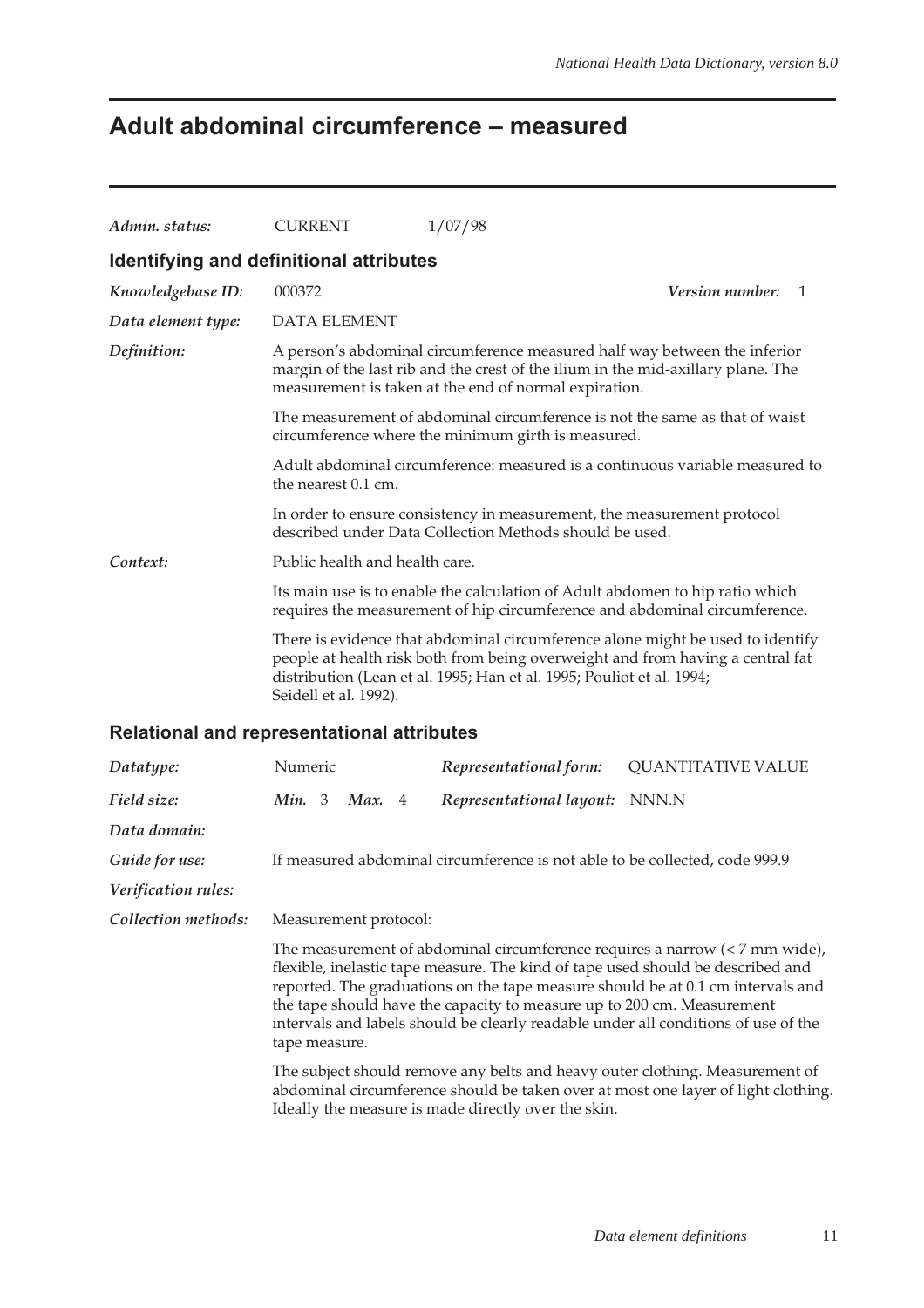# **Adult abdominal circumference – measured (continued)**

| Collection methods | The subject stands comfortably with weight evenly distributed on both feet, and                                                                                                                                                                                                                                                                                                                                                                                                                                                                                                                                                                                                                                                                                                                                |  |  |  |  |  |  |  |
|--------------------|----------------------------------------------------------------------------------------------------------------------------------------------------------------------------------------------------------------------------------------------------------------------------------------------------------------------------------------------------------------------------------------------------------------------------------------------------------------------------------------------------------------------------------------------------------------------------------------------------------------------------------------------------------------------------------------------------------------------------------------------------------------------------------------------------------------|--|--|--|--|--|--|--|
| (cont'd):          | the feet separated about 25-30 cm. The arms should hang loosely at the sides.<br>Posture can affect abdominal circumference.                                                                                                                                                                                                                                                                                                                                                                                                                                                                                                                                                                                                                                                                                   |  |  |  |  |  |  |  |
|                    | The measurement is taken midway between the inferior margin of the last rib and<br>the crest of the ilium, in the mid axillary plane. Each landmark should be<br>palpated and marked, and the midpoint determined with a tape measure and<br>marked.                                                                                                                                                                                                                                                                                                                                                                                                                                                                                                                                                           |  |  |  |  |  |  |  |
|                    | The circumference is measured with an inelastic tape maintained in a horizontal<br>plane, at the end of normal expiration. The tape is snug, but does not compress<br>underlying soft tissues. The measurer is positioned by the side of the subject to<br>read the tape. To ensure contiguity of the two parts of the tape from which the<br>circumference is to be determined, the cross-handed technique of measurement,<br>as described by Norton et al. (1996), should be used. Ideally an assistant will<br>check the position of the tape on the opposite side of the subject's body.                                                                                                                                                                                                                   |  |  |  |  |  |  |  |
|                    | The measurement is recorded at the end of a normal expiration to the nearest 0.1<br>cm. Take a repeat measurement and record it to the nearest 0.1 cm. If the two<br>measurements disagree by more than 1 cm, then take a third measurement. All<br>raw measurements should be recorded on the data collection form. If practical, it<br>is preferable to enter the raw data into the database as this enables intra- and,<br>where relevant, inter-observer errors to be assessed. The subject's measured<br>abdominal circumference is subsequently calculated as the mean of the two<br>observations, or the mean of the two closest measurements if a third is taken, and<br>recorded on the form. If only a mean value is entered into the database then the<br>data collection forms should be retained. |  |  |  |  |  |  |  |
|                    | It may be necessary to round the mean value to the nearest 0.1 cm. If so, rounding<br>should be to the nearest even digit to reduce systematic over reporting (Armitage<br>and Berry 1994). For example, a mean value of 72.25 cm would be rounded to 72.2<br>cm, while a mean value of 72.35 cm would be rounded to 72.4 cm.                                                                                                                                                                                                                                                                                                                                                                                                                                                                                  |  |  |  |  |  |  |  |
|                    | It is recommended that in population surveys, sociodemographic data including<br>ethnicity should be collected, as well as other risk factors including physiological<br>status (e.g. pregnancy), physical activity, smoking and alcohol consumption.<br>Summary statistics may need to be adjusted for these variables.                                                                                                                                                                                                                                                                                                                                                                                                                                                                                       |  |  |  |  |  |  |  |
|                    | National health data elements currently exist for sex, date of birth, country of<br>birth and Indigenous Status. Data elements are being developed for physical<br>activity and smoking.                                                                                                                                                                                                                                                                                                                                                                                                                                                                                                                                                                                                                       |  |  |  |  |  |  |  |
|                    | Validation and quality control measures:                                                                                                                                                                                                                                                                                                                                                                                                                                                                                                                                                                                                                                                                                                                                                                       |  |  |  |  |  |  |  |
|                    | Steel tapes should be checked against a 1 metre engineer's rule every 12 months.<br>If tapes other than steel are used they should be checked daily against a steel rule.                                                                                                                                                                                                                                                                                                                                                                                                                                                                                                                                                                                                                                      |  |  |  |  |  |  |  |
|                    | Within- and, if relevant, between-observer variability should be reported. They<br>can be assessed by the same (within -) or different (between-) observers repeating<br>the measurement, on the same subjects, under standard conditions after a short<br>time interval. The standard deviation of replicate measurements                                                                                                                                                                                                                                                                                                                                                                                                                                                                                     |  |  |  |  |  |  |  |
|                    |                                                                                                                                                                                                                                                                                                                                                                                                                                                                                                                                                                                                                                                                                                                                                                                                                |  |  |  |  |  |  |  |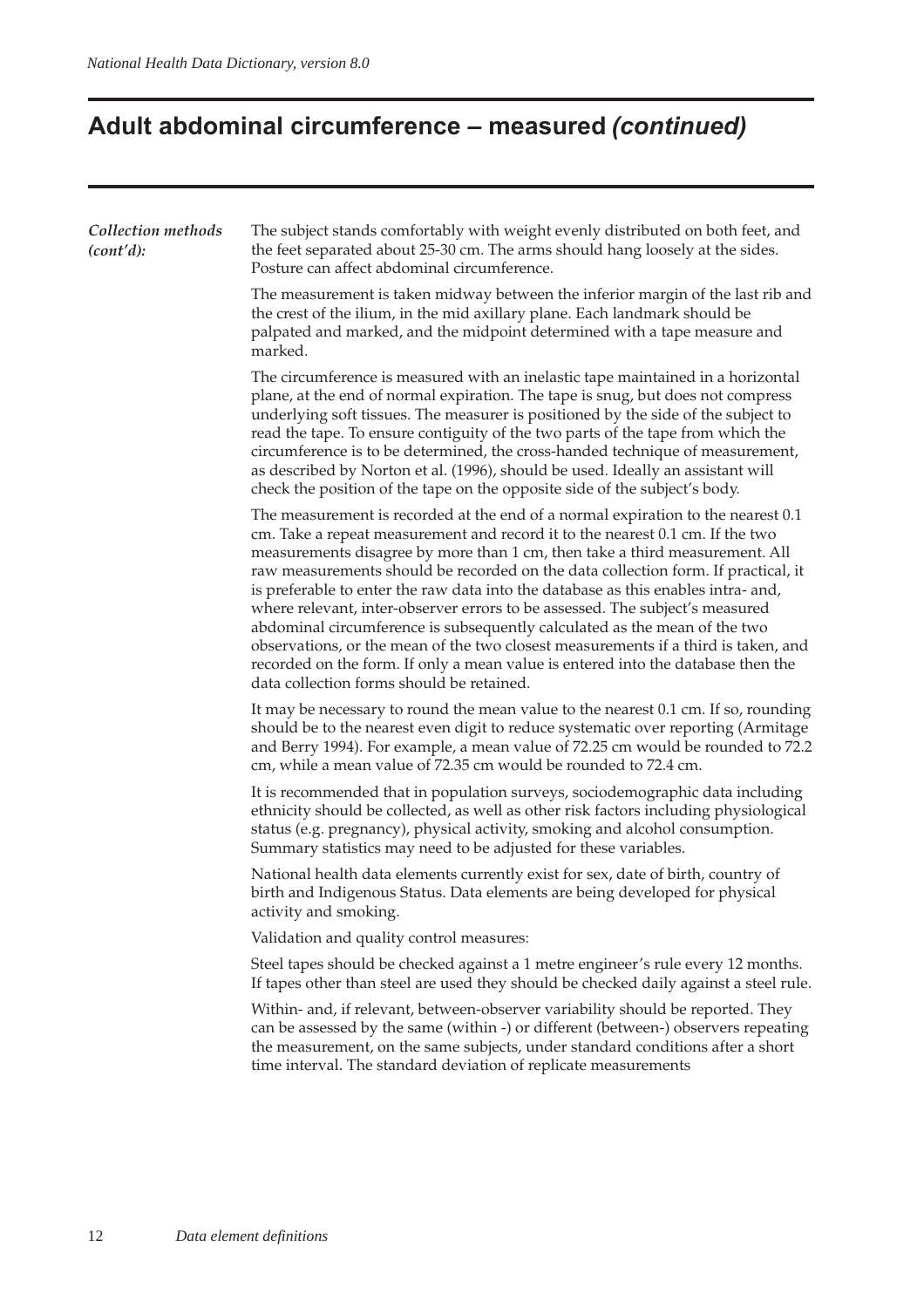# **Adult abdominal circumference – measured (continued)**

| Collection methods<br>(cont'd):  | (technical error of measurement (Pederson & Gore 1996)) between observers<br>should not exceed 2% and be less than 1.5% within observers.                                                                                                                                                                                                                                                                                 |  |  |  |  |  |
|----------------------------------|---------------------------------------------------------------------------------------------------------------------------------------------------------------------------------------------------------------------------------------------------------------------------------------------------------------------------------------------------------------------------------------------------------------------------|--|--|--|--|--|
|                                  | Extreme values at the lower and upper end of the distribution of measured<br>abdominal circumference should be checked both during data collection and after<br>data entry. Individuals should not be excluded on the basis of true biological<br>difference.                                                                                                                                                             |  |  |  |  |  |
|                                  | Last digit preference, and preference or avoidance of certain values, should be<br>analysed in the total sample and (if relevant) by observer, survey site and over<br>time if the survey period is long.                                                                                                                                                                                                                 |  |  |  |  |  |
| Related data:                    | is used in the calculation of Adult abdomen to hip ratio, version 1                                                                                                                                                                                                                                                                                                                                                       |  |  |  |  |  |
| <b>Administrative attributes</b> |                                                                                                                                                                                                                                                                                                                                                                                                                           |  |  |  |  |  |
| Source document:                 | The measurement protocol described below is that recommended by the World<br>Health Organization (WHO Expert Committee 1995).                                                                                                                                                                                                                                                                                             |  |  |  |  |  |
| Source organisation:             | World Health Organization (see also Comments)                                                                                                                                                                                                                                                                                                                                                                             |  |  |  |  |  |
| National minimum data sets:      |                                                                                                                                                                                                                                                                                                                                                                                                                           |  |  |  |  |  |
| Comments:                        | Submitting organisation: The Expert Working Group on Data Standards for<br>Indicators of Body Fatness in Australian Adults through the National Centre for<br>Monitoring Cardiovascular Disease, Australian Institute of Health and Welfare.                                                                                                                                                                              |  |  |  |  |  |
|                                  | Responsible organisations: National Health Data Committee (NHDC) / National<br>Centre for Monitoring Cardiovascular Disease, Australian Institute of Health and<br>Welfare.                                                                                                                                                                                                                                               |  |  |  |  |  |
|                                  | This data element applies to persons aged 18 years or older. It is recommended<br>for use in population surveys and health care settings.                                                                                                                                                                                                                                                                                 |  |  |  |  |  |
|                                  | Presentation of data:                                                                                                                                                                                                                                                                                                                                                                                                     |  |  |  |  |  |
|                                  | Means, 95% confidence intervals, medians and centiles should be reported to one<br>decimal place. Where the sample permits, population estimates should be<br>presented by sex and 5-year age groups. Estimates based on sample surveys may<br>need to take into account sampling weights.                                                                                                                                |  |  |  |  |  |
|                                  | For consistency with conventional practice, and for current comparability with<br>international data sets, recommended centiles are 5, 10, 15, 25, 50, 75, 85, 90 and<br>95. To estimate the 5th and 95th centiles a sample size of at least 200 is<br>recommended for each group for which the centiles are being specified.                                                                                             |  |  |  |  |  |
|                                  | For reporting purposes, it may be desirable to present abdominal circumference<br>in categories. It is recommended that 5 cm groupings are used for this purpose.<br>Abdominal circumference should not be rounded before categorisation. The<br>following categories may be appropriate for describing the abdominal<br>circumferences of Australian men and women, although the range will depend on<br>the population. |  |  |  |  |  |
|                                  |                                                                                                                                                                                                                                                                                                                                                                                                                           |  |  |  |  |  |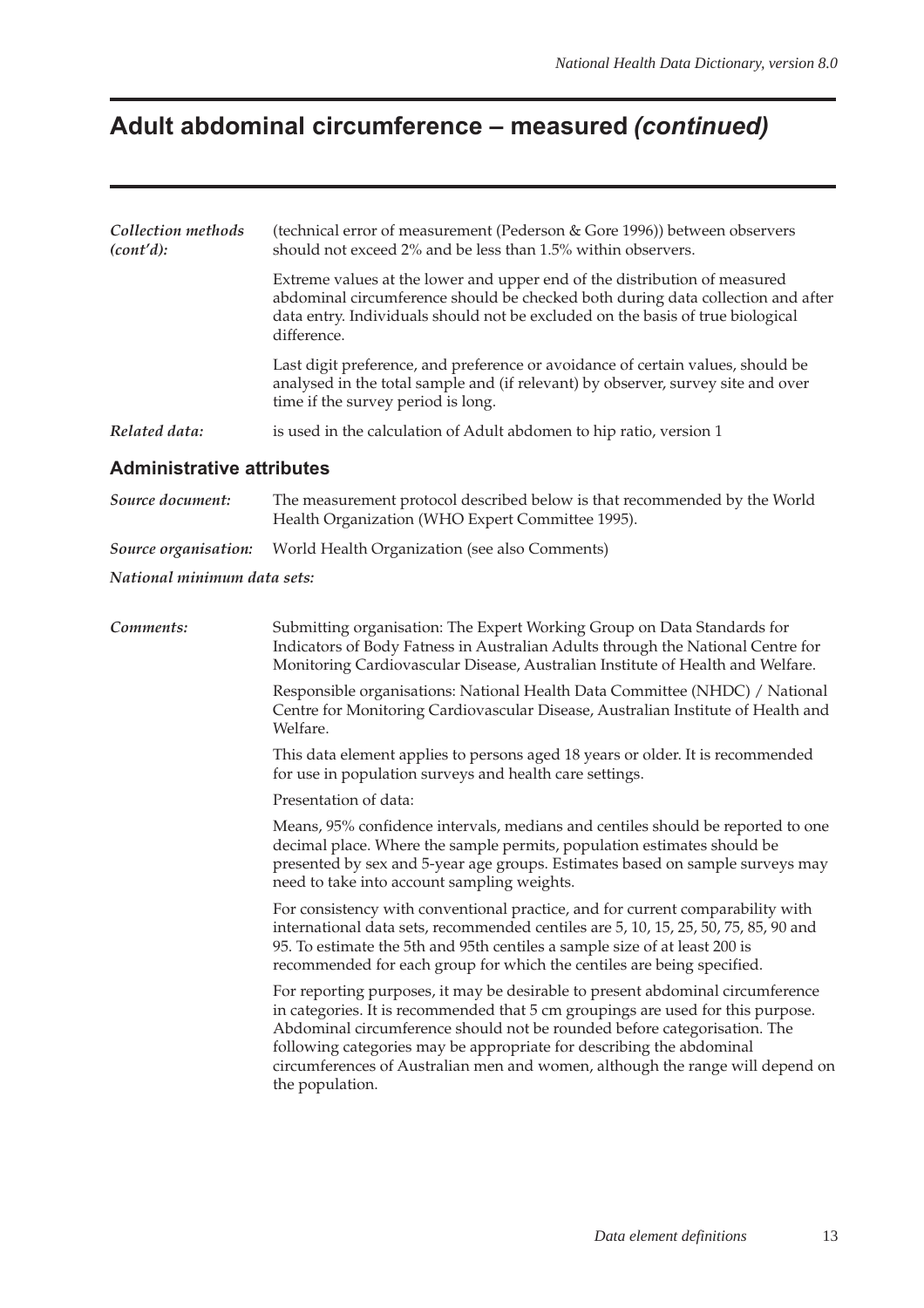## **Adult abdominal circumference – measured (continued)**

*Comments (cont'd):* Abdom < 60 cm

60 cm = Abdom < 65 cm 65 cm = Abdom < 70 cm ... in 5 cm categories 105 cm = Abdom < 110 cm Abdom = 110 cm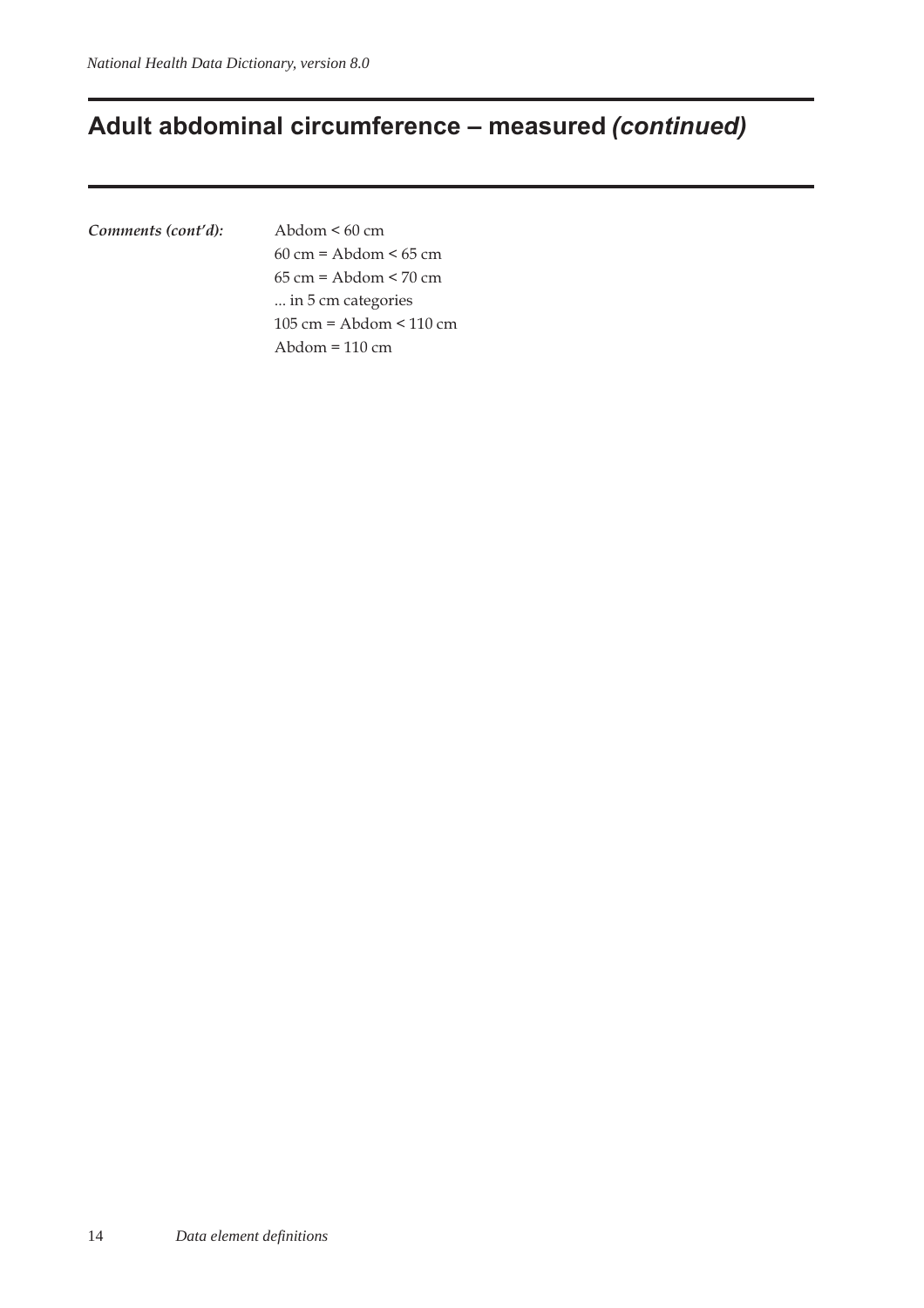# **Adult abdomen to hip ratio**

| Admin. status:                                    | <b>CURRENT</b>                                                                                   | 1/07/98                                                                                                                                                                                                                                                                                                                                                                                               |                                                                                                                                                                             |  |  |  |  |  |
|---------------------------------------------------|--------------------------------------------------------------------------------------------------|-------------------------------------------------------------------------------------------------------------------------------------------------------------------------------------------------------------------------------------------------------------------------------------------------------------------------------------------------------------------------------------------------------|-----------------------------------------------------------------------------------------------------------------------------------------------------------------------------|--|--|--|--|--|
| Identifying and definitional attributes           |                                                                                                  |                                                                                                                                                                                                                                                                                                                                                                                                       |                                                                                                                                                                             |  |  |  |  |  |
| Knowledgebase ID:                                 | 000373                                                                                           |                                                                                                                                                                                                                                                                                                                                                                                                       | <i>Version number:</i><br>1                                                                                                                                                 |  |  |  |  |  |
| Data element type:                                | <b>DATA ELEMENT</b>                                                                              |                                                                                                                                                                                                                                                                                                                                                                                                       |                                                                                                                                                                             |  |  |  |  |  |
| Definition:                                       | A person's abdomen to hip ratio.                                                                 |                                                                                                                                                                                                                                                                                                                                                                                                       |                                                                                                                                                                             |  |  |  |  |  |
|                                                   |                                                                                                  | Adult abdomen to hip ratio is a continuous variable.                                                                                                                                                                                                                                                                                                                                                  |                                                                                                                                                                             |  |  |  |  |  |
|                                                   | divided by hip circumference (cm).                                                               | Adult abdomen to hip ratio is calculated by: abdominal circumference (cm)                                                                                                                                                                                                                                                                                                                             |                                                                                                                                                                             |  |  |  |  |  |
| Context:                                          | Public health and health care.                                                                   |                                                                                                                                                                                                                                                                                                                                                                                                       |                                                                                                                                                                             |  |  |  |  |  |
|                                                   | and high blood pressure.                                                                         | Body fat distribution has emerged as an important predictor of obesity-related<br>women, has, in epidemiological studies, been closely associated with conditions<br>such as coronary heart disease, stroke, non-insulin dependent diabetes mellitus                                                                                                                                                  | morbidity and mortality. Abdominal obesity, which is more common in men than                                                                                                |  |  |  |  |  |
|                                                   | Abdomen to hip ratio (AHR) can be used:                                                          |                                                                                                                                                                                                                                                                                                                                                                                                       |                                                                                                                                                                             |  |  |  |  |  |
|                                                   | distribution (problem identification);                                                           | - to indicate the prevalence of abdominal obesity and its sociodemographic                                                                                                                                                                                                                                                                                                                            |                                                                                                                                                                             |  |  |  |  |  |
|                                                   | - to evaluate health promotion and disease prevention programs (assessment of<br>interventions); |                                                                                                                                                                                                                                                                                                                                                                                                       |                                                                                                                                                                             |  |  |  |  |  |
|                                                   | - to monitor progress towards National Health Goals and Targets;                                 |                                                                                                                                                                                                                                                                                                                                                                                                       |                                                                                                                                                                             |  |  |  |  |  |
|                                                   | - to ascertain determinants and consequences of abdominal obesity; and                           |                                                                                                                                                                                                                                                                                                                                                                                                       |                                                                                                                                                                             |  |  |  |  |  |
|                                                   | - in nutritional surveillance and long-term planning.                                            |                                                                                                                                                                                                                                                                                                                                                                                                       |                                                                                                                                                                             |  |  |  |  |  |
|                                                   |                                                                                                  | Cutoff points for abdomen to hip ratio that may define increased risk of<br>cardiovascular disease and all cause mortality range from 0.9 to 1.0 for men and<br>0.8 to 0.9 for women (Croft et al. 1995; Bray 1987; Bjorntorp 1985). These values<br>are based primarily on evidence of increased risk of death in European<br>populations, and may not be appropriate for all age and ethnic groups. |                                                                                                                                                                             |  |  |  |  |  |
|                                                   |                                                                                                  |                                                                                                                                                                                                                                                                                                                                                                                                       | In Australia and New Zealand, the cutoffs of $> 0.9$ for males and $> 0.8$ for females<br>were used in the Australian Bureau of Statistics' 1995 National Nutrition Survey. |  |  |  |  |  |
| <b>Relational and representational attributes</b> |                                                                                                  |                                                                                                                                                                                                                                                                                                                                                                                                       |                                                                                                                                                                             |  |  |  |  |  |
| Datatype:                                         | Numeric                                                                                          | Representational form:                                                                                                                                                                                                                                                                                                                                                                                | OUANTITATIVE VALUE                                                                                                                                                          |  |  |  |  |  |

| $\sim$ weekly p $\sim$ | 1.01121                     |                                          |                                                                                 | $\sim$                                                                        |
|------------------------|-----------------------------|------------------------------------------|---------------------------------------------------------------------------------|-------------------------------------------------------------------------------|
| Field size:            | <b>Min.</b> 3 <b>Max.</b> 3 |                                          | Representational layout: N.NN                                                   |                                                                               |
| Data domain:           |                             |                                          |                                                                                 |                                                                               |
| Guide for use:         |                             | been collected (i.e. is coded to 999.9). | for its calculation (i.e. abdominal circumference or hip circumference) has not | Adult abdomen to hip ratio cannot be calculated if either component necessary |

*Verification rules:*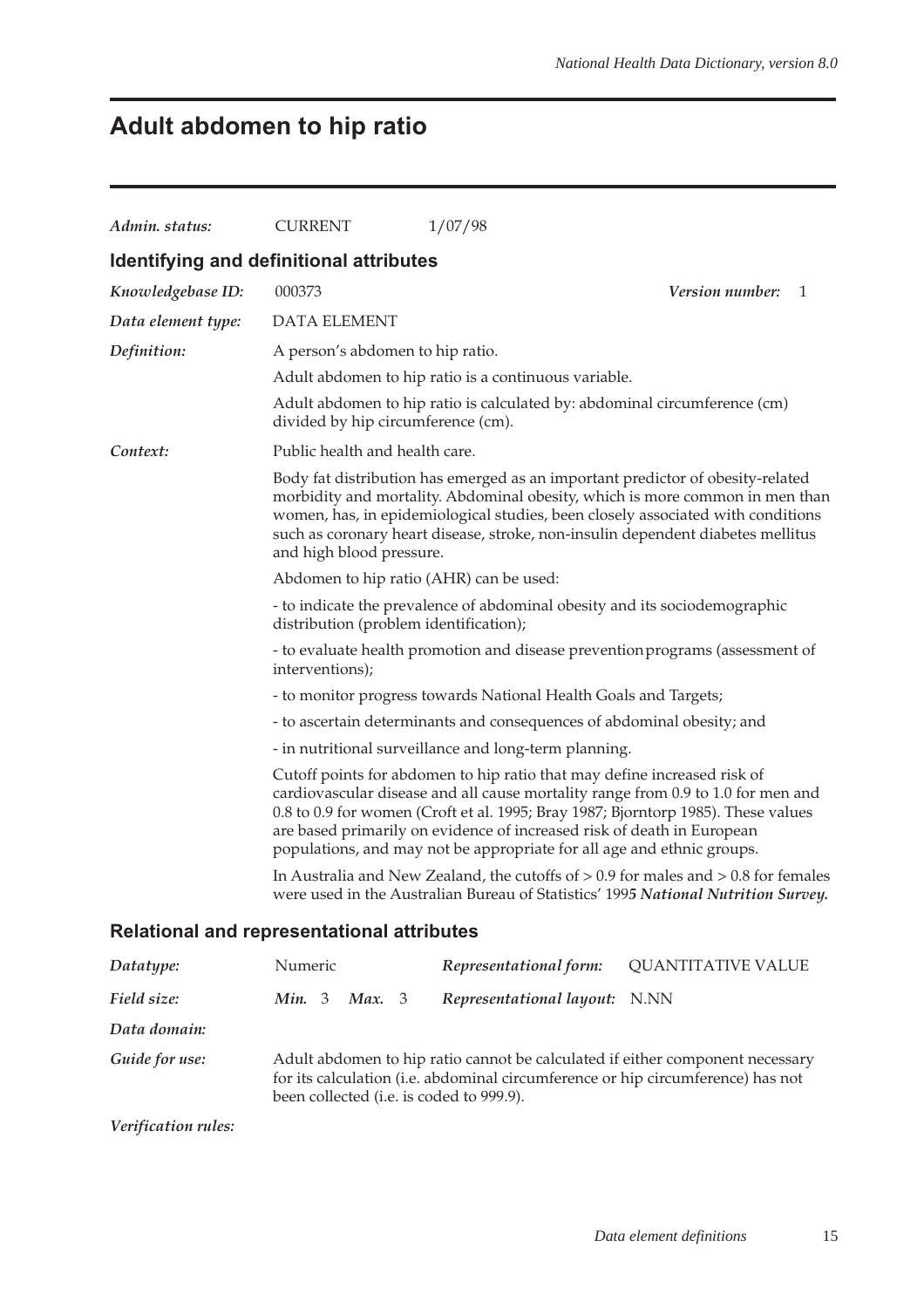# **Adult abdomen to hip ratio (continued)**

| Collection methods: | AHR should be derived after the data entry of abdominal circumference and hip<br>circumference. It should be stored on the raw data set as a continuous variable<br>and should not be aggregated or rounded.                                                                                                             |  |  |  |  |
|---------------------|--------------------------------------------------------------------------------------------------------------------------------------------------------------------------------------------------------------------------------------------------------------------------------------------------------------------------|--|--|--|--|
|                     | It is recommended that in population surveys, sociodemographic data including<br>ethnicity should be collected, as well as other risk factors including physiological<br>status (e.g. pregnancy), physical activity, smoking and alcohol consumption.<br>Summary statistics may need to be adjusted for these variables. |  |  |  |  |
| Related data:       | is calculated using Adult hip circumference – measured, version 1                                                                                                                                                                                                                                                        |  |  |  |  |
|                     | is calculated using Adult abdominal circumference - measured, version 1                                                                                                                                                                                                                                                  |  |  |  |  |

### **Administrative attributes**

| Source document:            |                                                                                                                                                                                                                                                                                                                               |  |  |  |  |
|-----------------------------|-------------------------------------------------------------------------------------------------------------------------------------------------------------------------------------------------------------------------------------------------------------------------------------------------------------------------------|--|--|--|--|
| Source organisation:        | Responsible organisations: National Health Data Committee (NHDC) / National<br>Centre for Monitoring Cardiovascular Disease, Australian Institute of Health and<br>Welfare. (See also Comments)                                                                                                                               |  |  |  |  |
| National minimum data sets: |                                                                                                                                                                                                                                                                                                                               |  |  |  |  |
| Comments:                   | Submitting organisation: The Expert Working Group on Data Standards for<br>Indicators of Body Fatness in Australian Adults through the National Centre for<br>Monitoring Cardiovascular Disease, Australian Institute of Health and Welfare.<br>Date of submission: October 1997                                              |  |  |  |  |
|                             | This data element applies to persons aged 18 years or older. It is recommended<br>for use in population surveys and health care settings.                                                                                                                                                                                     |  |  |  |  |
|                             | Presentation of data:                                                                                                                                                                                                                                                                                                         |  |  |  |  |
|                             | Means, 95% confidence intervals, medians and centiles should be reported to one<br>decimal place. Where the sample permits, population estimates should be<br>presented by sex and 5-year age groups. Estimates based on sample surveys may<br>need to take into account sampling weights.                                    |  |  |  |  |
|                             | For consistency with conventional practice, and for current comparability with<br>international data sets, recommended centiles are 5, 10, 15, 25, 50, 75, 85, 90 and<br>95. To estimate the 5th and 95th centiles a sample size of at least 200 is<br>recommended for each group for which the centiles are being specified. |  |  |  |  |
|                             |                                                                                                                                                                                                                                                                                                                               |  |  |  |  |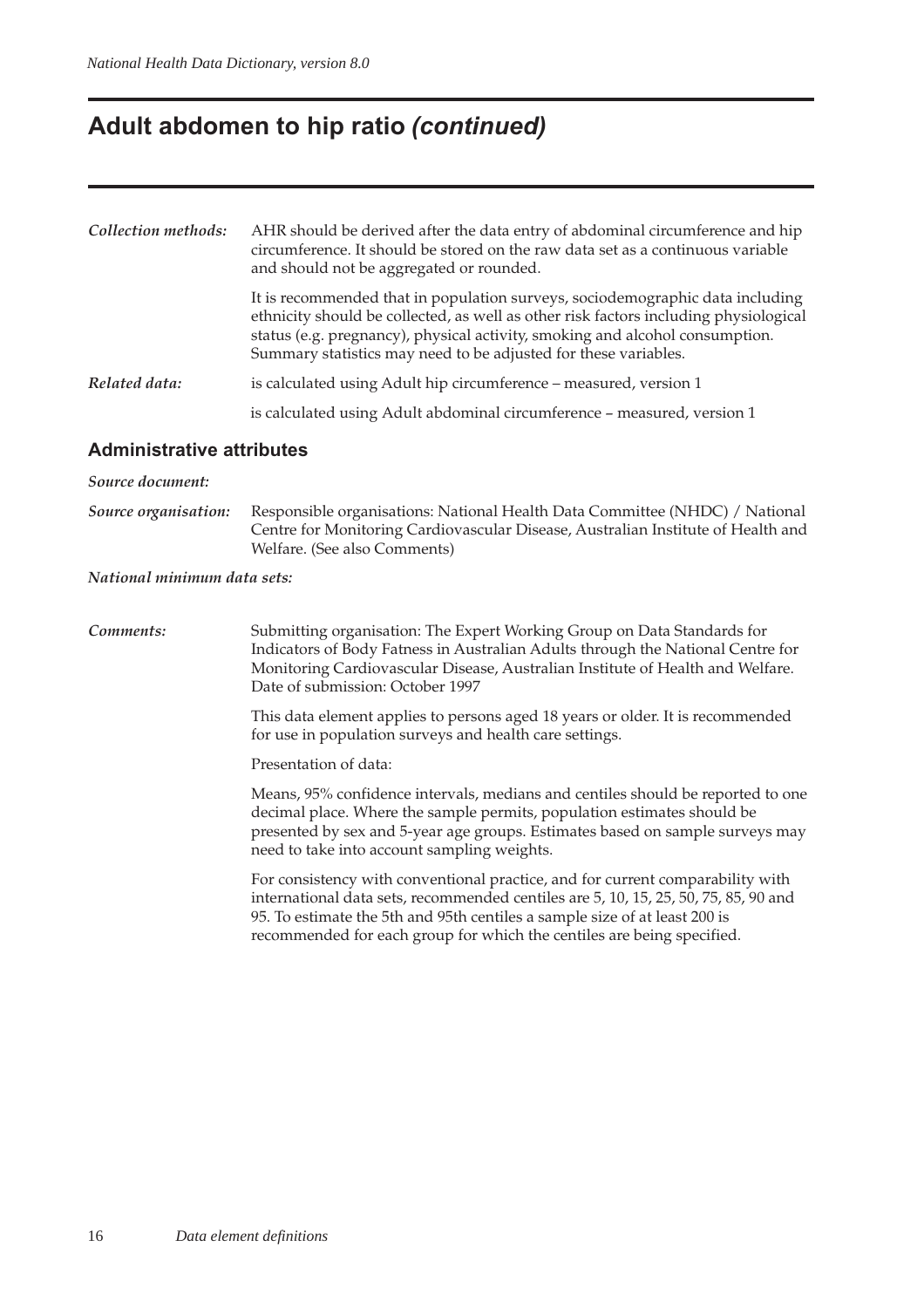# **Adult body mass index**

| Admin. status:                                    | <b>CURRENT</b>                                                                                                                                                                                   | 1/07/98                                                                        |                                                                                                                                                                        |  |  |  |  |
|---------------------------------------------------|--------------------------------------------------------------------------------------------------------------------------------------------------------------------------------------------------|--------------------------------------------------------------------------------|------------------------------------------------------------------------------------------------------------------------------------------------------------------------|--|--|--|--|
| Identifying and definitional attributes           |                                                                                                                                                                                                  |                                                                                |                                                                                                                                                                        |  |  |  |  |
| Knowledgebase ID:                                 | 000367                                                                                                                                                                                           |                                                                                | Version number:<br>-1                                                                                                                                                  |  |  |  |  |
| Data element type:                                | <b>DATA ELEMENT</b>                                                                                                                                                                              |                                                                                |                                                                                                                                                                        |  |  |  |  |
| Definition:                                       | practical indicator of the level of body fat.                                                                                                                                                    | A person's weight (body mass) relative to height. It is a measure of body mass | corrected for height which is used to assess the extent of weight deficit or excess.<br>In sedentary populations, body mass index (BMI) also provides an imprecise but |  |  |  |  |
|                                                   | Adult body mass index is a continuous variable.                                                                                                                                                  |                                                                                |                                                                                                                                                                        |  |  |  |  |
|                                                   | squared)                                                                                                                                                                                         | Adult body mass index is calculated by: weight (kg) divided by (height (m)     |                                                                                                                                                                        |  |  |  |  |
| Context:                                          | Public health and health care.                                                                                                                                                                   |                                                                                |                                                                                                                                                                        |  |  |  |  |
|                                                   | BMI is used as an indicator of both underweight and, overweight and obesity, in<br>sedentary Western adults. On a population basis there is a strong association<br>between BMI and health risk. |                                                                                |                                                                                                                                                                        |  |  |  |  |
|                                                   | In population based surveys, BMI may be used:                                                                                                                                                    |                                                                                |                                                                                                                                                                        |  |  |  |  |
|                                                   | - to indicate the prevalence of thinness and overweight and their<br>sociodemographic distribution (problem identification);                                                                     |                                                                                |                                                                                                                                                                        |  |  |  |  |
|                                                   | - to evaluate health promotion and disease prevention programs (assessment of<br>interventions);                                                                                                 |                                                                                |                                                                                                                                                                        |  |  |  |  |
|                                                   | - to monitor progress towards National Health Goals and Targets;                                                                                                                                 |                                                                                |                                                                                                                                                                        |  |  |  |  |
|                                                   | - to ascertain determinants and consequences of thinness and overweight; and                                                                                                                     |                                                                                |                                                                                                                                                                        |  |  |  |  |
|                                                   |                                                                                                                                                                                                  | - in nutritional surveillance and long-term planning.                          |                                                                                                                                                                        |  |  |  |  |
| <b>Relational and representational attributes</b> |                                                                                                                                                                                                  |                                                                                |                                                                                                                                                                        |  |  |  |  |
| Datatype:                                         | Numeric                                                                                                                                                                                          | Representational form:                                                         | <b>QUANTITATIVE VALUE</b>                                                                                                                                              |  |  |  |  |

| Datatype:           | inumeric                                                                                                                                           |  |                          |  |                                                                                   | <i>Representational form:</i> UUANIIIAIIVE VALUE                                 |
|---------------------|----------------------------------------------------------------------------------------------------------------------------------------------------|--|--------------------------|--|-----------------------------------------------------------------------------------|----------------------------------------------------------------------------------|
| Field size:         | Min. $3$                                                                                                                                           |  | Max. 4                   |  | Representational layout: NN.NN* / NN.N**                                          |                                                                                  |
| Data domain:        |                                                                                                                                                    |  |                          |  |                                                                                   |                                                                                  |
| Guide for use:      |                                                                                                                                                    |  | coded to 888.8 or 999.9) |  | calculation (i.e. weight or height) is unknown or has not been collected (i.e. is | Adult body mass index cannot be calculated if either component necessary for its |
| Verification rules: |                                                                                                                                                    |  |                          |  |                                                                                   |                                                                                  |
| Collection methods: | *NN.NN for BMI calculated from measured height and weight.                                                                                         |  |                          |  |                                                                                   |                                                                                  |
|                     | **NN.N for BMI calculated from self-reported height and/or self-reported weight                                                                    |  |                          |  |                                                                                   |                                                                                  |
|                     | BMI calculated from measured height and weight should be distinguished from<br>BMI calculated from self-reported height and/or weight. When either |  |                          |  |                                                                                   |                                                                                  |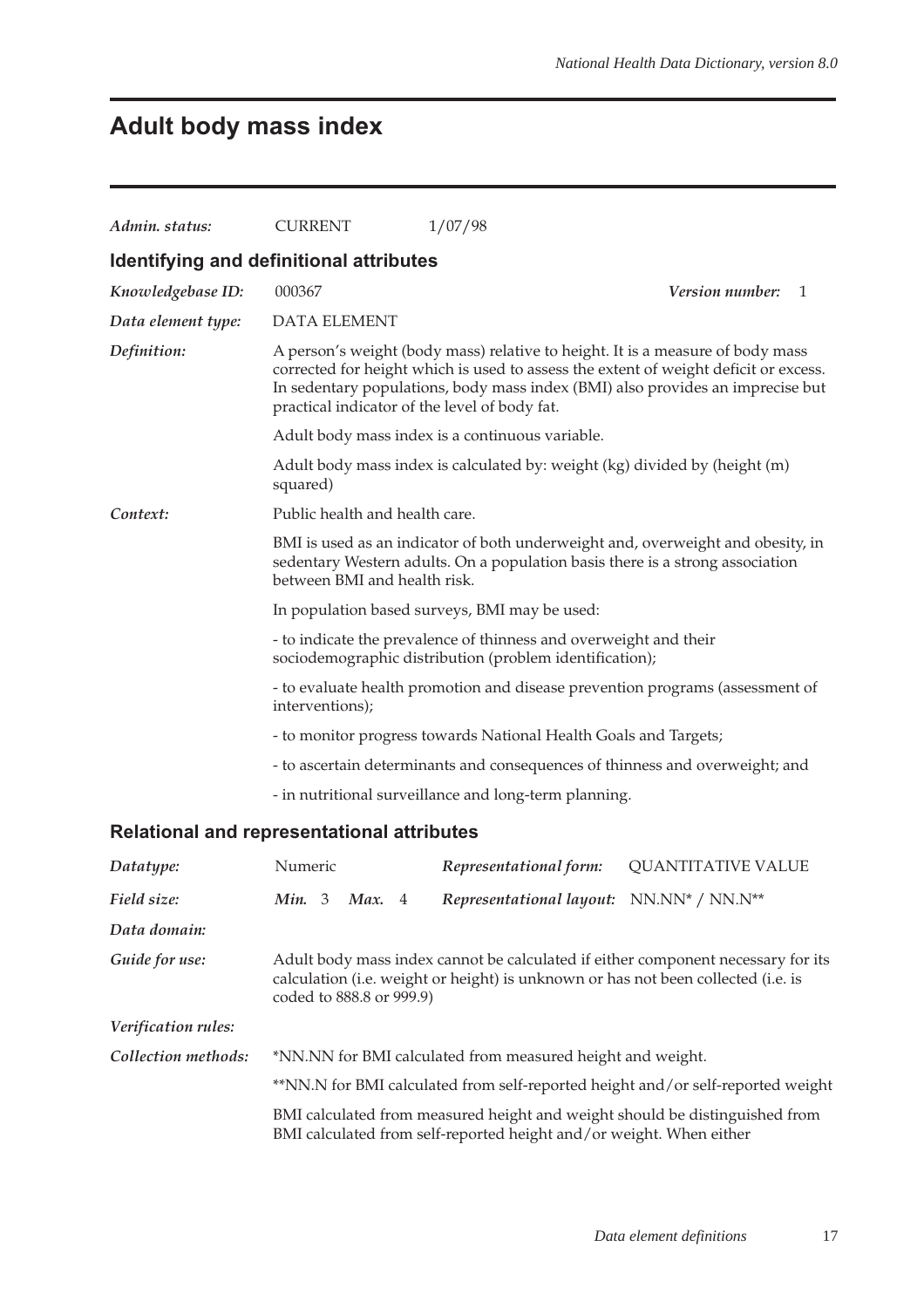## **Adult body mass index (continued)**

| Collection methods<br>(cont'd): | self-reported height or self-reported weight is used in the calculation, BMI should<br>be recorded as self-reported BMI.                                                                                                                                                                                                 |  |  |  |  |  |
|---------------------------------|--------------------------------------------------------------------------------------------------------------------------------------------------------------------------------------------------------------------------------------------------------------------------------------------------------------------------|--|--|--|--|--|
|                                 | BMI should be derived after the data entry of weight and height. It should be<br>stored on the raw data set as a continuous variable and should not be aggregated<br>or rounded.                                                                                                                                         |  |  |  |  |  |
|                                 | It is recommended that in population surveys, sociodemographic data including<br>ethnicity should be collected, as well as other risk factors including physiological<br>status (e.g. pregnancy), physical activity, smoking and alcohol consumption.<br>Summary statistics may need to be adjusted for these variables. |  |  |  |  |  |
|                                 | National health data elements currently exist for sex, date of birth, country of<br>birth and Indigenous Status. Data elements are being developed for physical<br>activity and smoking.                                                                                                                                 |  |  |  |  |  |
| Related data:                   | is calculated using Adult height – measured, version 1                                                                                                                                                                                                                                                                   |  |  |  |  |  |
|                                 | is calculated using Adult height - self-reported, version 1                                                                                                                                                                                                                                                              |  |  |  |  |  |
|                                 | is calculated using Adult weight – measured, version 1                                                                                                                                                                                                                                                                   |  |  |  |  |  |
|                                 | is calculated using Adult weight – self-reported, version 1                                                                                                                                                                                                                                                              |  |  |  |  |  |
|                                 | is used in the derivation of Adult body mass index $-$ classification, version 1                                                                                                                                                                                                                                         |  |  |  |  |  |

#### **Administrative attributes**

#### *Source document:*

*Source organisation:* Responsible organisations: National Health Data Committee (NHDC) / National Centre for Monitoring Cardiovascular Disease, Australian Institute of Health and Welfare. (See also Comments)

#### *National minimum data sets:*

| Comments: | Submitting organisation: The Expert Working Group on Data Standards for         |
|-----------|---------------------------------------------------------------------------------|
|           | Indicators of Body Fatness in Australian Adults through the National Centre for |
|           | Monitoring Cardiovascular Disease, Australian Institute of Health and Welfare.  |
|           | Date of submission: October 1997                                                |
|           |                                                                                 |

This data element applies to persons aged 18 years or older. It is recommended for use in population surveys and health care settings.

Presentation of data:

Means, 95% confidence intervals, medians and centiles should be reported to one decimal place. Where the sample permits, population estimates should be presented by sex and 5-year age groups. Estimates based on sample surveys may need to take into account sampling weights.

For consistency with conventional practice, and for current comparability with international data sets, recommended centiles are 5, 10, 15, 25, 50, 75, 85, 90 and 95. To estimate the 5th and 95th centiles a sample size of at least 200 is recommended for each group for which the centiles are being specified.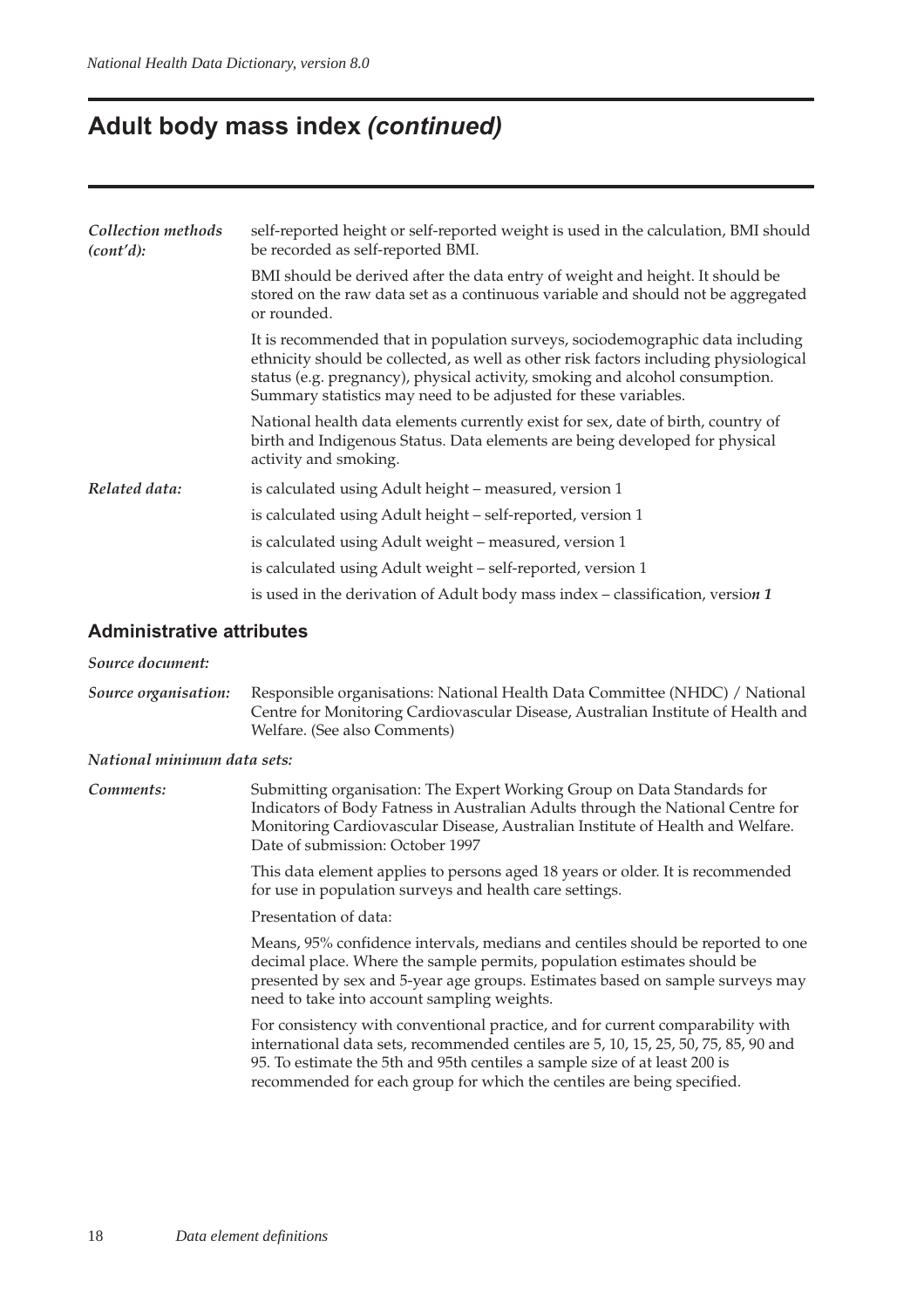### **Adult body mass index (continued)**

**Comments (cont'd):** Body mass index can be calculated from measured height and weight, or selfreported height and weight.

> Body mass index tends to be underestimated when based on self-reported, rather than measured, height and weight. This is due to the fact that, on average, height tends to be overestimated and weight tends to be underestimated when selfreported by respondents.

> There are many individuals for whom BMI is an inappropriate measure of body fatness. These are individuals whose high body mass is due to excess muscle rather than fat (e.g. body builders or others in whom the level of physical activity promotes an increase in muscle mass); or in those with osteoporosis who will have a lower than usual BMI; or those who have a different body build (e.g. individuals with unusually long or short legs or a different body fat distribution) (WHO Expert Committee 1995). This is particularly important when assessing individuals but should also be taken into account in interpreting data from populations in which there are sub-groups with genetic or environmental differences in body build, composition, skeletal proportions or body fat distribution.

Epidemiological research shows that there is a strong association between BMI and health risk. Excess adipose tissue in adults is associated with excess morbidity and mortality from conditions such as hypertension, unfavourable blood lipid concentrations, diabetes mellitus, coronary heart disease, some cancers, gall bladder disease, and osteoarthritis. It may also lead to social and economic disadvantage as well as psychosocial problems. It is a major public health issue in most industrialised societies.

Thinness (low BMI) is also an indicator of health risk, often being associated with general illness, anorexia, cigarette smoking, drug addiction and alcoholism. Low BMI is consistently associated with increased risk of osteoporosis and fractures in the elderly.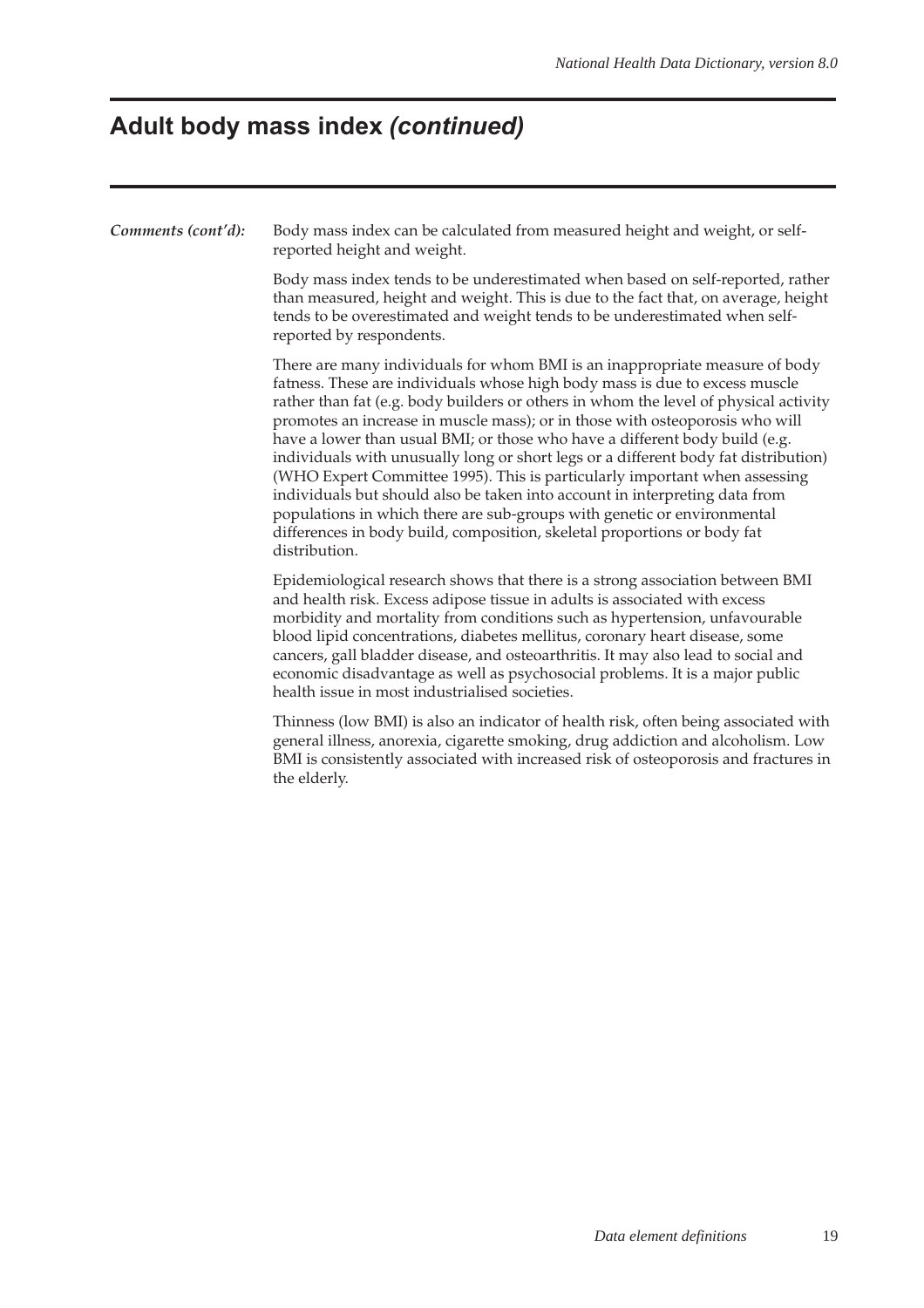## **Adult body mass index – classification**

| Admin. status:     | <b>CURRENT</b>                            | 1/07/98                                                                                                                                                          |                        |
|--------------------|-------------------------------------------|------------------------------------------------------------------------------------------------------------------------------------------------------------------|------------------------|
|                    | Identifying and definitional attributes   |                                                                                                                                                                  |                        |
| Knowledgebase ID:  | 000368                                    |                                                                                                                                                                  | <i>Version number:</i> |
| Data element type: | DATA ELEMENT                              |                                                                                                                                                                  |                        |
| Definition:        | The category of weight deficit or excess. |                                                                                                                                                                  |                        |
| Context:           | Public health and health care.            |                                                                                                                                                                  |                        |
|                    | between BMI and health risk.              | BMI is used as an indicator of both underweight and, overweight and obesity, in<br>sedentary Western adults. On a population basis there is a strong association |                        |

### **Relational and representational attributes**

| Datatype:           | Numeric                                                                                                                                                                                  |  |                   |                | Representational form:                                                                                                                          | <b>CODE</b>                                                                                                                                                           |  |  |
|---------------------|------------------------------------------------------------------------------------------------------------------------------------------------------------------------------------------|--|-------------------|----------------|-------------------------------------------------------------------------------------------------------------------------------------------------|-----------------------------------------------------------------------------------------------------------------------------------------------------------------------|--|--|
| Field size:         | Min. 1                                                                                                                                                                                   |  | Max.              | $\overline{1}$ | Representational layout: N                                                                                                                      |                                                                                                                                                                       |  |  |
| Data domain:        | 1                                                                                                                                                                                        |  |                   |                | Grade 3 thinness (BMI < 16.00)                                                                                                                  |                                                                                                                                                                       |  |  |
|                     | 2                                                                                                                                                                                        |  |                   |                | Grade 2 thinness (BMI 16.00-16.99)                                                                                                              |                                                                                                                                                                       |  |  |
|                     | 3                                                                                                                                                                                        |  |                   |                | Grade 1 thinness (BMI 17.00-18.49)                                                                                                              |                                                                                                                                                                       |  |  |
|                     | $\overline{4}$                                                                                                                                                                           |  |                   |                | Normal range (BMI 18.50-19.99)                                                                                                                  |                                                                                                                                                                       |  |  |
|                     | 5                                                                                                                                                                                        |  | (BMI 20.00-24.99) |                |                                                                                                                                                 |                                                                                                                                                                       |  |  |
|                     | 6                                                                                                                                                                                        |  |                   |                | Grade 1 overweight (BMI 25.00-29.99)                                                                                                            |                                                                                                                                                                       |  |  |
|                     | 7                                                                                                                                                                                        |  |                   |                | Grade 2 overweight (BMI 30.00-39.99)                                                                                                            |                                                                                                                                                                       |  |  |
|                     | 8                                                                                                                                                                                        |  |                   |                | Grade 3 overweight (BMI $>$ or = 40.00)                                                                                                         |                                                                                                                                                                       |  |  |
|                     |                                                                                                                                                                                          |  |                   |                | (WHO Expert Committee 1995; NHMRC 1984, 1985)                                                                                                   |                                                                                                                                                                       |  |  |
| Guide for use:      |                                                                                                                                                                                          |  |                   |                |                                                                                                                                                 |                                                                                                                                                                       |  |  |
| Verification rules: |                                                                                                                                                                                          |  |                   |                |                                                                                                                                                 |                                                                                                                                                                       |  |  |
| Collection methods: |                                                                                                                                                                                          |  |                   |                | status (e.g. pregnancy), physical activity, smoking and alcohol consumption.<br>Summary statistics may need to be adjusted for these variables. | It is recommended that in population surveys, sociodemographic data including<br>ethnicity should be collected, as well as other risk factors including physiological |  |  |
|                     | National health data elements currently exist for sex, date of birth, country of<br>birth and Indigenous Status. Data elements are being developed for physical<br>activity and smoking. |  |                   |                |                                                                                                                                                 |                                                                                                                                                                       |  |  |
|                     |                                                                                                                                                                                          |  |                   |                | progress towards National Health Goals and Targets.                                                                                             | Standard definitions of overweight and obesity in terms of BMI are used to derive<br>age-specific and age-adjusted indicators of overweight and obesity for reporting |  |  |
| Related data:       |                                                                                                                                                                                          |  |                   |                | is used in conjunction with Adult body mass index, version 1                                                                                    |                                                                                                                                                                       |  |  |
|                     |                                                                                                                                                                                          |  |                   |                |                                                                                                                                                 |                                                                                                                                                                       |  |  |

### **Administrative attributes**

*Source document:* 'Physical status: the use and interpretation of anthropometry' (WHO Expert Committee 1995)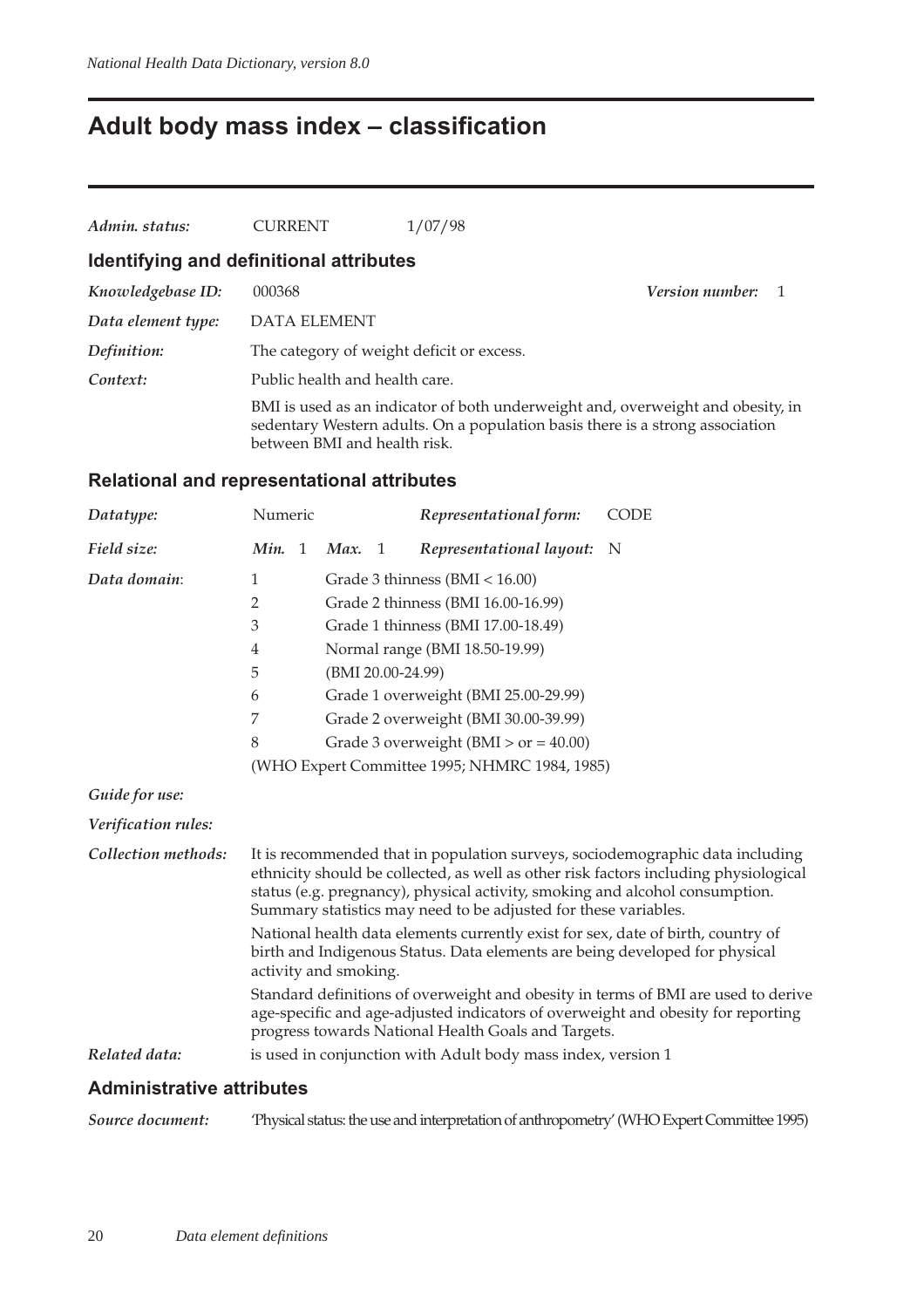### **Adult body mass index – classification (continued)**

#### *Source organisation:* World Health Organization (see also Comments)

*National minimum data sets:*

*Comments:* Submitting organisation: The Expert Working Group on Data Standards for Indicators of Body Fatness in Australian Adults through the National Centre for Monitoring Cardiovascular Disease, Australian Institute of Health and Welfare.

> Responsible organisation: National Health Data Committee (NHDC) / National Centre for Monitoring Cardiovascular Disease, Australian Institute of Health and Welfare.

> There are, however, many individuals for whom BMI is an inappropriate measure of body fatness. These are individuals whose high body mass is due to excess muscle rather than fat (e.g. body builders or others in whom the level of physical activity promotes an increase in muscle mass); or in those with osteoporosis who will have a lower than usual BMI; or those who have a different body build (e.g. individuals with unusually long or short legs or a different body fat distribution) (WHO Expert Committee 1995). This is particularly important when assessing individuals but should also be taken into account in interpreting data from populations in which there are sub-groups with genetic or environmental differences in body build, composition, skeletal proportions or body fat distribution.

Epidemiological research shows that there is a strong association between BMI and health risk. Excess adipose tissue in adults is associated with excess morbidity and mortality from conditions such as hypertension, unfavourable blood lipid concentrations, diabetes mellitus, coronary heart disease, some cancers, gall bladder disease, and osteoarthritis. It may also lead to social and economic disadvantage as well as psychosocial problems. It is a major public health issue in most industrialised societies.

Overweight and obesity, as defined by NHMRC guidelines for the interpretation of BMI (NHMRC 1984, 1985), are exceedingly common in Australia and their prevalence is increasing. The direct economic cost of obesity (BMI = 30) to Australia was estimated to be over \$500 million in 1992-93 (NHMRC 1997).

Thinness (low BMI) is also an indicator of health risk, often being associated with general illness, anorexia, cigarette smoking, drug addiction and alcoholism. Low BMI is consistently associated with increased risk of osteoporosis and fractures in the elderly.

The WHO may revise this classification to:

- 1 Grade 3 thinness (BMI < 16.00)
- 2 Grade 2 thinness (BMI 16.00 16.99)
- 3 Grade 1 thinness (BMI 17.00 18.49)
- 4 Normal range (BMI 18.50 24.99)
- 5 Overweight (BMI 25.00 29.99)
- 6 Obesity Grade 1(BMI 30.00 34.99)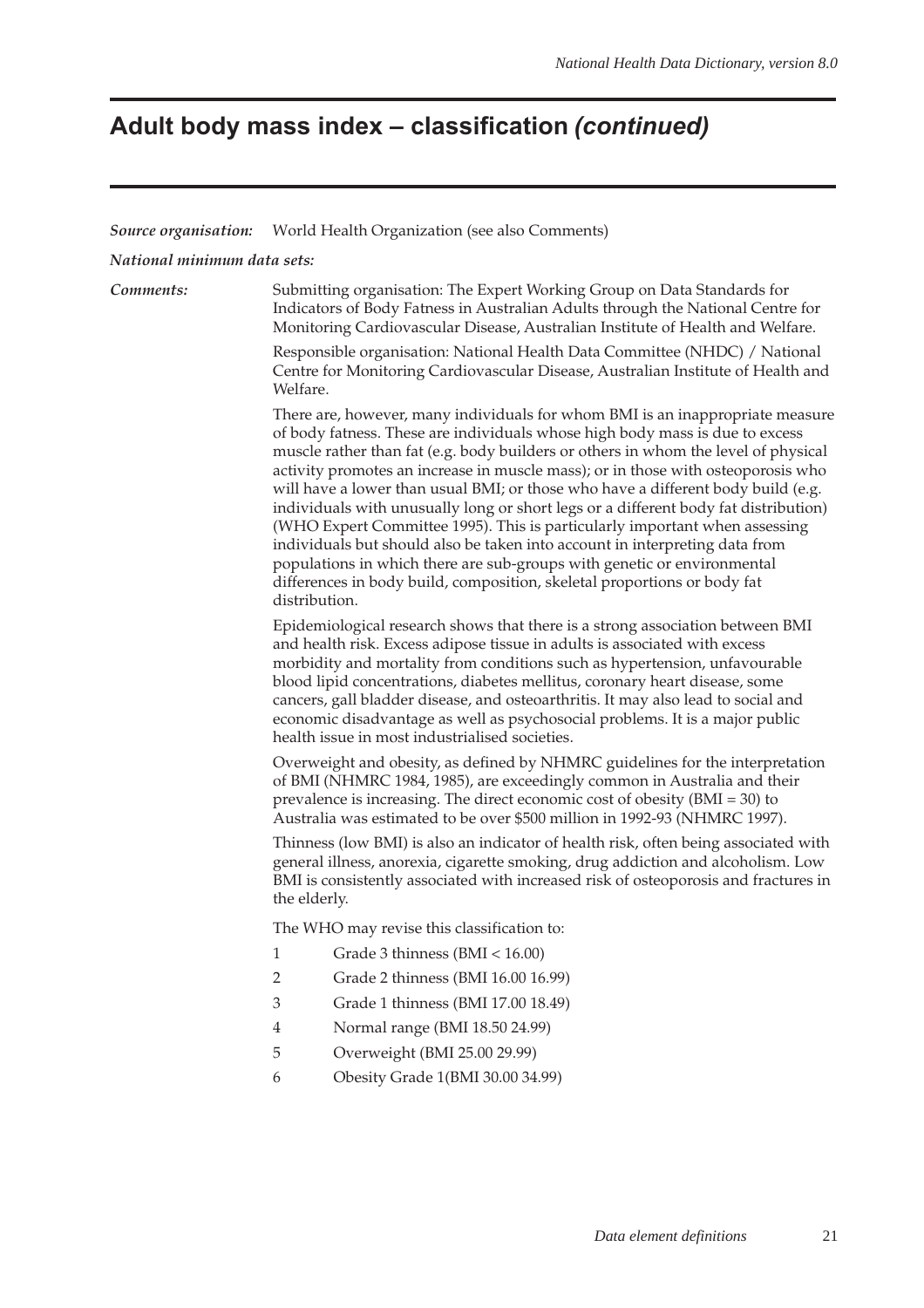## **Adult body mass index – classification (continued)**

*Comments (cont'd):* 7 Obesity Grade 2 (BMI 35.00 44.99) 8 Obesity Grade 3 (BMI = 45.00) This data element applies to persons aged 18 years or older. It is recommended for use in population surveys and health care settings. Presentation of data: Methods used to establish cut-off points for overweight have been arbitrary and, as a result, cut-off points vary between countries. The data are derived mainly from studies of mortality and morbidity risk performed in people living in western Europe or the United States of America, and cut-off points for BMI as an indicator of adiposity and risk in populations who differ in body build and genetic disposition are likely to vary. Caution is required in relation to BMI cut-off points when used for different ethnic groups because of limited outcome data for some ethnic groups, e.g. Aboriginal and Torres Strait Islander peoples. Further, the cut-off points for adults should not be used for children. There are no recognised reference standards for the lower limit of the 'normal' range. The classification below is that recommended by the World Health Organization. This is regarded as an interim classification. As with overweight the cut-off points for a given level of risk are likely to vary with body build, genetic background and physical activity. The classification below is different to ones that have been used in the past and it is important that in any trend analysis consistent definitions are used. BMI should not be rounded before categorisation to the classification below.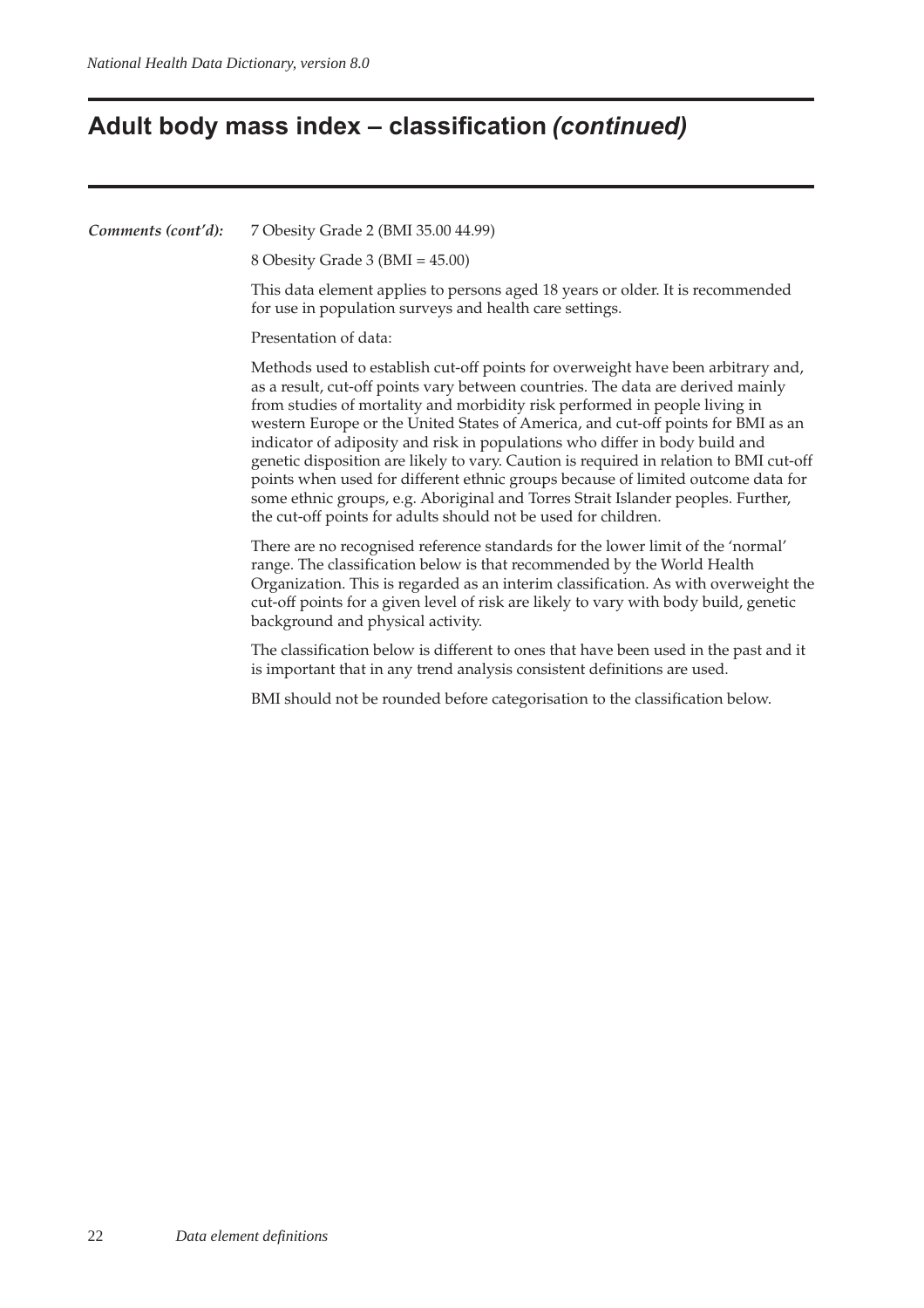# **Adult height**

| Admin, status:                                    | <b>CURRENT</b>     |                      | 1/07/98                                                             |                        |              |
|---------------------------------------------------|--------------------|----------------------|---------------------------------------------------------------------|------------------------|--------------|
| Identifying and definitional attributes           |                    |                      |                                                                     |                        |              |
| Knowledgebase ID:                                 | 000361             |                      |                                                                     | <i>Version number:</i> | $\mathbf{1}$ |
| Data element type:                                |                    | DATA ELEMENT CONCEPT |                                                                     |                        |              |
| Definition:                                       | A person's height. |                      |                                                                     |                        |              |
| Context:                                          |                    |                      |                                                                     |                        |              |
| <b>Relational and representational attributes</b> |                    |                      |                                                                     |                        |              |
| Datatype:                                         |                    |                      | Representational form:                                              |                        |              |
| Field size:                                       | Min.               | Max.                 | Representational layout:                                            |                        |              |
| Data domain:                                      |                    |                      |                                                                     |                        |              |
| Guide for use:                                    |                    |                      |                                                                     |                        |              |
| Verification rules:                               |                    |                      |                                                                     |                        |              |
| Collection methods:                               |                    |                      |                                                                     |                        |              |
| Related data:                                     |                    |                      | relates to the data element Adult height - measured, version 1      |                        |              |
|                                                   |                    |                      | relates to the data element Adult height - self-reported, version 1 |                        |              |
| <b>Administrative attributes</b>                  |                    |                      |                                                                     |                        |              |

### *Source document: Source organisation: National minimum data sets:*

*Comments:*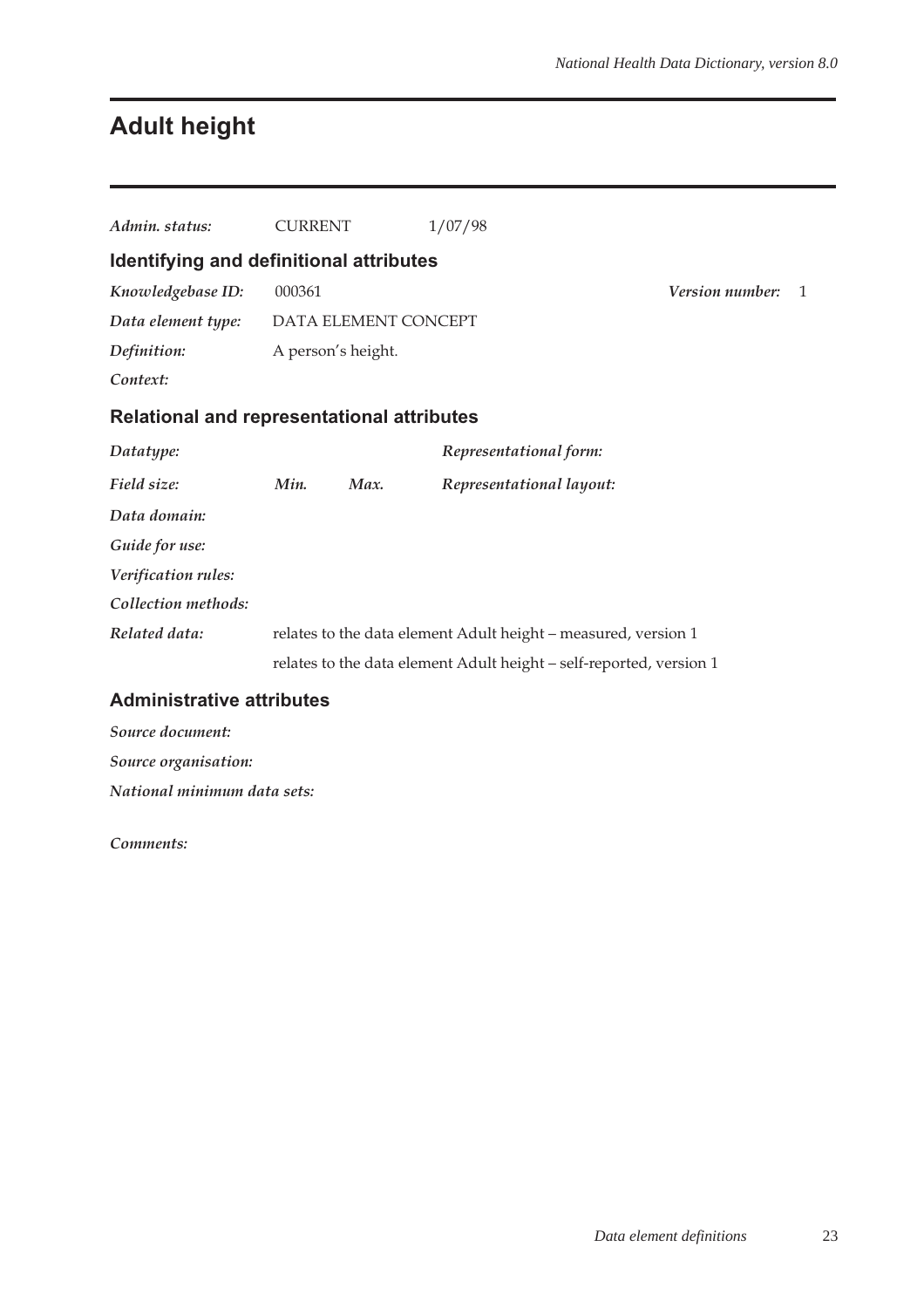# **Adult height – measured**

| Admin. status:                          | <b>CURRENT</b>                        | 1/07/98                                                                                                                                                                                                                                                                                                                                                                                                         |   |
|-----------------------------------------|---------------------------------------|-----------------------------------------------------------------------------------------------------------------------------------------------------------------------------------------------------------------------------------------------------------------------------------------------------------------------------------------------------------------------------------------------------------------|---|
| Identifying and definitional attributes |                                       |                                                                                                                                                                                                                                                                                                                                                                                                                 |   |
| Knowledgebase ID:                       | 000362                                | <i>Version number:</i>                                                                                                                                                                                                                                                                                                                                                                                          | 1 |
| Data element type:                      | <b>DATA ELEMENT</b>                   |                                                                                                                                                                                                                                                                                                                                                                                                                 |   |
| Definition:                             | A person's measured height.           |                                                                                                                                                                                                                                                                                                                                                                                                                 |   |
|                                         |                                       | Adult height: measured is a continuous variable measured to the nearest 0.1 cm.                                                                                                                                                                                                                                                                                                                                 |   |
|                                         |                                       | In order to ensure consistency in measurement, the measurement protocol<br>described under Data Collection Methods should be used.                                                                                                                                                                                                                                                                              |   |
| Context:                                | Public health and health care.        |                                                                                                                                                                                                                                                                                                                                                                                                                 |   |
|                                         |                                       | Stature is a major indicator of general body size and of bone length. It is<br>important in screening for disease or malnutrition, and in the interpretation of<br>weight (Lohman et al. 1988). Shortness is known to be a predictor of all cause<br>mortality, coronary heart disease mortality in middle aged men, and of less<br>favourable gestational outcomes in women (Marmot et al. 1984, Kramer 1988). |   |
|                                         | the measurement of height and weight. | Its main use is to enable the calculation of Adult body mass index which requires                                                                                                                                                                                                                                                                                                                               |   |

## **Relational and representational attributes**

| Datatype:           | Numeric                                                                                                                                                                                                                                                              |  |                       |  | Representational form:                                                                                                                                                                                                                    | <b>QUANTITATIVE VALUE</b> |  |
|---------------------|----------------------------------------------------------------------------------------------------------------------------------------------------------------------------------------------------------------------------------------------------------------------|--|-----------------------|--|-------------------------------------------------------------------------------------------------------------------------------------------------------------------------------------------------------------------------------------------|---------------------------|--|
| Field size:         | Min. 3                                                                                                                                                                                                                                                               |  | Max. 4                |  | Representational layout:                                                                                                                                                                                                                  | NNN.N                     |  |
| Data domain:        |                                                                                                                                                                                                                                                                      |  |                       |  |                                                                                                                                                                                                                                           |                           |  |
| Guide for use:      |                                                                                                                                                                                                                                                                      |  |                       |  | If measured height is not able to be collected, code 999.9.                                                                                                                                                                               |                           |  |
| Verification rules: |                                                                                                                                                                                                                                                                      |  |                       |  |                                                                                                                                                                                                                                           |                           |  |
| Collection methods: |                                                                                                                                                                                                                                                                      |  | Measurement protocol: |  |                                                                                                                                                                                                                                           |                           |  |
|                     | The measurement of height requires a vertical metric rule, a horizontal<br>headboard, and a non-compressible flat even surface on which the subject stands.<br>The equipment may be fixed or portable, and should be described and reported.                         |  |                       |  |                                                                                                                                                                                                                                           |                           |  |
|                     | The graduations on the metric rule should be at 0.1 cm intervals, and the metric<br>rule should have the capacity to measure up to at least 210 cm. Measurement<br>intervals and labels should be clearly readable under all conditions of use of the<br>instrument. |  |                       |  |                                                                                                                                                                                                                                           |                           |  |
|                     |                                                                                                                                                                                                                                                                      |  |                       |  | Apparatus that allows height to be measured while the subject stands on a<br>platform scale is not recommended.                                                                                                                           |                           |  |
|                     |                                                                                                                                                                                                                                                                      |  |                       |  | The subject should be measured without shoes (i.e. is barefoot or wears thin<br>socks) and wears little clothing so that the positioning of the body can be seen.<br>Anything that may affect or interfere with the measurement should be |                           |  |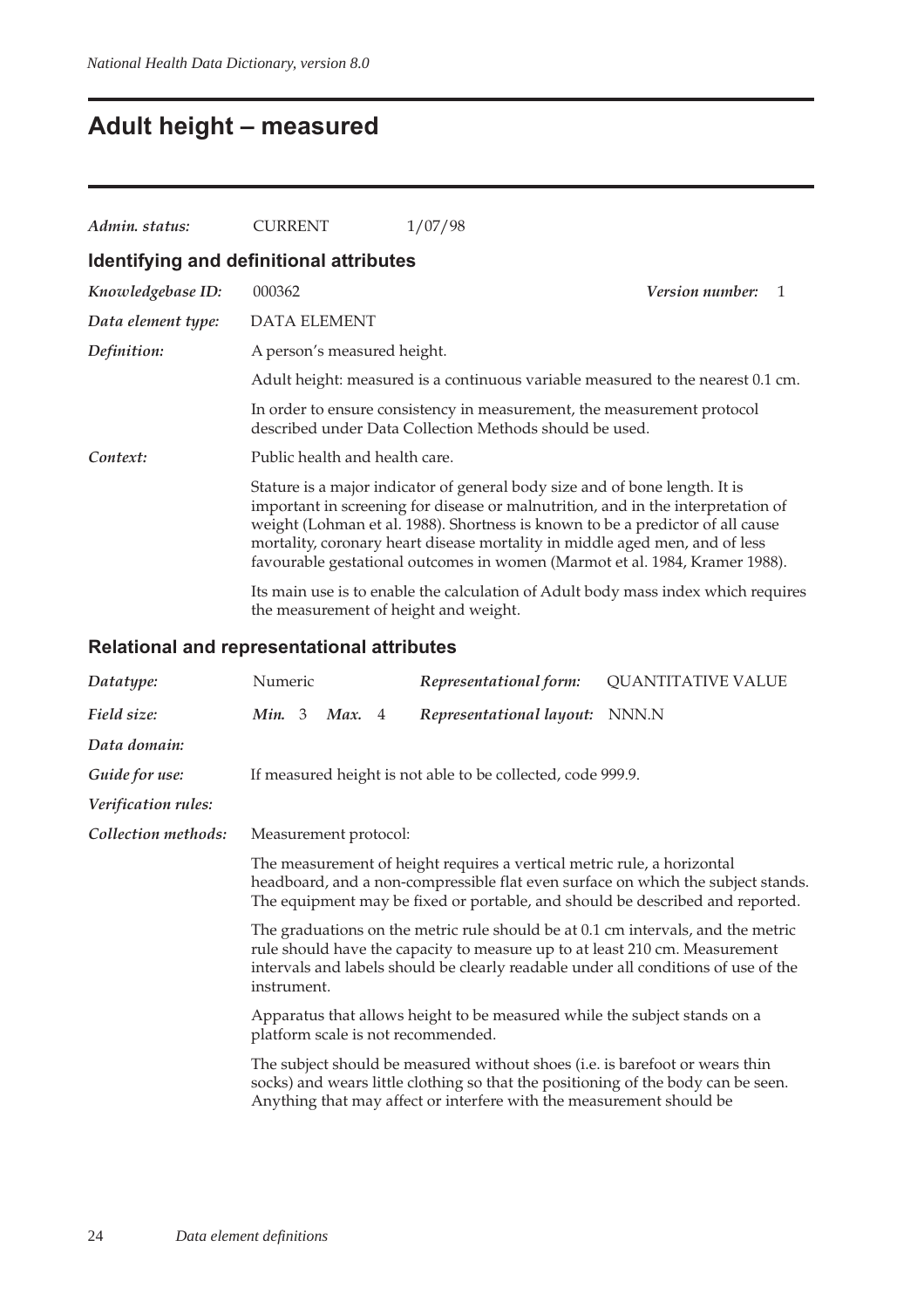# **Adult height – measured (continued)**

| Collection methods<br>(cont'd): | noted on the data collection form (e.g. hairstyles and accessories, or physical<br>problems).                                                                                                                                                                                                                                                                                                                                                                                                                                                                                                                                                                                                                          |
|---------------------------------|------------------------------------------------------------------------------------------------------------------------------------------------------------------------------------------------------------------------------------------------------------------------------------------------------------------------------------------------------------------------------------------------------------------------------------------------------------------------------------------------------------------------------------------------------------------------------------------------------------------------------------------------------------------------------------------------------------------------|
|                                 | The subject stands with weight distributed evenly on both feet, heels together,<br>and the head positioned so that the line of vision is at right angles to the body.<br>The correct position for the head is in the Frankfort horizontal plane (Norton et al.<br>1996). The arms hang freely by the sides. The head, back, buttocks and heels are<br>positioned vertically so that the buttocks and the heels are in contact with the<br>vertical board.                                                                                                                                                                                                                                                              |
|                                 | To obtain a consistent measure, the subject is asked to inhale deeply and stretch to<br>their fullest height. The measurer applies gentle upward pressure through the<br>mastoid processes to maintain a fully erect position when the measurement is<br>taken. Ensure that the head remains positioned so that the line of vision is at right<br>angles to the body, and the heels remain in contact with the base board.                                                                                                                                                                                                                                                                                             |
|                                 | The movable headboard is brought onto the top of the head with sufficient<br>pressure to compress the hair.                                                                                                                                                                                                                                                                                                                                                                                                                                                                                                                                                                                                            |
|                                 | The measurement is recorded to the nearest 0.1 cm. Take a repeat measurement. If<br>the two measurements disagree by more than 0.5 cm, then take a third<br>measurement. All raw measurements should be recorded on the data collection<br>form. If practical, it is preferable to enter the raw data into the database as this<br>enables intra- and, where relevant, inter-observer errors to be assessed. The<br>subject's measured height is subsequently calculated as the mean of the two<br>observations, or the mean of the two closest measurements if a third is taken, and<br>recorded on the form. If only a mean value is entered into the database then the<br>data collection forms should be retained. |
|                                 | It may be necessary to round the mean value to the nearest 0.1 cm. If so, rounding<br>should be to the nearest even digit to reduce systematic over reporting (Armitage<br>and Berry 1994). For example, a mean value of 172.25 cm would be rounded to<br>172.2 cm, while a mean value of 172.35 cm would be rounded to 172.4 cm.                                                                                                                                                                                                                                                                                                                                                                                      |
|                                 | It is recommended that in population surveys, sociodemographic data including<br>ethnicity should be collected, as well as other risk factors including physiological<br>status (e.g. pregnancy), physical activity, smoking and alcohol consumption.<br>Summary statistics may need to be adjusted for these variables.                                                                                                                                                                                                                                                                                                                                                                                               |
|                                 | National health data elements currently exist for sex, date of birth, country of<br>birth and Indigenous Status. Data elements are being developed for physical<br>activity and smoking.                                                                                                                                                                                                                                                                                                                                                                                                                                                                                                                               |
|                                 | Validation and quality control measures:                                                                                                                                                                                                                                                                                                                                                                                                                                                                                                                                                                                                                                                                               |
|                                 | All equipment, whether fixed or portable should be checked prior to each<br>measurement session to ensure that both the headboard and floor (or footboard)<br>are at 90 degrees to the vertical rule. With some types of portable anthropometer<br>it is necessary to check the correct alignment of the headboard, during each<br>measurement, by means of a spirit level.                                                                                                                                                                                                                                                                                                                                            |
|                                 |                                                                                                                                                                                                                                                                                                                                                                                                                                                                                                                                                                                                                                                                                                                        |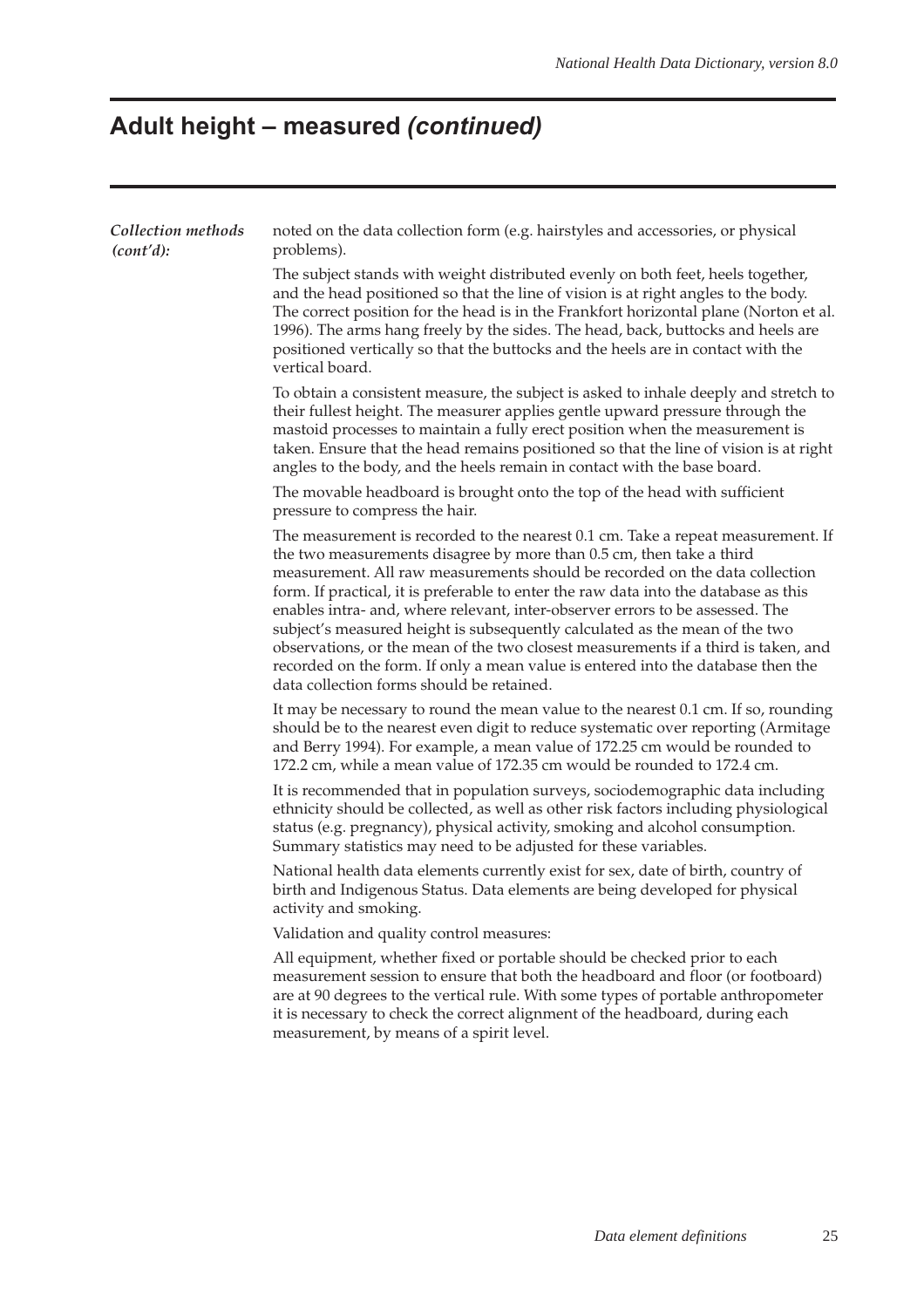## **Adult height – measured (continued)**

| Collection methods<br>(cont'd):  | Within- and, if relevant, between-observer variability should be reported. They<br>can be assessed by the same (within -) or different (between-) observers repeating<br>the measurement of height, on the same subjects, under standard conditions after<br>a short time interval. The standard deviation of replicate measurements (technical<br>error of measurement (Pederson & Gore 1996)) between observers should not<br>exceed 5 mm and be less than 5 mm within observers. |  |  |  |  |  |
|----------------------------------|-------------------------------------------------------------------------------------------------------------------------------------------------------------------------------------------------------------------------------------------------------------------------------------------------------------------------------------------------------------------------------------------------------------------------------------------------------------------------------------|--|--|--|--|--|
|                                  | Extreme values at the lower and upper end of the distribution of measured height<br>should be checked both during data collection and after data entry. Individuals<br>should not be excluded on the basis of true biological difference.                                                                                                                                                                                                                                           |  |  |  |  |  |
|                                  | Last digit preference, and preference or avoidance of certain values, should be<br>analysed in the total sample and (if relevant) by observer, survey site and over<br>time if the survey period is long.                                                                                                                                                                                                                                                                           |  |  |  |  |  |
| Related data:                    | is used in the calculation of Adult body mass index, version 1                                                                                                                                                                                                                                                                                                                                                                                                                      |  |  |  |  |  |
| <b>Administrative attributes</b> |                                                                                                                                                                                                                                                                                                                                                                                                                                                                                     |  |  |  |  |  |

| Source document:     | The measurement protocol described below is those recommended by the<br>International Society for the Advancement of Kinanthropometry as described by<br>Norton et al. (1996), and the World Health Organization (WHO Expert Committee<br>1995), which was adapted from Lohman et al. (1988). |
|----------------------|-----------------------------------------------------------------------------------------------------------------------------------------------------------------------------------------------------------------------------------------------------------------------------------------------|
| Source organisation: | International Society for the Advancement of Kinanthropometry and the World<br>Health Organization. (See also Comments)                                                                                                                                                                       |

#### *National minimum data sets:*

*Comments:* Submitting organisation: The Expert Working Group on Data Standards for Indicators of Body Fatness in Australian Adults through the National Centre for Monitoring Cardiovascular Disease, Australian Institute of Health and Welfare. Date of submission: October 1997

> Responsible organisation: National Health Data Committee (NHDC) / National Centre for Monitoring Cardiovascular Disease, Australian Institute of Health and Welfare

This data element applies to persons aged 18 years or older. It is recommended for use in population surveys and health care settings.

Presentation of data:

Means, 95% confidence intervals, medians and centiles should be reported to one decimal place. Where the sample permits, population estimates should be presented by sex and 5-year age groups. Estimates based on sample surveys may need to take into account sampling weights.

For consistency with conventional practice, and for current comparability with international data sets, recommended centiles are 5, 10, 15, 25, 50, 75, 85, 90 and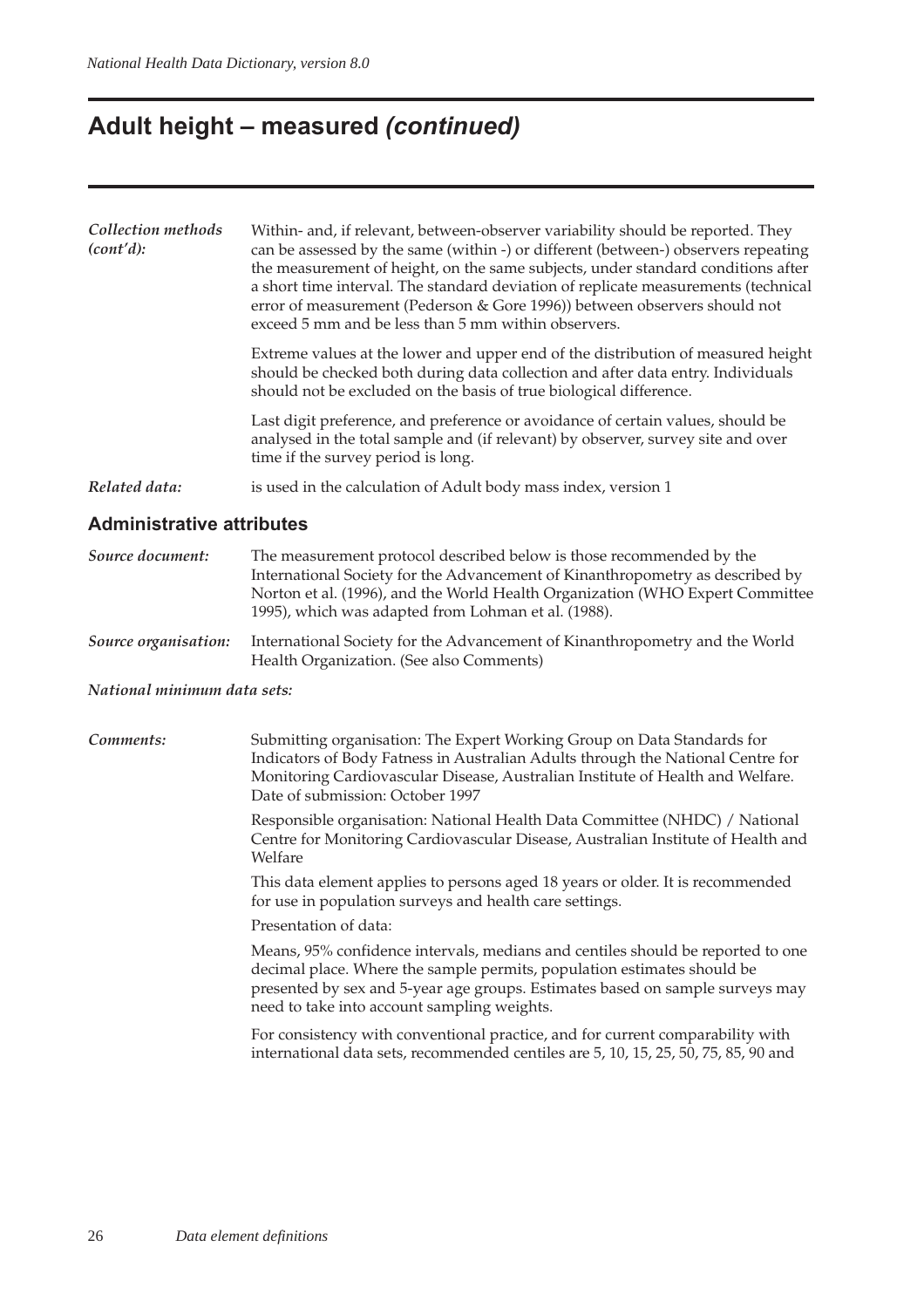# **Adult height – measured (continued)**

| Comments (cont'd): | 95. To estimate the 5th and 95th centiles a sample size of at least 200 is<br>recommended for each group for which the centiles are being specified.                                                                                                                                                               |  |  |  |  |  |  |
|--------------------|--------------------------------------------------------------------------------------------------------------------------------------------------------------------------------------------------------------------------------------------------------------------------------------------------------------------|--|--|--|--|--|--|
|                    | For some reporting purposes, it may be desirable to present height data in<br>categories. It is recommended that 5 cm groupings are used for this purpose.<br>Height data should not be rounded before categorisation. The following<br>categories may be appropriate for describing the heights of Australian men |  |  |  |  |  |  |
|                    | and women, although the range will depend on the population. The World<br>Health Organization's range for height is 140-190 cm.                                                                                                                                                                                    |  |  |  |  |  |  |
|                    | $Ht < 140$ cm                                                                                                                                                                                                                                                                                                      |  |  |  |  |  |  |
|                    | 140 cm = $Ht < 145$ cm                                                                                                                                                                                                                                                                                             |  |  |  |  |  |  |
|                    | $145 \text{ cm} = \text{Ht} < 150 \text{ cm}$                                                                                                                                                                                                                                                                      |  |  |  |  |  |  |
|                    | in 5 cm categories                                                                                                                                                                                                                                                                                                 |  |  |  |  |  |  |
|                    | $185 \text{ cm} = \text{Ht} < 190 \text{ cm}$                                                                                                                                                                                                                                                                      |  |  |  |  |  |  |
|                    | $Ht = 190$ cm                                                                                                                                                                                                                                                                                                      |  |  |  |  |  |  |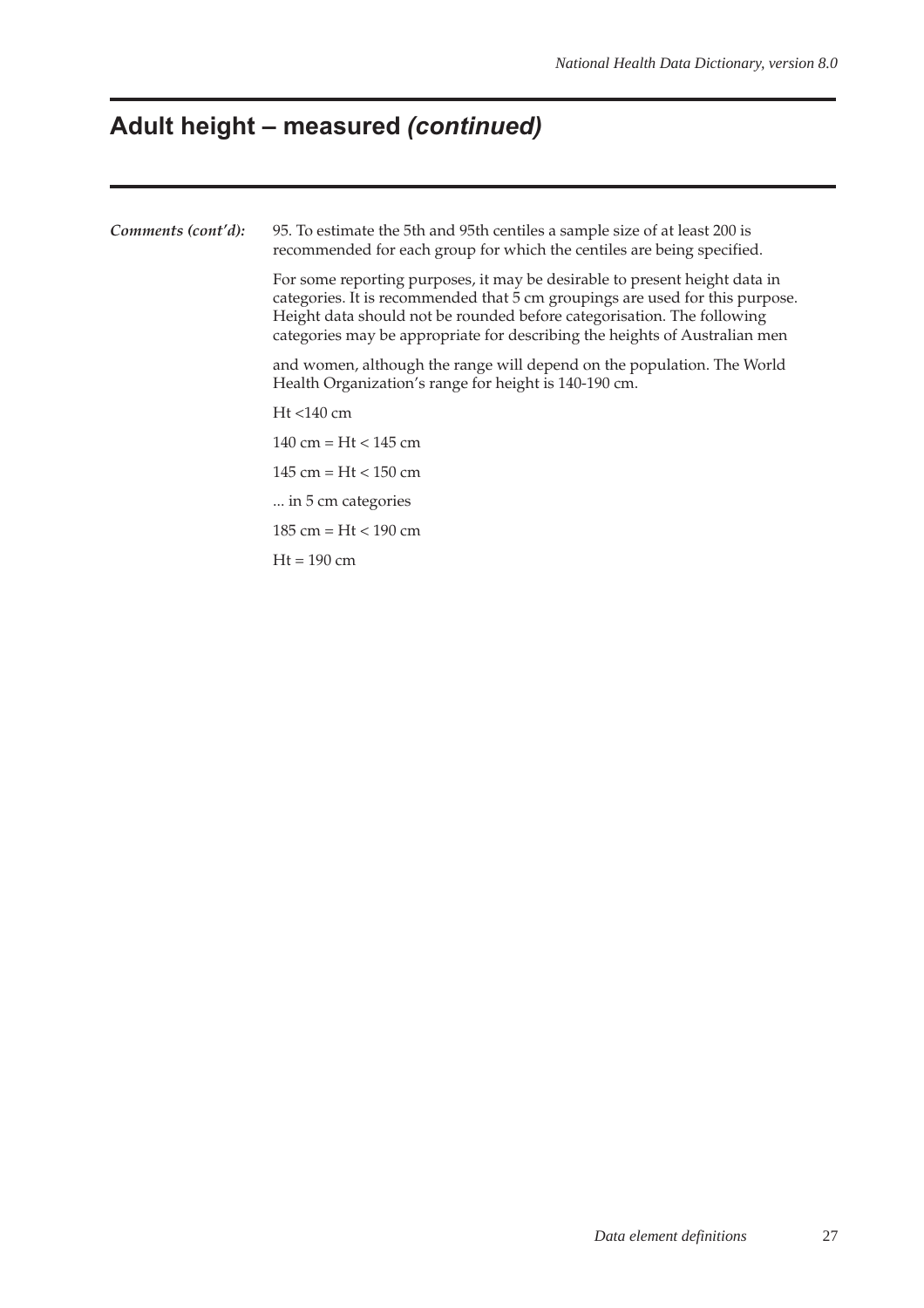## **Adult height – self-reported**

| Admin. status:                          | <b>CURRENT</b>                   | 1/07/98                                                                                                                                                                                                                                                                                                                                                                                                            |                 |
|-----------------------------------------|----------------------------------|--------------------------------------------------------------------------------------------------------------------------------------------------------------------------------------------------------------------------------------------------------------------------------------------------------------------------------------------------------------------------------------------------------------------|-----------------|
| Identifying and definitional attributes |                                  |                                                                                                                                                                                                                                                                                                                                                                                                                    |                 |
| Knowledgebase ID:                       | 000363                           |                                                                                                                                                                                                                                                                                                                                                                                                                    | Version number: |
| Data element type:                      | <b>DATA ELEMENT</b>              |                                                                                                                                                                                                                                                                                                                                                                                                                    |                 |
| Definition:                             | A person's self-reported height. |                                                                                                                                                                                                                                                                                                                                                                                                                    |                 |
| Context:                                | Public health and health care.   |                                                                                                                                                                                                                                                                                                                                                                                                                    |                 |
|                                         |                                  | Stature is a major indicator of general body size and of bone length. It is<br>important in screening for disease or malnutrition, and in the interpretation of<br>weight (Lohman et al. 1988). Shortness is known to be a predictor of all cause<br>mortality and coronary heart disease mortality in middle aged men (Marmot et al.<br>1984) and of less favourable gestational outcomes in women (Kramer 1988). |                 |
|                                         |                                  | Its main use is to enable the calculation of body mass index which requires the<br>measurement of height and body mass (weight).                                                                                                                                                                                                                                                                                   |                 |

### **Relational and representational attributes**

| Datatype:           | Numeric                                                                                                                                                                                                                                                                                                                                                                    |  |        |  | Representational form:                                                                                                                                                                                                                     | <b>QUANTITATIVE VALUE</b>                                                            |
|---------------------|----------------------------------------------------------------------------------------------------------------------------------------------------------------------------------------------------------------------------------------------------------------------------------------------------------------------------------------------------------------------------|--|--------|--|--------------------------------------------------------------------------------------------------------------------------------------------------------------------------------------------------------------------------------------------|--------------------------------------------------------------------------------------|
| Field size:         | Min. 2                                                                                                                                                                                                                                                                                                                                                                     |  | Max. 3 |  | Representational layout: NNN                                                                                                                                                                                                               |                                                                                      |
| Data domain:        |                                                                                                                                                                                                                                                                                                                                                                            |  |        |  |                                                                                                                                                                                                                                            |                                                                                      |
| Guide for use:      |                                                                                                                                                                                                                                                                                                                                                                            |  |        |  | If self-reported height is unknown, code 888                                                                                                                                                                                               |                                                                                      |
|                     |                                                                                                                                                                                                                                                                                                                                                                            |  |        |  | If self-reported height is not responded to, code 999                                                                                                                                                                                      |                                                                                      |
| Verification rules: |                                                                                                                                                                                                                                                                                                                                                                            |  |        |  |                                                                                                                                                                                                                                            |                                                                                      |
| Collection methods: | reported.                                                                                                                                                                                                                                                                                                                                                                  |  |        |  | self-completion questionnaire, can affect survey estimates and should be                                                                                                                                                                   | The method of data collection, e.g. face to face interview, telephone interview or   |
|                     | The data collection form should include a question asking the respondent what<br>their height is. For example, the ABS National Health Survey 1995 included the<br>question 'How tall are you without shoes'?. The data collection form should allow<br>for both metric (to the nearest $1 \text{ cm}$ ) and imperial (to the nearest $0.5$ inch) units to<br>be recorded. |  |        |  |                                                                                                                                                                                                                                            |                                                                                      |
|                     |                                                                                                                                                                                                                                                                                                                                                                            |  |        |  | If practical, it is preferable to enter the raw data into the database before<br>conversion of measures in imperial units to metric. However if this is not<br>entry using a conversion factor of 2.54 cm to the inch.                     | possible, height reported in imperial units can be converted to metric prior to data |
|                     | Berry 1994):                                                                                                                                                                                                                                                                                                                                                               |  |        |  | prior to data entry, and may be required for data reported in metric units to a<br>greater level of precision than the nearest 1 cm. The following rounding<br>conventions are desirable to reduce systematic over reporting (Armitage and | Rounding to the nearest 1 cm will be required for measures converted to metric       |
|                     |                                                                                                                                                                                                                                                                                                                                                                            |  |        |  | nnn. $x$ where $x < 5$ – round down, e.g. 172.2 cm would be rounded to 172 cm.                                                                                                                                                             |                                                                                      |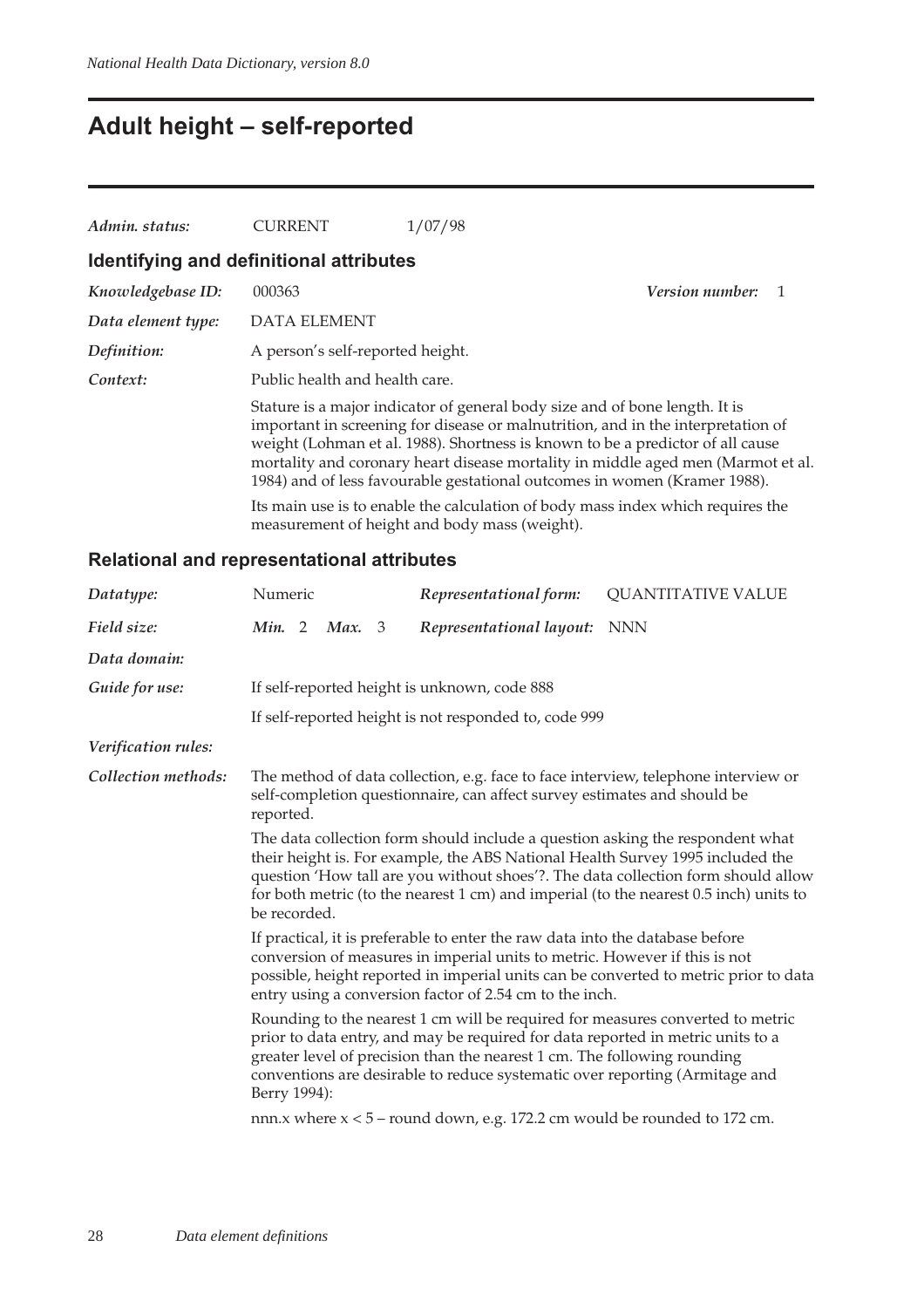## **Adult height – self-reported (continued)**

| Collection methods | nnn. $x$ where $x > 5$ – round up, e.g. 172.7 cm would be rounded to 173 cm.                                                                                                                                                                                                                                             |
|--------------------|--------------------------------------------------------------------------------------------------------------------------------------------------------------------------------------------------------------------------------------------------------------------------------------------------------------------------|
| (cont'd):          | nnn. $x$ where $x = 5$ – round to the nearest even number, e.g. 172.5 cm would be<br>rounded to 172 cm, while 173.5 cm would be rounded to 174 cm.                                                                                                                                                                       |
|                    | It is recommended that in population surveys, sociodemographic data including<br>ethnicity should be collected, as well as other risk factors including physiological<br>status (e.g. pregnancy), physical activity, smoking and alcohol consumption.<br>Summary statistics may need to be adjusted for these variables. |
|                    | National health data elements currently exist for sex, date of birth, country of<br>birth and Indigenous Status. Data elements are being developed for physical<br>activity and smoking.                                                                                                                                 |
| Related data:      | is used in the calculation of Adult body mass index, version 1                                                                                                                                                                                                                                                           |

### **Administrative attributes**

#### *Source document:*

*Source organisation:* Responsible organisations: National Health Data Committee (NHDC) / National Centre for Monitoring Cardiovascular Disease, Australian Institute of Health and Welfare. (See also Comments)

#### *National minimum data sets:*

*Comments:* Submitting organisation: The Expert Working Group on Data Standards for Indicators of Body Fatness in Australian Adults through the National Centre for Monitoring Cardiovascular Disease, Australian Institute of Health and Welfare. Date of submission: October 1997

This data element applies to persons aged 18 years or older. It is recommended for use in population surveys when it is not possible to measure height.

Presentation of data:

Means, 95% confidence intervals, medians and centiles should be reported to one decimal place. Where the sample permits, population estimates should be presented by sex and 5-year age groups. Estimates based on sample surveys may need to take into account sampling weights.

For consistency with conventional practice, and for current comparability with international data sets, recommended centiles are 5, 10, 15, 25, 50, 75, 85, 90 and 95. To estimate the 5th and 95th centiles a sample size of at least 200 is recommended for each group for which the centiles are being specified.

For some reporting purposes, it may be desirable to present height data in categories. It is recommended that 5 cm groupings are used for this purpose. Height data should not be rounded before categorisation. The following categories may be appropriate for describing the heights of Australian men and women, although the range will depend on the population. The World Health Organization's range for height is 140-190 cm.

Ht <140 cm

140 cm = Ht < 145 cm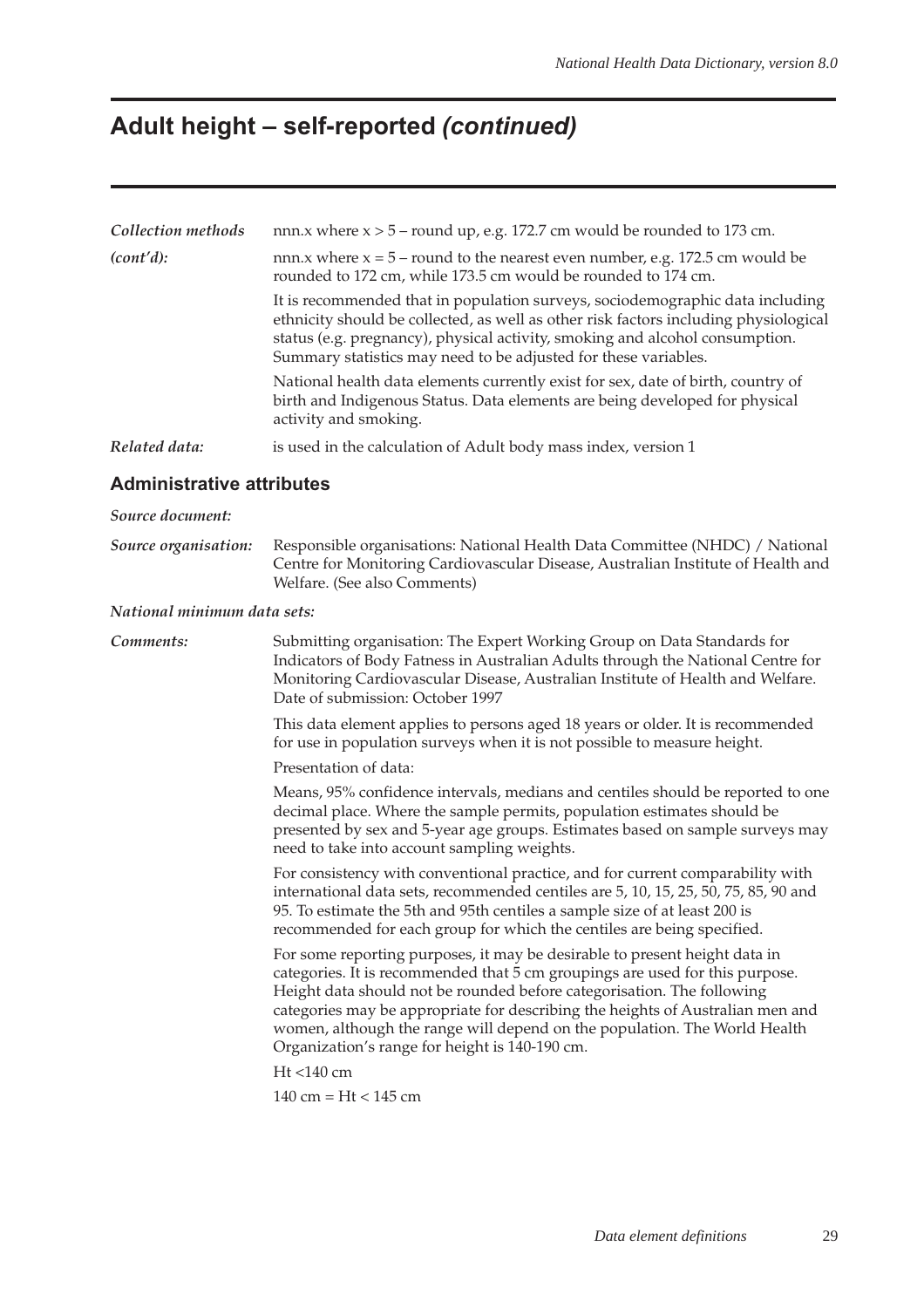## **Adult height – self-reported (continued)**

*Comments (cont'd):* 145 cm = Ht < 150 cm

... in 5 cm categories

185 cm = Ht < 190 cm

 $Ht = 190$  cm

On average, height tends to be overestimated when self-reported by respondents. Data for Australian men and women aged 20-69 years in 1989 indicated that men overestimated by an average of 1.1 cm (sem of 0.04 cm) and women by an average of 0.5 cm (sem of 0.05 cm) (Waters 1993). The extent of overestimation varied with age.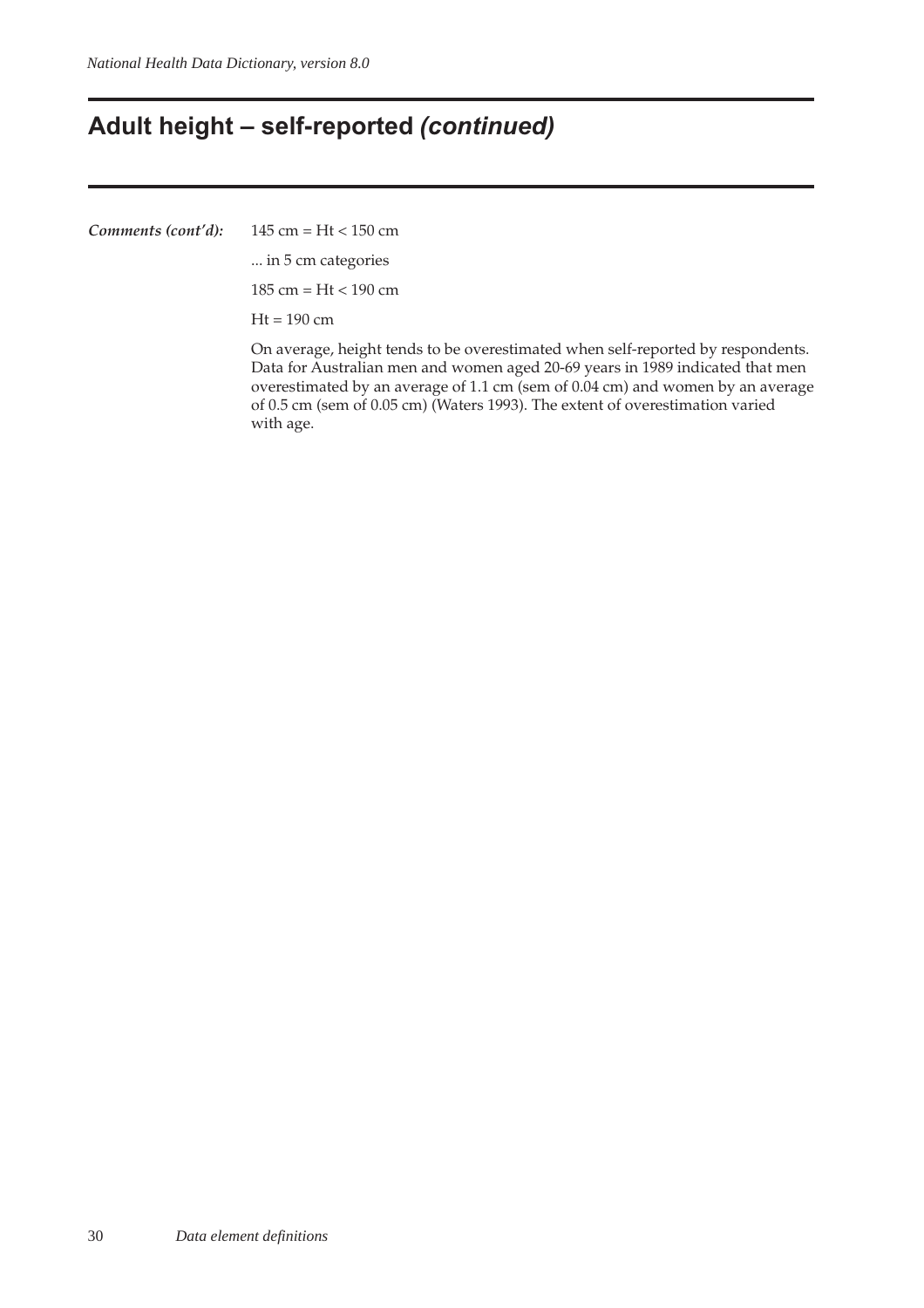# **Adult hip circumference**

| Admin. status:                                    | <b>CURRENT</b> |                              | 1/07/98                                                                   |                        |              |
|---------------------------------------------------|----------------|------------------------------|---------------------------------------------------------------------------|------------------------|--------------|
| Identifying and definitional attributes           |                |                              |                                                                           |                        |              |
| Knowledgebase ID:                                 | 000369         |                              |                                                                           | <b>Version number:</b> | $\mathbf{1}$ |
| Data element type:                                |                | DATA ELEMENT CONCEPT         |                                                                           |                        |              |
| Definition:                                       |                | A person's hip circumference |                                                                           |                        |              |
| Context:                                          |                |                              |                                                                           |                        |              |
| <b>Relational and representational attributes</b> |                |                              |                                                                           |                        |              |
| Datatype:                                         |                |                              | Representational form:                                                    |                        |              |
| Field size:                                       | Min.           | Max.                         | Representational layout:                                                  |                        |              |
| Data domain:                                      |                |                              |                                                                           |                        |              |
| Guide for use:                                    |                |                              |                                                                           |                        |              |
| Verification rules:                               |                |                              |                                                                           |                        |              |
| Collection methods:                               |                |                              |                                                                           |                        |              |
| Related data:                                     |                |                              | relates to the data element Adult hip circumference - measured, version 1 |                        |              |
| <b>Administrative attributes</b>                  |                |                              |                                                                           |                        |              |
| Source document:                                  |                |                              |                                                                           |                        |              |
| Source organisation:                              |                |                              |                                                                           |                        |              |
| National minimum data sets:                       |                |                              |                                                                           |                        |              |

#### *Comments:*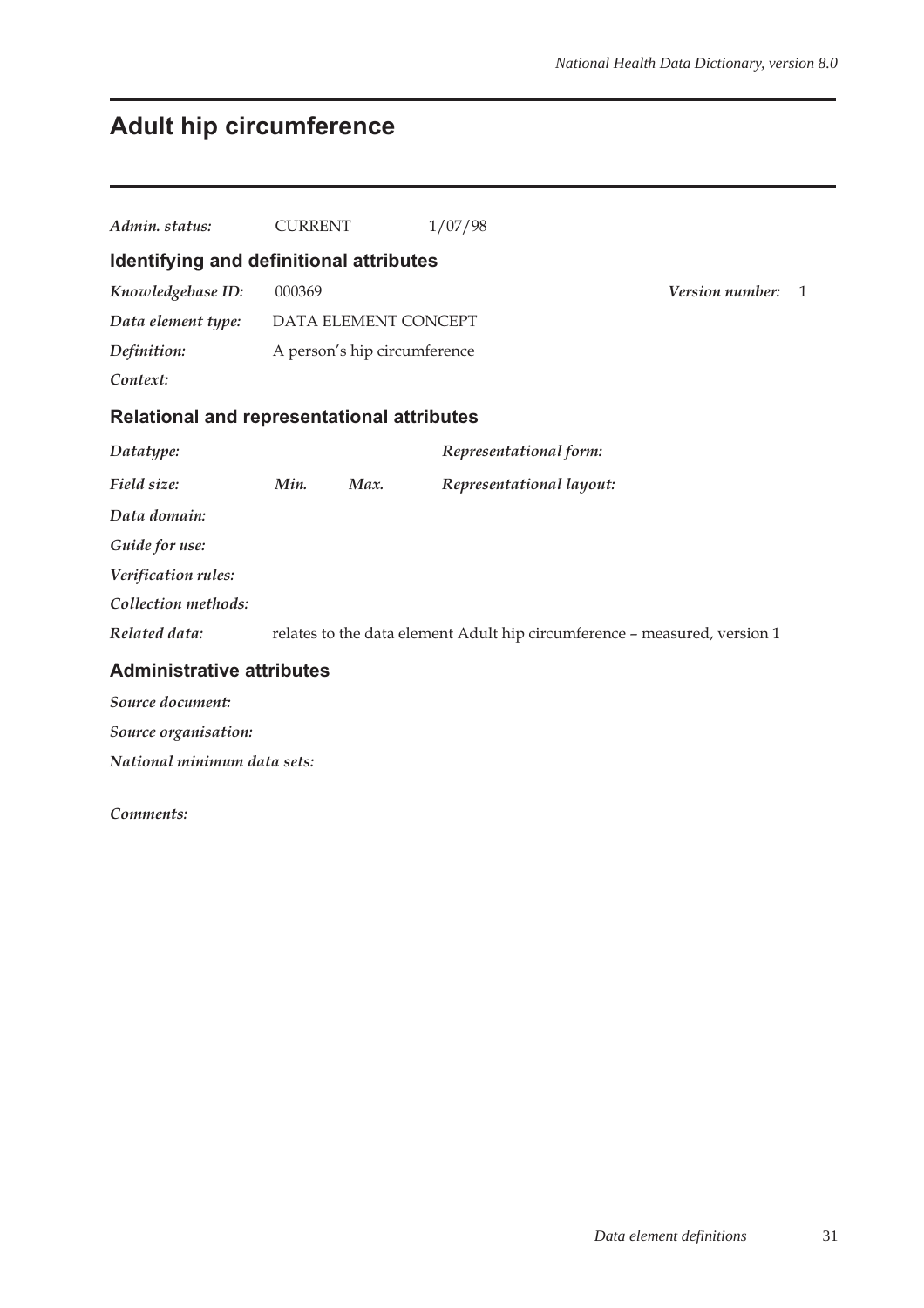# **Adult hip circumference – measured**

| Admin. status:                          | <b>CURRENT</b>                                                                                                                     | 1/07/98                                                                                                                                                     |  |  |  |  |
|-----------------------------------------|------------------------------------------------------------------------------------------------------------------------------------|-------------------------------------------------------------------------------------------------------------------------------------------------------------|--|--|--|--|
| Identifying and definitional attributes |                                                                                                                                    |                                                                                                                                                             |  |  |  |  |
| Knowledgebase ID:                       | 000370                                                                                                                             | <i>Version number:</i>                                                                                                                                      |  |  |  |  |
| Data element type:                      | <b>DATA ELEMENT</b>                                                                                                                |                                                                                                                                                             |  |  |  |  |
| Definition:                             | A person's hip circumference measured at the level of maximum posterior<br>extension of the buttocks.                              |                                                                                                                                                             |  |  |  |  |
|                                         | Adult hip circumference: measured is a continuous variable measured to the<br>nearest 0.1 cm.                                      |                                                                                                                                                             |  |  |  |  |
|                                         | In order to ensure consistency in measurement, the measurement protocol<br>described under Data Collection Methods should be used. |                                                                                                                                                             |  |  |  |  |
| Context:                                | Public health and health care.                                                                                                     |                                                                                                                                                             |  |  |  |  |
|                                         |                                                                                                                                    | Its main use is to enable the calculation of Adult abdomen to hip ratio which<br>requires the measurement of hip circumference and abdominal circumference. |  |  |  |  |

### **Relational and representational attributes**

| Datatype:           | Numeric                                                                                                                                                                                                                                                                                                                                                                                                                                                                                                                                                                                                                                                                                                                                          |  |        |  | Representational form:                                                | <b>QUANTITATIVE VALUE</b> |  |
|---------------------|--------------------------------------------------------------------------------------------------------------------------------------------------------------------------------------------------------------------------------------------------------------------------------------------------------------------------------------------------------------------------------------------------------------------------------------------------------------------------------------------------------------------------------------------------------------------------------------------------------------------------------------------------------------------------------------------------------------------------------------------------|--|--------|--|-----------------------------------------------------------------------|---------------------------|--|
| Field size:         | Min. $3$                                                                                                                                                                                                                                                                                                                                                                                                                                                                                                                                                                                                                                                                                                                                         |  | Max. 4 |  | Representational layout:                                              | NNN.N                     |  |
| Data domain:        |                                                                                                                                                                                                                                                                                                                                                                                                                                                                                                                                                                                                                                                                                                                                                  |  |        |  |                                                                       |                           |  |
| Guide for use:      |                                                                                                                                                                                                                                                                                                                                                                                                                                                                                                                                                                                                                                                                                                                                                  |  |        |  | If measured hip circumference is not able to be collected, code 999.9 |                           |  |
| Verification rules: |                                                                                                                                                                                                                                                                                                                                                                                                                                                                                                                                                                                                                                                                                                                                                  |  |        |  |                                                                       |                           |  |
| Collection methods: | Measurement protocol:<br>The data collection form should allow for up to three measurements of hip<br>circumference to be recorded in centimetres to 1 decimal place. The data<br>collection form should also have the capacity to record any reasons for the non-<br>collection of hip circumference data.<br>The measurement of hip circumference requires a narrow $\left($ < 7 mm wide), flexible,<br>inelastic tape measure. The kind of tape used should be described and reported.<br>The graduations on the tape measure should be at 0.1 cm intervals and the tape<br>should have the capacity to measure up to 200 cm. Measurement intervals and<br>labels should be clearly readable under all conditions of use of the tape measure. |  |        |  |                                                                       |                           |  |
|                     |                                                                                                                                                                                                                                                                                                                                                                                                                                                                                                                                                                                                                                                                                                                                                  |  |        |  |                                                                       |                           |  |
|                     |                                                                                                                                                                                                                                                                                                                                                                                                                                                                                                                                                                                                                                                                                                                                                  |  |        |  |                                                                       |                           |  |
|                     | The subject should wear only non-restrictive briefs or underwear, a light smock<br>over underwear or light clothing. Belts and heavy outer clothing should be<br>removed. Hip measurement should be taken over one layer of light clothing only.                                                                                                                                                                                                                                                                                                                                                                                                                                                                                                 |  |        |  |                                                                       |                           |  |
|                     | The subject stands erect with arms at the sides, feet together and the gluteal<br>muscles relaxed. The measurer sits at the side of the subject so that the level of<br>maximum posterior extension of the buttocks can be seen. An inelastic tape is<br>placed around the buttocks in a horizontal plane. To ensure contiguity of the two<br>parts of the tape from which the circumference is to be determined,                                                                                                                                                                                                                                                                                                                                |  |        |  |                                                                       |                           |  |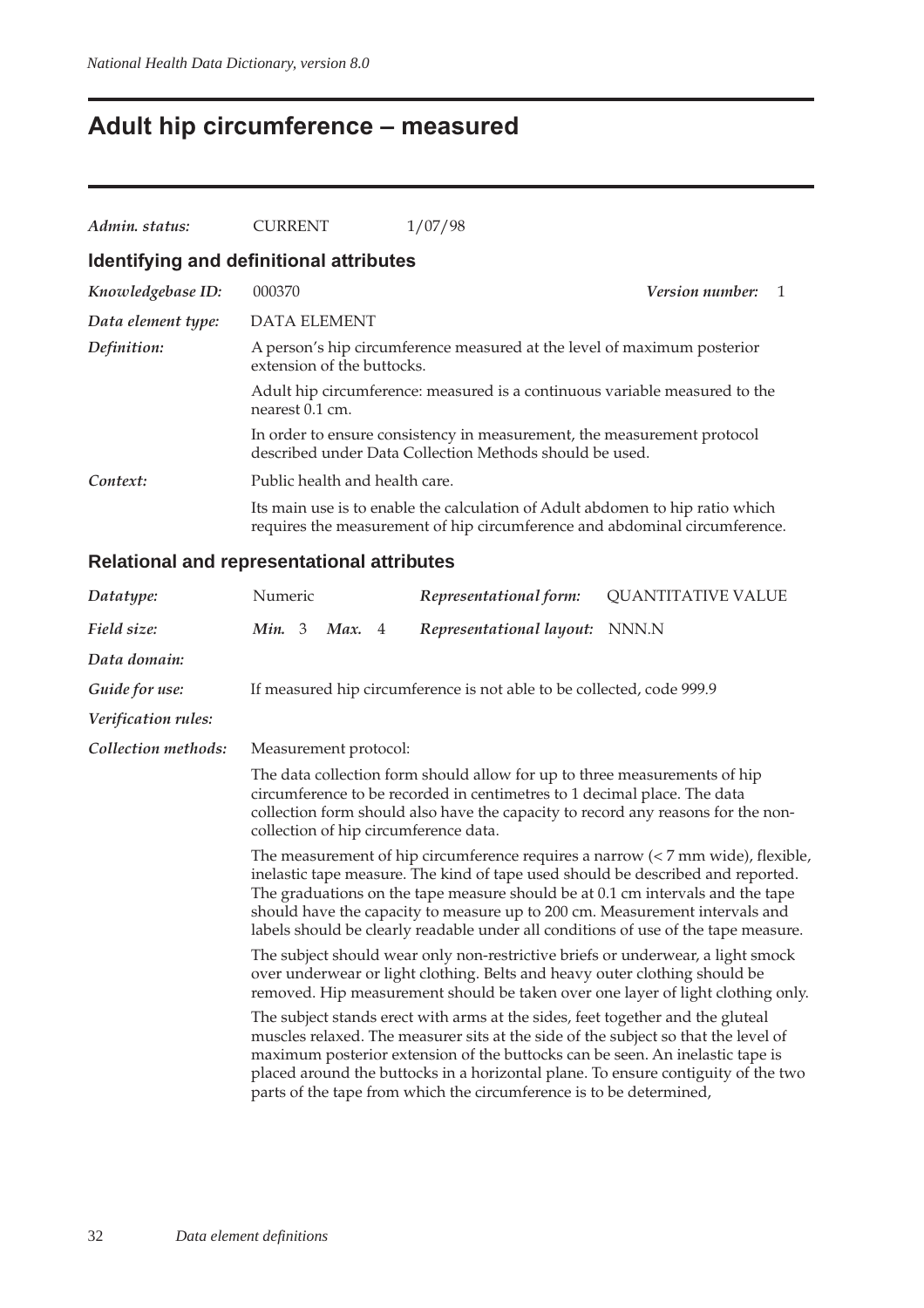# **Adult hip circumference – measured (continued)**

| Collection methods<br>(cont'd):  | the cross-handed technique of measurement, as described by Norton et al. (1996),<br>should be used. Ideally an assistant will check the position of the tape on the<br>opposite side of the subject's body. The tape is in contact with the skin but does<br>not compress the soft tissues. Fatty aprons should be excluded from the hip<br>circumference measurement.                                                                                                                                                                                                                                                                                                                                                                                               |
|----------------------------------|----------------------------------------------------------------------------------------------------------------------------------------------------------------------------------------------------------------------------------------------------------------------------------------------------------------------------------------------------------------------------------------------------------------------------------------------------------------------------------------------------------------------------------------------------------------------------------------------------------------------------------------------------------------------------------------------------------------------------------------------------------------------|
|                                  | The measurement is recorded to the nearest 0.1 cm. Take a repeat measurement<br>and record it to the nearest 0.1 cm. If the two measurements disagree by more<br>than 1 cm, then take a third measurement. All raw measurements should be<br>recorded on the data collection form. If practical, it is preferable to enter the raw<br>data into the data base as this enables intra- and, where relevant, inter-observer<br>errors to be assessed. The subject's measured hip circumference is subsequently<br>calculated as the mean of the two observations, or the mean of the two closest<br>measurements if a third is taken, and recorded on the form. If only a mean value<br>is entered into the database then the data collection forms should be retained. |
|                                  | It may be necessary to round the mean value to the nearest 0.1 cm. If so, rounding<br>should be to the nearest even digit to reduce systematic over reporting. For<br>example, a mean value of 102.25 cm would be rounded to 102.2 cm, while a mean<br>value of 102.35 cm would be rounded to 102.4 cm.                                                                                                                                                                                                                                                                                                                                                                                                                                                              |
|                                  | It is recommended that in population surveys, sociodemographic data including<br>ethnicity should be collected, as well as other risk factors including physiological<br>status (e.g. pregnancy), physical activity, smoking and alcohol consumption.<br>Summary statistics may need to be adjusted for these variables.                                                                                                                                                                                                                                                                                                                                                                                                                                             |
|                                  | Validation and quality control measures:                                                                                                                                                                                                                                                                                                                                                                                                                                                                                                                                                                                                                                                                                                                             |
|                                  | Steel tapes should be checked against a 1 metre engineer's rule every 12 months.<br>If tapes other than steel are used they should be checked daily against a steel rule.                                                                                                                                                                                                                                                                                                                                                                                                                                                                                                                                                                                            |
|                                  | Within- and, if relevant, between-observer variability should be reported. They<br>can be assessed by the same (within -) or different (between-) observers repeating<br>the measurement, on the same subjects, under standard conditions after a short<br>time interval. The standard deviation of replicate measurements (technical error<br>of measurement (Pederson & Gore 1996)) between observers should not exceed<br>2% and be less than 1.5% within observers.                                                                                                                                                                                                                                                                                              |
|                                  | Extreme values at the lower and upper end of the distribution of measured hip<br>circumference should be checked both during data collection and after data entry.<br>Individuals should not be excluded on the basis of true biological difference.                                                                                                                                                                                                                                                                                                                                                                                                                                                                                                                 |
|                                  | Last digit preference, and preference or avoidance of certain values, should be<br>analysed in the total sample and (if relevant) by observer, survey site and over<br>time if the survey period is long.                                                                                                                                                                                                                                                                                                                                                                                                                                                                                                                                                            |
| Related data:                    | is used in the calculation of Adult abdomen to hip ratio, version 1                                                                                                                                                                                                                                                                                                                                                                                                                                                                                                                                                                                                                                                                                                  |
| <b>Administrative attributes</b> |                                                                                                                                                                                                                                                                                                                                                                                                                                                                                                                                                                                                                                                                                                                                                                      |
| Source document:                 | The measurement protocol described below is that recommended by the World<br>Health Organization (WHO Expert Committee 1995).                                                                                                                                                                                                                                                                                                                                                                                                                                                                                                                                                                                                                                        |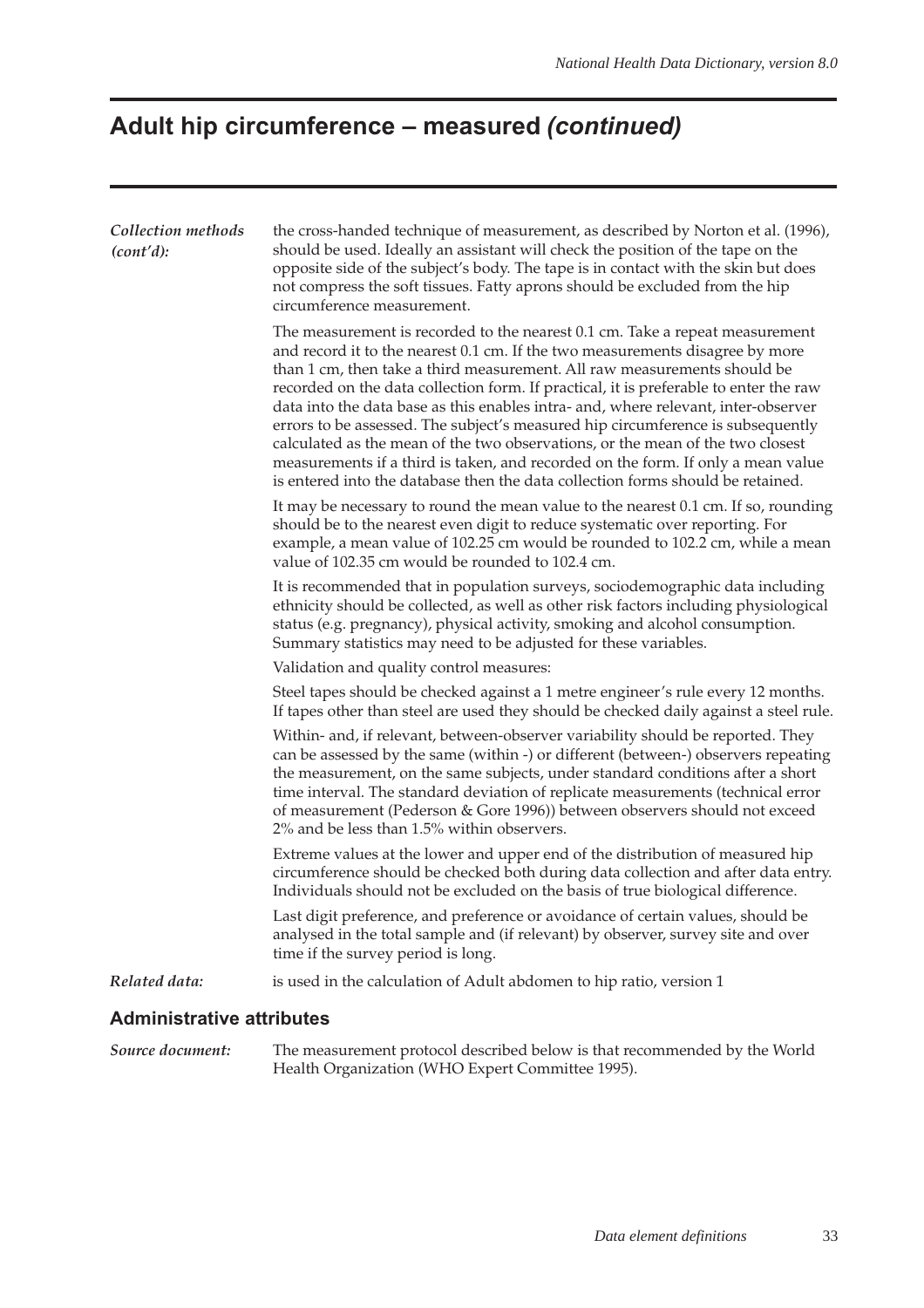## **Adult hip circumference – measured (continued)**

*Source organisation:* World Health Organization (see also Comments)

*National minimum data sets:*

*Comments:* Submitting organisation: The Expert Working Group on Data Standards for Indicators of Body Fatness in Australian Adults through the National Centre for Monitoring Cardiovascular Disease, Australian Institute of Health and Welfare. Date of submission: October 1997.

> Responsible organisation: National Health Data Committee (NHDC) / National Centre for Monitoring Cardiovascular Disease, Australian Institute of Health and Welfare.

This data element applies to persons aged 18 years or older. It is recommended for use in population surveys and health care settings.

Presentation of data:

Means, 95% confidence intervals, medians and centiles should be reported to one decimal place. Where the sample permits, population estimates should be presented by sex and 5-year age groups. Estimates based on sample surveys may need to take into account sampling weights.

For consistency with conventional practice, and for current comparability with international data sets, recommended centiles are 5, 10, 15, 25, 50, 75, 85, 90 and 95. To estimate the 5th and 95th centiles a sample size of at least 200 is recommended for each group for which the centiles are being specified.

For some reporting purposes, it may be desirable to present hip circumference data in categories. It is recommended that 5cm groupings be used for this purpose. Hip circumference data should not be rounded before categorisation.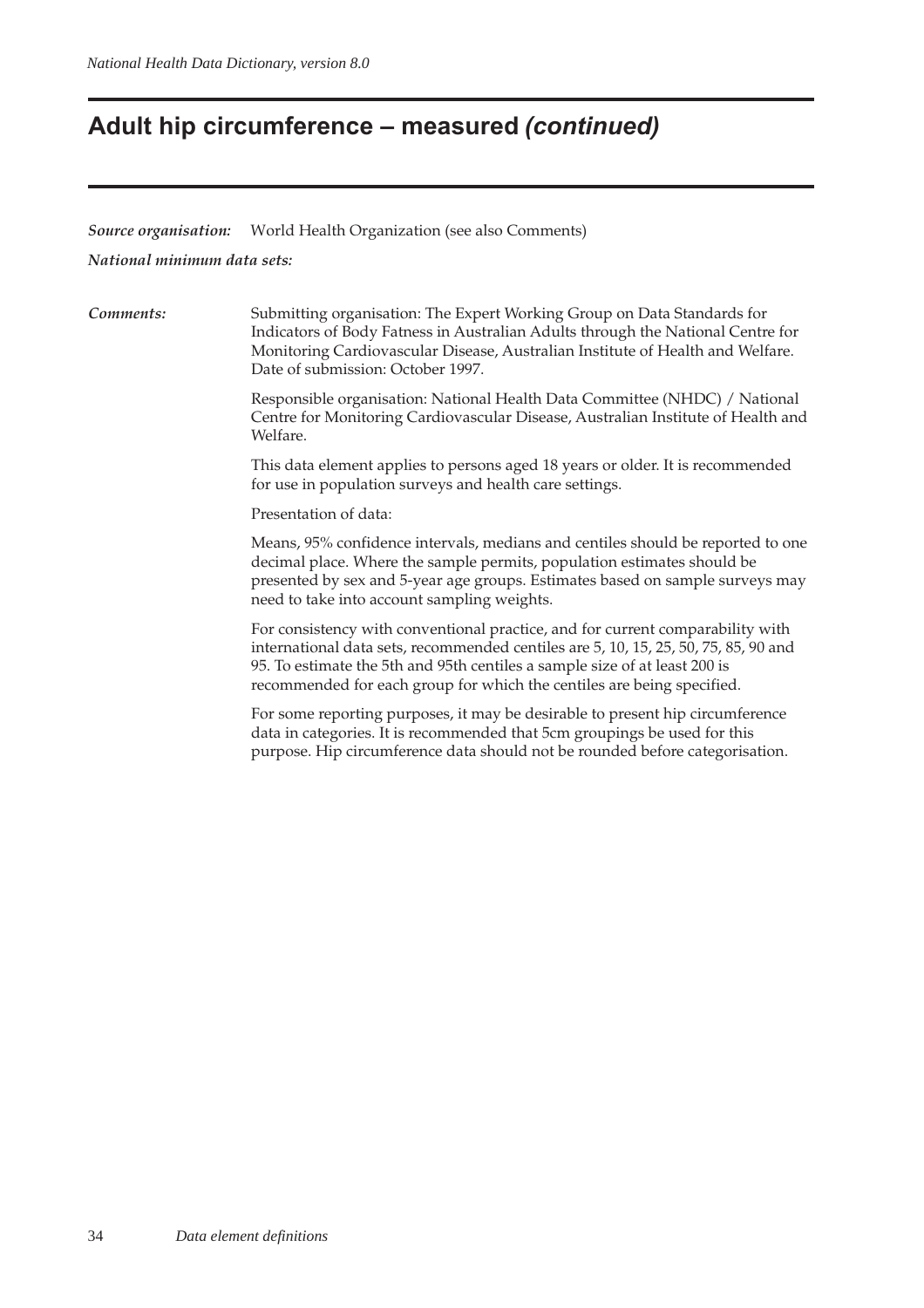# **Adult weight**

| Admin. status:                                    | <b>CURRENT</b> |                                | 1/07/98                                                             |                        |   |
|---------------------------------------------------|----------------|--------------------------------|---------------------------------------------------------------------|------------------------|---|
| Identifying and definitional attributes           |                |                                |                                                                     |                        |   |
| Knowledgebase ID:                                 | 000364         |                                |                                                                     | <b>Version number:</b> | 1 |
| Data element type:                                |                | DATA ELEMENT CONCEPT           |                                                                     |                        |   |
| Definition:                                       |                | A person's weight (body mass). |                                                                     |                        |   |
| Context:                                          |                |                                |                                                                     |                        |   |
| <b>Relational and representational attributes</b> |                |                                |                                                                     |                        |   |
| Datatype:                                         |                |                                | Representational form:                                              |                        |   |
| Field size:                                       | Min.           | Max.                           | Representational layout:                                            |                        |   |
| Data domain:                                      |                |                                |                                                                     |                        |   |
| Guide for use:                                    |                |                                |                                                                     |                        |   |
| Verification rules:                               |                |                                |                                                                     |                        |   |
| Collection methods:                               |                |                                |                                                                     |                        |   |
| Related data:                                     |                |                                | relates to the data element Adult weight - measured, version 1      |                        |   |
|                                                   |                |                                | relates to the data element Adult weight - self-reported, version 1 |                        |   |
| <b>Administrative attributes</b>                  |                |                                |                                                                     |                        |   |

## *Source document: Source organisation:*

*National minimum data sets:*

*Comments:*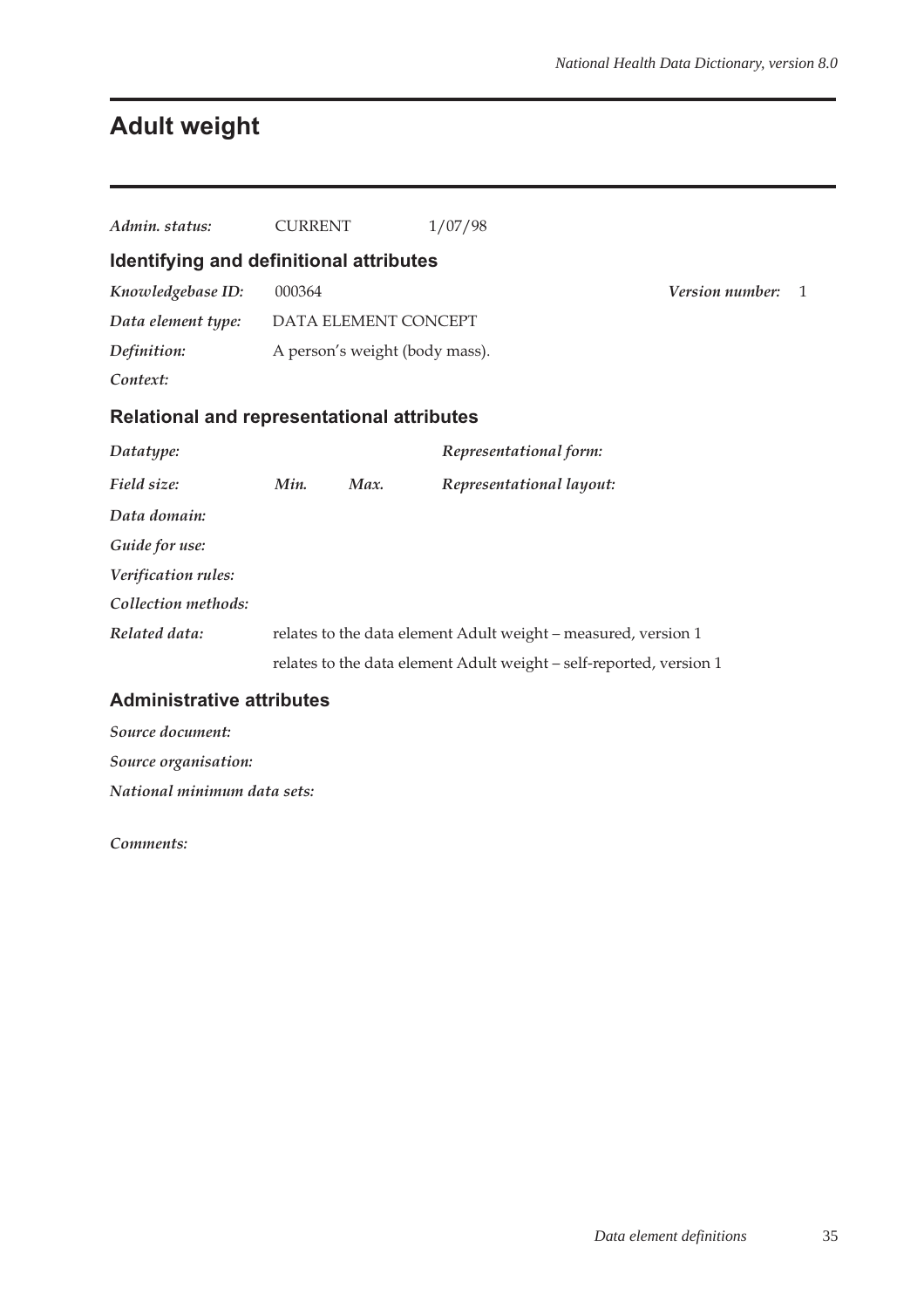## **Adult weight – measured**

| Admin. status:                          | <b>CURRENT</b>                                                                                                                                                                                                                                                                                                                                                                                                                        | 1/07/98                                                                          |  |  |  |  |  |
|-----------------------------------------|---------------------------------------------------------------------------------------------------------------------------------------------------------------------------------------------------------------------------------------------------------------------------------------------------------------------------------------------------------------------------------------------------------------------------------------|----------------------------------------------------------------------------------|--|--|--|--|--|
| Identifying and definitional attributes |                                                                                                                                                                                                                                                                                                                                                                                                                                       |                                                                                  |  |  |  |  |  |
| Knowledgebase ID:                       | 000365                                                                                                                                                                                                                                                                                                                                                                                                                                | <i>Version number:</i><br>$\mathbf{1}$                                           |  |  |  |  |  |
| Data element type:                      | <b>DATA ELEMENT</b>                                                                                                                                                                                                                                                                                                                                                                                                                   |                                                                                  |  |  |  |  |  |
| Definition:                             | A person's measured weight (body mass) without any clothing or in light indoor<br>clothes.                                                                                                                                                                                                                                                                                                                                            |                                                                                  |  |  |  |  |  |
|                                         | Adult weight: measured is a continuous variable measured to the nearest 0.1 kg.                                                                                                                                                                                                                                                                                                                                                       |                                                                                  |  |  |  |  |  |
|                                         | In order to ensure consistency in measurement, the measurement protocol<br>described under Data Collection Methods should be used.                                                                                                                                                                                                                                                                                                    |                                                                                  |  |  |  |  |  |
| Context:                                | Public health and health care.                                                                                                                                                                                                                                                                                                                                                                                                        |                                                                                  |  |  |  |  |  |
|                                         | Weight is an overall measure of body size that does not distinguish between fat<br>and muscle. Weight is an indicator of nutrition status and health status. Low pre-<br>pregnancy weight is an indicator of poorer gestational outcome in women<br>(Kramer 1988). Low weight is also associated with osteoporosis. In general,<br>change in weight in adults is of interest because it is an indicator of changing<br>health status. |                                                                                  |  |  |  |  |  |
|                                         | measurement of height and weight.                                                                                                                                                                                                                                                                                                                                                                                                     | It is used to enable the calculation of Adult body mass index which requires the |  |  |  |  |  |

### **Relational and representational attributes**

| Datatype:                                                                                                                         | Numeric                                                                                                                                                                                                                                                                                                                                                                                                             |  |        | Representational form: | <b>QUANTITATIVE VALUE</b>                                  |       |
|-----------------------------------------------------------------------------------------------------------------------------------|---------------------------------------------------------------------------------------------------------------------------------------------------------------------------------------------------------------------------------------------------------------------------------------------------------------------------------------------------------------------------------------------------------------------|--|--------|------------------------|------------------------------------------------------------|-------|
| Field size:                                                                                                                       | Min. 3                                                                                                                                                                                                                                                                                                                                                                                                              |  | Max. 4 |                        | Representational layout:                                   | NNN.N |
| Data domain:                                                                                                                      |                                                                                                                                                                                                                                                                                                                                                                                                                     |  |        |                        |                                                            |       |
| Guide for use:                                                                                                                    |                                                                                                                                                                                                                                                                                                                                                                                                                     |  |        |                        | If measured weight is not able to be collected, code 999.9 |       |
| Verification rules:                                                                                                               |                                                                                                                                                                                                                                                                                                                                                                                                                     |  |        |                        |                                                            |       |
| Collection methods:                                                                                                               | Measurement protocol:                                                                                                                                                                                                                                                                                                                                                                                               |  |        |                        |                                                            |       |
|                                                                                                                                   | Equipment used should be described and reported. Scales should have a<br>resolution of at least 0.1kg and should have the capacity to weigh up to at least<br>200 kg. Measurement intervals and labels should be clearly readable under all<br>conditions of use of the instrument.<br>The subject stands over the centre of the weighing instrument, with the body<br>weight evenly distributed between both feet. |  |        |                        |                                                            |       |
|                                                                                                                                   |                                                                                                                                                                                                                                                                                                                                                                                                                     |  |        |                        |                                                            |       |
| Heavy jewellery should be removed and pockets emptied. Light indoor clothing<br>can be worn, excluding shoes, belts, and sweater. |                                                                                                                                                                                                                                                                                                                                                                                                                     |  |        |                        |                                                            |       |
|                                                                                                                                   | If the subject has had one or more limbs amputated, record this on the data<br>collection form and weigh them as they are. If they are wearing an artificial limb,<br>record this on the data collection form but do not ask them to remove it. Similarly,<br>if they are not wearing the limb, record this but do not ask them to put it on.                                                                       |  |        |                        |                                                            |       |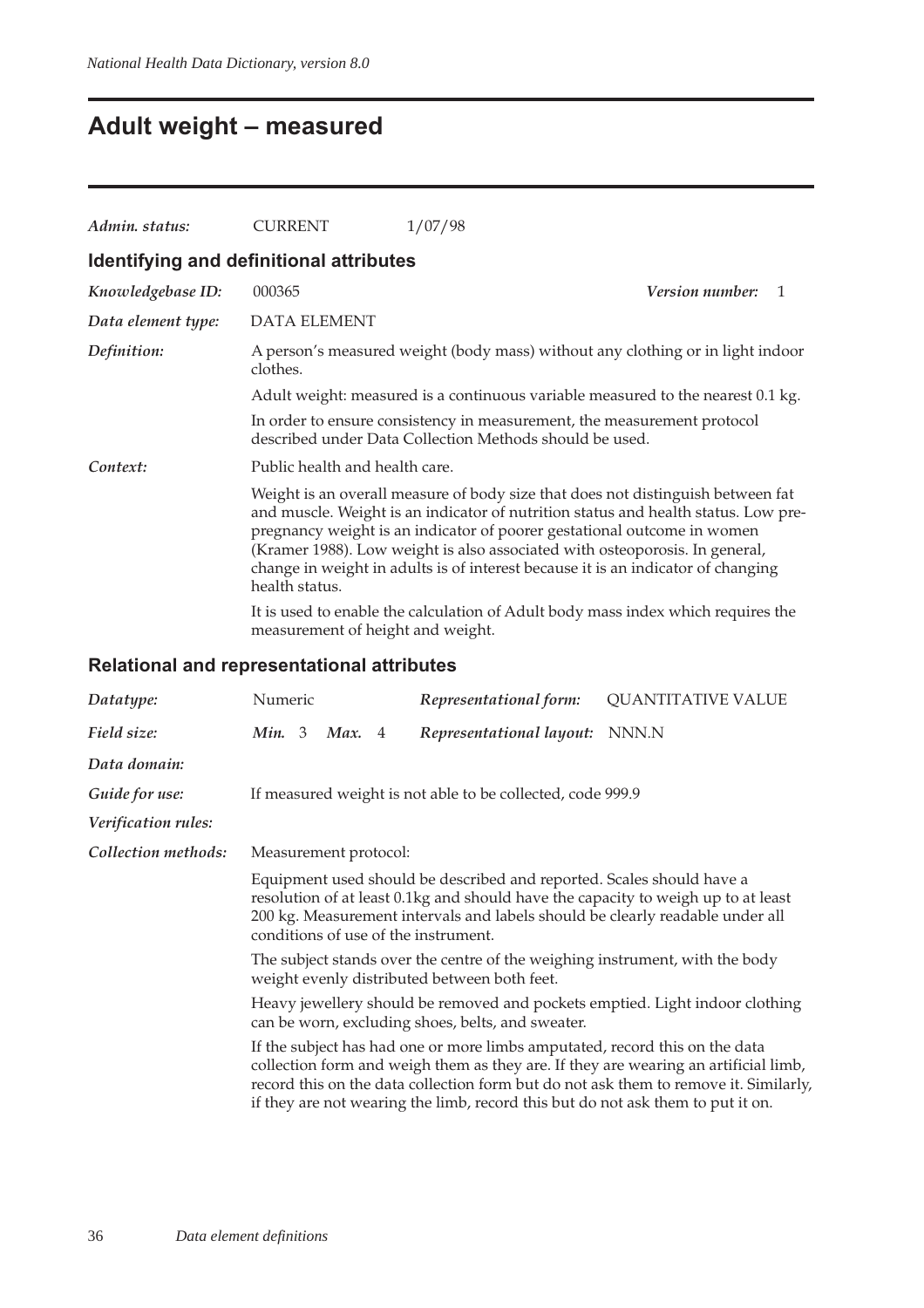# **Adult weight – measured (continued)**

| Collection methods<br>(cont'd): | During weighing, any variations from light indoor clothing (e.g. heavy clothing,<br>such as kaftans or coats worn because of cultural practices) should be noted on<br>the data collection form. Adjustments for non-standard clothing (i.e. other than<br>light indoor clothing) should only be made in the data checking/cleaning stage<br>prior to data analysis.                                                                                                                                                                                                                                                                                                                                                                                                 |
|---------------------------------|----------------------------------------------------------------------------------------------------------------------------------------------------------------------------------------------------------------------------------------------------------------------------------------------------------------------------------------------------------------------------------------------------------------------------------------------------------------------------------------------------------------------------------------------------------------------------------------------------------------------------------------------------------------------------------------------------------------------------------------------------------------------|
|                                 | The measurement is recorded to the nearest 0.1 kg. If the scales do not have a<br>digital readout, take a repeat measurement. If the two measurements disagree by<br>more than 0.5 kg, then take a third measurement. All raw measurements should<br>be recorded on the data collection form. If practical, it is preferable to enter the<br>raw data into the database as this enables intra- and, where relevant, inter-<br>observer errors to be assessed. The subject's measured weight is subsequently<br>calculated as the mean of the two observations, or the mean of the two closest<br>measurements if a third is taken, and recorded on the form. If only a mean value<br>is entered into the database then the data collection forms should be retained. |
|                                 | It may be necessary to round the mean value to the nearest 0.1 kg. If so, rounding<br>should be to the nearest even digit to reduce systematic over reporting (Armitage<br>and Berry 1994). For example, a mean value of 72.25 kg would be rounded to 72.2<br>kg, while a mean value of 72.35 kg would be rounded to 72.4 kg.                                                                                                                                                                                                                                                                                                                                                                                                                                        |
|                                 | It is recommended that in population surveys, sociodemographic data including<br>ethnicity should be collected, as well as other risk factors including physiological<br>status (e.g. pregnancy), physical activity, smoking and alcohol consumption.<br>Summary statistics may need to be adjusted for these variables.                                                                                                                                                                                                                                                                                                                                                                                                                                             |
|                                 | National health data elements currently exist for sex, date of birth, country of<br>birth and Indigenous Status.                                                                                                                                                                                                                                                                                                                                                                                                                                                                                                                                                                                                                                                     |
|                                 | Validation and quality control measures:                                                                                                                                                                                                                                                                                                                                                                                                                                                                                                                                                                                                                                                                                                                             |
|                                 | If practical, equipment should be checked daily using one or more objects of<br>known weight in the range to be measured.                                                                                                                                                                                                                                                                                                                                                                                                                                                                                                                                                                                                                                            |
|                                 | Within- and, if relevant, between-observer variability should be reported. They<br>can be assessed by the same (within -) or different (between-) observers repeating<br>the measurement of weight, on the same subjects, under standard conditions after<br>a short time interval. The standard deviation of replicate measurements (technical<br>error of measurement) between observers should not exceed 0.5 kg and be less<br>than 0.5 kg within observers.                                                                                                                                                                                                                                                                                                     |
|                                 | Extreme values at the lower and upper end of the distribution of measured height<br>should be checked both during data collection and after data entry. Individuals<br>should not be excluded on the basis of true biological difference.                                                                                                                                                                                                                                                                                                                                                                                                                                                                                                                            |
|                                 | Last digit preference, and preference or avoidance of certain values, should be<br>analysed in the total sample and (if relevant) by observer, survey site and over<br>time if the survey period is long.                                                                                                                                                                                                                                                                                                                                                                                                                                                                                                                                                            |
| Related data:                   | is used in the calculation of Adult body mass index, version 1                                                                                                                                                                                                                                                                                                                                                                                                                                                                                                                                                                                                                                                                                                       |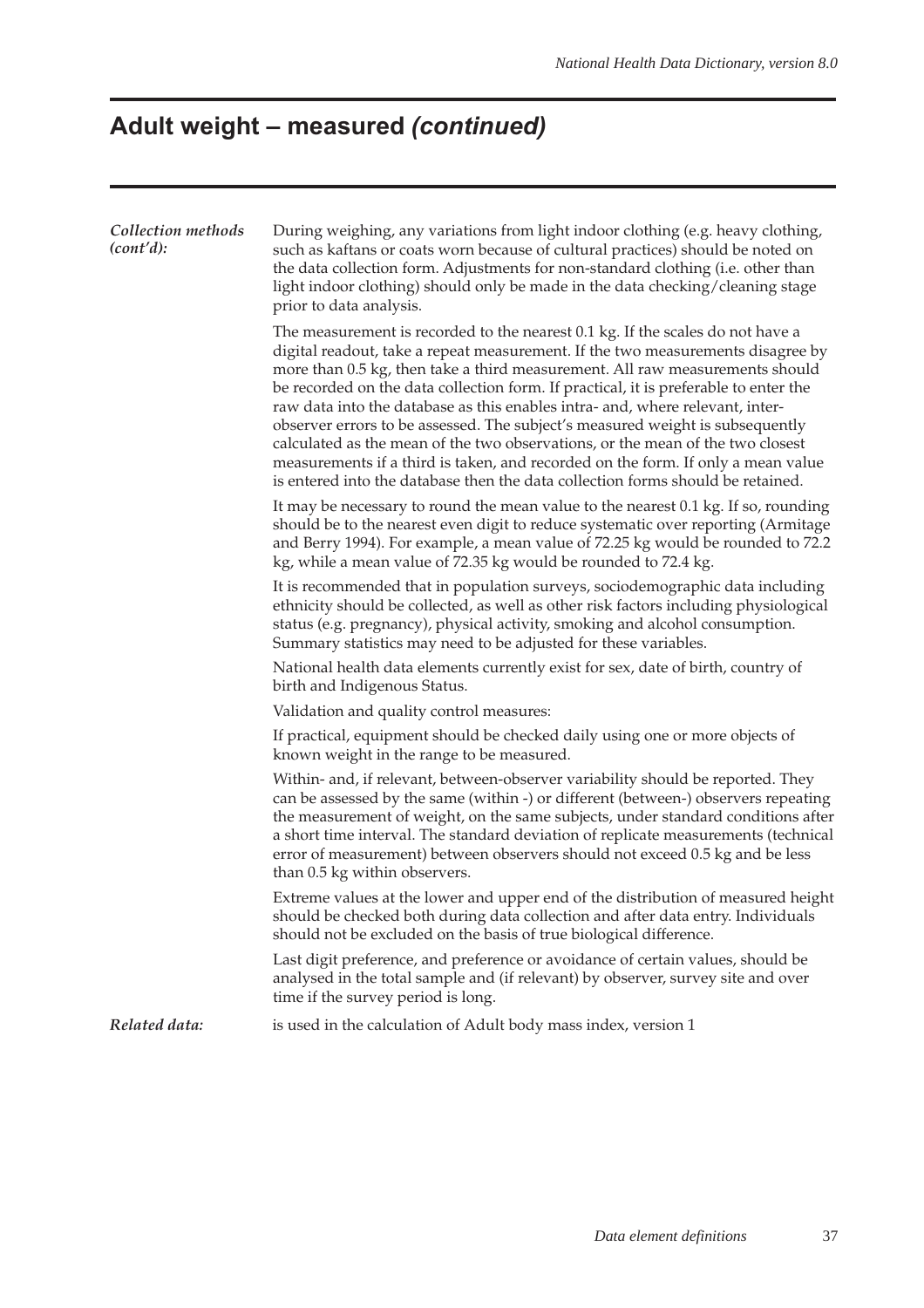# **Adult weight – measured (continued)**

#### **Administrative attributes**

| Source document:            | The measurement protocol described below is that recommended by the World<br>Health Organization (WHO Expert Committee 1995).                                                                                                                                                                                                 |  |  |  |  |  |  |  |
|-----------------------------|-------------------------------------------------------------------------------------------------------------------------------------------------------------------------------------------------------------------------------------------------------------------------------------------------------------------------------|--|--|--|--|--|--|--|
| Source organisation:        | World Health Organization (see also Comments)                                                                                                                                                                                                                                                                                 |  |  |  |  |  |  |  |
| National minimum data sets: |                                                                                                                                                                                                                                                                                                                               |  |  |  |  |  |  |  |
| Comments:                   | Submitting organisation: The Expert Working Group on Data Standards for<br>Indicators of Body Fatness in Australian Adults through the National Centre for<br>Monitoring Cardiovascular Disease, Australian Institute of Health and Welfare.<br>Date of submission: October 1997.                                             |  |  |  |  |  |  |  |
|                             | Responsible organisation: National Health Data Committee (NHDC) / National<br>Centre for Monitoring Cardiovascular Disease, Australian Institute of Health and<br>Welfare.                                                                                                                                                    |  |  |  |  |  |  |  |
|                             | This data element applies to persons aged 18 years or older. It is recommended<br>for use in population surveys and health care settings.                                                                                                                                                                                     |  |  |  |  |  |  |  |
|                             | Presentation of data:                                                                                                                                                                                                                                                                                                         |  |  |  |  |  |  |  |
|                             | Means and 95% confidence intervals, medians and centiles should be reported to<br>one decimal place. Where the sample permits, population estimates should be<br>presented by sex and 5-year age groups. Estimates based on sample surveys may<br>need to take into account sampling weights.                                 |  |  |  |  |  |  |  |
|                             | For consistency with conventional practice, and for current comparability with<br>international data sets, recommended centiles are 5, 10, 15, 25, 50, 75, 85, 90 and<br>95. To estimate the 5th and 95th centiles a sample size of at least 200 is<br>recommended for each group for which the centiles are being specified. |  |  |  |  |  |  |  |
|                             | For some reporting purposes, it may be desirable to present weight data in<br>categories. It is recommended that 5 kg groupings are used for this purpose.<br>Weight data should not be rounded before categorisation.                                                                                                        |  |  |  |  |  |  |  |
|                             |                                                                                                                                                                                                                                                                                                                               |  |  |  |  |  |  |  |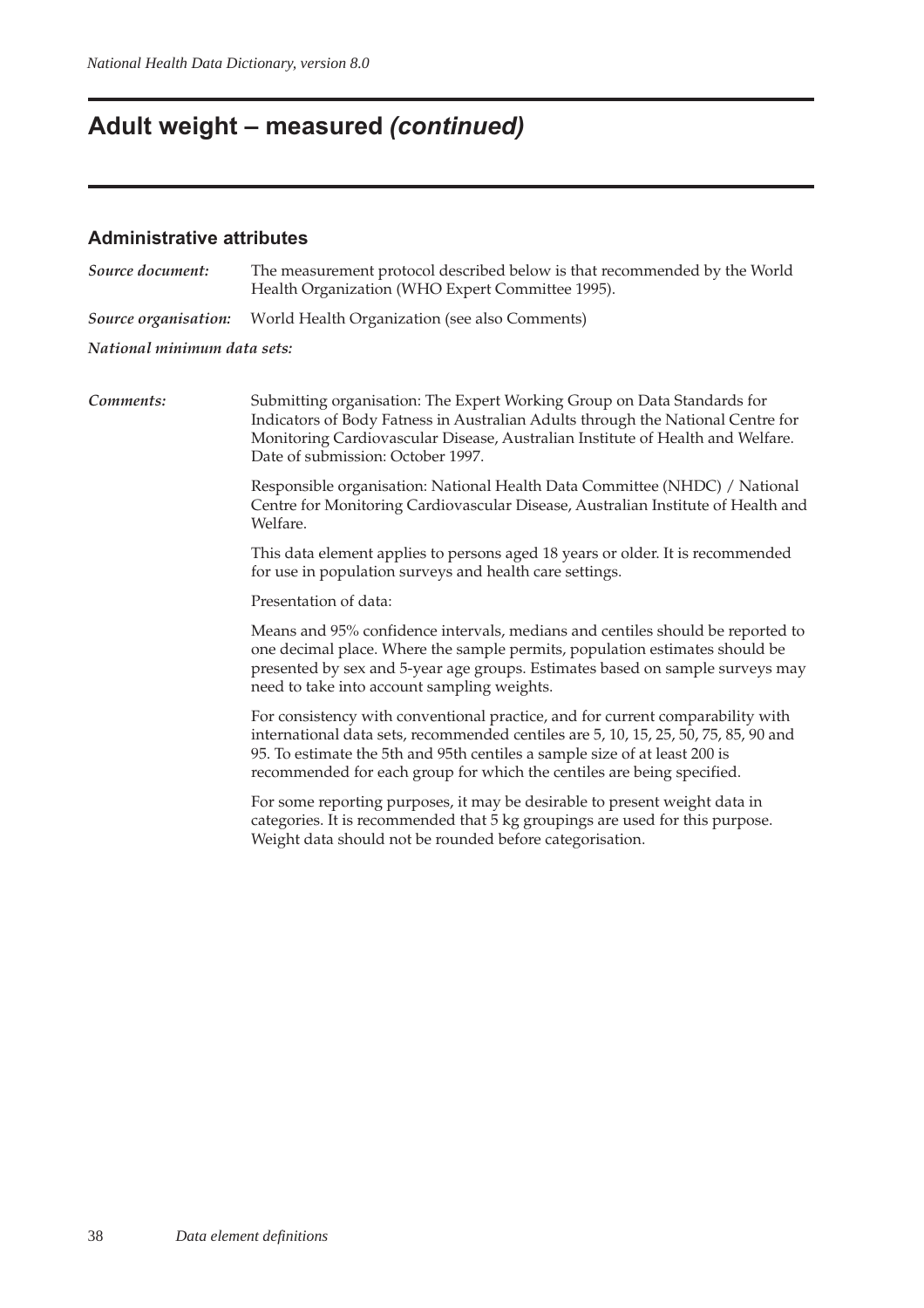# **Adult weight – self-reported**

| Admin. status:                          | <b>CURRENT</b>                    | 1/07/98                                                                                                                                                                                                                                                                                                                                                                                                             |                        |
|-----------------------------------------|-----------------------------------|---------------------------------------------------------------------------------------------------------------------------------------------------------------------------------------------------------------------------------------------------------------------------------------------------------------------------------------------------------------------------------------------------------------------|------------------------|
| Identifying and definitional attributes |                                   |                                                                                                                                                                                                                                                                                                                                                                                                                     |                        |
| Knowledgebase ID:                       | 000366                            |                                                                                                                                                                                                                                                                                                                                                                                                                     | <i>Version number:</i> |
| Data element type:                      | <b>DATA ELEMENT</b>               |                                                                                                                                                                                                                                                                                                                                                                                                                     |                        |
| Definition:                             | indoor clothes.                   | A person's self-reported weight (body mass) without any clothing or in light                                                                                                                                                                                                                                                                                                                                        |                        |
| Context:                                | Public health and health care.    |                                                                                                                                                                                                                                                                                                                                                                                                                     |                        |
|                                         | health status.                    | Weight is an overall measure of body size that does not distinguish between fat<br>and muscle. Weight is an indicator of nutrition status and health status. Low pre-<br>pregnancy weight is an indicator of poorer gestational outcome in women<br>(Kramer 1988). Low weight is also associated with osteoporosis. In general,<br>change in weight is of interest in adults because it is an indicator of changing |                        |
|                                         | measurement of height and weight. | It is used to enable the calculation of body mass index which requires the                                                                                                                                                                                                                                                                                                                                          |                        |

| Datatype:           | Numeric                                                                                                                                                                                                                                                                                                                                                                       |  |        |  | Representational form:                                                                                                                                      | <b>QUANTITATIVE VALUE</b>                                                      |
|---------------------|-------------------------------------------------------------------------------------------------------------------------------------------------------------------------------------------------------------------------------------------------------------------------------------------------------------------------------------------------------------------------------|--|--------|--|-------------------------------------------------------------------------------------------------------------------------------------------------------------|--------------------------------------------------------------------------------|
| Field size:         | Min. 2                                                                                                                                                                                                                                                                                                                                                                        |  | Max. 3 |  | Representational layout:                                                                                                                                    | <b>NNN</b>                                                                     |
| Data domain:        |                                                                                                                                                                                                                                                                                                                                                                               |  |        |  |                                                                                                                                                             |                                                                                |
| Guide for use:      |                                                                                                                                                                                                                                                                                                                                                                               |  |        |  | If self-reported body mass (weight) is unknown, code 888                                                                                                    |                                                                                |
|                     |                                                                                                                                                                                                                                                                                                                                                                               |  |        |  | If self-reported body mass (weight) is not responded to, code 999                                                                                           |                                                                                |
| Verification rules: |                                                                                                                                                                                                                                                                                                                                                                               |  |        |  |                                                                                                                                                             |                                                                                |
| Collection methods: | The method of data collection, e.g. face to face interview, telephone interview or<br>self-completion questionnaire, can affect survey estimates and should be<br>reported.                                                                                                                                                                                                   |  |        |  |                                                                                                                                                             |                                                                                |
|                     | The data collection form should include a question asking the respondent what<br>their weight is. For example, the ABS National Health Survey 1989-90 included<br>the question 'How much do you weigh without clothes and shoes'?. The data<br>collection form should allow for both metric (to the nearest 1 kg) and imperial (to<br>the nearest 1 lb) units to be recorded. |  |        |  |                                                                                                                                                             |                                                                                |
|                     | If practical, it is preferable to enter the raw data into the data base before<br>conversion of measures in imperial units to metric. However, if this is not<br>possible, weight reported in imperial units can be converted to metric prior to<br>data entry using a conversion factor of 0.454 kg to the lb.                                                               |  |        |  |                                                                                                                                                             |                                                                                |
|                     |                                                                                                                                                                                                                                                                                                                                                                               |  |        |  | prior to data entry, and may be required for data reported in metric units to a<br>greater level of precision than the nearest 1 kg. The following rounding | Rounding to the nearest 1 kg will be required for measures converted to metric |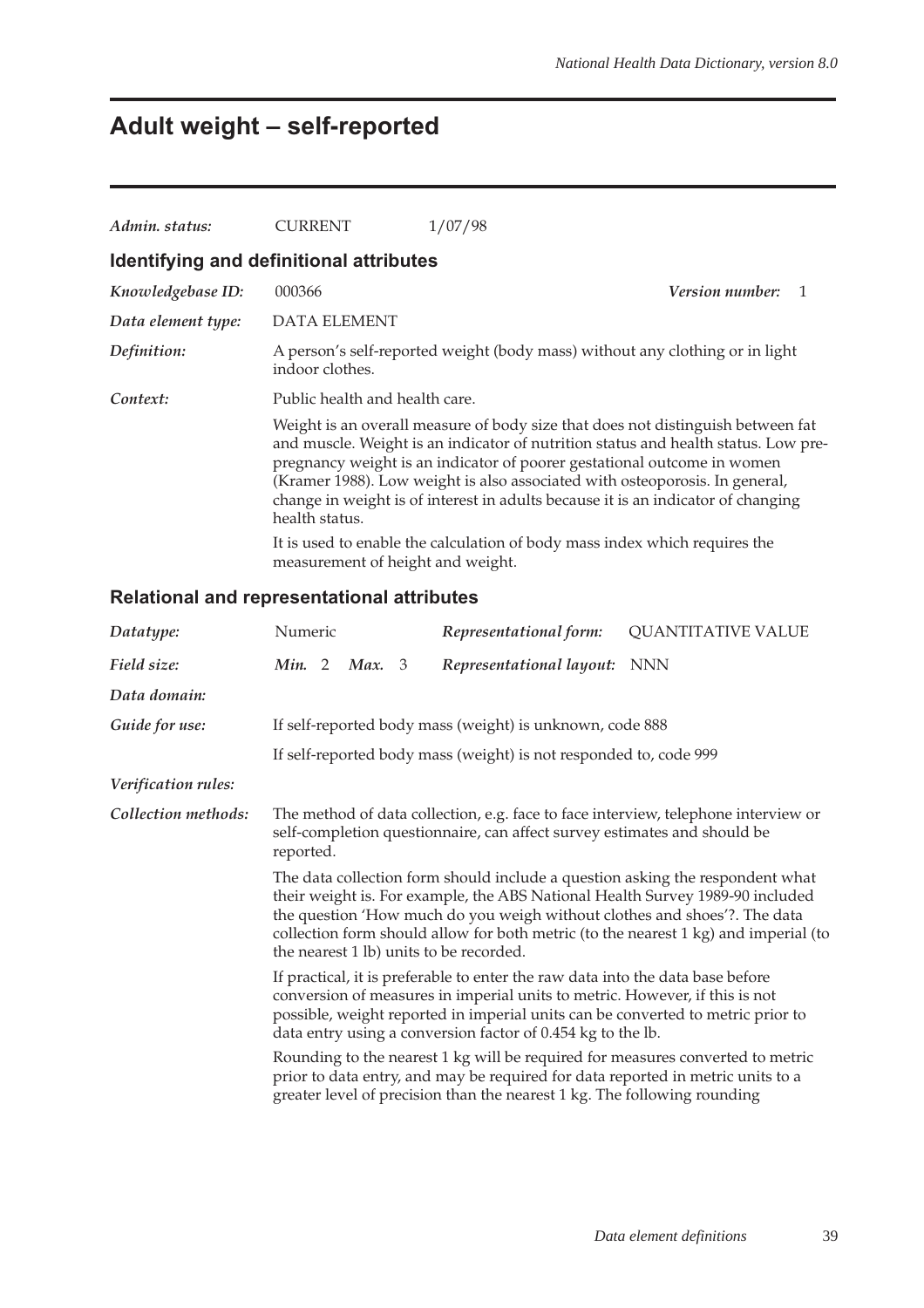### **Adult weight – self-reported (continued)**

| Collection methods<br>(cont'd): | conventions are desirable to reduce systematic over reporting (Armitage and<br>Berry 1994):                                                                                                                                                                                                                              |
|---------------------------------|--------------------------------------------------------------------------------------------------------------------------------------------------------------------------------------------------------------------------------------------------------------------------------------------------------------------------|
|                                 | nnn.x where $x < 5$ – round down, e.g. 72.2 kg would be rounded to 72 kg.                                                                                                                                                                                                                                                |
|                                 | nnn.x where $x > 5$ – round up, e.g. 72.7 kg would be rounded to 73 kg.                                                                                                                                                                                                                                                  |
|                                 | nnn.x where $x = 5$ – round to the nearest even number, e.g. 72.5 kg would be<br>rounded to 72 kg, while 73.5 kg would be rounded to 74 kg.                                                                                                                                                                              |
|                                 | It is recommended that in population surveys, sociodemographic data including<br>ethnicity should be collected, as well as other risk factors including physiological<br>status (e.g. pregnancy), physical activity, smoking and alcohol consumption.<br>Summary statistics may need to be adjusted for these variables. |
|                                 | National health data elements currently exist for sex, date of birth, country of<br>birth and Indigenous Status. Data elements are being developed for physical<br>activity and smoking.                                                                                                                                 |
| Related data:                   | is used in the calculation of Adult body mass index, version 1                                                                                                                                                                                                                                                           |
|                                 |                                                                                                                                                                                                                                                                                                                          |

#### **Administrative attributes**

*Source document:*

*Source organisation:* Responsible organisations: National Health Data Committee (NHDC) / National Centre for Monitoring Cardiovascular Disease, Australian Institute of Health and Welfare. (See also Comments)

#### *National minimum data sets:*

#### *Comments:* Submitting organisation: The Expert Working Group on Data Standards for Indicators of Body Fatness in Australian Adults through the National Centre for Monitoring Cardiovascular Disease, Australian Institute of Health and Welfare. Date of submission: October 1997 This data element applies to persons aged 18 years or older. It is recommended for use in population surveys when it is not possible to measure weight. Presentation of data: Means and 95% confidence intervals, medians and centiles should be reported to one decimal place. Where the sample permits, population estimates should be presented by sex and 5-year age groups. Estimates based on sample surveys may need to take into account sampling weights. For consistency with conventional practice, and for current comparability with international data sets, recommended centiles are 5, 10, 15, 25, 50, 75, 85, 90 and 95. To estimate the 5th and 95th centiles a sample size of at least 200 is recommended for each group for which the centiles are being specified. For some reporting purposes, it may be desirable to present weight data in categories. It is recommended that 5 kg groupings are used for this purpose. Weight data should not be rounded before categorisation. The following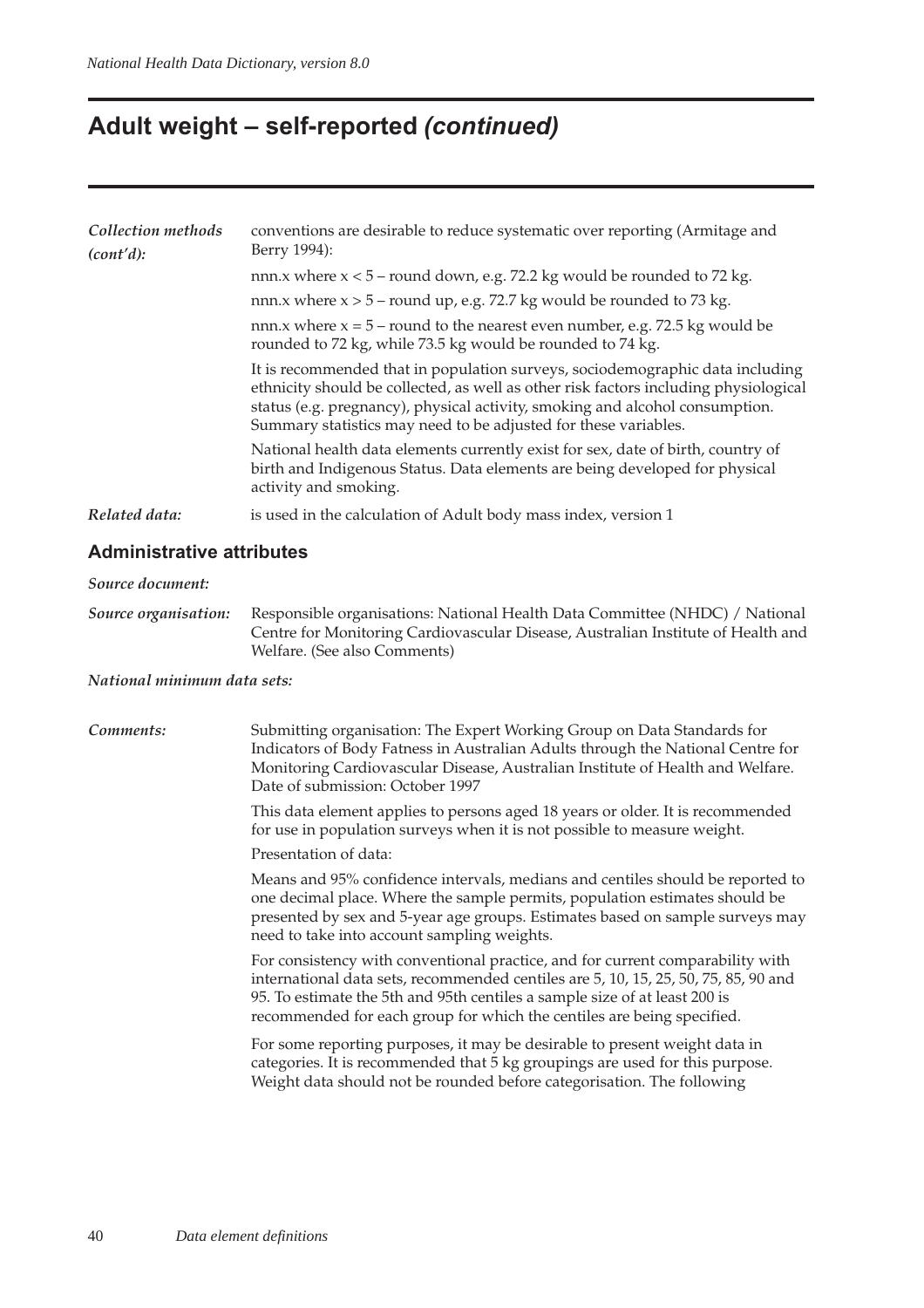### **Adult weight – self-reported (continued)**

*Comments (cont'd):* categories may be appropriate for describing the weights of Australian men and women, although the range will depend on the population. The World Health Organization's range for weight is *30-140 kg.* Wt< 30 kg  $30 \text{ kg} = \text{Wt} < 35 \text{ kg}$  $35 \text{ kg} = \text{Wt} < 40 \text{ kg}$ ... in 5 kg categories 135 kg =  $Wt$  < 140 kg  $Wt = 140$  kg On average, body mass (weight) tends to be underestimated when self-reported

by respondents. Data for men and women aged 20-69 years in 1989 indicated that men underestimated by an average of 0.2 kg (sem of 0.05 kg) and women by an average of 0.4 kg (sem of 0.04 kg) (Waters 1993). The extent of underestimation varied with age.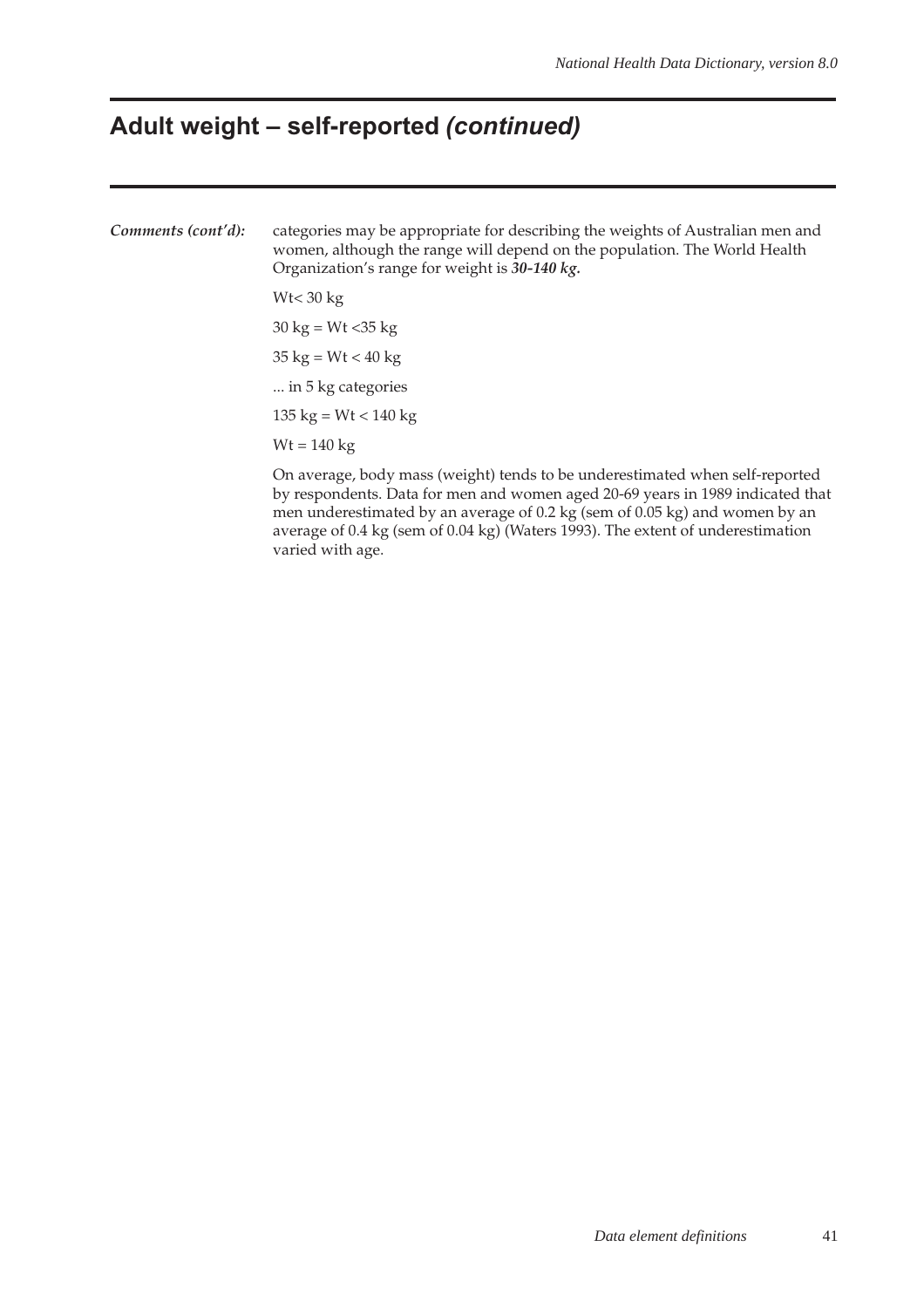### **National Health Information Model entities**

| <b>Person characteristic</b>                               |                                  |                                                                                   |
|------------------------------------------------------------|----------------------------------|-----------------------------------------------------------------------------------|
| Demographic characteristic                                 |                                  |                                                                                   |
|                                                            |                                  | Occupation of person                                                              |
| Physical characteristic                                    |                                  | Employment status - acute hospital and<br>private psychiatric hospital admissions |
| Labour characteristic                                      |                                  | Employment status - public psychiatric<br>hospital admissions                     |
|                                                            |                                  | Health labour force (concept)                                                     |
|                                                            |                                  | Classification of health labour force job                                         |
| Lifestyle characteristic                                   |                                  | Principal area of clinical practice                                               |
| Social characteristic                                      |                                  | Profession labour force status of health<br>professional                          |
|                                                            |                                  | Hours worked by health professional                                               |
| <b>Education characteristic</b>                            |                                  | Hours on-call (not worked) by medical<br>practitioner                             |
|                                                            |                                  | Hours worked by medical practitioner in<br>direct patient care                    |
| Parenting characteristic                                   |                                  | Total hours worked by a medical<br>practitioner                                   |
|                                                            |                                  | Principal role of health professional                                             |
|                                                            | Accommodation characteristic     | Surgical specialty                                                                |
| Cultural characteristic                                    |                                  | Tobacco smoking status                                                            |
|                                                            |                                  | Tobacco smoking – consumption/quantity<br>(cigarettes)                            |
|                                                            | Insurance/benefit characteristic | Tobacco smoking - duration (daily<br>smoking)                                     |
|                                                            |                                  | Tobacco smoking - ever-daily use                                                  |
| Legal characteristic                                       |                                  | Tobacco smoking - frequency                                                       |
|                                                            |                                  | Tobacco smoking - product                                                         |
| Other person characteristic                                |                                  | Tobacco smoking - start age (daily<br>smoking)                                    |
|                                                            |                                  | Tobacco smoking - quit age (daily<br>smoking)                                     |
| <b>Party group</b><br><b>Person view</b><br>characteristic |                                  | Tobacco smoking - time since quitting<br>(daily smoking)                          |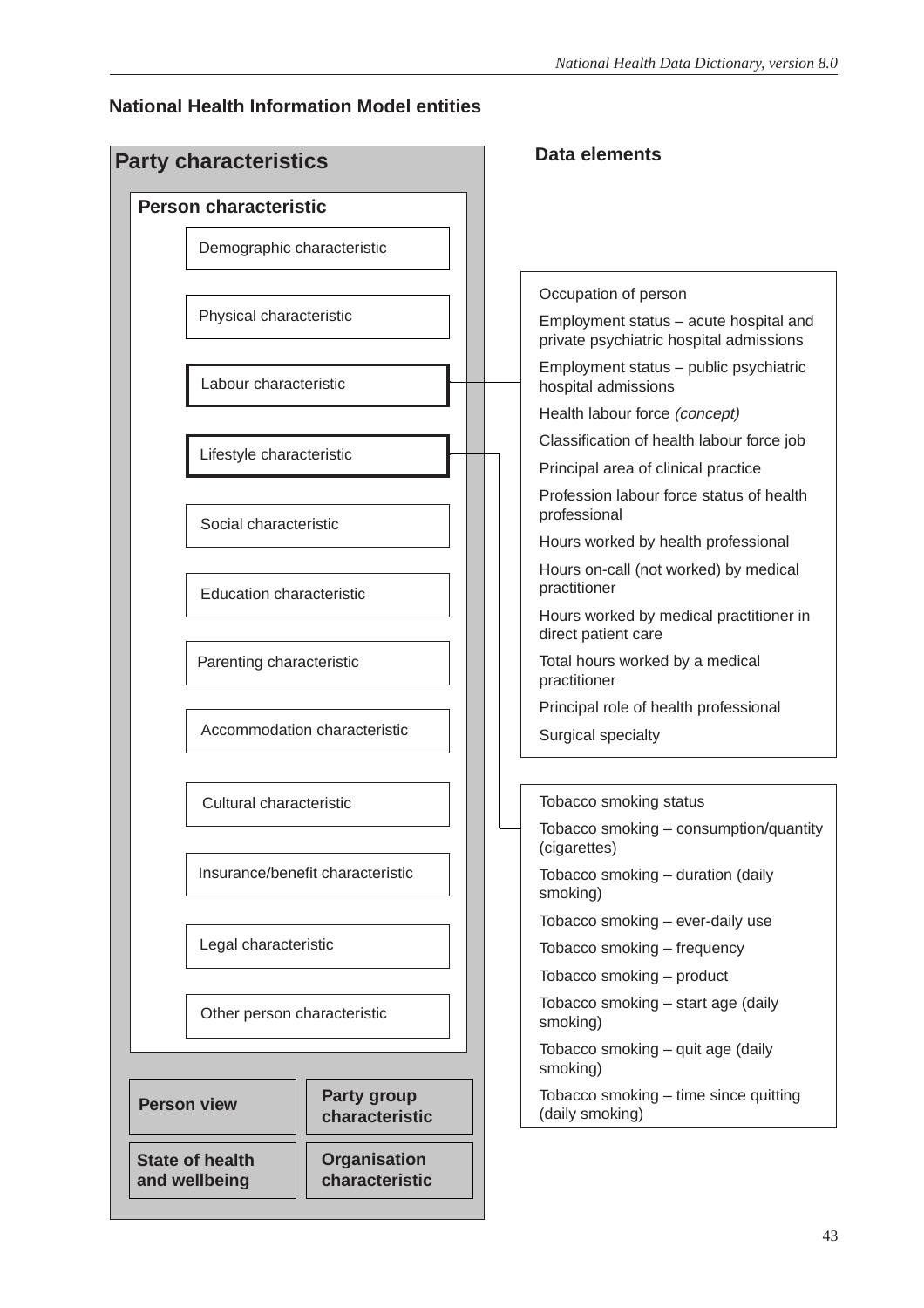# **Occupation of person**

| Admin. status:                                    |                                                                                                                                           | <b>CURRENT</b>                                                                                                                                                                                                                                                                                                            |                     |  | 1/07/99                                                                         |                             |  |  |
|---------------------------------------------------|-------------------------------------------------------------------------------------------------------------------------------------------|---------------------------------------------------------------------------------------------------------------------------------------------------------------------------------------------------------------------------------------------------------------------------------------------------------------------------|---------------------|--|---------------------------------------------------------------------------------|-----------------------------|--|--|
| Identifying and definitional attributes           |                                                                                                                                           |                                                                                                                                                                                                                                                                                                                           |                     |  |                                                                                 |                             |  |  |
| Knowledgebase ID:                                 | 000230                                                                                                                                    |                                                                                                                                                                                                                                                                                                                           |                     |  |                                                                                 | <b>Version number:</b><br>2 |  |  |
| Data element type:                                |                                                                                                                                           |                                                                                                                                                                                                                                                                                                                           | <b>DATA ELEMENT</b> |  |                                                                                 |                             |  |  |
| Definition:                                       |                                                                                                                                           |                                                                                                                                                                                                                                                                                                                           |                     |  | The current job or duties in which the person is principally engaged.           |                             |  |  |
| Context:                                          |                                                                                                                                           | Injury surveillance: there is considerable user demand for data on occupation-<br>related injury and illness, including from Worksafe Australia and from industry,<br>where unnecessary production costs are known in some areas and suspected to be<br>related to others in work-related illness, injury and disability. |                     |  |                                                                                 |                             |  |  |
| <b>Relational and representational attributes</b> |                                                                                                                                           |                                                                                                                                                                                                                                                                                                                           |                     |  |                                                                                 |                             |  |  |
| Datatype:                                         |                                                                                                                                           | Numeric                                                                                                                                                                                                                                                                                                                   |                     |  | Representational form:                                                          | <b>CODE</b>                 |  |  |
| Field size:                                       |                                                                                                                                           | Min. 2                                                                                                                                                                                                                                                                                                                    | Max. 2              |  | Representational layout:                                                        | NN)                         |  |  |
| Data domain:                                      | Australian Standard Classification of Occupations, Second edition (ABS 1997,<br>Catalogue No. 1220.0 2 digit code level (sub major group) |                                                                                                                                                                                                                                                                                                                           |                     |  |                                                                                 |                             |  |  |
| Guide for use:                                    |                                                                                                                                           |                                                                                                                                                                                                                                                                                                                           |                     |  |                                                                                 |                             |  |  |
| Verification rules:                               |                                                                                                                                           |                                                                                                                                                                                                                                                                                                                           |                     |  |                                                                                 |                             |  |  |
| Collection methods:                               |                                                                                                                                           |                                                                                                                                                                                                                                                                                                                           |                     |  |                                                                                 |                             |  |  |
| Related data:                                     | supersedes previous data element Occupation of person, version 1                                                                          |                                                                                                                                                                                                                                                                                                                           |                     |  |                                                                                 |                             |  |  |
| <b>Administrative attributes</b>                  |                                                                                                                                           |                                                                                                                                                                                                                                                                                                                           |                     |  |                                                                                 |                             |  |  |
| Source document:                                  |                                                                                                                                           | Australian Standard Classification of Occupations, Second Edition, 1997,<br>Catalogue No. 1220.0                                                                                                                                                                                                                          |                     |  |                                                                                 |                             |  |  |
| Source organisation:                              |                                                                                                                                           |                                                                                                                                                                                                                                                                                                                           |                     |  | Australian Bureau of Statistics                                                 |                             |  |  |
| National minimum data sets:                       |                                                                                                                                           |                                                                                                                                                                                                                                                                                                                           |                     |  |                                                                                 |                             |  |  |
| Comments:                                         | levels:                                                                                                                                   |                                                                                                                                                                                                                                                                                                                           |                     |  | The structure of the Australian Standard Classification of Occupations has five |                             |  |  |
|                                                   | $\overline{9}$                                                                                                                            |                                                                                                                                                                                                                                                                                                                           | Major groups        |  | 1-digit codes                                                                   |                             |  |  |
|                                                   | 35                                                                                                                                        |                                                                                                                                                                                                                                                                                                                           | Sub-major groups    |  | 2-digit codes                                                                   |                             |  |  |
|                                                   | 81                                                                                                                                        |                                                                                                                                                                                                                                                                                                                           | Minor groups        |  | 3-digit codes                                                                   |                             |  |  |
|                                                   |                                                                                                                                           |                                                                                                                                                                                                                                                                                                                           | 340 Unit groups     |  | 4-digit codes                                                                   |                             |  |  |
|                                                   |                                                                                                                                           |                                                                                                                                                                                                                                                                                                                           | 986 Occupations     |  | 5-digit codes                                                                   |                             |  |  |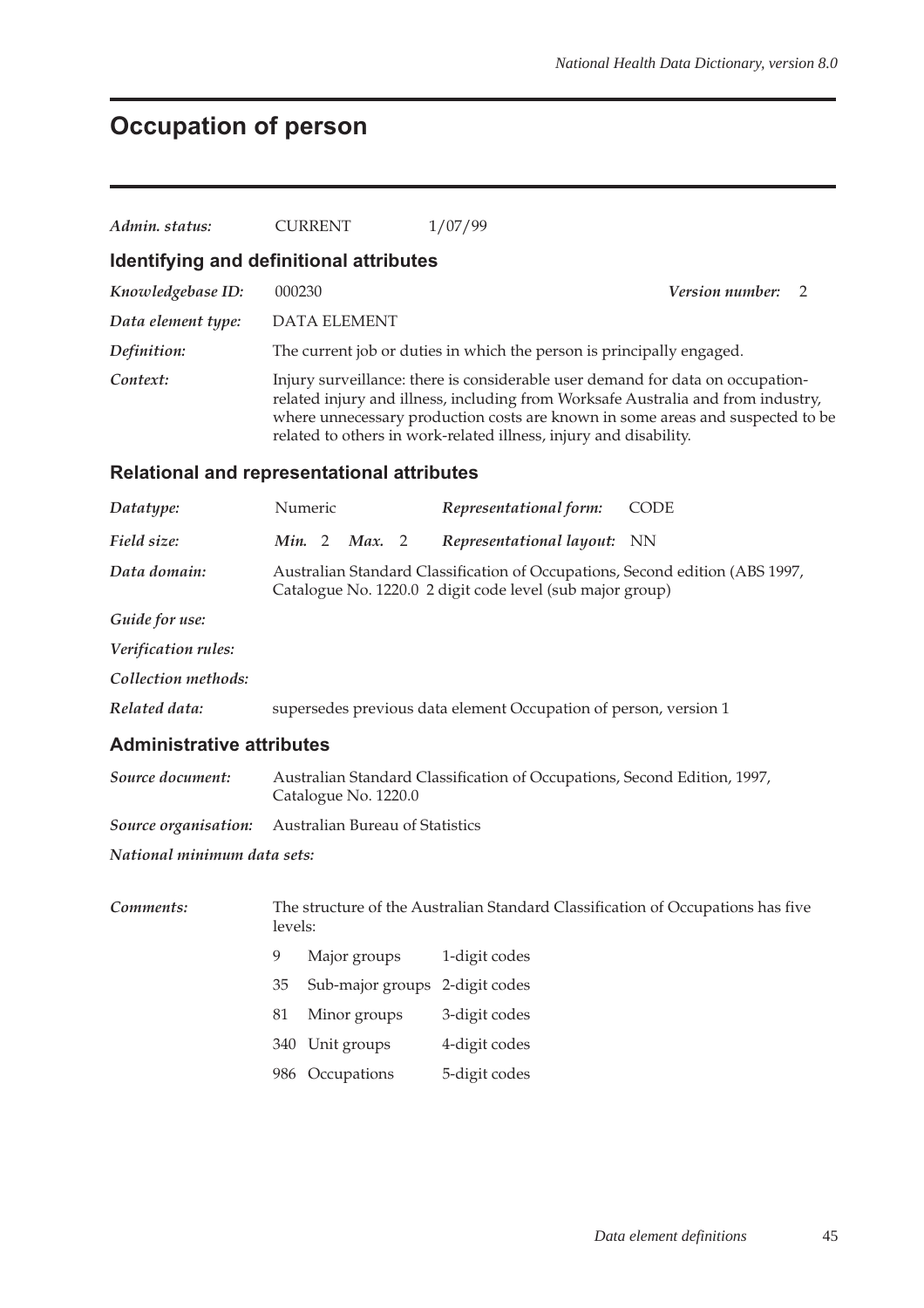## **Occupation of person (continued)**

| Comments (cont'd): | For example:    |         |                                         |  |  |  |  |
|--------------------|-----------------|---------|-----------------------------------------|--|--|--|--|
|                    | Level           | Code    | Title                                   |  |  |  |  |
|                    | Major group     | 2       | Professionals                           |  |  |  |  |
|                    | Sub-major group | 23      | <b>Health Professionals</b>             |  |  |  |  |
|                    | Minor group     | 231     | <b>Medical Practitioners</b>            |  |  |  |  |
|                    | Unit group      | 2311    | <b>Generalist Medical Practitioners</b> |  |  |  |  |
|                    | Occupation      | 2311-11 | <b>General Medical Practitioner</b>     |  |  |  |  |
|                    |                 |         |                                         |  |  |  |  |

A Computer Assisted Coding system is available from the Australian Bureau of Statistics to assist in coding occupational data to Australian Standard Classification of Occupations codes.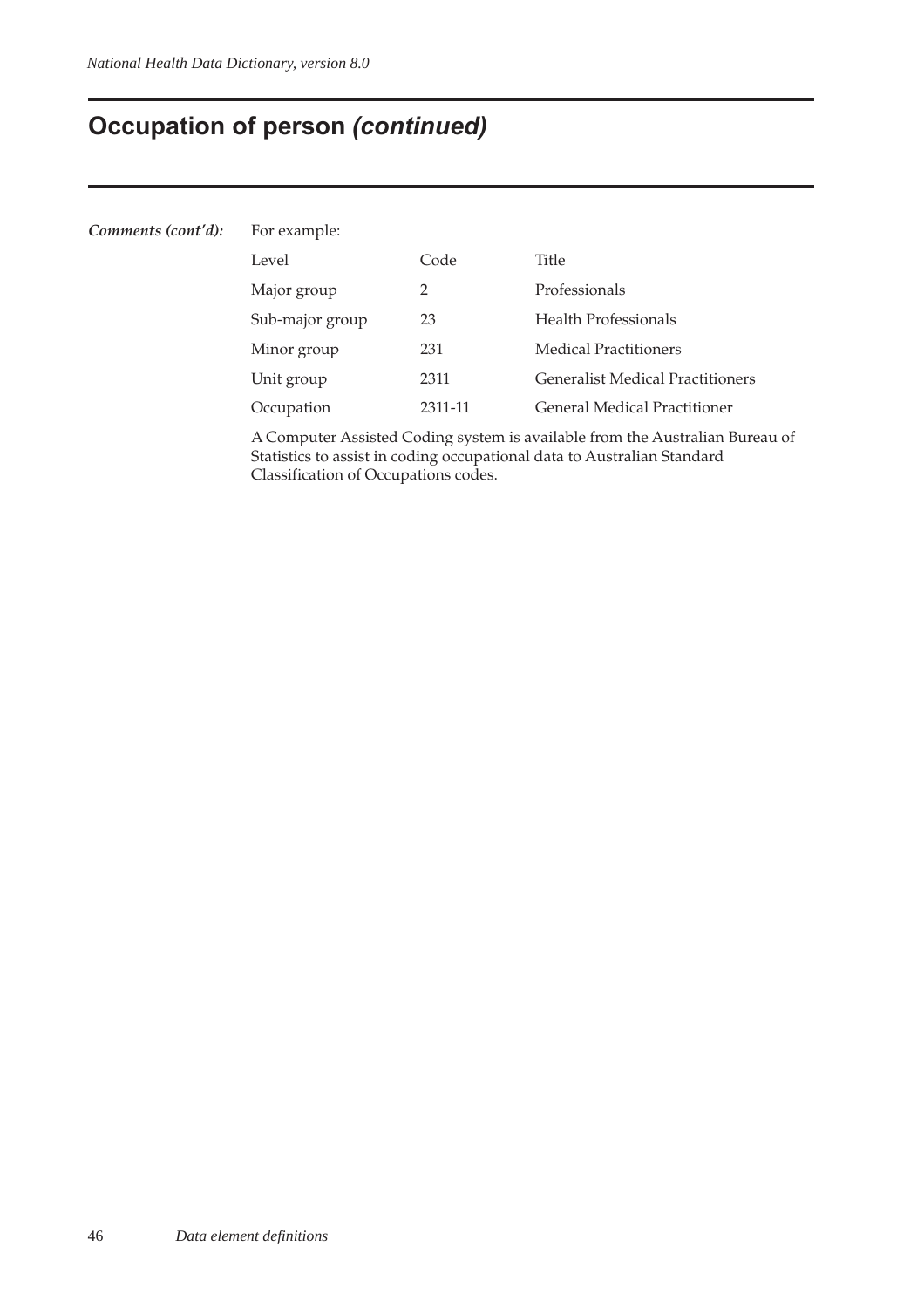## **Employment status – acute hospital and private psychiatric hospital admissions**

| Admin. status:     | <b>CURRENT</b>                            | 1/07/97                                                                                                                                                                                                                                                                                                                                                                                                                                                                                                                                            |                |
|--------------------|-------------------------------------------|----------------------------------------------------------------------------------------------------------------------------------------------------------------------------------------------------------------------------------------------------------------------------------------------------------------------------------------------------------------------------------------------------------------------------------------------------------------------------------------------------------------------------------------------------|----------------|
|                    | Identifying and definitional attributes   |                                                                                                                                                                                                                                                                                                                                                                                                                                                                                                                                                    |                |
| Knowledgebase ID:  | 000395                                    | <b>Version number:</b>                                                                                                                                                                                                                                                                                                                                                                                                                                                                                                                             | $\overline{z}$ |
| Data element type: | <b>DATA ELEMENT</b>                       |                                                                                                                                                                                                                                                                                                                                                                                                                                                                                                                                                    |                |
| Definition:        | an acute or private psychiatric hospital. | Self-reported employment status of a person, immediately prior to admission to                                                                                                                                                                                                                                                                                                                                                                                                                                                                     |                |
| Context:           |                                           | The Australian Health Ministers' Advisory Council Health Targets and<br>Implementation Committee (1988) identified socioeconomic status as the most<br>important factor explaining health differentials in the Australian population. The<br>committee recommended that national health statistics routinely identify the<br>various groups of concern. This requires routine recording in all collections of<br>indicators of socioeconomic status. In order of priority, these would be:<br>employment status, income, occupation and education. |                |

| Datatype:           | Numeric                                                                                                                                            |                               | Representational form:                                                      | <b>CODE</b> |  |  |  |  |
|---------------------|----------------------------------------------------------------------------------------------------------------------------------------------------|-------------------------------|-----------------------------------------------------------------------------|-------------|--|--|--|--|
| Field size:         | Min. 1                                                                                                                                             | Max. 1                        | Representational layout: N                                                  |             |  |  |  |  |
| Data domain:        | 1                                                                                                                                                  | Unemployed / pensioner        |                                                                             |             |  |  |  |  |
|                     | $\overline{2}$                                                                                                                                     | Other                         |                                                                             |             |  |  |  |  |
| Guide for use:      |                                                                                                                                                    |                               |                                                                             |             |  |  |  |  |
| Verification rules: |                                                                                                                                                    |                               |                                                                             |             |  |  |  |  |
| Collection methods: | In practice, this data item and current or last occupation could probably be<br>collected with a single question, as is done in Western Australia: |                               |                                                                             |             |  |  |  |  |
|                     | Occupation?                                                                                                                                        |                               |                                                                             |             |  |  |  |  |
|                     |                                                                                                                                                    | For example:                  |                                                                             |             |  |  |  |  |
|                     |                                                                                                                                                    | - housewife or home duties    |                                                                             |             |  |  |  |  |
|                     | - pensioner miner                                                                                                                                  |                               |                                                                             |             |  |  |  |  |
|                     | - tree feller                                                                                                                                      |                               |                                                                             |             |  |  |  |  |
|                     | - retired electrician                                                                                                                              | - unemployed trades assistant |                                                                             |             |  |  |  |  |
|                     |                                                                                                                                                    |                               |                                                                             |             |  |  |  |  |
|                     | - child                                                                                                                                            |                               |                                                                             |             |  |  |  |  |
|                     | - student<br>- accountant                                                                                                                          |                               |                                                                             |             |  |  |  |  |
|                     | However, for national reporting purposes it is preferable to distinguish these two                                                                 |                               |                                                                             |             |  |  |  |  |
|                     | data items logically.                                                                                                                              |                               |                                                                             |             |  |  |  |  |
| Related data:       |                                                                                                                                                    | admissions, version 2         | relates to the data element Employment status - public psychiatric hospital |             |  |  |  |  |
|                     |                                                                                                                                                    |                               | supersedes previous data element Employment status, version 1               |             |  |  |  |  |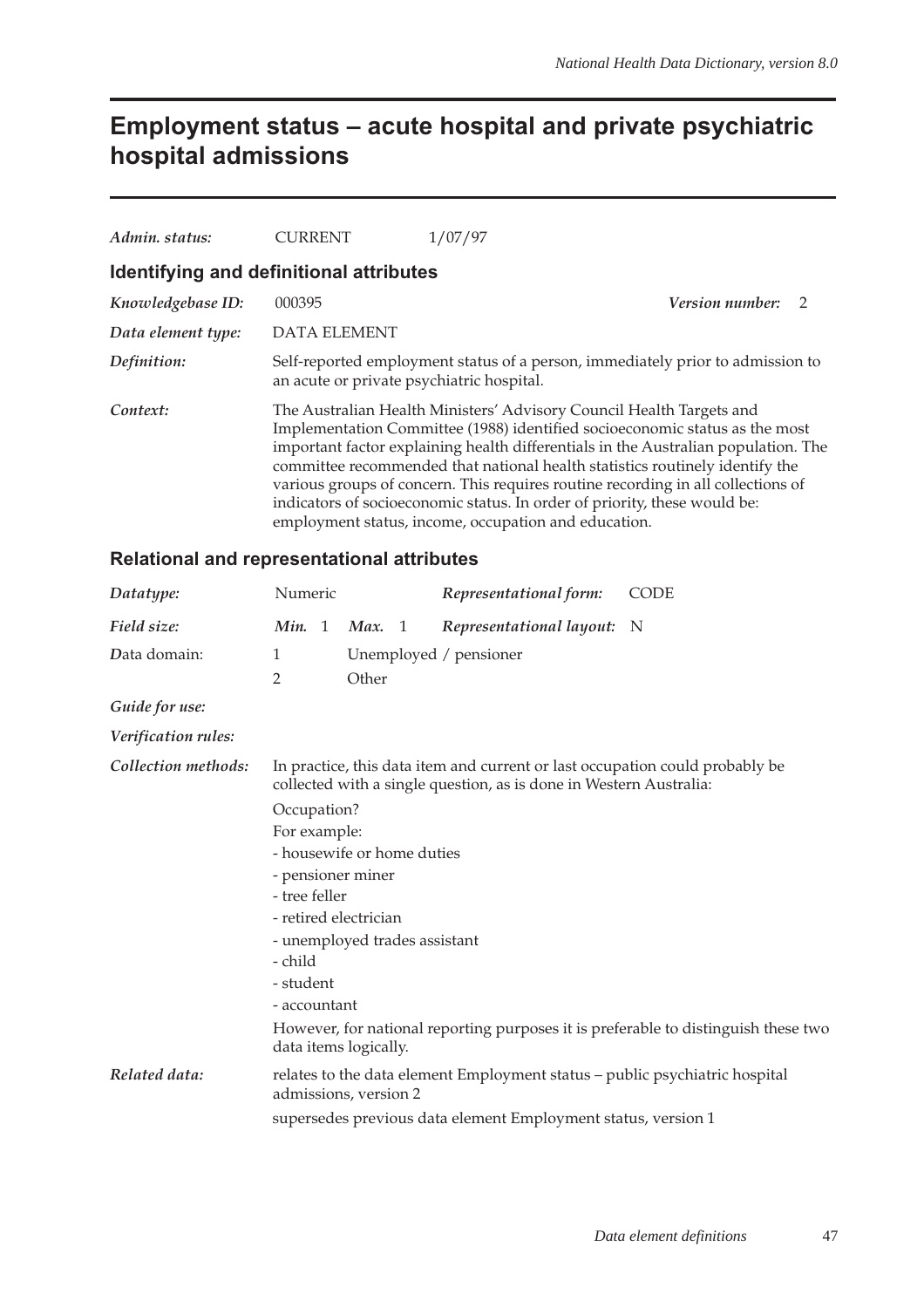## **Employment status – acute hospital and private psychiatric hospital admissions (continued)**

#### **Administrative attributes**

*Source document:*

*Source organisation:* National minimum data set working parties

*National minimum data sets:* Institutional mental health care from  $1/07/97$  to

*Comments:*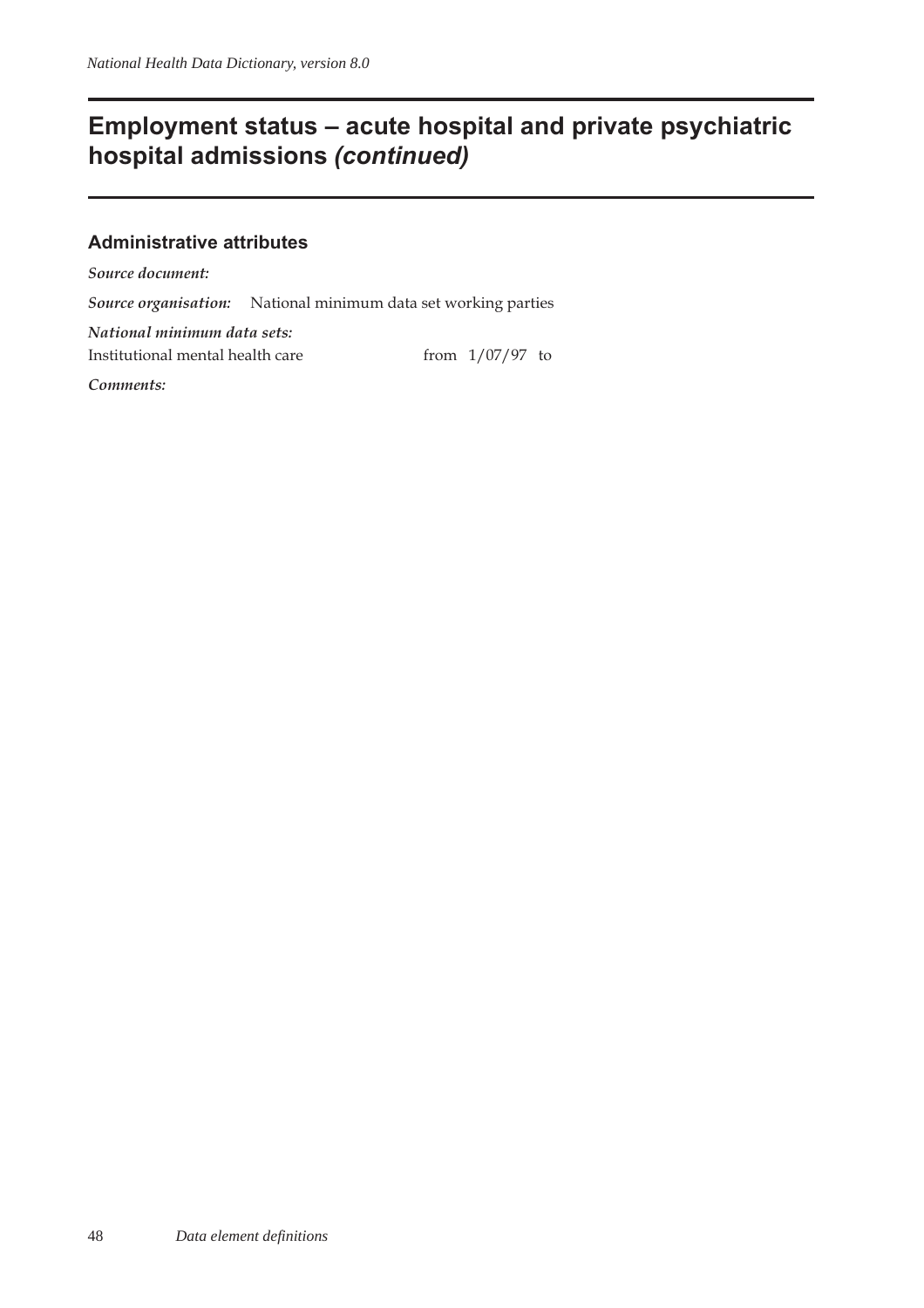## **Employment status – public psychiatric hospital admissions**

| Admin. status:                          | CURRENT                      | 1/07/97                                                                                                                                                                                                                                                                                                   |
|-----------------------------------------|------------------------------|-----------------------------------------------------------------------------------------------------------------------------------------------------------------------------------------------------------------------------------------------------------------------------------------------------------|
| Identifying and definitional attributes |                              |                                                                                                                                                                                                                                                                                                           |
| Knowledgebase ID:                       | 000317                       | <b>Version number:</b><br>$\mathcal{L}$                                                                                                                                                                                                                                                                   |
| Data element type:                      | <b>DATA ELEMENT</b>          |                                                                                                                                                                                                                                                                                                           |
| Definition:                             | public psychiatric hospital. | Self-reported employment status of a person, immediately prior to admission to a                                                                                                                                                                                                                          |
| Context:                                |                              | The Australian Health Ministers' Advisory Council Health Targets and<br>Implementation Committee (1988) identified socioeconomic status as the most<br>important factor explaining health differentials in the Australian population.                                                                     |
|                                         |                              | The committee recommended that national health statistics routinely identify the<br>various groups of concern. This requires routine recording in all collections of<br>indicators of socioeconomic status. In order of priority, these would be:<br>employment status, income, occupation and education. |

| Datatype:           | Numeric                                                                                                                                            |  |                       |    | Representational form:   | <b>CODE</b>                                                                        |  |  |
|---------------------|----------------------------------------------------------------------------------------------------------------------------------------------------|--|-----------------------|----|--------------------------|------------------------------------------------------------------------------------|--|--|
| Field size:         | Min. 1                                                                                                                                             |  | Max.                  | -1 | Representational layout: | - N                                                                                |  |  |
| Data domain:        | 1                                                                                                                                                  |  |                       |    | Child not at school      |                                                                                    |  |  |
|                     | 2                                                                                                                                                  |  | Student               |    |                          |                                                                                    |  |  |
|                     | 3                                                                                                                                                  |  | Employed              |    |                          |                                                                                    |  |  |
|                     | 4                                                                                                                                                  |  | Unemployed            |    |                          |                                                                                    |  |  |
|                     | 5                                                                                                                                                  |  | Home duties           |    |                          |                                                                                    |  |  |
|                     | 6                                                                                                                                                  |  | Other                 |    |                          |                                                                                    |  |  |
| Guide for use:      |                                                                                                                                                    |  |                       |    |                          |                                                                                    |  |  |
| Verification rules: |                                                                                                                                                    |  |                       |    |                          |                                                                                    |  |  |
| Collection methods: | In practice, this data item and current or last occupation could probably be<br>collected with a single question, as is done in Western Australia: |  |                       |    |                          |                                                                                    |  |  |
|                     | Occupation?                                                                                                                                        |  |                       |    |                          |                                                                                    |  |  |
|                     | For example:                                                                                                                                       |  |                       |    |                          |                                                                                    |  |  |
|                     | - housewife or home duties                                                                                                                         |  |                       |    |                          |                                                                                    |  |  |
|                     | - pensioner miner                                                                                                                                  |  |                       |    |                          |                                                                                    |  |  |
|                     | - tree feller                                                                                                                                      |  |                       |    |                          |                                                                                    |  |  |
|                     | - retired electrician                                                                                                                              |  |                       |    |                          |                                                                                    |  |  |
|                     | - unemployed trades assistant                                                                                                                      |  |                       |    |                          |                                                                                    |  |  |
|                     | - child                                                                                                                                            |  |                       |    |                          |                                                                                    |  |  |
|                     | - student                                                                                                                                          |  |                       |    |                          |                                                                                    |  |  |
|                     | - accountant                                                                                                                                       |  |                       |    |                          |                                                                                    |  |  |
|                     |                                                                                                                                                    |  | data items logically. |    |                          | However, for national reporting purposes it is preferable to distinguish these two |  |  |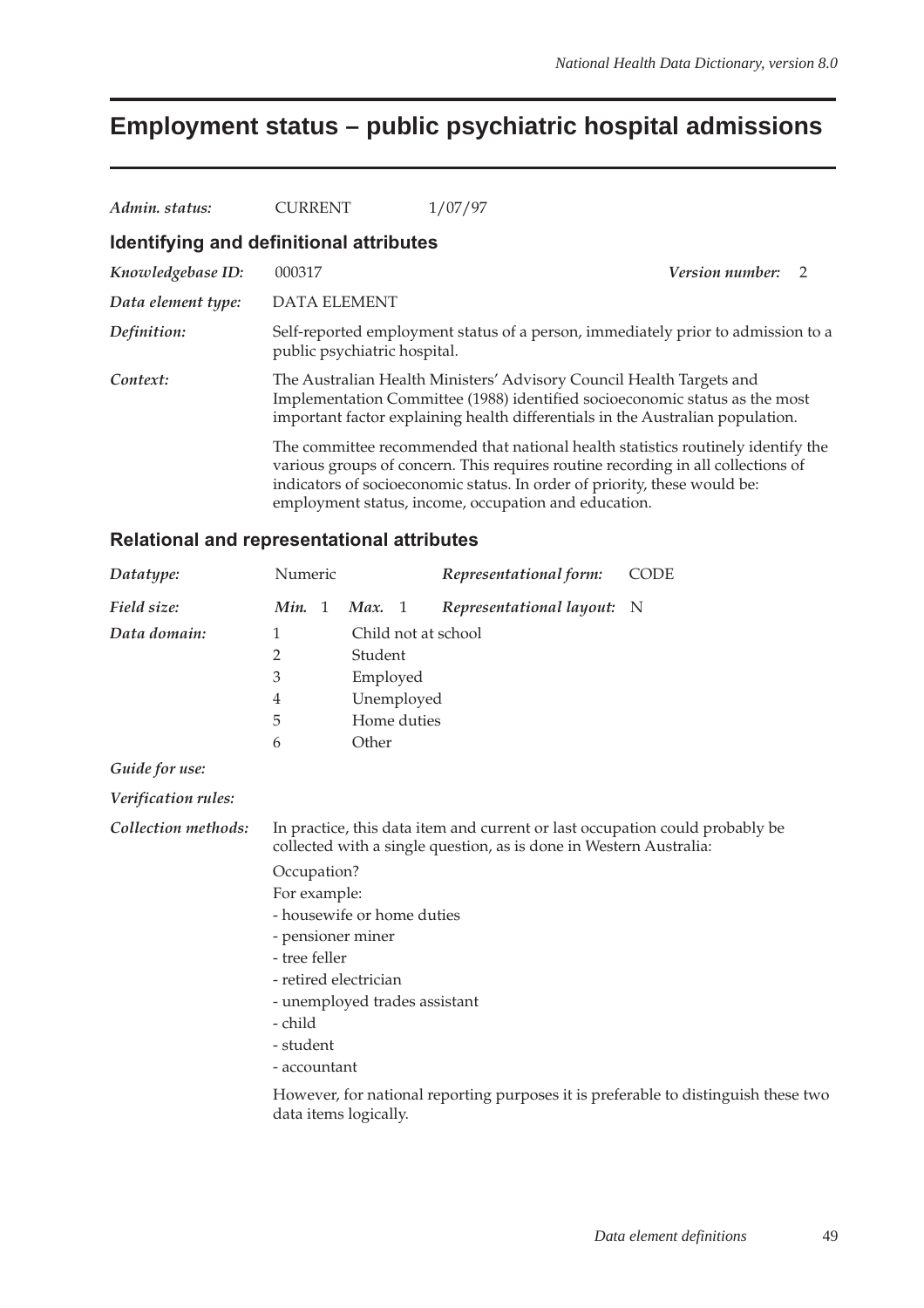## **Employment status – public psychiatric hospital admissions (continued)**

*Related data:* relates to the data element Employment status – acute hospital and private psychiatric hospital admissions, version 2

supersedes previous data element Employment status, version 1

#### **Administrative attributes**

*Source document:*

*Source organisation:* National minimum data set working parties

*National minimum data sets:*

Institutional mental health care from  $1/07/97$  to

*Comments:*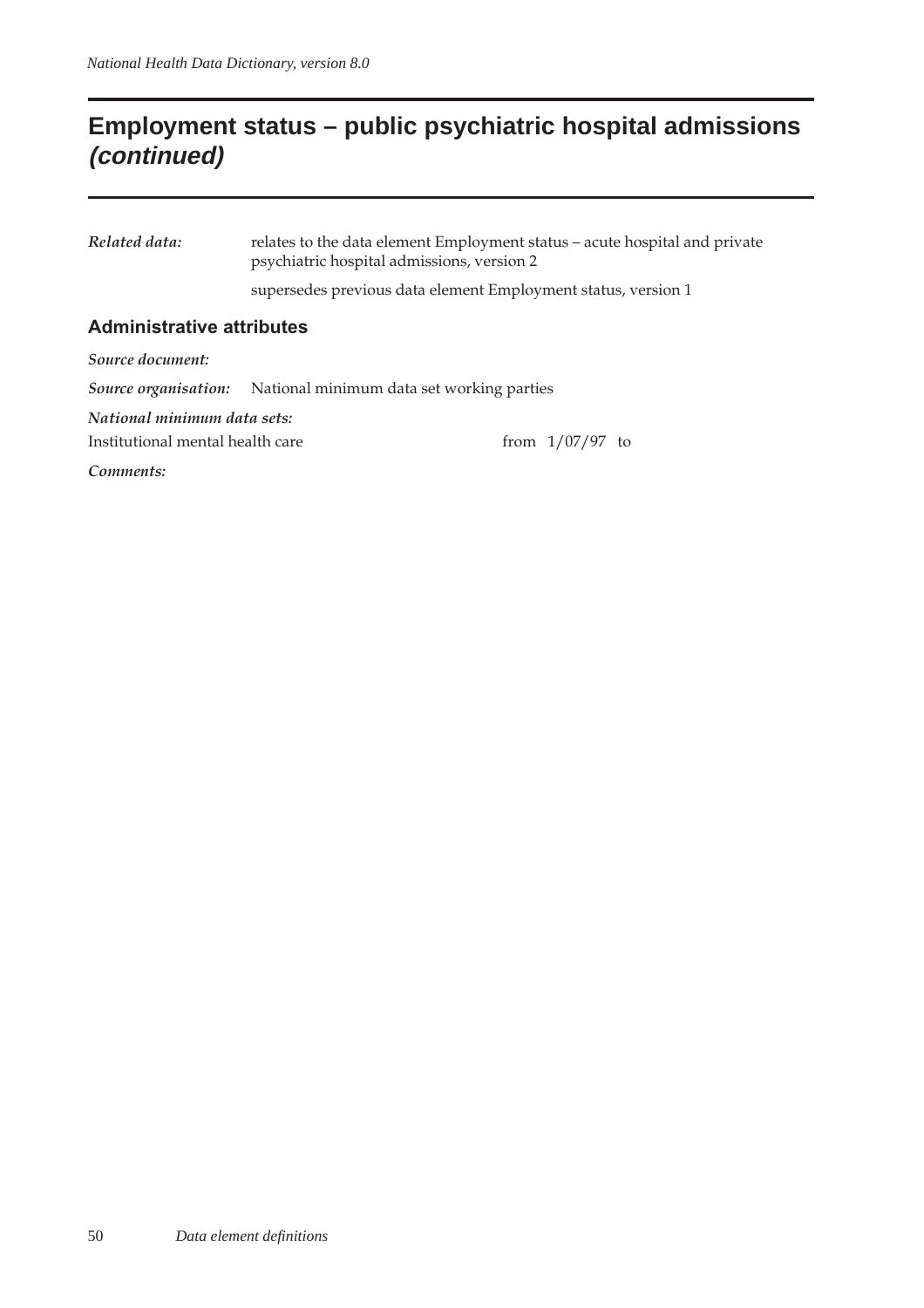# **Health labour force**

| Admin. status:                                    | <b>CURRENT</b>                                                                                                                                                                                                          |                                                                                                                                                                                                                                                                                                                                                                                                                                                                                                                                                   | 1/07/95                                                                            |  |  |  |  |  |  |
|---------------------------------------------------|-------------------------------------------------------------------------------------------------------------------------------------------------------------------------------------------------------------------------|---------------------------------------------------------------------------------------------------------------------------------------------------------------------------------------------------------------------------------------------------------------------------------------------------------------------------------------------------------------------------------------------------------------------------------------------------------------------------------------------------------------------------------------------------|------------------------------------------------------------------------------------|--|--|--|--|--|--|
| Identifying and definitional attributes           |                                                                                                                                                                                                                         |                                                                                                                                                                                                                                                                                                                                                                                                                                                                                                                                                   |                                                                                    |  |  |  |  |  |  |
| Knowledgebase ID:                                 | 000061                                                                                                                                                                                                                  |                                                                                                                                                                                                                                                                                                                                                                                                                                                                                                                                                   | Version number:<br>1                                                               |  |  |  |  |  |  |
| Data element type:                                |                                                                                                                                                                                                                         | DATA ELEMENT CONCEPT                                                                                                                                                                                                                                                                                                                                                                                                                                                                                                                              |                                                                                    |  |  |  |  |  |  |
| Definition:                                       | volunteers:                                                                                                                                                                                                             |                                                                                                                                                                                                                                                                                                                                                                                                                                                                                                                                                   | All those in paid employment, unpaid contributing family workers, and unpaid       |  |  |  |  |  |  |
|                                                   | - whose primary employment role is to achieve a health outcome for either<br>individuals or the population as a whole, whether this is in clinical, research,<br>education, administrative or public health capacities; |                                                                                                                                                                                                                                                                                                                                                                                                                                                                                                                                                   |                                                                                    |  |  |  |  |  |  |
|                                                   |                                                                                                                                                                                                                         | - employed in the health industry defined by the Australian Bureau of Statistics<br>(ABS) using the Australian and New Zealand Standard Industrial Classification,<br>other than those already included.                                                                                                                                                                                                                                                                                                                                          |                                                                                    |  |  |  |  |  |  |
|                                                   |                                                                                                                                                                                                                         | The health labour force consists of all those persons included in the health work<br>force plus all those persons not currently employed in the health work force who<br>are seeking employment therein. Health professionals registered in Australia but<br>working overseas are excluded from the national health labour force. Health<br>professionals registered in a particular State or Territory but working solely in<br>another State or Territory or overseas are excluded from the health labour force<br>for that State or Territory. |                                                                                    |  |  |  |  |  |  |
| Context:                                          |                                                                                                                                                                                                                         | Health labour force statistics and institutional health care                                                                                                                                                                                                                                                                                                                                                                                                                                                                                      |                                                                                    |  |  |  |  |  |  |
| <b>Relational and representational attributes</b> |                                                                                                                                                                                                                         |                                                                                                                                                                                                                                                                                                                                                                                                                                                                                                                                                   |                                                                                    |  |  |  |  |  |  |
| Datatype:                                         |                                                                                                                                                                                                                         |                                                                                                                                                                                                                                                                                                                                                                                                                                                                                                                                                   | Representational form:                                                             |  |  |  |  |  |  |
| Field size:                                       | Min.                                                                                                                                                                                                                    | Max.                                                                                                                                                                                                                                                                                                                                                                                                                                                                                                                                              | Representational layout:                                                           |  |  |  |  |  |  |
| Data domain:                                      |                                                                                                                                                                                                                         |                                                                                                                                                                                                                                                                                                                                                                                                                                                                                                                                                   |                                                                                    |  |  |  |  |  |  |
| Guide for use:                                    |                                                                                                                                                                                                                         |                                                                                                                                                                                                                                                                                                                                                                                                                                                                                                                                                   |                                                                                    |  |  |  |  |  |  |
| Verification rules:                               |                                                                                                                                                                                                                         |                                                                                                                                                                                                                                                                                                                                                                                                                                                                                                                                                   |                                                                                    |  |  |  |  |  |  |
| Collection methods:                               |                                                                                                                                                                                                                         |                                                                                                                                                                                                                                                                                                                                                                                                                                                                                                                                                   |                                                                                    |  |  |  |  |  |  |
| Related data:                                     | version 1                                                                                                                                                                                                               |                                                                                                                                                                                                                                                                                                                                                                                                                                                                                                                                                   | relates to the data element Profession labour force status of health professional, |  |  |  |  |  |  |
| <b>Administrative attributes</b>                  |                                                                                                                                                                                                                         |                                                                                                                                                                                                                                                                                                                                                                                                                                                                                                                                                   |                                                                                    |  |  |  |  |  |  |
| Source document:                                  |                                                                                                                                                                                                                         |                                                                                                                                                                                                                                                                                                                                                                                                                                                                                                                                                   |                                                                                    |  |  |  |  |  |  |
| Source organisation:                              |                                                                                                                                                                                                                         |                                                                                                                                                                                                                                                                                                                                                                                                                                                                                                                                                   | National Health Labour Force Data Working Group                                    |  |  |  |  |  |  |
| National minimum data sets:                       |                                                                                                                                                                                                                         |                                                                                                                                                                                                                                                                                                                                                                                                                                                                                                                                                   |                                                                                    |  |  |  |  |  |  |
| Health labourforce                                |                                                                                                                                                                                                                         |                                                                                                                                                                                                                                                                                                                                                                                                                                                                                                                                                   | from $1/07/89$ to                                                                  |  |  |  |  |  |  |
| Comments:                                         |                                                                                                                                                                                                                         |                                                                                                                                                                                                                                                                                                                                                                                                                                                                                                                                                   |                                                                                    |  |  |  |  |  |  |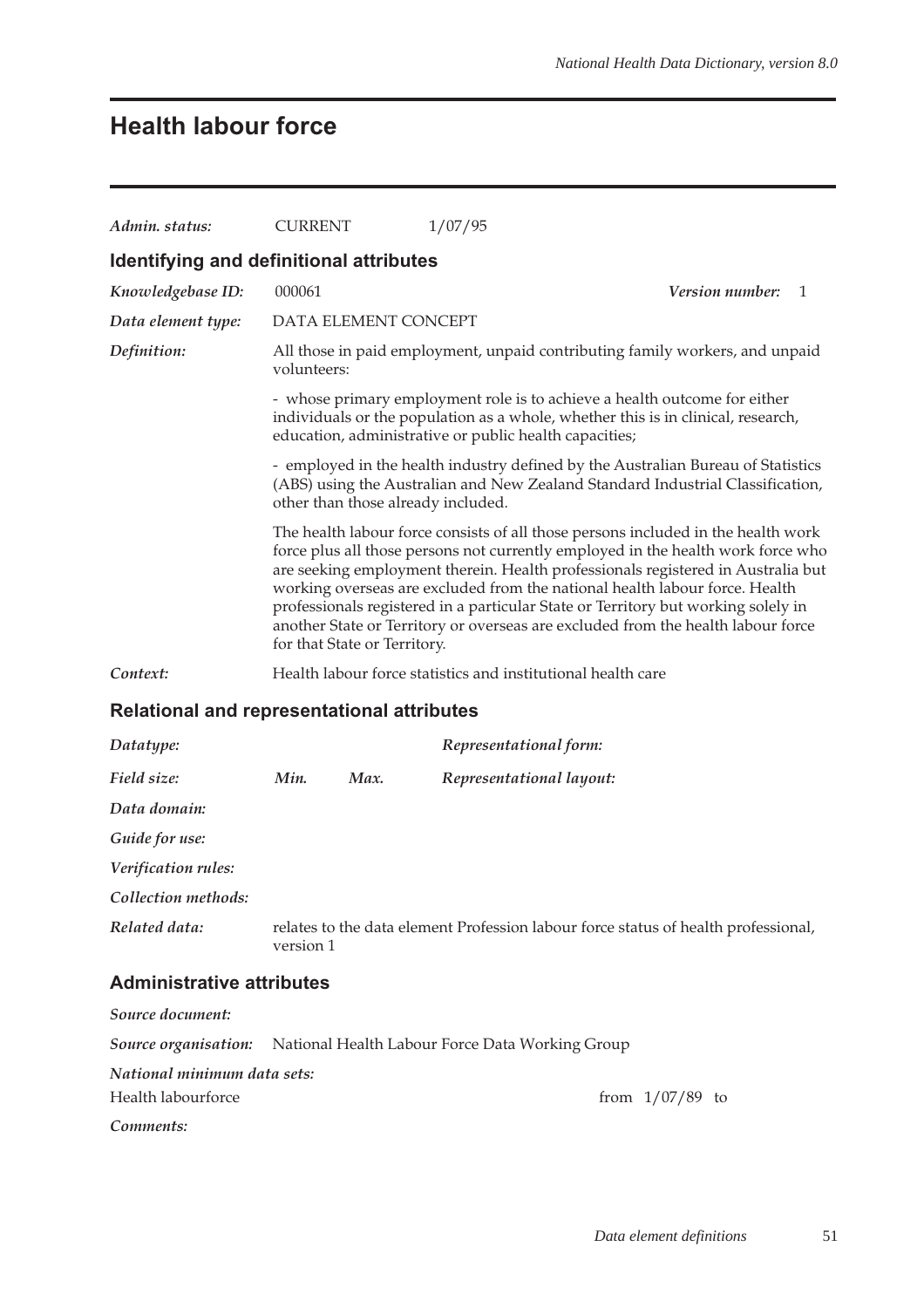# **Classification of health labour force job**

| Admin. status:                          | <b>CURRENT</b>                     | 1/07/95                                                                                                                                                                                                                                        |                        |              |
|-----------------------------------------|------------------------------------|------------------------------------------------------------------------------------------------------------------------------------------------------------------------------------------------------------------------------------------------|------------------------|--------------|
| Identifying and definitional attributes |                                    |                                                                                                                                                                                                                                                |                        |              |
| Knowledgebase ID:                       | 000023                             |                                                                                                                                                                                                                                                | <i>Version number:</i> | $\mathbf{1}$ |
| Data element type:                      | <b>DATA ELEMENT</b>                |                                                                                                                                                                                                                                                |                        |              |
| Definition:                             | arrangements.                      | Position or job classification is a broad description of the roles and levels within a<br>general organisational or industrial structure for health professions, and<br>classifications vary among the professions according to organisational |                        |              |
| Context:                                |                                    | Health labour force: distribution of a professional labour force across job<br>classification categories cross classified with other variables allows analysis of:                                                                             |                        |              |
|                                         | - career progression               |                                                                                                                                                                                                                                                |                        |              |
|                                         | - age and gender distribution      |                                                                                                                                                                                                                                                |                        |              |
|                                         | - imputed salary/wage distribution |                                                                                                                                                                                                                                                |                        |              |

|                          |                                                                                                                                                                               | Representational form: | CODE                                                                                                                                                                                                                                                                                                                                                                                                                                                                                                                                                                                                                                                                                                                                                                                                                                                                     |
|--------------------------|-------------------------------------------------------------------------------------------------------------------------------------------------------------------------------|------------------------|--------------------------------------------------------------------------------------------------------------------------------------------------------------------------------------------------------------------------------------------------------------------------------------------------------------------------------------------------------------------------------------------------------------------------------------------------------------------------------------------------------------------------------------------------------------------------------------------------------------------------------------------------------------------------------------------------------------------------------------------------------------------------------------------------------------------------------------------------------------------------|
|                          | Max. 3                                                                                                                                                                        |                        | <b>ANN</b>                                                                                                                                                                                                                                                                                                                                                                                                                                                                                                                                                                                                                                                                                                                                                                                                                                                               |
| A01                      |                                                                                                                                                                               |                        |                                                                                                                                                                                                                                                                                                                                                                                                                                                                                                                                                                                                                                                                                                                                                                                                                                                                          |
| A02                      |                                                                                                                                                                               |                        |                                                                                                                                                                                                                                                                                                                                                                                                                                                                                                                                                                                                                                                                                                                                                                                                                                                                          |
| A03                      | Medicine - Salaried non-specialist hospital practitioner: RMO or intern<br>Medicine - Salaried non-specialist hospital practitioner: other hospital<br>career medical officer |                        |                                                                                                                                                                                                                                                                                                                                                                                                                                                                                                                                                                                                                                                                                                                                                                                                                                                                          |
| A04                      |                                                                                                                                                                               |                        |                                                                                                                                                                                                                                                                                                                                                                                                                                                                                                                                                                                                                                                                                                                                                                                                                                                                          |
| A05                      |                                                                                                                                                                               |                        |                                                                                                                                                                                                                                                                                                                                                                                                                                                                                                                                                                                                                                                                                                                                                                                                                                                                          |
| A06                      |                                                                                                                                                                               |                        |                                                                                                                                                                                                                                                                                                                                                                                                                                                                                                                                                                                                                                                                                                                                                                                                                                                                          |
| <b>B01</b><br><b>B02</b> |                                                                                                                                                                               |                        |                                                                                                                                                                                                                                                                                                                                                                                                                                                                                                                                                                                                                                                                                                                                                                                                                                                                          |
|                          |                                                                                                                                                                               |                        |                                                                                                                                                                                                                                                                                                                                                                                                                                                                                                                                                                                                                                                                                                                                                                                                                                                                          |
| <b>B03</b>               |                                                                                                                                                                               |                        |                                                                                                                                                                                                                                                                                                                                                                                                                                                                                                                                                                                                                                                                                                                                                                                                                                                                          |
| <b>B04</b>               |                                                                                                                                                                               |                        |                                                                                                                                                                                                                                                                                                                                                                                                                                                                                                                                                                                                                                                                                                                                                                                                                                                                          |
| <b>B05</b>               |                                                                                                                                                                               |                        |                                                                                                                                                                                                                                                                                                                                                                                                                                                                                                                                                                                                                                                                                                                                                                                                                                                                          |
| <b>B06</b>               |                                                                                                                                                                               |                        |                                                                                                                                                                                                                                                                                                                                                                                                                                                                                                                                                                                                                                                                                                                                                                                                                                                                          |
| C <sub>01</sub>          |                                                                                                                                                                               |                        |                                                                                                                                                                                                                                                                                                                                                                                                                                                                                                                                                                                                                                                                                                                                                                                                                                                                          |
| C <sub>02</sub>          |                                                                                                                                                                               |                        |                                                                                                                                                                                                                                                                                                                                                                                                                                                                                                                                                                                                                                                                                                                                                                                                                                                                          |
| C <sub>03</sub>          |                                                                                                                                                                               |                        |                                                                                                                                                                                                                                                                                                                                                                                                                                                                                                                                                                                                                                                                                                                                                                                                                                                                          |
| C <sub>04</sub>          |                                                                                                                                                                               |                        |                                                                                                                                                                                                                                                                                                                                                                                                                                                                                                                                                                                                                                                                                                                                                                                                                                                                          |
| C <sub>05</sub>          |                                                                                                                                                                               |                        |                                                                                                                                                                                                                                                                                                                                                                                                                                                                                                                                                                                                                                                                                                                                                                                                                                                                          |
| C <sub>06</sub>          |                                                                                                                                                                               |                        |                                                                                                                                                                                                                                                                                                                                                                                                                                                                                                                                                                                                                                                                                                                                                                                                                                                                          |
| CO7                      |                                                                                                                                                                               |                        |                                                                                                                                                                                                                                                                                                                                                                                                                                                                                                                                                                                                                                                                                                                                                                                                                                                                          |
| C <sub>08</sub>          |                                                                                                                                                                               |                        |                                                                                                                                                                                                                                                                                                                                                                                                                                                                                                                                                                                                                                                                                                                                                                                                                                                                          |
|                          |                                                                                                                                                                               | Alphanumeric<br>Min. 3 | Representational layout:<br>Medicine – General practitioner working mainly in general practice<br>Medicine – General practitioner working mainly in a special interestarea<br>Medicine - Specialist<br>Medicine - Specialist in training (e.g. registrar)<br>Dentistry (private practice only) – Solo practitioner<br>Dentistry (private practice only) - Solo principal with assistant(s)<br>Dentistry (private practice only) - Partnership<br>Dentistry (private practice only) - Associateship<br>Dentistry (private practice only) - Assistant<br>Dentistry (private practice only) - Locum<br>Nursing - Enrolled nurse<br>Nursing - Registered nurse<br>Nursing - Clinical nurse<br>Nursing - Clinical nurse consultant/supervisor<br>Nursing - Nurse manager<br>Nursing - Nurse educator<br>Nursing - Nurse researcher<br>Nursing - Assistant director of nursing |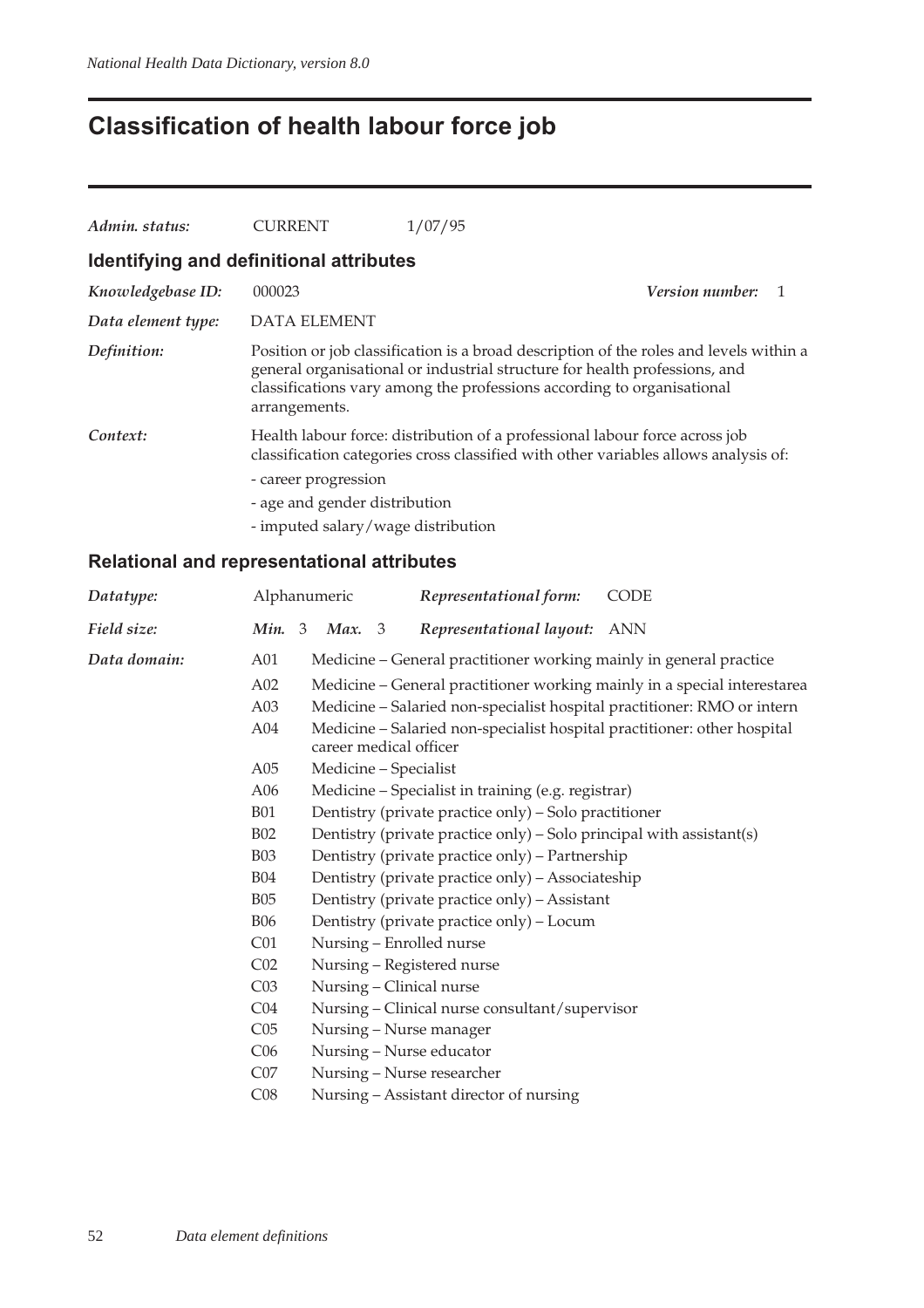# **Classification of health labour force job (continued)**

| Data domain (cont'd): C09 |                 | Nursing - Deputy director of nursing                                                  |
|---------------------------|-----------------|---------------------------------------------------------------------------------------|
|                           | C10             | Nursing - Director of nursing                                                         |
|                           | C11             | Nursing - Tutor/lecturer/senior lecturer in nursing (tertiary institution)            |
|                           | C12             | Nursing - Associate professor/professor in nursing (tertiary institution)             |
|                           | C98             | Nursing - Other (specify)                                                             |
|                           | C99             | Nursing - Unknown/inadequately described/not stated                                   |
|                           | D <sub>01</sub> | Pharmacy (community pharmacist) - Sole proprietor                                     |
|                           | D02             | Pharmacy (community pharmacist) - Partner-proprietor                                  |
|                           | D03             | Pharmacy (community pharmacist) - Pharmacist-in-charge                                |
|                           | D04             | Pharmacy (community pharmacist) - Permanent assistant                                 |
|                           | D05             | Pharmacy (community pharmacist) - Reliever, regular location                          |
|                           | D <sub>06</sub> | Pharmacy (community pharmacist) – Reliever, various locations                         |
|                           | E01             | Pharmacy (Hospital/clinic pharmacist) - Director/deputy director                      |
|                           | E02             | Pharmacy (Hospital/clinic pharmacist) - Grade III pharmacist                          |
|                           | <b>E03</b>      | Pharmacy (Hospital/clinic pharmacist) - Grade II pharmacist                           |
|                           | E04             | Pharmacy (Hospital/clinic pharmacist) - Grade I pharmacist                            |
|                           | E05             | Pharmacy (Hospital/clinic pharmacist) - Sole pharmacist                               |
|                           | <b>F01</b>      | Podiatry - Own practice (or partnership)                                              |
|                           | F02             | Podiatry - Own practice and sessional appointments elsewhere                          |
|                           | F03             | Podiatry - Own practice and fee-for-service elsewhere                                 |
|                           | ${\rm F}04$     | Podiatry - Own practice, sessional and fee-for-service appointments<br>elsewhere      |
|                           | F05             | Podiatry - Salaried podiatrist                                                        |
|                           | F06             | Podiatry - Locum, regular location                                                    |
|                           | ${\rm F07}$     | Podiatry - Locum, various locations                                                   |
|                           | ${\rm F08}$     | Podiatry - Other (specify)                                                            |
|                           | G01             | Physiotherapy – Own practice (or partnership)                                         |
|                           | G02             | Physiotherapy - Own practice and sessional appointments elsewhere                     |
|                           | G03             | Physiotherapy - Own practice and fee-for-service elsewhere                            |
|                           | G04             | Physiotherapy - Own practice, sessional and fee-for-service<br>appointments elsewhere |
|                           | G05             | Physiotherapy - Salaried physiotherapist                                              |
|                           | G06             | Physiotherapy - Locum, regular location                                               |
|                           | G07             | Physiotherapy - Locum, various locations                                              |
| Guide for use:            |                 |                                                                                       |

*Verification rules:*

*Collection methods:*

*Related data:*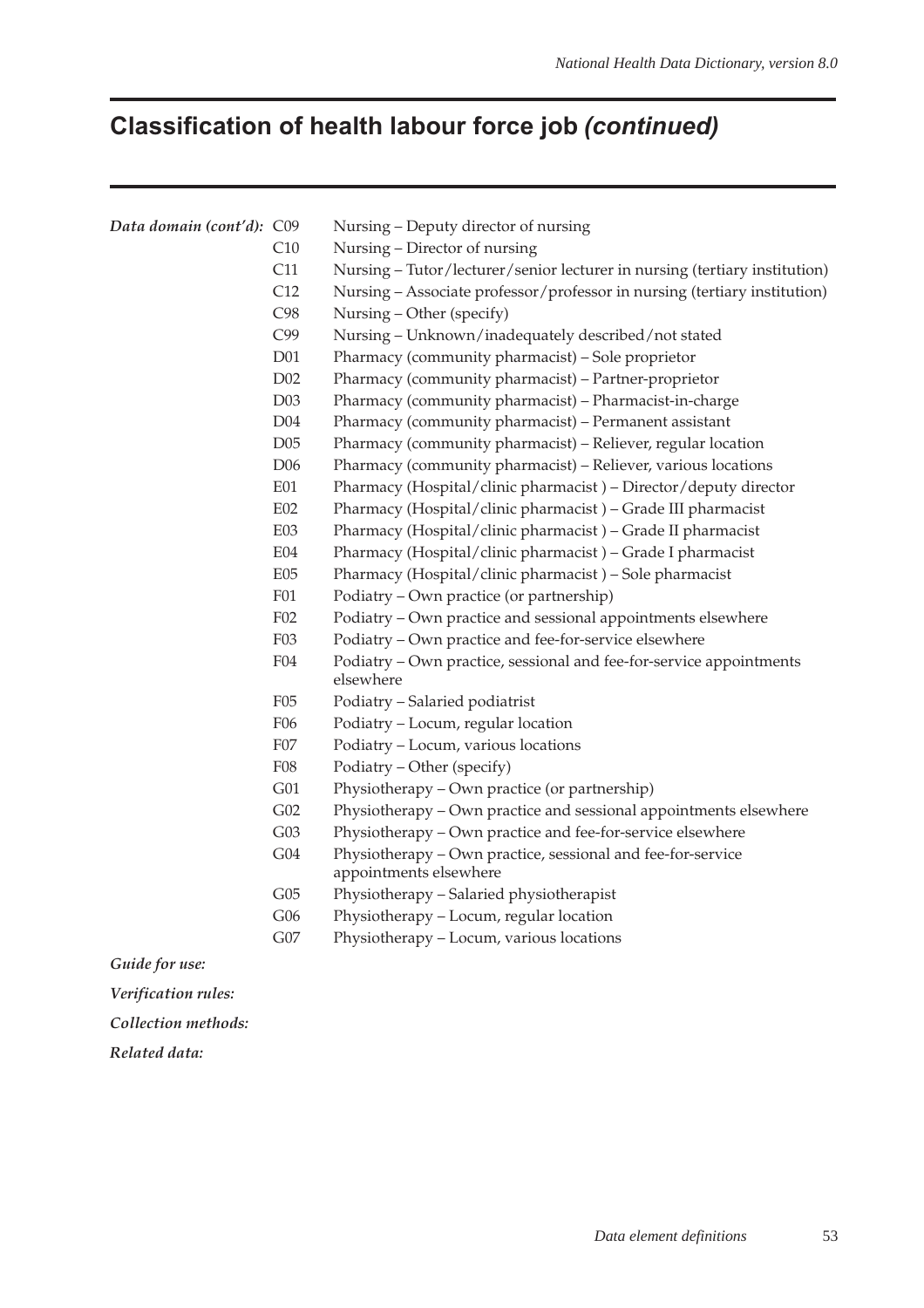## **Classification of health labour force job (continued)**

#### **Administrative attributes**

*Source document: Source organisation:* National Health Labour Force Data Working Group *National minimum data sets:* Health labourforce from 1/07/89 to *Comments:* Position or job classifications are specific to each profession and may differ by State or Territory. The classifications above are simplified so that comparable data presentation is possible and possible confounding effects of enterprise specific structures are avoided.For example, for medicine, the job classification collected in the national health labour force collection is very broad. State/Territory health authorities have more detailed classifications for salaried medical practitioners in hospitals. These classifications separate interns, the Resident Medical Officer levels, Registrar levels, Career Medical Officer positions, and supervisory positions including clinical and medical superintendents. Space restrictions do not at present permit these classes to be included in the National Health Labour Force Collection questionnaire.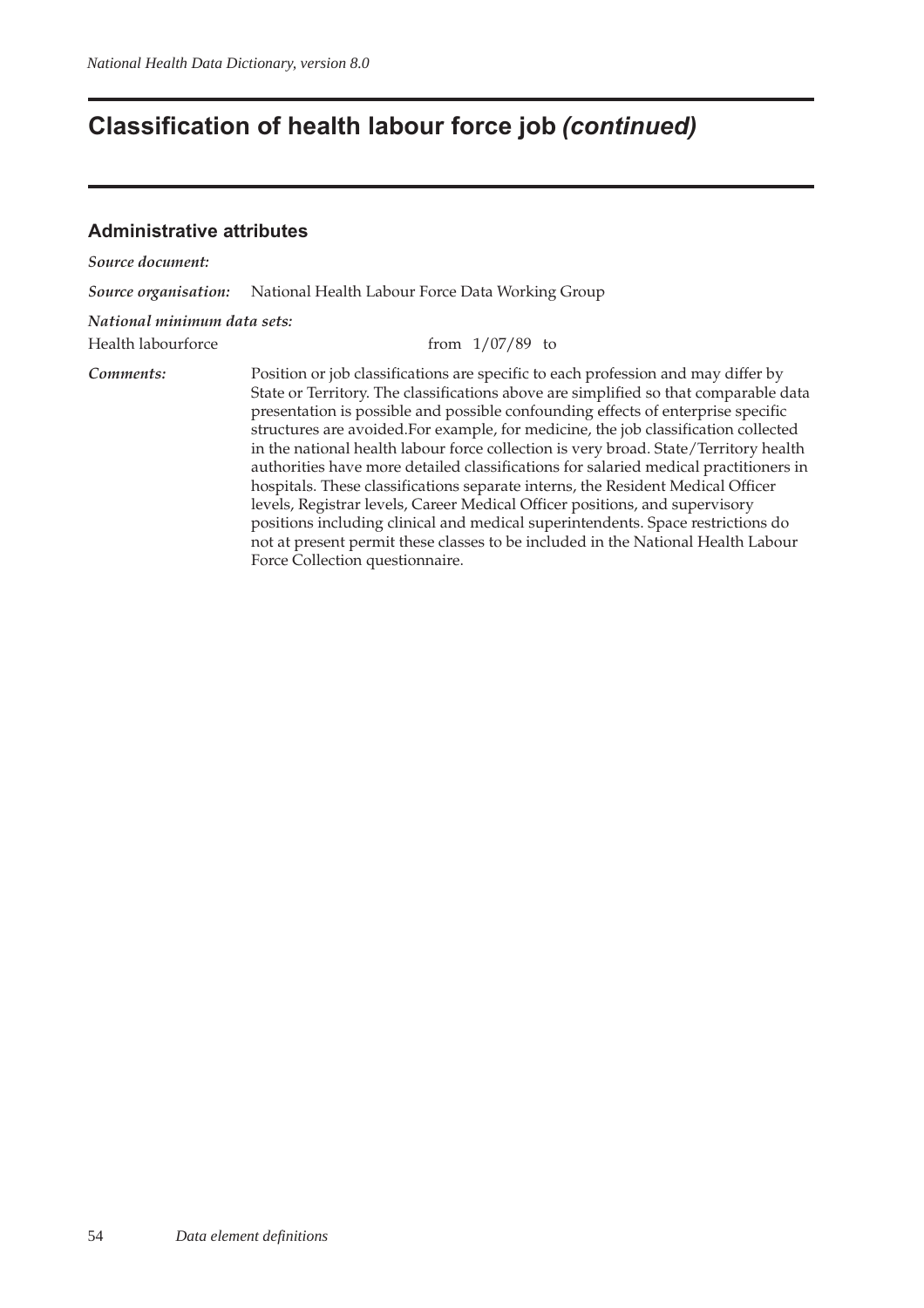# **Principal area of clinical practice**

| Admin. status:                          | <b>CURRENT</b>                              | 1/07/95                                                                                                                                                                                                                                                                                                                                                                                                                                                                                                                     |  |
|-----------------------------------------|---------------------------------------------|-----------------------------------------------------------------------------------------------------------------------------------------------------------------------------------------------------------------------------------------------------------------------------------------------------------------------------------------------------------------------------------------------------------------------------------------------------------------------------------------------------------------------------|--|
| Identifying and definitional attributes |                                             |                                                                                                                                                                                                                                                                                                                                                                                                                                                                                                                             |  |
| Knowledgebase ID:                       | 000135                                      | <i>Version number:</i>                                                                                                                                                                                                                                                                                                                                                                                                                                                                                                      |  |
| Data element type:                      | <b>DATA ELEMENT</b>                         |                                                                                                                                                                                                                                                                                                                                                                                                                                                                                                                             |  |
| Definition:                             |                                             | Principal area of clinical practice is defined as either the field of principal<br>professional clinical activity or the primary area of responsibility, depending on<br>the profession. It may be described in terms of the particular discipline, skills or<br>knowledge field of the profession, whether general or specialised; or described in<br>terms of the principal client group; or described by the principal activity of an<br>institution, or section of an institution, where clinical practice takes place. |  |
| Context:                                | Required for health labour force modelling. | Health labour force: to analyse distribution of clinical service providers by the<br>area of their principal clinical practice. Cross-classified with other data, this item<br>allows analysis of geographic distribution and profiles of population subsets.                                                                                                                                                                                                                                                               |  |

| Datatype:    | Alphanumeric    |                                                                                                                                        | Representational form:                                  | <b>CODE</b>                                                                                                                                          |  |
|--------------|-----------------|----------------------------------------------------------------------------------------------------------------------------------------|---------------------------------------------------------|------------------------------------------------------------------------------------------------------------------------------------------------------|--|
| Field size:  | Min. 3          | Max. 3                                                                                                                                 | Representational layout: ANN                            |                                                                                                                                                      |  |
| Data domain: | A11             |                                                                                                                                        | GP/primary medical care practitioner - general practice |                                                                                                                                                      |  |
|              | A12             |                                                                                                                                        |                                                         | GP/primary medical care practitioner - a special interest area (specified)                                                                           |  |
|              | A21             | GP/primary medical care practitioner - vocationally registered<br>GP/primary medical care practitioner - holder of fellowship of RACGP |                                                         |                                                                                                                                                      |  |
|              | A22             |                                                                                                                                        |                                                         |                                                                                                                                                      |  |
|              | A23             |                                                                                                                                        | GP/primary medical care practitioner - RACGP trainee    |                                                                                                                                                      |  |
|              | A24             |                                                                                                                                        | GP/primary medical care practitioner - other            |                                                                                                                                                      |  |
|              | <b>B31</b>      |                                                                                                                                        | Non-specialist hospital (salaried) - RMO/intern         |                                                                                                                                                      |  |
|              | <b>B32</b>      | Non-specialist hospital (salaried) – other hospital career                                                                             |                                                         |                                                                                                                                                      |  |
|              | <b>B41</b>      | Non-specialist hospital (salaried) - holder of Certificate of Satisfactory<br>Completion of Training                                   |                                                         |                                                                                                                                                      |  |
|              | <b>B42</b>      |                                                                                                                                        | Non-specialist hospital (salaried) - RACGP trainee      |                                                                                                                                                      |  |
|              | <b>B44</b>      | Non-specialist hospital (salaried) – other                                                                                             |                                                         |                                                                                                                                                      |  |
|              | <b>B51</b>      | Non-specialist hospital (salaried) – specialist (includes private and<br>hospital)                                                     |                                                         |                                                                                                                                                      |  |
|              | <b>B52</b>      |                                                                                                                                        |                                                         | Non-specialist hospital (salaried) – specialist in training (e.g. registrar)                                                                         |  |
|              | <b>B90</b>      |                                                                                                                                        | Non-specialist hospital (salaried) - not applicable     |                                                                                                                                                      |  |
|              | $\mathsf{C}$    |                                                                                                                                        |                                                         | The following nursing codes are subject to revision because of changes in<br>the profession and should be read in the context of the comments below: |  |
|              | C <sub>01</sub> |                                                                                                                                        | Nurse labour force – mixed medical/surgical nursing     |                                                                                                                                                      |  |
|              | C <sub>02</sub> |                                                                                                                                        | Nurse labour force – medical nursing                    |                                                                                                                                                      |  |
|              | C <sub>03</sub> |                                                                                                                                        | Nurse labour force - surgical nursing                   |                                                                                                                                                      |  |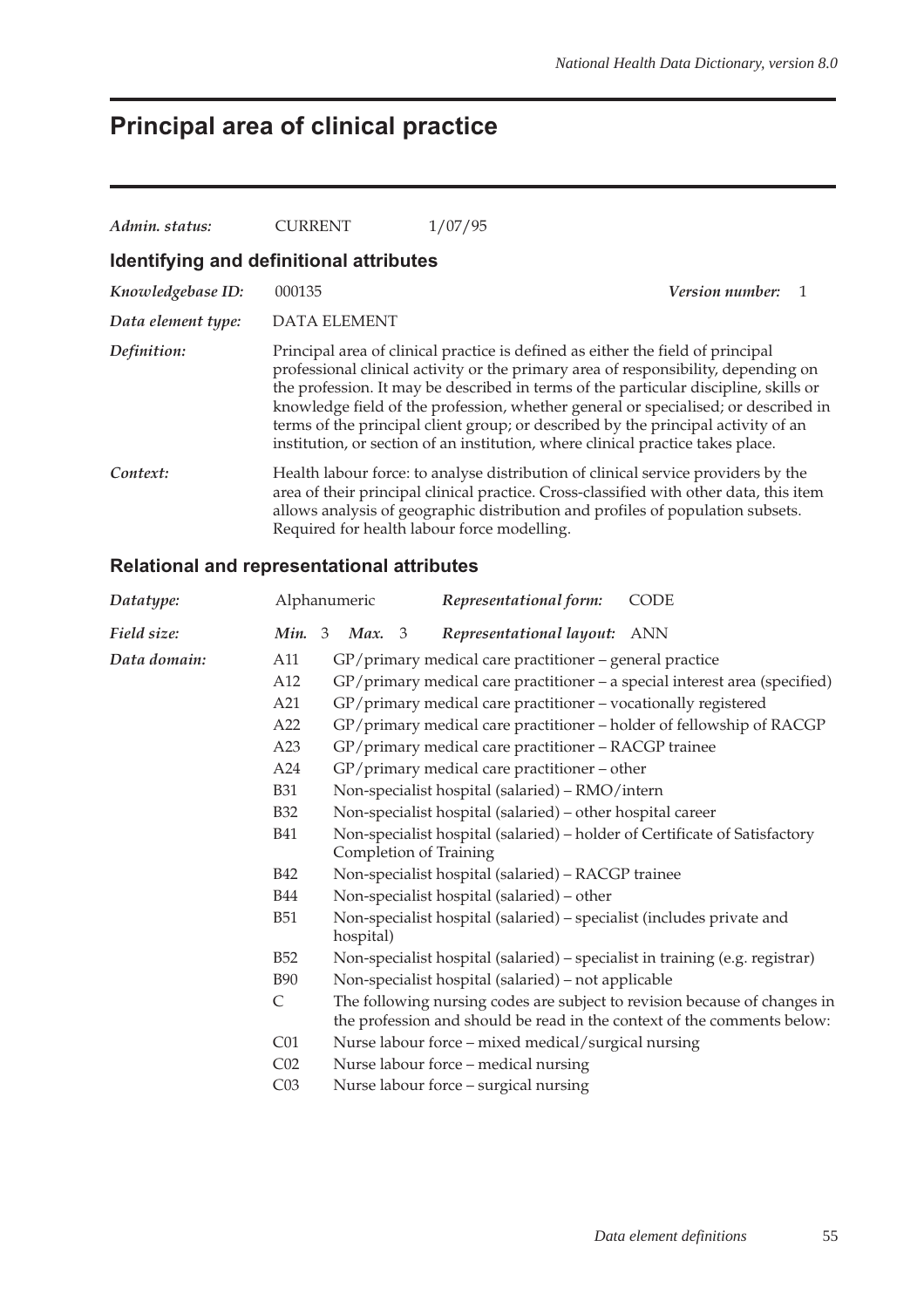# **Principal area of clinical practice (continued)**

| Data domain (cont'd): C04        |                 | Nurse labour force - operating theatre nursing                                                                                                                                                                                                                                                                                                                                                                                                                                                                                                                                                                                                                                                                                                                                                                                             |
|----------------------------------|-----------------|--------------------------------------------------------------------------------------------------------------------------------------------------------------------------------------------------------------------------------------------------------------------------------------------------------------------------------------------------------------------------------------------------------------------------------------------------------------------------------------------------------------------------------------------------------------------------------------------------------------------------------------------------------------------------------------------------------------------------------------------------------------------------------------------------------------------------------------------|
|                                  | CO <sub>5</sub> | Nurse labour force – intensive care nursing                                                                                                                                                                                                                                                                                                                                                                                                                                                                                                                                                                                                                                                                                                                                                                                                |
|                                  | C <sub>06</sub> | Nurse labour force - paediatric nursing                                                                                                                                                                                                                                                                                                                                                                                                                                                                                                                                                                                                                                                                                                                                                                                                    |
|                                  | CO7             | Nurse labour force - maternity and obstetric nursing                                                                                                                                                                                                                                                                                                                                                                                                                                                                                                                                                                                                                                                                                                                                                                                       |
|                                  | C <sub>08</sub> | Nurse labour force - psychiatric/mental health nursing                                                                                                                                                                                                                                                                                                                                                                                                                                                                                                                                                                                                                                                                                                                                                                                     |
|                                  | C <sub>09</sub> | Nurse labour force - developmental disability nursing                                                                                                                                                                                                                                                                                                                                                                                                                                                                                                                                                                                                                                                                                                                                                                                      |
|                                  | C10             | Nurse labour force - gerontology/geriatric nursing                                                                                                                                                                                                                                                                                                                                                                                                                                                                                                                                                                                                                                                                                                                                                                                         |
|                                  | C11             | Nurse labour force – accident and emergency nursing                                                                                                                                                                                                                                                                                                                                                                                                                                                                                                                                                                                                                                                                                                                                                                                        |
|                                  | C12             | Nurse labour force - community health nursing                                                                                                                                                                                                                                                                                                                                                                                                                                                                                                                                                                                                                                                                                                                                                                                              |
|                                  | C13             | Nurse labour force - child health nursing                                                                                                                                                                                                                                                                                                                                                                                                                                                                                                                                                                                                                                                                                                                                                                                                  |
|                                  | C14             | Nurse labour force - school nursing                                                                                                                                                                                                                                                                                                                                                                                                                                                                                                                                                                                                                                                                                                                                                                                                        |
|                                  | C15             | Nurse labour force - district/domiciliary nursing                                                                                                                                                                                                                                                                                                                                                                                                                                                                                                                                                                                                                                                                                                                                                                                          |
|                                  | C16             | Nurse labour force - occupational health nursing                                                                                                                                                                                                                                                                                                                                                                                                                                                                                                                                                                                                                                                                                                                                                                                           |
|                                  | C17             | Nurse labour force - private medical practice nursing                                                                                                                                                                                                                                                                                                                                                                                                                                                                                                                                                                                                                                                                                                                                                                                      |
|                                  | C18             | Nurse labour force - independent practice                                                                                                                                                                                                                                                                                                                                                                                                                                                                                                                                                                                                                                                                                                                                                                                                  |
|                                  | C19             | Nurse labour force - independent midwifery practice                                                                                                                                                                                                                                                                                                                                                                                                                                                                                                                                                                                                                                                                                                                                                                                        |
|                                  | C20             | Nurse labour force - no one principal area of practice                                                                                                                                                                                                                                                                                                                                                                                                                                                                                                                                                                                                                                                                                                                                                                                     |
|                                  | C98             | Nurse labour force - other (specify)                                                                                                                                                                                                                                                                                                                                                                                                                                                                                                                                                                                                                                                                                                                                                                                                       |
|                                  | C99             | Nurse labour force - unknown/inadequately described/not stated                                                                                                                                                                                                                                                                                                                                                                                                                                                                                                                                                                                                                                                                                                                                                                             |
| Guide for use:                   |                 | Specifics will vary for each profession as appropriate and will be reflected in the<br>classification/coding that is applied. Classification within the National Health<br>Labour Force Collection is profession-specific.                                                                                                                                                                                                                                                                                                                                                                                                                                                                                                                                                                                                                 |
| Verification rules:              |                 |                                                                                                                                                                                                                                                                                                                                                                                                                                                                                                                                                                                                                                                                                                                                                                                                                                            |
| Collection methods:              |                 |                                                                                                                                                                                                                                                                                                                                                                                                                                                                                                                                                                                                                                                                                                                                                                                                                                            |
| Related data:                    |                 |                                                                                                                                                                                                                                                                                                                                                                                                                                                                                                                                                                                                                                                                                                                                                                                                                                            |
| <b>Administrative attributes</b> |                 |                                                                                                                                                                                                                                                                                                                                                                                                                                                                                                                                                                                                                                                                                                                                                                                                                                            |
| Source document:                 |                 |                                                                                                                                                                                                                                                                                                                                                                                                                                                                                                                                                                                                                                                                                                                                                                                                                                            |
| Source organisation:             |                 | National Health Labour Force Data Working Group                                                                                                                                                                                                                                                                                                                                                                                                                                                                                                                                                                                                                                                                                                                                                                                            |
| National minimum data sets:      |                 |                                                                                                                                                                                                                                                                                                                                                                                                                                                                                                                                                                                                                                                                                                                                                                                                                                            |
| Health labourforce               |                 | from $1/07/89$ to                                                                                                                                                                                                                                                                                                                                                                                                                                                                                                                                                                                                                                                                                                                                                                                                                          |
| Comments:                        |                 | The comments that follow apply to the nurse labour force specifically.                                                                                                                                                                                                                                                                                                                                                                                                                                                                                                                                                                                                                                                                                                                                                                     |
|                                  |                 | It is strongly recommended that, in the case of the nurse labour force, further<br>disaggregation be avoided as much as possible. The reason for this<br>recommendation is that any expansion of the classification to include specific<br>specialty areas (e.g. cardiology, otorhinolaryngology, gynaecology etc.) will only<br>capture data from hospitals with dedicated wards or units; persons whose clinical<br>practice includes a mix of cases within a single ward setting (as in the majority of<br>country and minor metropolitan hospitals) will not be included in any single<br>specialty count, leading to a risk of the data being misinterpreted. The data<br>would show a far lower number of practitioners involved in providing services to<br>patients with some of the listed specialty conditions than is the case. |
|                                  |                 |                                                                                                                                                                                                                                                                                                                                                                                                                                                                                                                                                                                                                                                                                                                                                                                                                                            |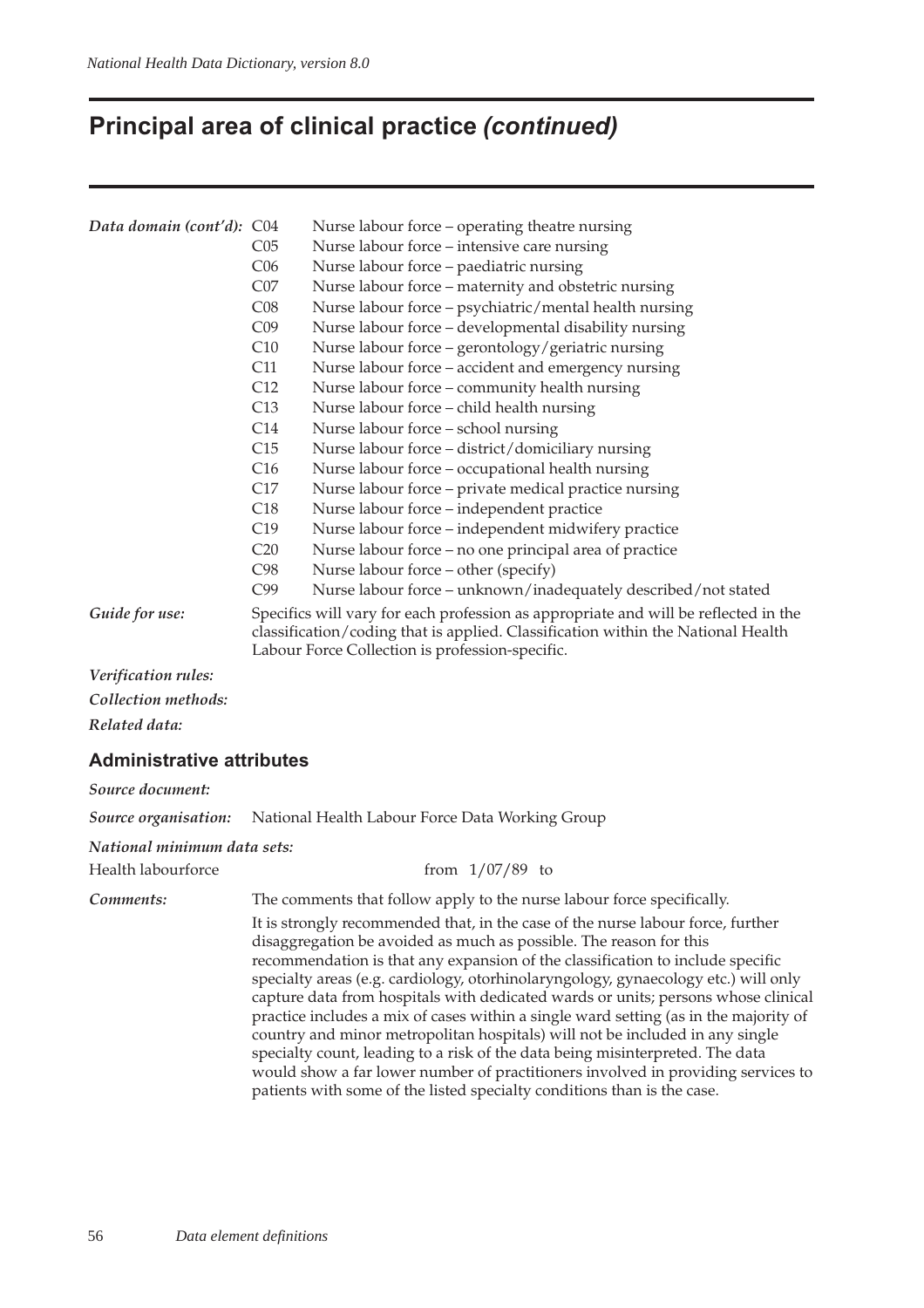## **Profession labour force status of health professional**

| Admin. status:                          | CURRENT                                                                                                                                                                                                                                                                  | 1/07/95                                                                                                                                                                                                                                                                                                                                                                                                                                                                                            |  |
|-----------------------------------------|--------------------------------------------------------------------------------------------------------------------------------------------------------------------------------------------------------------------------------------------------------------------------|----------------------------------------------------------------------------------------------------------------------------------------------------------------------------------------------------------------------------------------------------------------------------------------------------------------------------------------------------------------------------------------------------------------------------------------------------------------------------------------------------|--|
| Identifying and definitional attributes |                                                                                                                                                                                                                                                                          |                                                                                                                                                                                                                                                                                                                                                                                                                                                                                                    |  |
| Knowledgebase ID:                       | 000140                                                                                                                                                                                                                                                                   | <i>Version number:</i><br>$\mathbf{1}$                                                                                                                                                                                                                                                                                                                                                                                                                                                             |  |
| Data element type:                      | <b>DATA ELEMENT</b>                                                                                                                                                                                                                                                      |                                                                                                                                                                                                                                                                                                                                                                                                                                                                                                    |  |
| Definition:                             | For the national health labour force collections, profession labour force status of a<br>health professional in a particular profession is defined by employment status<br>according to the classification/coding frame below at the time of renewal of<br>registration. |                                                                                                                                                                                                                                                                                                                                                                                                                                                                                                    |  |
|                                         |                                                                                                                                                                                                                                                                          | Employment in a particular health profession is defined by practice of that<br>profession or work that is principally concerned with the discipline of the<br>profession (for example, research in the field of the profession, administration of<br>the profession, teaching of the profession or health promotion through public<br>dissemination of the professional knowledge of the profession).                                                                                              |  |
| Context:                                | force collections.                                                                                                                                                                                                                                                       | Health labour force: this data element provides essential data for estimating the<br>size and distribution of the health labour force, monitoring growth, forecasting<br>future supply, and addressing work force planning issues. It was developed by<br>the National Committee for Health and Vital Statistics during the 1980s and<br>endorsed by the Australian Health Ministers Advisory Council in 1990 as a<br>national minimum data set item for development of the national health labour |  |

| Datatype:    | Numeric |        | Representational form:                                                                                                                                                                                      | <b>CODE</b> |
|--------------|---------|--------|-------------------------------------------------------------------------------------------------------------------------------------------------------------------------------------------------------------|-------------|
| Field size:  | Min. 1  | Max. 3 | Representational layout: N or N.N                                                                                                                                                                           |             |
| Data domain: | 1       |        | Employed in the profession: working in/practising the reference<br>profession – in reference State                                                                                                          |             |
|              | 2       |        | Employed in the profession: working in/practising the reference<br>profession – mainly in other State(s) but also in reference State                                                                        |             |
|              | 3       |        | Employed in the profession: working in/practising the reference<br>profession – mainly in reference State but also in other State(s)                                                                        |             |
|              | 4       |        | Employed in the profession: working in/practising the reference<br>profession – only in State(s) other than reference State                                                                                 |             |
|              | 5.1     |        | Employed elsewhere, looking for work in the profession: in paid work<br>not in the field of profession but looking for paid work/practice in the<br>profession – seeking either full-time or part-time work |             |
|              | 5.2     |        | Employed elsewhere, looking for work in the profession: in paid work<br>not in the field of profession but looking for paid work/practice in the<br>profession - seeking full-time work                     |             |
|              | 5.3     |        | Employed elsewhere, looking for work in the profession: in paid work<br>not in the field of profession but looking for paid work/practice in the<br>profession - seeking part-time work                     |             |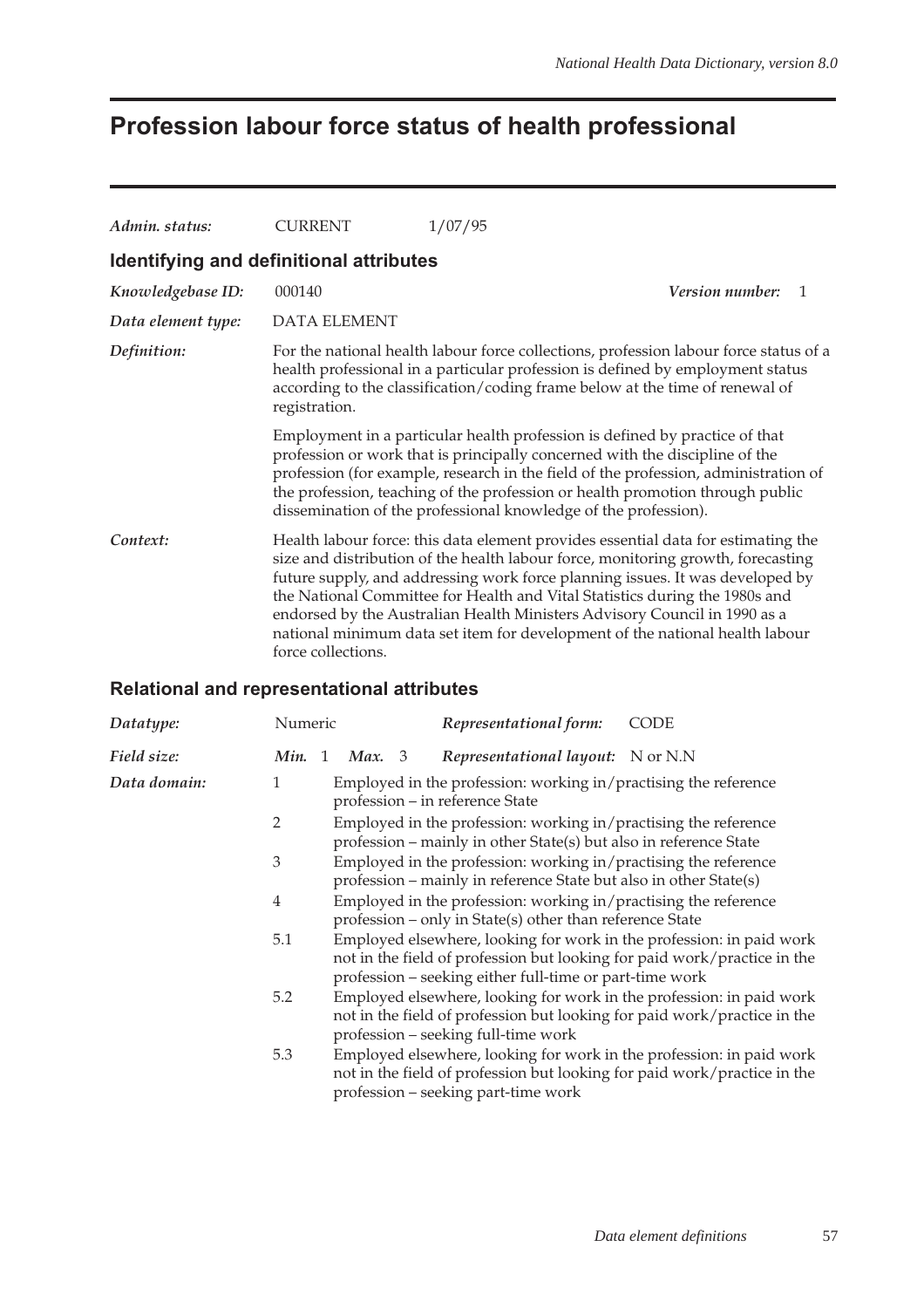## **Profession labour force status of health professional (continued)**

| Data domain (cont'd): 5.9 | Employed elsewhere, looking for work in the profession: in paid work<br>not in the field of profession but looking for paid work/practice in the<br>profession – seeking work (not stated)     |                                                                                                                                                                                                                     |  |  |
|---------------------------|------------------------------------------------------------------------------------------------------------------------------------------------------------------------------------------------|---------------------------------------------------------------------------------------------------------------------------------------------------------------------------------------------------------------------|--|--|
|                           | 6.1                                                                                                                                                                                            | Unemployed, looking for work in the profession: not in paid work but<br>looking for work in the field of profession - seeking either full-time or<br>part-time work                                                 |  |  |
|                           | 6.2                                                                                                                                                                                            | Unemployed, looking for work in the profession: not in paid work but<br>looking for work in the field of profession – seeking full-time work                                                                        |  |  |
|                           | 6.3                                                                                                                                                                                            | Unemployed, looking for work in the profession: not in paid work but<br>looking for work in the field of profession – seeking part-time work                                                                        |  |  |
|                           | 6.9                                                                                                                                                                                            | Unemployed, looking for work in the profession: not in paid work but<br>looking for work in the field of profession – seeking work (not stated)                                                                     |  |  |
|                           | $\boldsymbol{7}$                                                                                                                                                                               | Not in the labour force for the profession: not in work/practice in the<br>profession and not looking for work/practice in the profession                                                                           |  |  |
|                           | 8                                                                                                                                                                                              | Not in the labour force for the profession: working overseas                                                                                                                                                        |  |  |
|                           | $\mathbf{9}$                                                                                                                                                                                   | Unknown/not stated                                                                                                                                                                                                  |  |  |
| Guide for use:            |                                                                                                                                                                                                | The term 'employed in the profession' equates to persons who have a job in<br>Australia in the field of the reference profession.                                                                                   |  |  |
|                           |                                                                                                                                                                                                | A person who is normally employed in the profession but is on leave at the time<br>of the annual survey is defined as being employed.                                                                               |  |  |
|                           | A health professional who is not employed but is eligible to work in, and is<br>seeking employment in the profession, is defined as unemployed in the<br>profession.                           |                                                                                                                                                                                                                     |  |  |
|                           | A health professional looking for work in the profession, and not currently<br>employed in the profession, may be either unemployed or employed in an<br>occupation other than the profession. |                                                                                                                                                                                                                     |  |  |
|                           | A registered health professional who is not employed in the profession, nor is<br>looking for work in the profession, is defined as not in the labour force for the<br>profession.             |                                                                                                                                                                                                                     |  |  |
|                           |                                                                                                                                                                                                | Registered health professionals not in the labour force for the profession may be<br>either not employed and not looking for work, or employed in another<br>occupation and not looking for work in the profession. |  |  |
| Verification rules:       |                                                                                                                                                                                                |                                                                                                                                                                                                                     |  |  |
| Collection methods:       |                                                                                                                                                                                                | For the national health labour force collection survey questionnaire, this is the key<br>filter question. It excludes from further survey questions at this point:                                                  |  |  |
|                           | profession                                                                                                                                                                                     | - persons working overseas although working/practising in the reference                                                                                                                                             |  |  |
|                           |                                                                                                                                                                                                | - respondents working only in States other than the reference state                                                                                                                                                 |  |  |
|                           |                                                                                                                                                                                                |                                                                                                                                                                                                                     |  |  |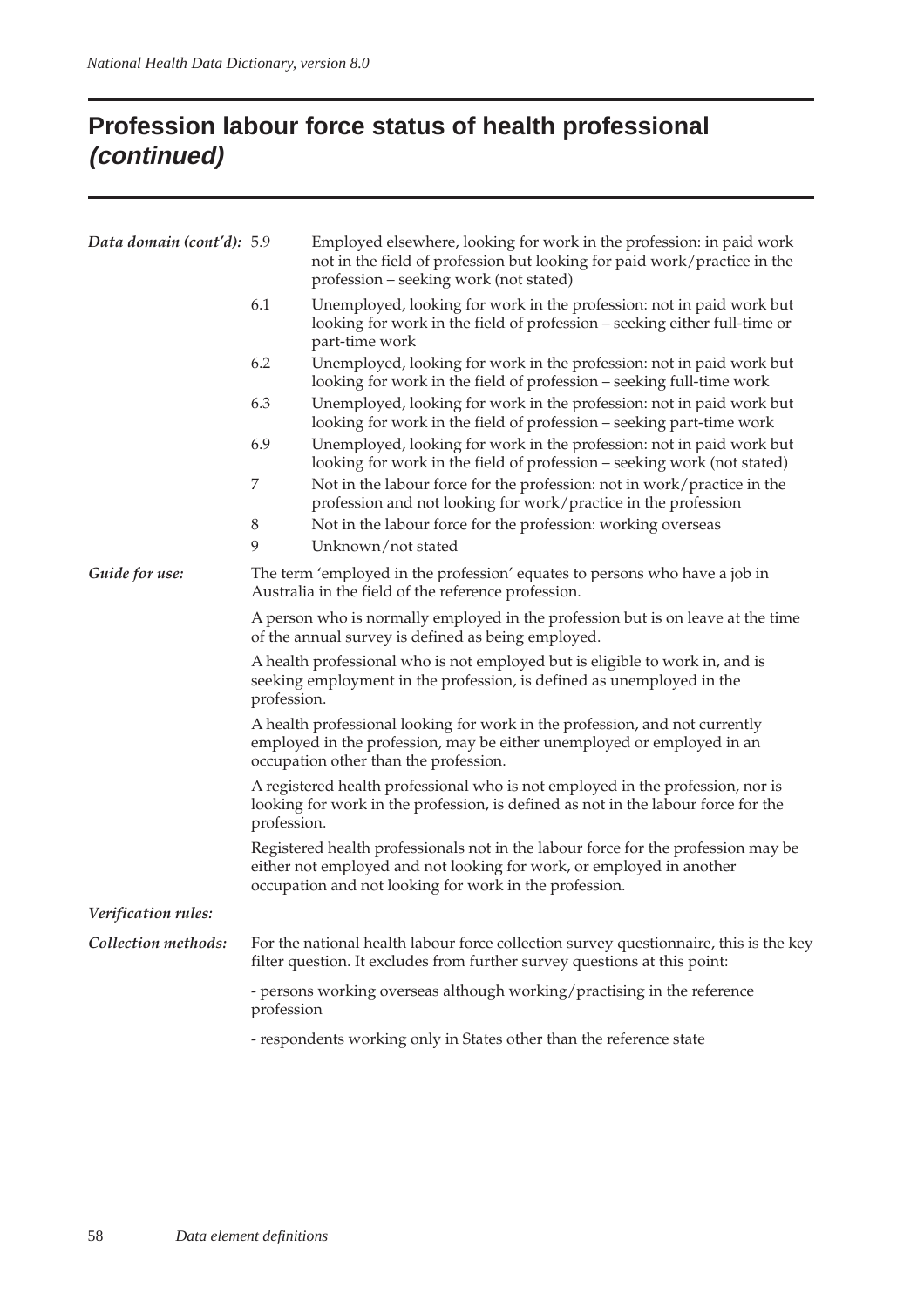# **Profession labour force status of health professional (continued)**

| Collection methods<br>(cont'd):  | - respondents not working in the reference profession and not looking for work in<br>the reference profession                                                                                                                                                                                                                                                                                                                                                      |  |  |  |  |
|----------------------------------|--------------------------------------------------------------------------------------------------------------------------------------------------------------------------------------------------------------------------------------------------------------------------------------------------------------------------------------------------------------------------------------------------------------------------------------------------------------------|--|--|--|--|
|                                  | It also directs respondents working in the reference State and other States to<br>respond to subsequent questions only in respect of work in the reference State.<br>These distinctions are necessary in order to eliminate multiple counting for<br>respondents renewing licenses to practise in more than one State.                                                                                                                                             |  |  |  |  |
|                                  | The definitions of employed and unemployed in this data item differ from ABS<br>definitions for these categories defined in LFA2 'Employed persons', LFA8<br>'Labour force status', LFA9 'Looking for full-time work', LFA10 'Looking for part-<br>time work', LFA12 'Not in the labour force', LFA13 'Status in employment', and<br>LFA14 'Unemployed persons'. The main differences are:                                                                         |  |  |  |  |
|                                  | - The National Health Labour Force Collection includes persons other than<br>clinicians working in the profession as persons employed in the profession. ABS<br>uses the Australian Standard Classification of Occupations where, in general,<br>classes for health occupations do not cover non-clinicians. The main exception to<br>this is nursing where, because of the size of the profession, there are classes for<br>nursing administrators and educators. |  |  |  |  |
|                                  | - The labour force collection includes health professionals working in the Defence<br>Forces; ABS does not, with the exception of the population census.                                                                                                                                                                                                                                                                                                           |  |  |  |  |
|                                  | - ABS uses a tightly defined reference period for employment and<br>unemployment; the labour force collection reference period is self-defined by the<br>respondent as his/her usual status at the time of completion of the survey<br>questionnaire.                                                                                                                                                                                                              |  |  |  |  |
|                                  | - The labour force collection includes, among persons looking for work in the<br>profession, those persons who are registered health professionals but employed in<br>another occupation and looking for work in the profession; ABS does not.                                                                                                                                                                                                                     |  |  |  |  |
|                                  | - The labour force collection includes in the category not in the labour force health<br>professionals registered in Australia but working overseas; such persons are<br>excluded from the scope of ABS censuses and surveys.                                                                                                                                                                                                                                      |  |  |  |  |
| Related data:                    | relates to the data element concept Health labour force, version 1                                                                                                                                                                                                                                                                                                                                                                                                 |  |  |  |  |
|                                  | relates to the data element concept Occupation, version 1                                                                                                                                                                                                                                                                                                                                                                                                          |  |  |  |  |
| <b>Administrative attributes</b> |                                                                                                                                                                                                                                                                                                                                                                                                                                                                    |  |  |  |  |
| Source document:                 |                                                                                                                                                                                                                                                                                                                                                                                                                                                                    |  |  |  |  |
| Source organisation:             | National Health Labour Force Data Working Group                                                                                                                                                                                                                                                                                                                                                                                                                    |  |  |  |  |
| National minimum data sets:      |                                                                                                                                                                                                                                                                                                                                                                                                                                                                    |  |  |  |  |
| Health labourforce               | from $1/07/89$ to                                                                                                                                                                                                                                                                                                                                                                                                                                                  |  |  |  |  |

*Comments:*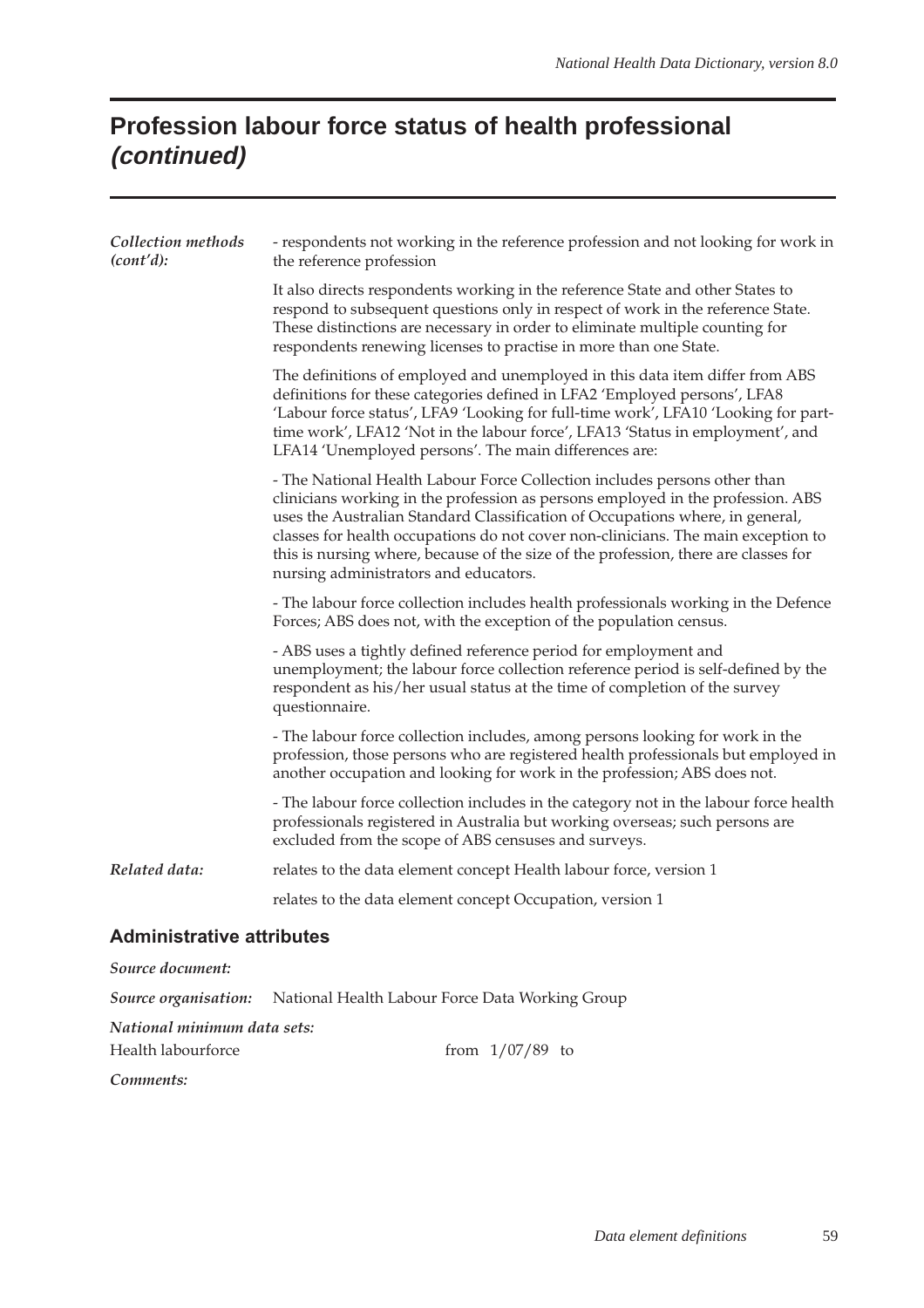# **Hours worked by health professional**

| Admin. status:                          | <b>CURRENT</b>                                                                                                                                                                                                                                                                                                                                       | 1/07/97                                                                                                                                                                                                                                                                                                                                                                                                                                                                                                                                                                                     |  |  |  |  |
|-----------------------------------------|------------------------------------------------------------------------------------------------------------------------------------------------------------------------------------------------------------------------------------------------------------------------------------------------------------------------------------------------------|---------------------------------------------------------------------------------------------------------------------------------------------------------------------------------------------------------------------------------------------------------------------------------------------------------------------------------------------------------------------------------------------------------------------------------------------------------------------------------------------------------------------------------------------------------------------------------------------|--|--|--|--|
| Identifying and definitional attributes |                                                                                                                                                                                                                                                                                                                                                      |                                                                                                                                                                                                                                                                                                                                                                                                                                                                                                                                                                                             |  |  |  |  |
| Knowledgebase ID:                       | 000313                                                                                                                                                                                                                                                                                                                                               | Version number:<br>2                                                                                                                                                                                                                                                                                                                                                                                                                                                                                                                                                                        |  |  |  |  |
| Data element type:                      | <b>DATA ELEMENT</b>                                                                                                                                                                                                                                                                                                                                  |                                                                                                                                                                                                                                                                                                                                                                                                                                                                                                                                                                                             |  |  |  |  |
| Definition:                             | Hours worked is the amount of time a person spends at work in a week in<br>employment/self-employment. It may apply to hours actually worked in a week<br>or hours usually worked per week, and the National Health Labour Force<br>Collection collects hours usually worked. It includes all paid and unpaid<br>overtime less any time off. It also |                                                                                                                                                                                                                                                                                                                                                                                                                                                                                                                                                                                             |  |  |  |  |
|                                         | - includes travel to home visits or calls out;                                                                                                                                                                                                                                                                                                       |                                                                                                                                                                                                                                                                                                                                                                                                                                                                                                                                                                                             |  |  |  |  |
|                                         | - excludes other time travelling between work locations;                                                                                                                                                                                                                                                                                             |                                                                                                                                                                                                                                                                                                                                                                                                                                                                                                                                                                                             |  |  |  |  |
|                                         |                                                                                                                                                                                                                                                                                                                                                      | - excludes unpaid professional and/or voluntary activities.                                                                                                                                                                                                                                                                                                                                                                                                                                                                                                                                 |  |  |  |  |
|                                         | Total hours worked is the amount of time spent at work in all jobs.                                                                                                                                                                                                                                                                                  |                                                                                                                                                                                                                                                                                                                                                                                                                                                                                                                                                                                             |  |  |  |  |
|                                         | each job.                                                                                                                                                                                                                                                                                                                                            | As well as total hours worked, for some professions the National Health Labour<br>Force Collection asks for hours worked in each of the main job, second job and<br>third job. Hours worked for each of these is the amount of time spent at work in                                                                                                                                                                                                                                                                                                                                        |  |  |  |  |
| Context:                                |                                                                                                                                                                                                                                                                                                                                                      | Health labour force: important variable in relation to issues of economic activity,<br>productivity, wage rates, working conditions etc. Used to develop capacity<br>measures relating to total time available. Assists in analysis of human resource<br>requirements and labour force modelling. Used to determine full-time and part-<br>time work status and to compute full-time equivalents (FTE) (see entry for FTE).<br>Often the definition for full-time or FTE differs (35, 37.5 and 40 hours) and<br>knowing total hours and numbers of individuals allows for variances in FTE. |  |  |  |  |
|                                         |                                                                                                                                                                                                                                                                                                                                                      |                                                                                                                                                                                                                                                                                                                                                                                                                                                                                                                                                                                             |  |  |  |  |

| Datatype:           | Numeric                                                                                                                                                                                                                                                                                                                                                                                                     | Representational form:                                   | <b>QUANTITATIVE VALUE</b> |  |
|---------------------|-------------------------------------------------------------------------------------------------------------------------------------------------------------------------------------------------------------------------------------------------------------------------------------------------------------------------------------------------------------------------------------------------------------|----------------------------------------------------------|---------------------------|--|
| Field size:         | Min. 3<br>Max. 3                                                                                                                                                                                                                                                                                                                                                                                            | Representational layout: NNN                             |                           |  |
| Data domain:        | Total hours, expressed as 000, 001 etc.                                                                                                                                                                                                                                                                                                                                                                     |                                                          |                           |  |
| Guide for use:      | Code 999 for not stated/inadequately described                                                                                                                                                                                                                                                                                                                                                              |                                                          |                           |  |
| Verification rules: | Value must be less than 127 (except for 999).                                                                                                                                                                                                                                                                                                                                                               |                                                          |                           |  |
| Collection methods: | There are inherent problems in asking for information on number of hours<br>usually worked per week, for example, reaching a satisfactory definition and<br>communicating this definition to the respondents in a self-administered survey.<br>Whether hours worked are collected for main job only, or main job and one or<br>more additional jobs, it is important that a total for all jobs is included. |                                                          |                           |  |
| Related data:       |                                                                                                                                                                                                                                                                                                                                                                                                             | supersedes previous data element Hours worked, version 1 |                           |  |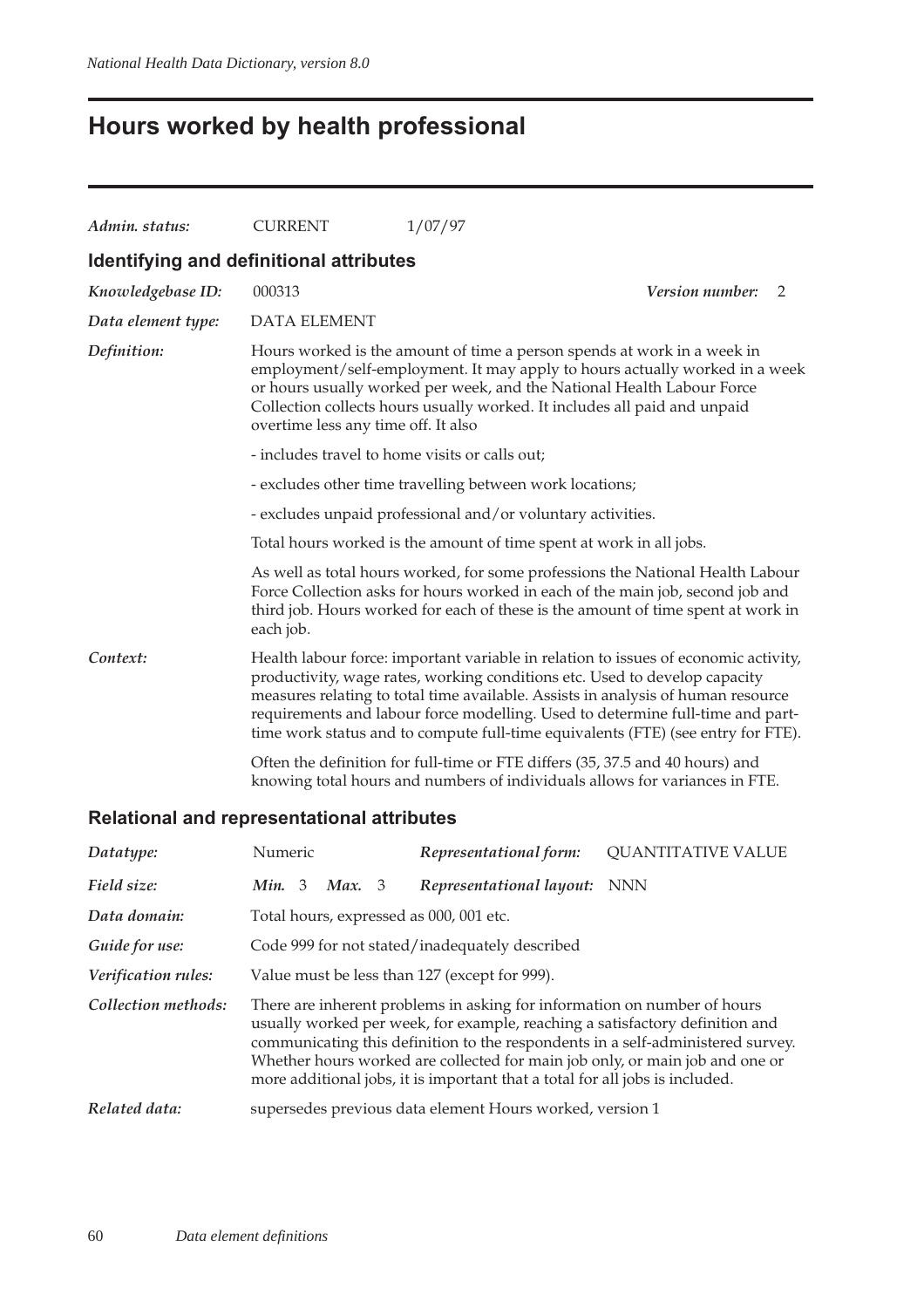## **Hours worked by health professional (continued)**

#### **Administrative attributes**

*Source document:*

*Source organisation:* National Health Labour Force Data Working Group

*National minimum data sets:*

Health labourforce from 1/07/89 to

*Comments:* It is often argued that health professionals contribute a considerable amount of time to voluntary professional work and that this component needs to be identified. This should be considered as an additional item, and kept segregated from data on paid hours worked.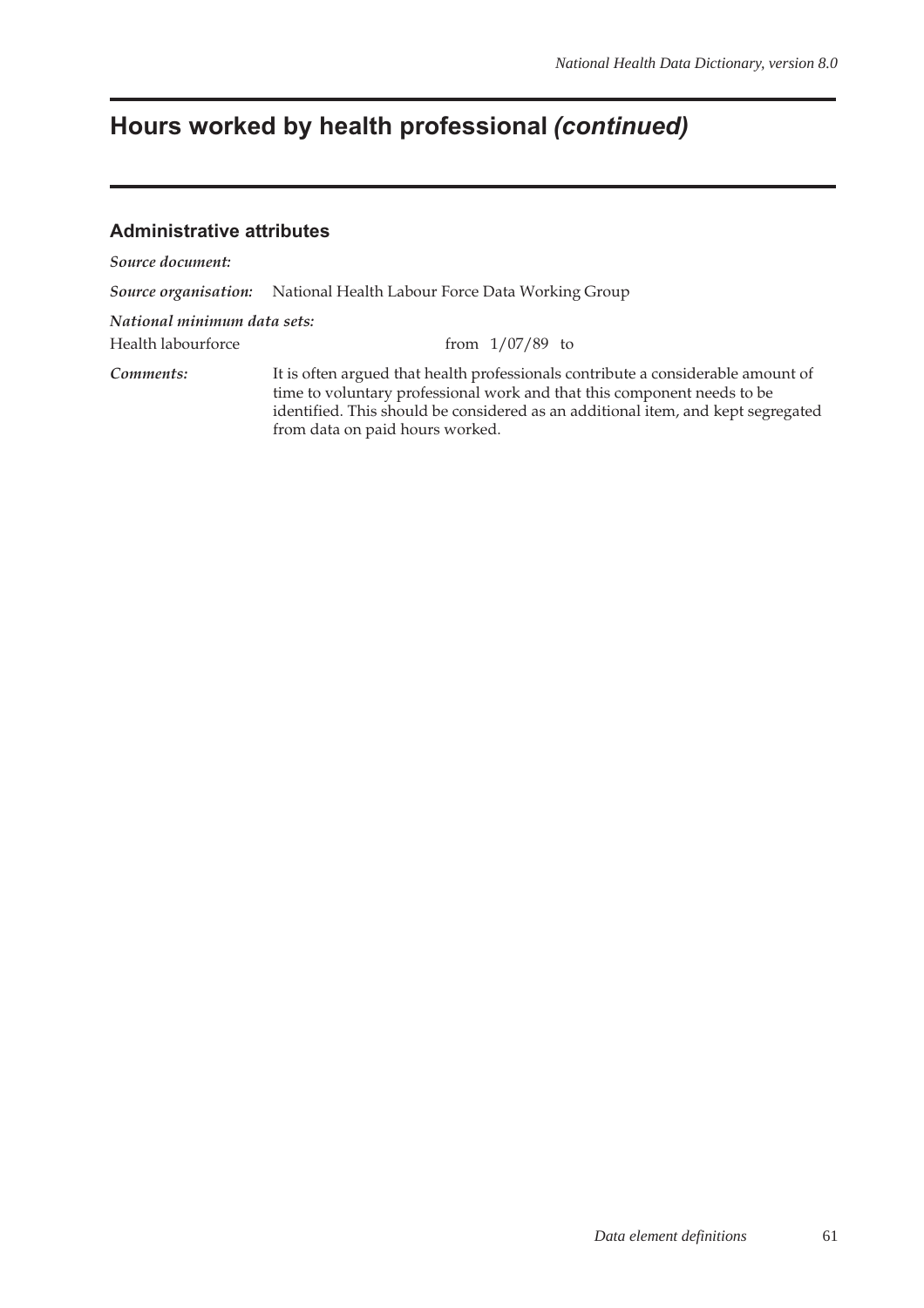## **Hours on-call (not worked) by medical practitioner**

| Admin. status:     | <b>CURRENT</b>                          | 1/07/97                                                                                                                                                                                                                                                                                                                                                                                                      |  |
|--------------------|-----------------------------------------|--------------------------------------------------------------------------------------------------------------------------------------------------------------------------------------------------------------------------------------------------------------------------------------------------------------------------------------------------------------------------------------------------------------|--|
|                    | Identifying and definitional attributes |                                                                                                                                                                                                                                                                                                                                                                                                              |  |
| Knowledgebase ID:  | 000393                                  | <i>Version number:</i><br>$\overline{2}$                                                                                                                                                                                                                                                                                                                                                                     |  |
| Data element type: | <b>DATA ELEMENT</b>                     |                                                                                                                                                                                                                                                                                                                                                                                                              |  |
| Definition:        |                                         | The number of hours in a week that a medical practitioner is required to be<br>available to provide advice, respond to any emergencies etc.                                                                                                                                                                                                                                                                  |  |
| Context:           |                                         | Health labour force: used in relation to issues of economic activity, productivity,<br>wage rates, working conditions etc. Used to develop capacity measures relating to<br>total time available. Assists in analysis of human resource requirements and<br>labour force modelling. Used to determine full-time and part-time work status<br>and to compute full-time equivalents (FTE) (see entry for FTE). |  |
|                    |                                         | Often the definition for full-time or FTE differs (35, 37.5 and 40 hours) and<br>knowing total hours and numbers of individuals allows for variances in FTE.                                                                                                                                                                                                                                                 |  |

#### **Relational and representational attributes**

| Datatype:           | Numeric                                 | Representational form:                                                                                                                                          | <b>QUANTITATIVE VALUE</b>                                                                                                                                                                                                                                |
|---------------------|-----------------------------------------|-----------------------------------------------------------------------------------------------------------------------------------------------------------------|----------------------------------------------------------------------------------------------------------------------------------------------------------------------------------------------------------------------------------------------------------|
| Field size:         | Min. 3<br><b>Max.</b> 3                 | Representational layout: NNN                                                                                                                                    |                                                                                                                                                                                                                                                          |
| Data domain:        | Total hours, expressed as 000, 001 etc. |                                                                                                                                                                 |                                                                                                                                                                                                                                                          |
| Guide for use:      |                                         | Code 999 for not stated / inadequately described                                                                                                                |                                                                                                                                                                                                                                                          |
|                     |                                         | Data element relates to each position (job) held by a medical practitioner.                                                                                     |                                                                                                                                                                                                                                                          |
| Verification rules: |                                         | Value must be less than 169 (except for 999).                                                                                                                   |                                                                                                                                                                                                                                                          |
| Collection methods: |                                         | not worked per week, for example, reaching a satisfactory definition and<br>one or more additional jobs, it is important that a total for all jobs is included. | There are inherent problems in asking for information on number of hours on-call<br>communicating this definition to the respondents in a self-administered survey.<br>Whether hours on-call not worked are collected for main job only, or main job and |
| Related data:       | care, version 2                         |                                                                                                                                                                 | relates to the data element Hours worked by medical practitioner in direct patient                                                                                                                                                                       |
|                     |                                         |                                                                                                                                                                 | relates to the data element Total hours worked by a medical practitioner, version 2                                                                                                                                                                      |
|                     |                                         | supersedes previous data element Hours worked, version 1                                                                                                        |                                                                                                                                                                                                                                                          |
|                     |                                         |                                                                                                                                                                 |                                                                                                                                                                                                                                                          |

### **Administrative attributes**

| Source document:            |                                                                             |
|-----------------------------|-----------------------------------------------------------------------------|
|                             | <b>Source organisation:</b> National Health Labour Force Data Working Group |
| National minimum data sets: |                                                                             |
| Health labourforce          | from $1/07/89$ to                                                           |
| Comments:                   |                                                                             |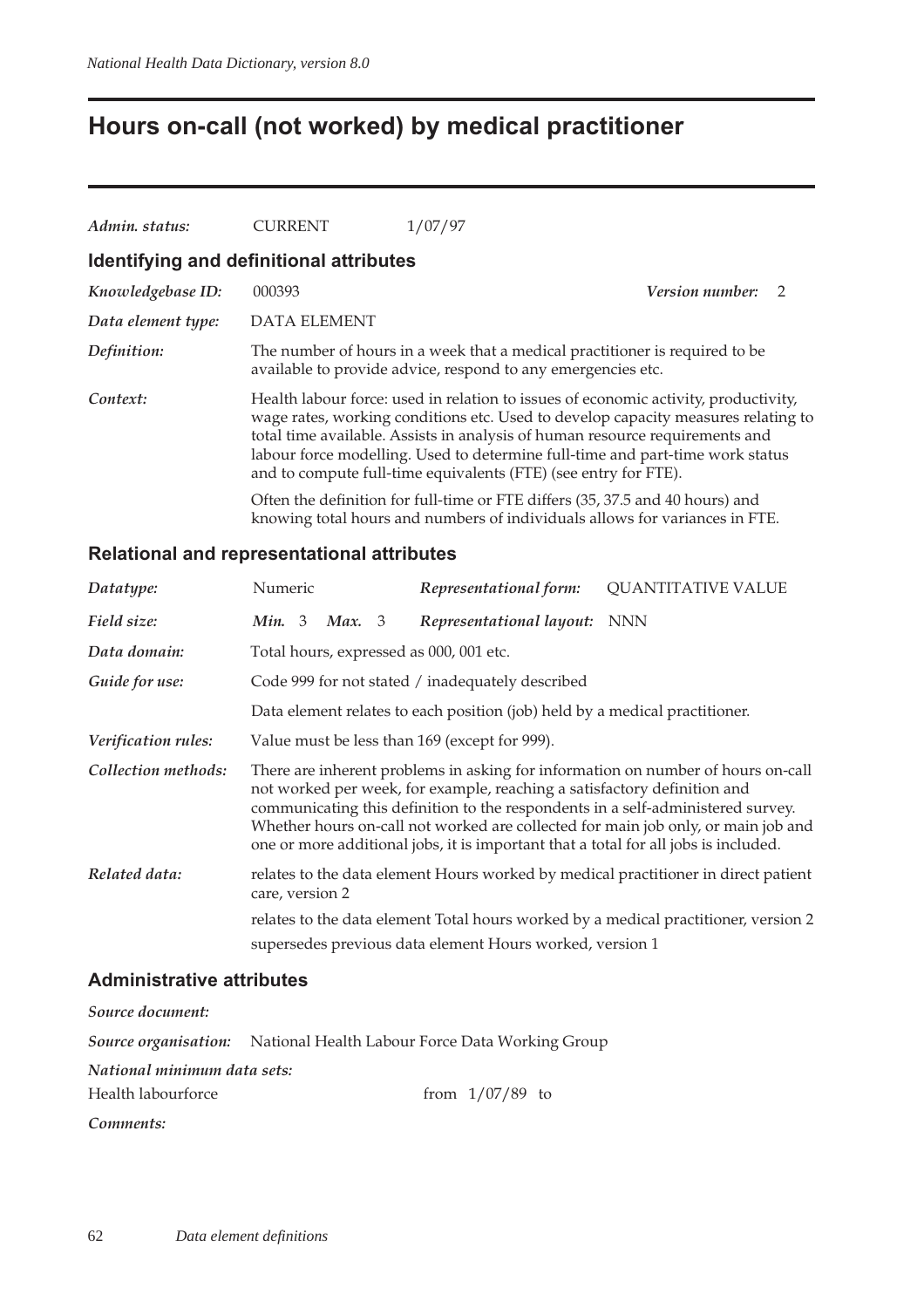# **Hours worked by medical practitioner in direct patient care**

| Admin. status:                   | CURRENT                                           | 1/07/97                                                                                                                                                                                                                                                                                                                                                                 |                                                                                     |
|----------------------------------|---------------------------------------------------|-------------------------------------------------------------------------------------------------------------------------------------------------------------------------------------------------------------------------------------------------------------------------------------------------------------------------------------------------------------------------|-------------------------------------------------------------------------------------|
|                                  | <b>Identifying and definitional attributes</b>    |                                                                                                                                                                                                                                                                                                                                                                         |                                                                                     |
| Knowledgebase ID:                | 000392                                            |                                                                                                                                                                                                                                                                                                                                                                         | <i>Version number:</i><br>2                                                         |
| Data element type:               | <b>DATA ELEMENT</b>                               |                                                                                                                                                                                                                                                                                                                                                                         |                                                                                     |
| Definition:                      | referrals, prescriptions and phone calls.         | The number of hours worked in a week by a medical practitioner on service<br>provision to patients including direct contact with patients, providing care,                                                                                                                                                                                                              | instructions and counselling, and providing other related services such as writing  |
| Context:                         | labour force modelling.                           | Health labour force: used in relation to issues of economic activity, productivity,<br>total time available. Assists in analysis of human resource requirements and                                                                                                                                                                                                     | wage rates, working conditions etc. Used to develop capacity measures relating to   |
|                                  | <b>Relational and representational attributes</b> |                                                                                                                                                                                                                                                                                                                                                                         |                                                                                     |
| Datatype:                        | Numeric                                           | Representational form:                                                                                                                                                                                                                                                                                                                                                  | <b>QUANTITATIVE VALUE</b>                                                           |
| Field size:                      | Min. 3<br>Max.<br>3                               | Representational layout:                                                                                                                                                                                                                                                                                                                                                | <b>NNN</b>                                                                          |
| Data domain:                     | Total hours, expressed as 000, 001 etc.           |                                                                                                                                                                                                                                                                                                                                                                         |                                                                                     |
| Guide for use:                   |                                                   | Code 999 for not stated / inadequately described                                                                                                                                                                                                                                                                                                                        |                                                                                     |
|                                  | aggregate of hours worked for all jobs.           |                                                                                                                                                                                                                                                                                                                                                                         | Data element relates to each position (job) held by a medical practitioner, not the |
| Verification rules:              |                                                   | Value must be less than 127 (except for 999).                                                                                                                                                                                                                                                                                                                           |                                                                                     |
| Collection methods:              |                                                   | There are inherent problems in asking for information on number of hours<br>usually worked per week in direct patient care, for example, reaching a<br>self-administered survey. Whether hours worked in direct patient care are<br>collected for main job only, or main job and one or more additional jobs, it is<br>important that a total for all jobs is included. | satisfactory definition and communicating this definition to the respondents in a   |
| Related data:                    | version 2                                         | relates to the data element Hours on-call (not worked) by medical practitioner,                                                                                                                                                                                                                                                                                         |                                                                                     |
|                                  |                                                   |                                                                                                                                                                                                                                                                                                                                                                         | relates to the data element Total hours worked by a medical practitioner, version 2 |
|                                  |                                                   | supersedes previous data element Hours worked, version 1                                                                                                                                                                                                                                                                                                                |                                                                                     |
| <b>Administrative attributes</b> |                                                   |                                                                                                                                                                                                                                                                                                                                                                         |                                                                                     |
| Source document:                 |                                                   |                                                                                                                                                                                                                                                                                                                                                                         |                                                                                     |

|                             | <b>Source organisation:</b> National Health Labour Force Data Working Group                                                                                                                                                                                                        |
|-----------------------------|------------------------------------------------------------------------------------------------------------------------------------------------------------------------------------------------------------------------------------------------------------------------------------|
| National minimum data sets: |                                                                                                                                                                                                                                                                                    |
| Health labourforce          | from $1/07/89$ to                                                                                                                                                                                                                                                                  |
| Comments:                   | It is often argued that health professionals contribute a considerable amount of<br>time to voluntary professional work and that this component needs to be<br>identified. This should be considered as an additional item, and kept segregated<br>from data on paid hours worked. |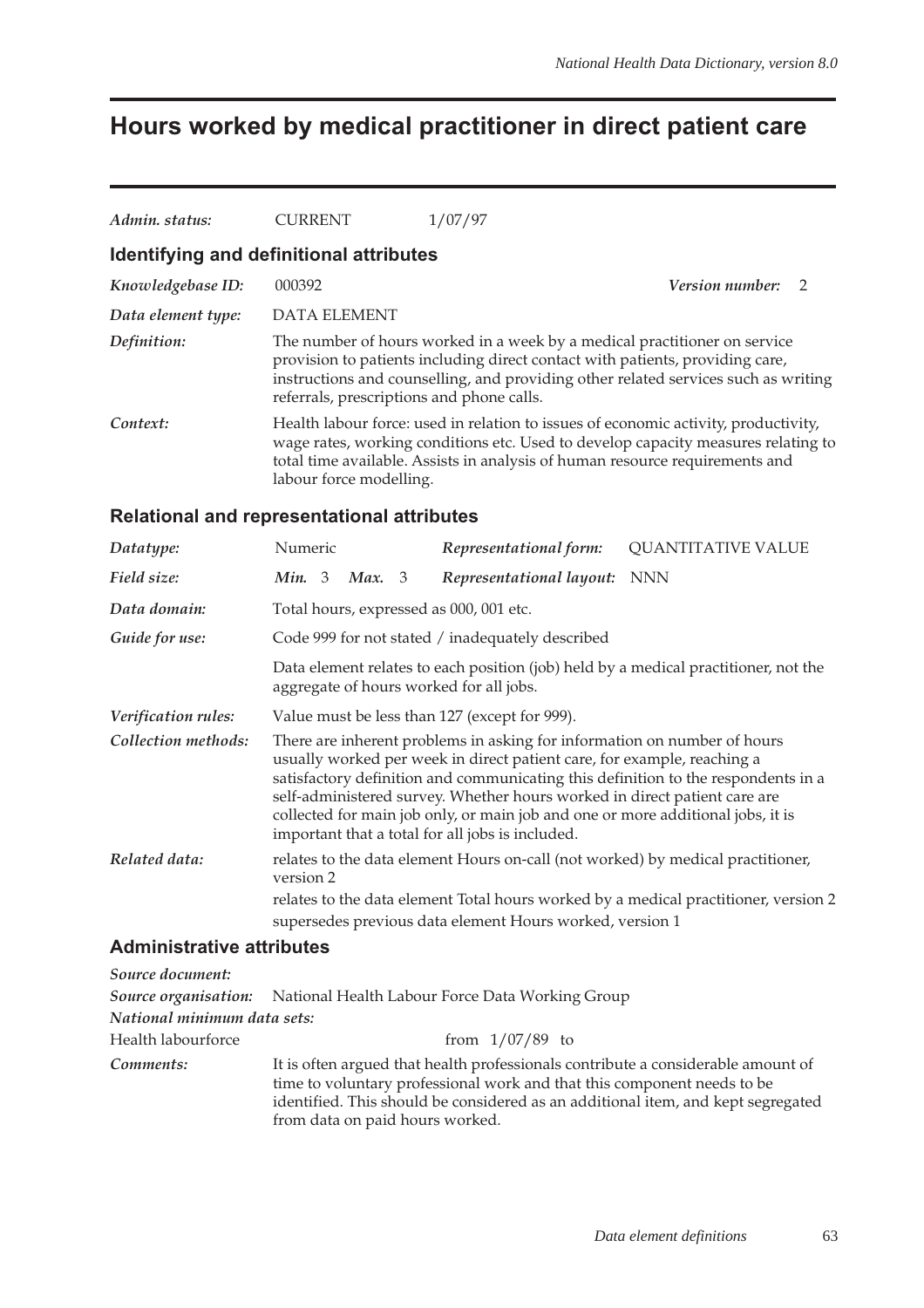## **Total hours worked by a medical practitioner**

| Admin. status:                          | <b>CURRENT</b>      | 1/07/97                                                                                                                                                                                                                                                                                                                                                                                                      |                        |  |
|-----------------------------------------|---------------------|--------------------------------------------------------------------------------------------------------------------------------------------------------------------------------------------------------------------------------------------------------------------------------------------------------------------------------------------------------------------------------------------------------------|------------------------|--|
| Identifying and definitional attributes |                     |                                                                                                                                                                                                                                                                                                                                                                                                              |                        |  |
| Knowledgebase ID:                       | 000394              |                                                                                                                                                                                                                                                                                                                                                                                                              | <i>Version number:</i> |  |
| Data element type:                      | <b>DATA ELEMENT</b> |                                                                                                                                                                                                                                                                                                                                                                                                              |                        |  |
| Definition:                             |                     | The total hours worked in a week in a job by a medical practitioner, including any<br>on-call hours actually worked (includes patient care and administration).                                                                                                                                                                                                                                              |                        |  |
| Context:                                |                     | Health labour force: used in relation to issues of economic activity, productivity,<br>wage rates, working conditions etc. Used to develop capacity measures relating<br>to total time available. Assists in analysis of human resource requirements and<br>labour force modelling. Used to determine full-time and part-time work status<br>and to compute full-time equivalents (FTE) (see entry for FTE). |                        |  |
|                                         |                     | Often the definition for full-time or FTE differs (35, 37.5 and 40 hours) and<br>knowing total hours and numbers of individuals allows for variances in FTE.                                                                                                                                                                                                                                                 |                        |  |

#### **Relational and representational attributes**

| Datatype:                  | Numeric         |        | Representational form:                                                                                                                                                                                                                                                                                                   | <b>QUANTITATIVE VALUE</b>                                                           |
|----------------------------|-----------------|--------|--------------------------------------------------------------------------------------------------------------------------------------------------------------------------------------------------------------------------------------------------------------------------------------------------------------------------|-------------------------------------------------------------------------------------|
| Field size:                | Min. $3$        | Max. 3 | Representational layout: NNN                                                                                                                                                                                                                                                                                             |                                                                                     |
| Data domain:               |                 |        | Total hours, expressed as 000, 001 etc.                                                                                                                                                                                                                                                                                  |                                                                                     |
| Guide for use:             |                 |        | Code 999 for not stated / inadequately described                                                                                                                                                                                                                                                                         |                                                                                     |
|                            |                 |        | aggregate of hours worked in all.                                                                                                                                                                                                                                                                                        | Data element relates to each position (job) held by a medical practitioner, not the |
| <i>Verification rules:</i> |                 |        | Value must be less than 169 (except for 999).                                                                                                                                                                                                                                                                            |                                                                                     |
| Collection methods:        |                 |        | There are inherent problems in asking for information on number of hours<br>usually worked per week, for example, reaching a satisfactory definition and<br>Whether hours worked are collected for main job only, or main job and one or<br>more additional jobs, it is important that a total for all jobs is included. | communicating this definition to the respondents in a self-administered survey.     |
| Related data:              | care, version 2 |        |                                                                                                                                                                                                                                                                                                                          | relates to the data element Hours worked by medical practitioner in direct patient  |
|                            | version 2       |        |                                                                                                                                                                                                                                                                                                                          | relates to the data element Hours on-call (not worked) by medical practitioner,     |
|                            |                 |        | supersedes previous data element Hours worked, version 1                                                                                                                                                                                                                                                                 |                                                                                     |

#### **Administrative attributes**

| <b>Source organisation:</b> National Health Labour Force Data Working Group |
|-----------------------------------------------------------------------------|
| National minimum data sets:                                                 |
| from $1/07/89$ to                                                           |
|                                                                             |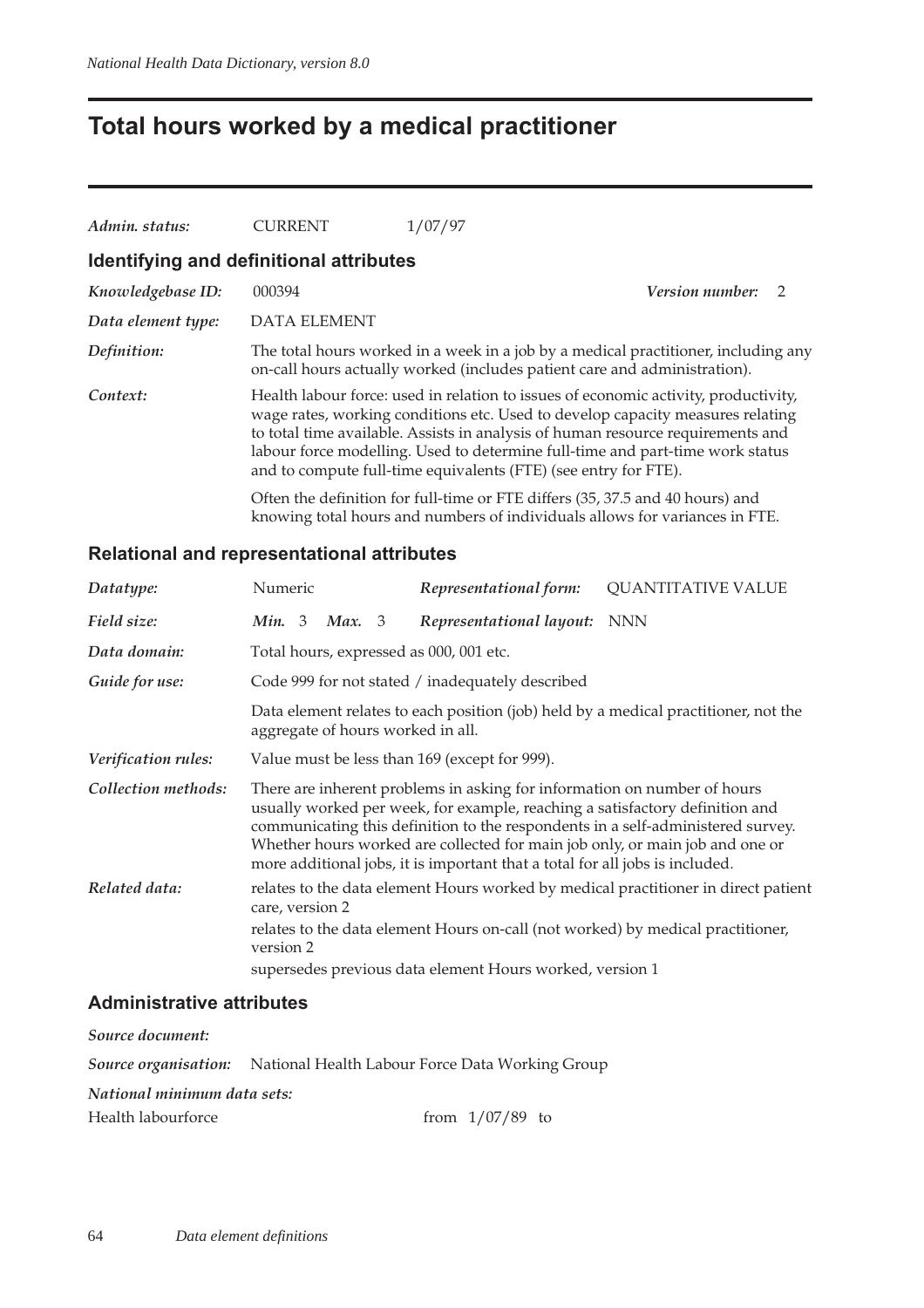## **Total hours worked by a medical practitioner (continued)**

*Comments:* It is often argued that health professionals contribute a considerable amount of time to voluntary professional work and that this component needs to be identified. This should be considered as an additional item, and kept segregated from data on paid hours worked.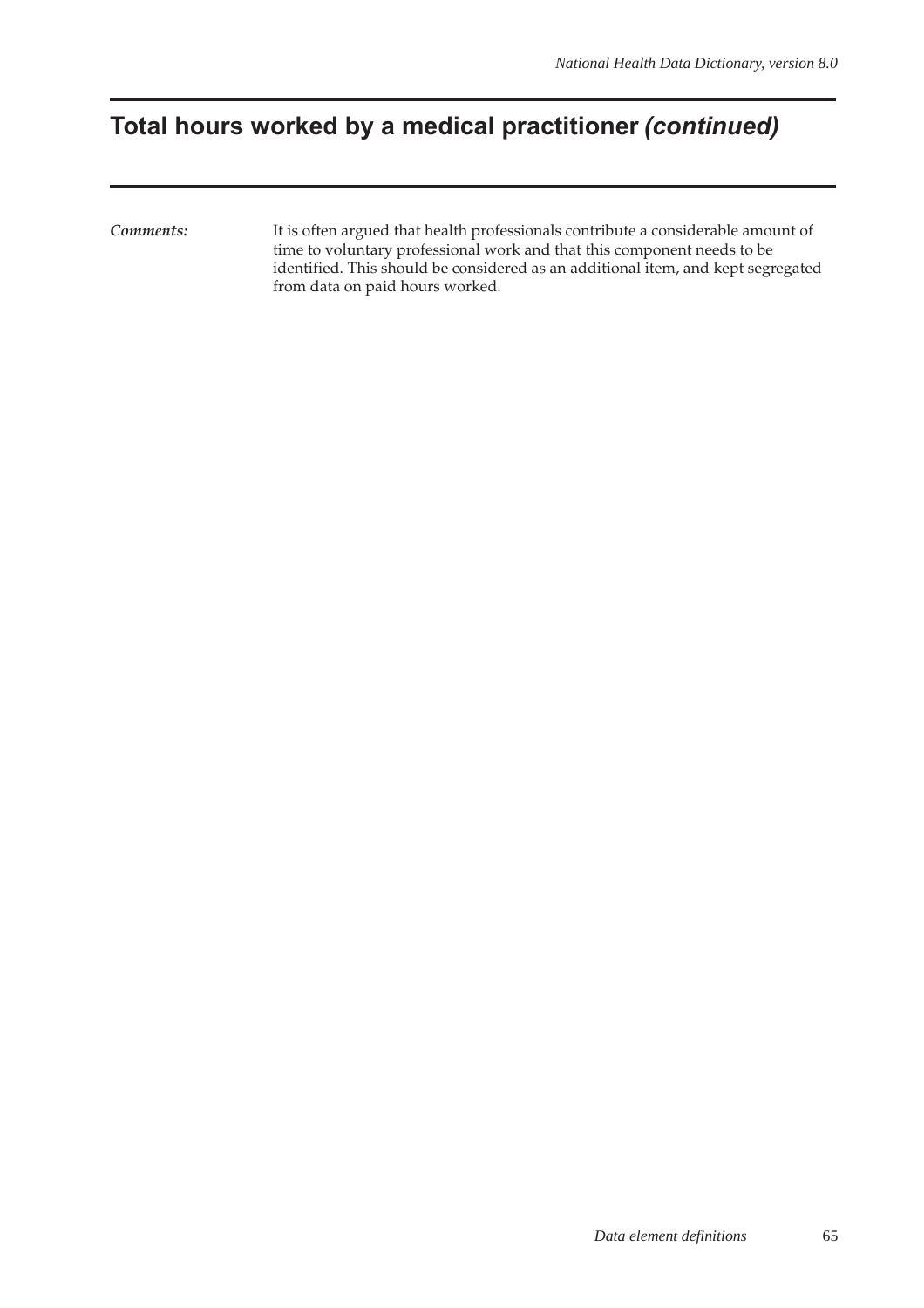## **Principal role of health professional**

| Admin. status:                          | <b>CURRENT</b>                  | 1/07/95                                                                                                                                |                                                                                                                                                                                                                                                           |
|-----------------------------------------|---------------------------------|----------------------------------------------------------------------------------------------------------------------------------------|-----------------------------------------------------------------------------------------------------------------------------------------------------------------------------------------------------------------------------------------------------------|
| Identifying and definitional attributes |                                 |                                                                                                                                        |                                                                                                                                                                                                                                                           |
| Knowledgebase ID:                       | 000138                          |                                                                                                                                        | <i>Version number:</i>                                                                                                                                                                                                                                    |
| Data element type:                      | <b>DATA ELEMENT</b>             |                                                                                                                                        |                                                                                                                                                                                                                                                           |
| Definition:                             | works the most hours each week. |                                                                                                                                        | The principal role of a health professional is that in which the person usually                                                                                                                                                                           |
| Context:                                |                                 | Health labour force: this data element provides information on the principal<br>labour force collections that just include clinicians. | professional role of respondents who currently work within the broad context/<br>discipline field of their profession (as determined by data element Professional<br>labour force status). Identification of clinicians provides comparability with other |

| Datatype:      | Numeric                                                                                                                                                                                                                                                                                                                                                                                                                                                                                                                                            | Representational form:                                                                                                                                                                                                                       | <b>CODE</b>                                                                                                                                                                                                                                                                                                                                                                                                                          |  |
|----------------|----------------------------------------------------------------------------------------------------------------------------------------------------------------------------------------------------------------------------------------------------------------------------------------------------------------------------------------------------------------------------------------------------------------------------------------------------------------------------------------------------------------------------------------------------|----------------------------------------------------------------------------------------------------------------------------------------------------------------------------------------------------------------------------------------------|--------------------------------------------------------------------------------------------------------------------------------------------------------------------------------------------------------------------------------------------------------------------------------------------------------------------------------------------------------------------------------------------------------------------------------------|--|
| Field size:    | Min. 1<br>Max. $1$                                                                                                                                                                                                                                                                                                                                                                                                                                                                                                                                 | Representational layout:                                                                                                                                                                                                                     | N                                                                                                                                                                                                                                                                                                                                                                                                                                    |  |
| Data domain:   | Clinician<br>1                                                                                                                                                                                                                                                                                                                                                                                                                                                                                                                                     |                                                                                                                                                                                                                                              |                                                                                                                                                                                                                                                                                                                                                                                                                                      |  |
|                | $\overline{2}$<br>Administrator                                                                                                                                                                                                                                                                                                                                                                                                                                                                                                                    |                                                                                                                                                                                                                                              |                                                                                                                                                                                                                                                                                                                                                                                                                                      |  |
|                | 3<br>Teacher/educator                                                                                                                                                                                                                                                                                                                                                                                                                                                                                                                              |                                                                                                                                                                                                                                              |                                                                                                                                                                                                                                                                                                                                                                                                                                      |  |
|                | Researcher<br>4                                                                                                                                                                                                                                                                                                                                                                                                                                                                                                                                    |                                                                                                                                                                                                                                              |                                                                                                                                                                                                                                                                                                                                                                                                                                      |  |
|                | 5                                                                                                                                                                                                                                                                                                                                                                                                                                                                                                                                                  | Public health/health promotion                                                                                                                                                                                                               |                                                                                                                                                                                                                                                                                                                                                                                                                                      |  |
|                | Occupational health<br>6                                                                                                                                                                                                                                                                                                                                                                                                                                                                                                                           |                                                                                                                                                                                                                                              |                                                                                                                                                                                                                                                                                                                                                                                                                                      |  |
|                | 7<br>Environmental health                                                                                                                                                                                                                                                                                                                                                                                                                                                                                                                          |                                                                                                                                                                                                                                              |                                                                                                                                                                                                                                                                                                                                                                                                                                      |  |
|                | $8\,$<br>Other (specify)                                                                                                                                                                                                                                                                                                                                                                                                                                                                                                                           |                                                                                                                                                                                                                                              |                                                                                                                                                                                                                                                                                                                                                                                                                                      |  |
|                | 9                                                                                                                                                                                                                                                                                                                                                                                                                                                                                                                                                  | Unknown/inadequately described/not stated                                                                                                                                                                                                    |                                                                                                                                                                                                                                                                                                                                                                                                                                      |  |
| Guide for use: | laboratory medicine).<br>Nurses Federation).                                                                                                                                                                                                                                                                                                                                                                                                                                                                                                       | practised indirectly through individual case material (as in radiology and<br>an administrative capacity in the profession, e.g. directors of nursing, medical<br>superintendents, medical advisors in government health authorities, health | Code 1. A clinician is a person mainly involved in the area of clinical practice, i.e.<br>diagnosis, care and treatment, including recommended preventative action, to<br>patients or clients. Clinical practice may involve direct client contact or may be<br>Code 2. An administrator in a health profession is a person whose main job is in<br>profession union administrators (e.g. Australian Medical Association, Australian |  |
|                | Code 3. A teacher/educator in a health profession is a person whose main job is<br>employment by tertiary institutions or health institutions to provide education<br>and training in the profession.<br>Code 4. A researcher in a health profession is a person whose main job is to<br>conduct research in the field of the profession, especially in the area of clinical<br>activity. Researchers are employed by tertiary institutions, medical research<br>bodies, health institutions, health authorities, drug companies and other bodies. |                                                                                                                                                                                                                                              |                                                                                                                                                                                                                                                                                                                                                                                                                                      |  |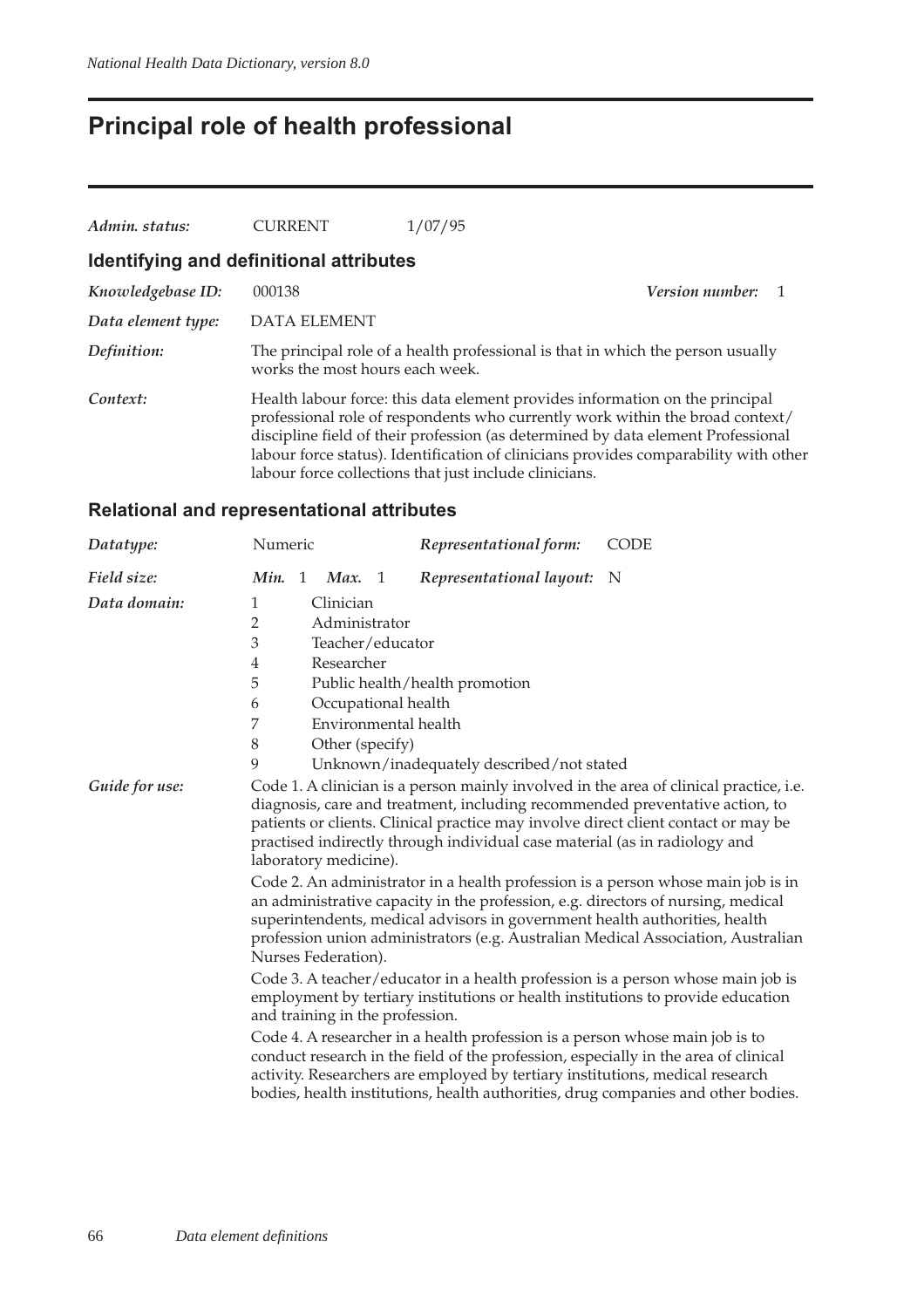# **Principal role of health professional (continued)**

|                                  | Guide for use (cont'd): Codes 5, 6 and 7. Public health/health promotion, occupational health and<br>environmental health are specialties in medicine, and fields of practice for some<br>other health professions. They are public health rather than clinical practice, and<br>hence are excluded from clinical practice. |  |  |
|----------------------------------|-----------------------------------------------------------------------------------------------------------------------------------------------------------------------------------------------------------------------------------------------------------------------------------------------------------------------------|--|--|
| Verification rules:              |                                                                                                                                                                                                                                                                                                                             |  |  |
| Collection methods:              | For respondents indicating that their principal professional role is in clinical<br>practice, a more detailed identification of that role is established according to<br>profession-specific categories.                                                                                                                    |  |  |
| Related data:                    |                                                                                                                                                                                                                                                                                                                             |  |  |
| <b>Administrative attributes</b> |                                                                                                                                                                                                                                                                                                                             |  |  |
| Source document:                 |                                                                                                                                                                                                                                                                                                                             |  |  |
|                                  | <b>Source organisation:</b> National Health Labour Force Data Working Group                                                                                                                                                                                                                                                 |  |  |
| National minimum data sets:      |                                                                                                                                                                                                                                                                                                                             |  |  |
| Health labourforce               | from $1/07/89$ to                                                                                                                                                                                                                                                                                                           |  |  |
| Comments:                        |                                                                                                                                                                                                                                                                                                                             |  |  |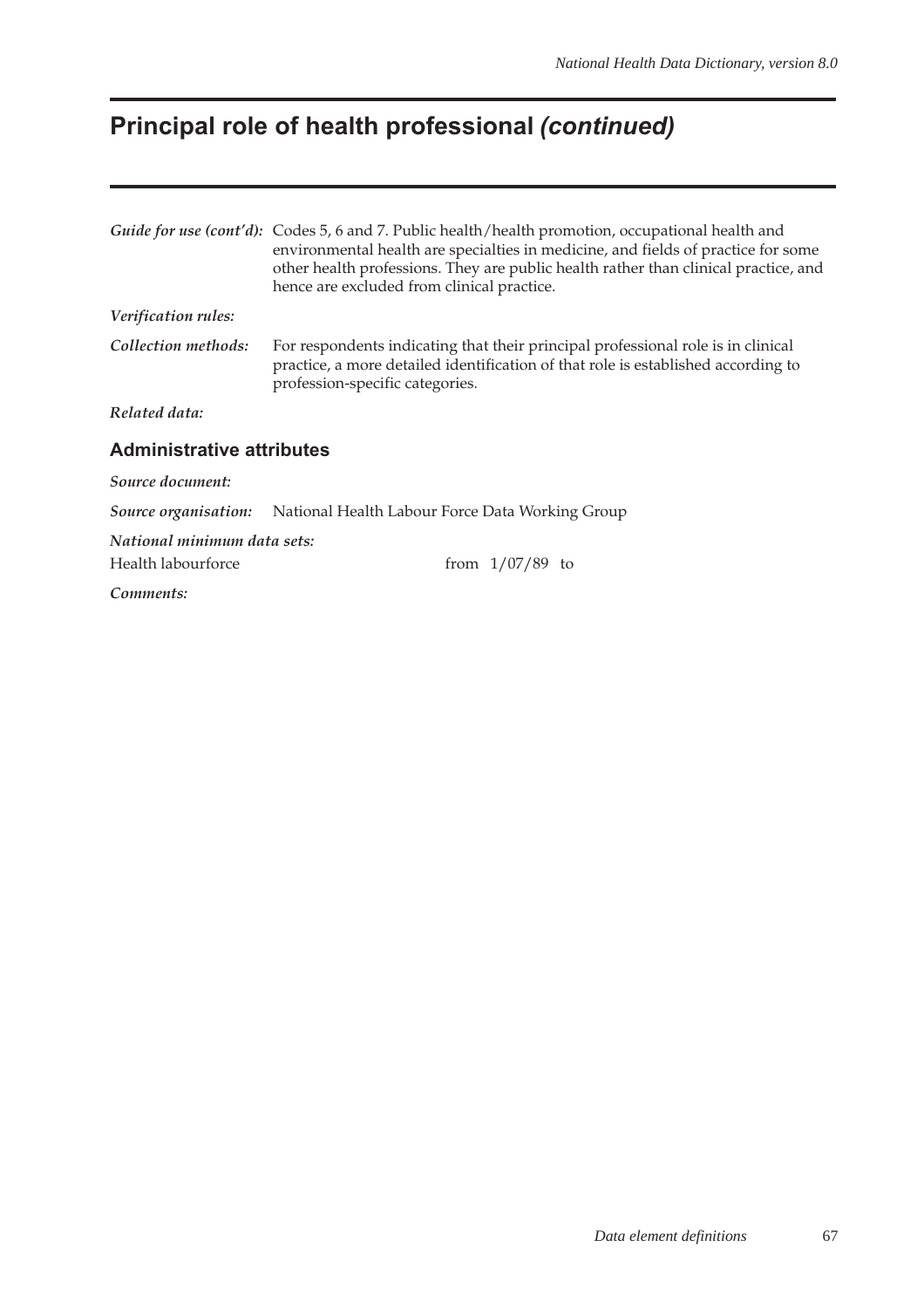## **Surgical specialty**

| Admin. status:     | <b>CURRENT</b>                          | 1/01/95                                                                                                                                                                                                                                                                                                                                |                        |  |
|--------------------|-----------------------------------------|----------------------------------------------------------------------------------------------------------------------------------------------------------------------------------------------------------------------------------------------------------------------------------------------------------------------------------------|------------------------|--|
|                    | Identifying and definitional attributes |                                                                                                                                                                                                                                                                                                                                        |                        |  |
| Knowledgebase ID:  | 000161                                  |                                                                                                                                                                                                                                                                                                                                        | <i>Version number:</i> |  |
| Data element type: | <b>DATA ELEMENT</b>                     |                                                                                                                                                                                                                                                                                                                                        |                        |  |
| Definition:        | surgery.                                | The area of clinical expertise held by the doctor who will perform the elective                                                                                                                                                                                                                                                        |                        |  |
| Context:           |                                         | Elective surgery: many hospitals manage their waiting lists on a specialty basis.<br>Current data show that the total ready for care times waited and numbers of long<br>wait patients vary significantly between specialities. Furthermore, the hospital<br>capacity to handle the demand for elective surgery varies with specialty. |                        |  |

### **Relational and representational attributes**

| Datatype:    | Numeric |   |                     |              | Representational form:       | CODE |
|--------------|---------|---|---------------------|--------------|------------------------------|------|
| Field size:  | Min.    | 2 | Max.                | <sup>2</sup> | Representational layout:     | NN.  |
| Data domain: | 01      |   |                     |              | Cardio-thoracic surgery      |      |
|              | 02      |   |                     |              | Ear, nose and throat surgery |      |
|              | 03      |   | General surgery     |              |                              |      |
|              | 04      |   | Gynaecology         |              |                              |      |
|              | 05      |   | Neurosurgery        |              |                              |      |
|              | 06      |   | Ophthalmology       |              |                              |      |
|              | 07      |   | Orthopaedic surgery |              |                              |      |
|              | 08      |   | Plastic surgery     |              |                              |      |
|              | 09      |   | Urology             |              |                              |      |
|              | 10      |   | Vascular surgery    |              |                              |      |
|              | 11      |   | Other               |              |                              |      |
|              |         |   |                     |              |                              |      |

*Guide for use:*

*Verification rules:*

*Collection methods:*

*Related data:*

#### **Administrative attributes**

| Source document:               |                                                                                                                                                                                                                                   |  |  |  |
|--------------------------------|-----------------------------------------------------------------------------------------------------------------------------------------------------------------------------------------------------------------------------------|--|--|--|
| Source organisation:           | Hospital Access Program Waiting Lists Working Group / National Health Data<br>Committee / Waiting Times Working Group                                                                                                             |  |  |  |
| National minimum data sets:    |                                                                                                                                                                                                                                   |  |  |  |
| Elective surgery waiting times | from $1/07/94$ to                                                                                                                                                                                                                 |  |  |  |
| Comments:                      | The above classifications are consistent with the Recommended Medical<br>Specialties and Qualifications agreed by the National Specialist Qualification<br>Advisory Committee of Australia, September 1993. Vascular surgery is a |  |  |  |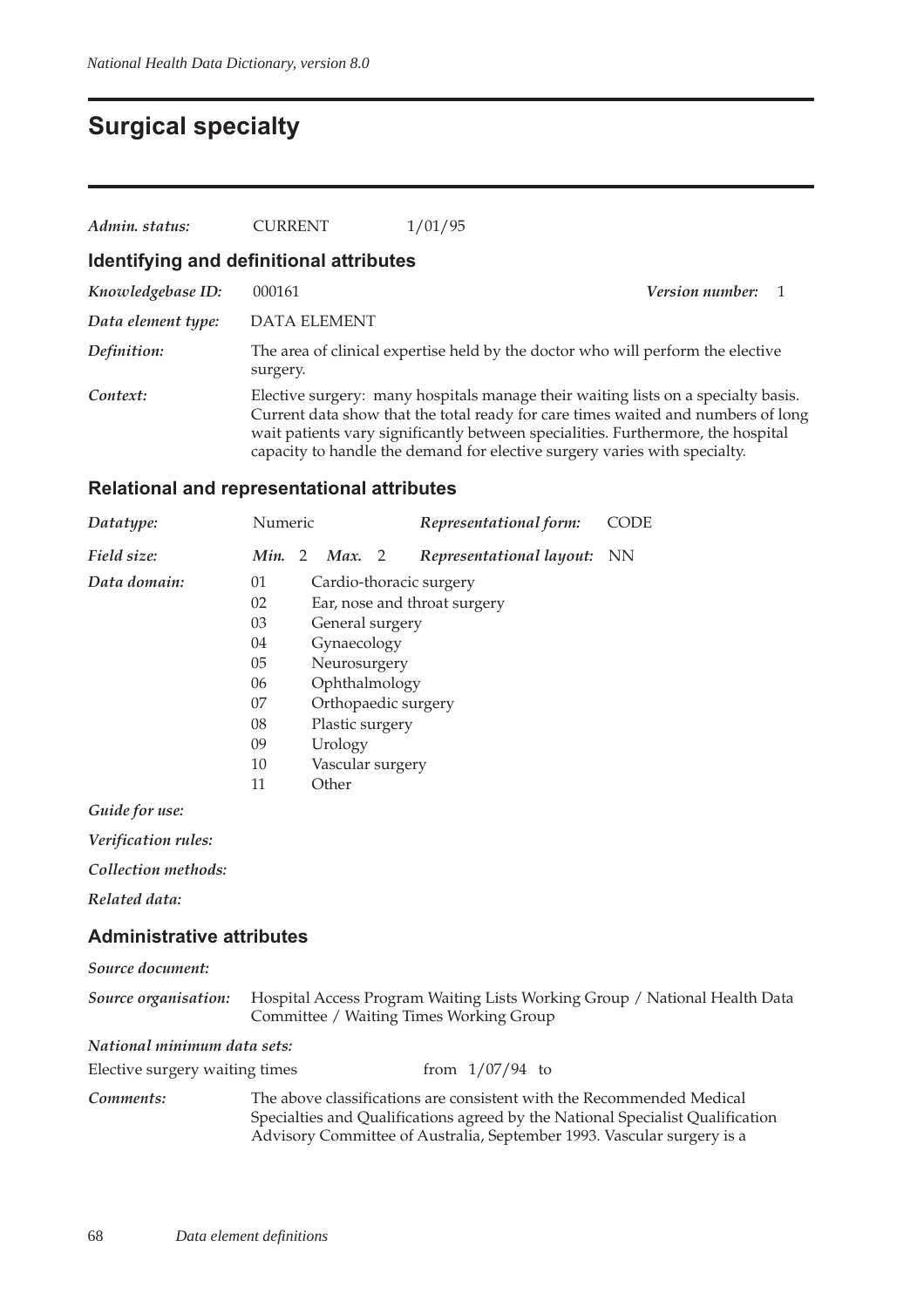## **Surgical specialty (continued)**

*Comments (cont'd):* subspecialty of general surgery. The Royal Australian College of Surgeons has a training program for vascular surgeons. The specialties listed above refer to the surgical component of these specialties – ear, nose and throat surgery refers to the surgical component of the specialty otolaryngology; gynaecology refers to the gynaecological surgical component of obstetrics and gynaecology; ophthalmology refers to the surgical component of the specialty (patients awaiting argon laser phototherapy are not included).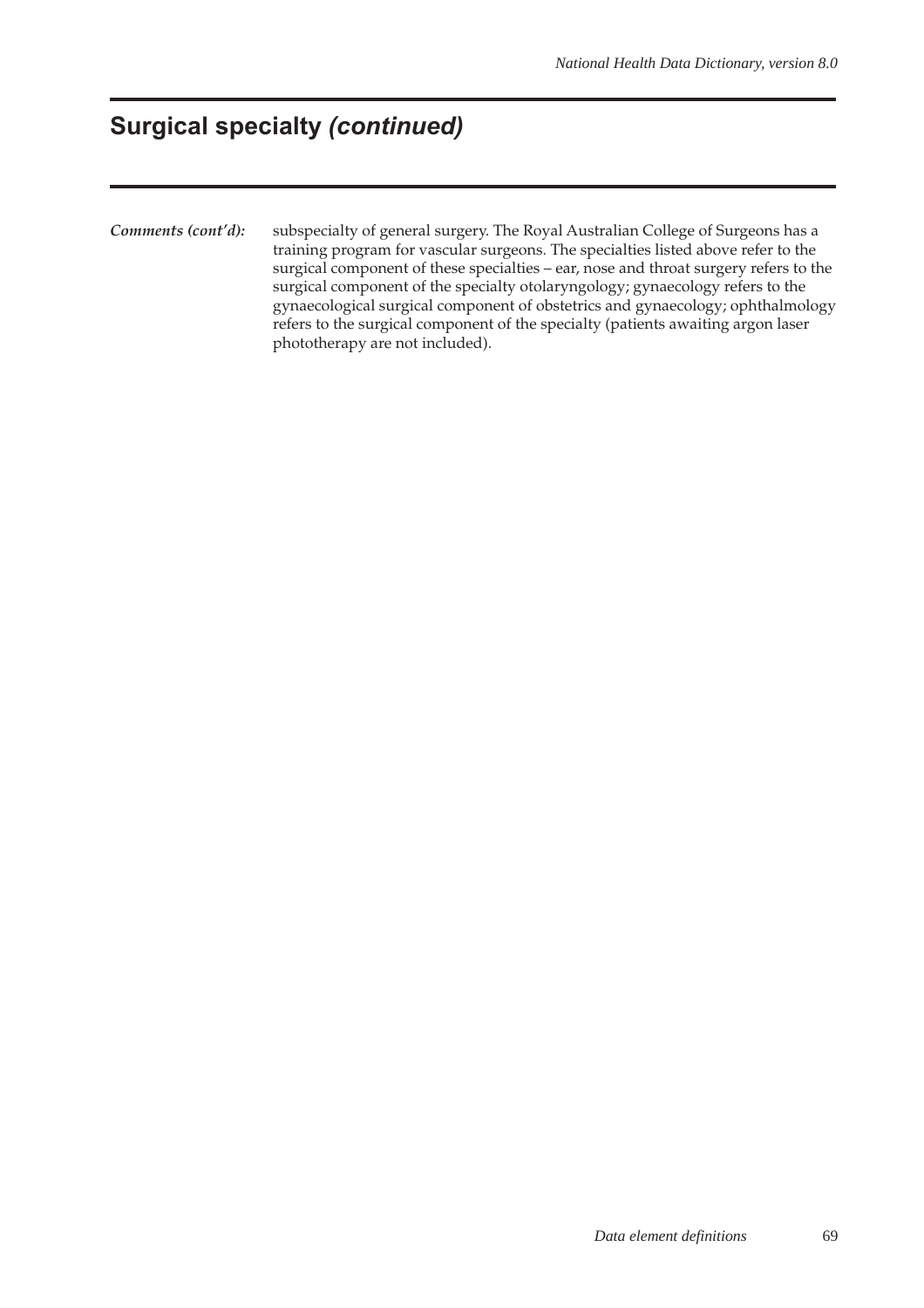# **Tobacco smoking status**

| Admin. status:                                                                                                                                          | <b>CURRENT</b>                                                                | 1/07/99                                                                                                                                               |                        |  |
|---------------------------------------------------------------------------------------------------------------------------------------------------------|-------------------------------------------------------------------------------|-------------------------------------------------------------------------------------------------------------------------------------------------------|------------------------|--|
| Identifying and definitional attributes                                                                                                                 |                                                                               |                                                                                                                                                       |                        |  |
| Knowledgebase ID:                                                                                                                                       | 000410                                                                        |                                                                                                                                                       | <b>Version number:</b> |  |
| Data element type:                                                                                                                                      | <b>DATA ELEMENT</b>                                                           |                                                                                                                                                       |                        |  |
| Definition:                                                                                                                                             |                                                                               | A person's current and past smoking behaviour.                                                                                                        |                        |  |
| Public health and health care: Smoker type is used to define sub-populations of<br>Context:<br>adults (age 18+ years) based on their smoking behaviour. |                                                                               |                                                                                                                                                       |                        |  |
|                                                                                                                                                         |                                                                               | Smoking has long been known as a health risk factor. Population studies indicate<br>a relationship between smoking and increased mortality/morbidity. |                        |  |
|                                                                                                                                                         |                                                                               | This data element can be used to estimate smoking prevalence. Other uses are:                                                                         |                        |  |
|                                                                                                                                                         | - To evaluate health promotion and disease prevention programs (assessment of |                                                                                                                                                       |                        |  |
|                                                                                                                                                         | <b>Targets</b>                                                                | - To monitor health risk factors and progress towards National Health Goals and                                                                       |                        |  |

| Datatype:           | Numeric                                                                                                                                                          | Representational form:                                                                                                                                      | <b>CODE</b> |  |  |
|---------------------|------------------------------------------------------------------------------------------------------------------------------------------------------------------|-------------------------------------------------------------------------------------------------------------------------------------------------------------|-------------|--|--|
| Field size:         | Min.<br>Max.<br>-1                                                                                                                                               | Representational layout: N<br>- 1                                                                                                                           |             |  |  |
| Data domain:        | 1<br>Daily smoker                                                                                                                                                |                                                                                                                                                             |             |  |  |
|                     | 2                                                                                                                                                                | Weekly smoker                                                                                                                                               |             |  |  |
|                     | 3                                                                                                                                                                | Irregular smoker                                                                                                                                            |             |  |  |
|                     | Ex-smoker<br>4                                                                                                                                                   |                                                                                                                                                             |             |  |  |
|                     | 5<br>Never smoked                                                                                                                                                |                                                                                                                                                             |             |  |  |
| Guide for use:      | The above grouping subdivides a population into five mutually exclusive<br>categories.                                                                           |                                                                                                                                                             |             |  |  |
|                     | Daily smoker – A person who smokes daily                                                                                                                         |                                                                                                                                                             |             |  |  |
|                     | Weekly smoker - A person who smokes at least weekly but not daily                                                                                                |                                                                                                                                                             |             |  |  |
|                     | Irregular smoker - A person who smokes less than weekly                                                                                                          |                                                                                                                                                             |             |  |  |
|                     | Ex-smoker – A person who does not smoke at all now, but has smoked at least 100<br>cigarettes or a similar amount of other tobacco products in his/her lifetime. |                                                                                                                                                             |             |  |  |
|                     |                                                                                                                                                                  | Never-smoker – A person who does not smoke now and has smoked fewer than<br>100 cigarettes or similar amount of other tobacco products in his/her lifetime. |             |  |  |
| Verification rules: |                                                                                                                                                                  |                                                                                                                                                             |             |  |  |
| Collection methods: |                                                                                                                                                                  | The recommended standard for collecting this information is the Standard<br>Questions on the Use of Tobacco Among Adults – interviewer administered         |             |  |  |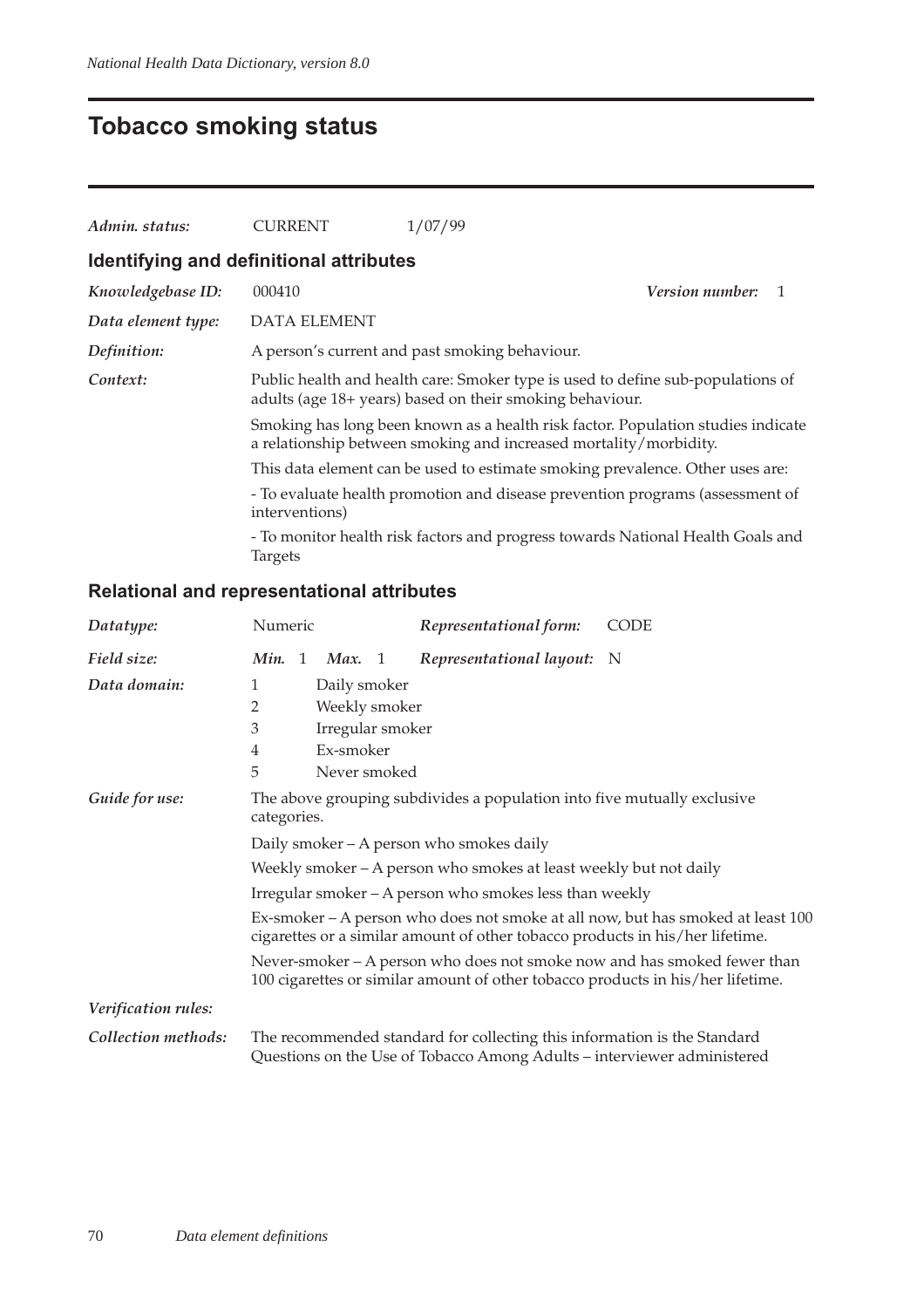# **Tobacco smoking status (continued)**

| Collection methods<br>(cont'd):  | (Questions 1 and 4) and self-administered (Questions 1 and 1a) versions. The<br>questionnaires are designed to cover persons aged 18+.                                                                                                                                       |
|----------------------------------|------------------------------------------------------------------------------------------------------------------------------------------------------------------------------------------------------------------------------------------------------------------------------|
| Related data:                    | is qualified by Date of birth, version 2                                                                                                                                                                                                                                     |
| <b>Administrative attributes</b> |                                                                                                                                                                                                                                                                              |
| Source document:                 | Standard Questions on the Use of Tobacco Among Adults (1998)                                                                                                                                                                                                                 |
| Source organisation:             | Australian Institute of Health and Welfare (AIHW)                                                                                                                                                                                                                            |
| National minimum data sets:      |                                                                                                                                                                                                                                                                              |
| Comments:                        | There are two other ways of categorising this information:                                                                                                                                                                                                                   |
|                                  | - Regular and irregular smokers where a regular smoker includes someone who is<br>a daily smoker or a weekly smoker. 'Regular' smokers is the preferred category to<br>be reported in prevalence estimates.                                                                  |
|                                  | - Daily and occasional smokers where an occasional smoker includes someone<br>who is a weekly or irregular smoker. The category of 'occasional' smoker can be<br>used when the aim of the study is to draw contrast between daily smokers and<br>other smokers.              |
|                                  | Where this information is collected by survey and the sample permits, population<br>estimates should be presented by sex and 5-year age groups. Summary statistics<br>may need to be adjusted for age and other relevant variables.                                          |
|                                  | It is recommended that in surveys of smoking, data on age, sex and other socio-<br>demographic variables should be collected.                                                                                                                                                |
|                                  | It is also recommended that when smoking is investigated in relation to health,<br>data on other risk factors including pregnancy status, physical activity,<br>overweight and obesity, and alcohol consumption should be collected.                                         |
|                                  | The Standard Questions on the Use of Tobacco Among Adults (self- and<br>interviewer-administered versions) can be obtained from the National Centre for<br>Monitoring Cardiovascular Disease at the Australian Institute of Health and<br>Welfare, telephone (02) 6244 1000. |
|                                  |                                                                                                                                                                                                                                                                              |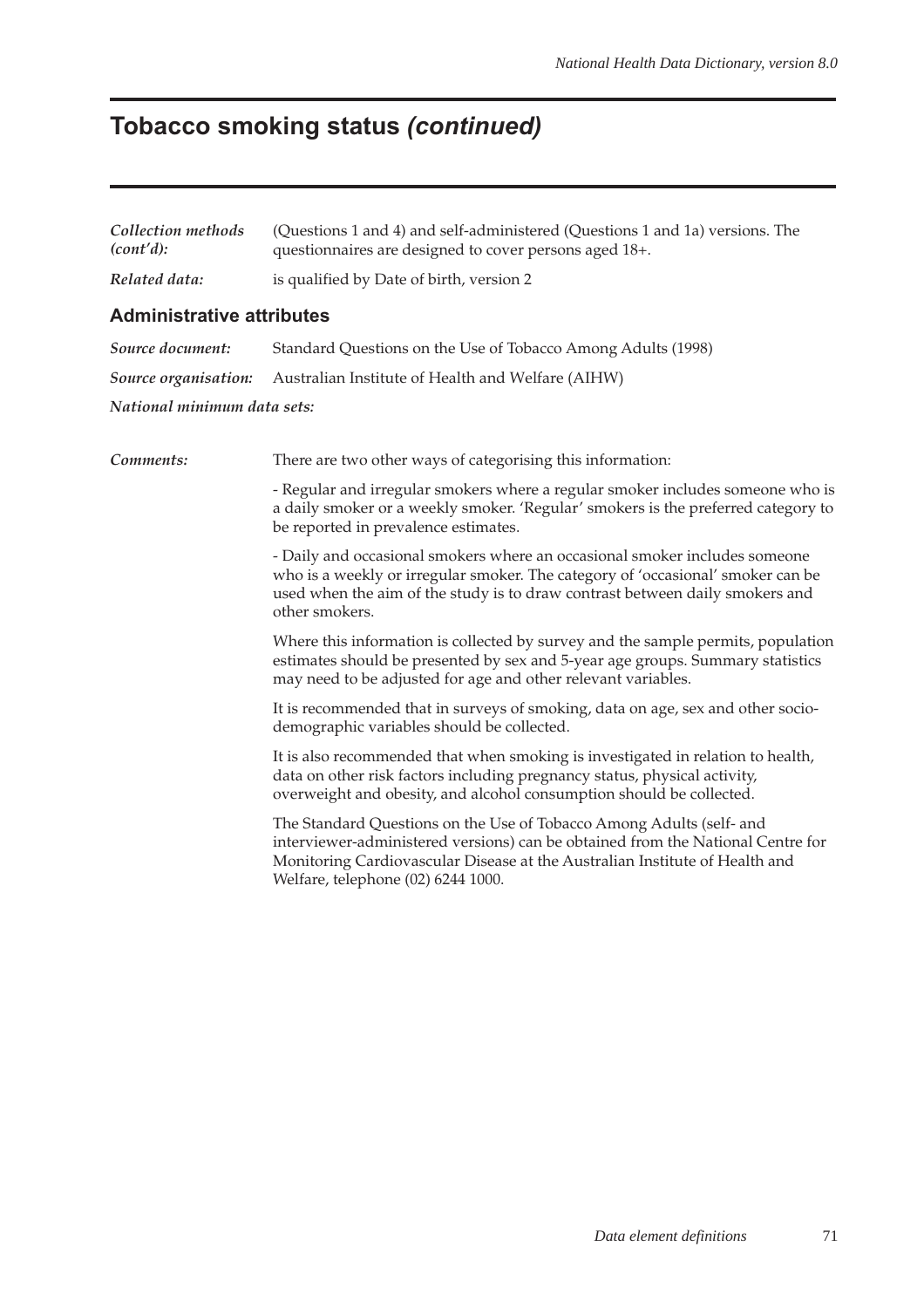# **Tobacco smoking – consumption/quantity (cigarettes)**

| Admin. status:                                                                                                                                                                                  | <b>CURRENT</b>                                                                                                                                                     | 1/07/99                                                                      |  |  |                                                          |
|-------------------------------------------------------------------------------------------------------------------------------------------------------------------------------------------------|--------------------------------------------------------------------------------------------------------------------------------------------------------------------|------------------------------------------------------------------------------|--|--|----------------------------------------------------------|
|                                                                                                                                                                                                 | Identifying and definitional attributes                                                                                                                            |                                                                              |  |  |                                                          |
| Knowledgebase ID:                                                                                                                                                                               | 000403                                                                                                                                                             | Version number:<br>$\mathbf{1}$                                              |  |  |                                                          |
| Data element type:                                                                                                                                                                              | <b>DATA ELEMENT</b>                                                                                                                                                |                                                                              |  |  |                                                          |
| Definition:                                                                                                                                                                                     | person.                                                                                                                                                            | The number of cigarettes (manufactured or roll-your-own) smoked per day by a |  |  |                                                          |
| Context:                                                                                                                                                                                        | Public health and health care: The number of cigarettes smoked is an important<br>measure of the magnitude of the tobacco problem for an individual.               |                                                                              |  |  |                                                          |
|                                                                                                                                                                                                 | Research shows that of Australians who smoke, the overwhelming majority<br>smoke cigarettes (manufactured or roll-your-own) rather than other tobacco<br>products. |                                                                              |  |  |                                                          |
|                                                                                                                                                                                                 | From a public health point of view, consumption level is relevant only for regular<br>smokers (those who smoke daily or at least weekly).                          |                                                                              |  |  |                                                          |
|                                                                                                                                                                                                 | Data on quantity smoked can be used:                                                                                                                               |                                                                              |  |  |                                                          |
| - To evaluate health promotion and disease prevention programs (assessment of<br>interventions);<br>- To monitor health risk factors and progress towards National Health Goals and<br>Targets; |                                                                                                                                                                    |                                                                              |  |  |                                                          |
|                                                                                                                                                                                                 |                                                                                                                                                                    |                                                                              |  |  | - To ascertain determinants and consequences of smoking; |
|                                                                                                                                                                                                 |                                                                                                                                                                    | - To assess a person's exposure to tobacco smoke.                            |  |  |                                                          |

| Datatype:                  | Numeric                                                                                                                                                                                                                                                                                                   | Representational form:                                                                                                                              | <b>QUANTITATIVE VALUE</b>                                                       |  |
|----------------------------|-----------------------------------------------------------------------------------------------------------------------------------------------------------------------------------------------------------------------------------------------------------------------------------------------------------|-----------------------------------------------------------------------------------------------------------------------------------------------------|---------------------------------------------------------------------------------|--|
| Field size:                | Min. 1<br>Max. 2                                                                                                                                                                                                                                                                                          | Representational layout: NN                                                                                                                         |                                                                                 |  |
| Data domain:               | stated'.                                                                                                                                                                                                                                                                                                  | Two digits representing the number of cigarettes smoked daily or 99 for 'not                                                                        |                                                                                 |  |
| Guide for use:             | This data element is relevant only for persons who currently smoke cigarettes<br>daily or at least weekly.<br>Daily consumption should be reported, rather than weekly consumption. Weekly<br>consumption is converted to daily consumption by dividing by 7 and rounding to<br>the nearest whole number. |                                                                                                                                                     |                                                                                 |  |
|                            |                                                                                                                                                                                                                                                                                                           |                                                                                                                                                     |                                                                                 |  |
|                            |                                                                                                                                                                                                                                                                                                           | Quantities greater than 98 (extremely rare) should be coded 98.                                                                                     |                                                                                 |  |
| <i>Verification rules:</i> |                                                                                                                                                                                                                                                                                                           |                                                                                                                                                     |                                                                                 |  |
| Collection methods:        | questions cover persons aged 18+.                                                                                                                                                                                                                                                                         | The recommended standard for collecting this information is the Standard<br>Questions on the Use of Tobacco Among Adults - interviewer administered | (Questions 3a and 3b) and self-administered (Questions 2a and 2b) versions. The |  |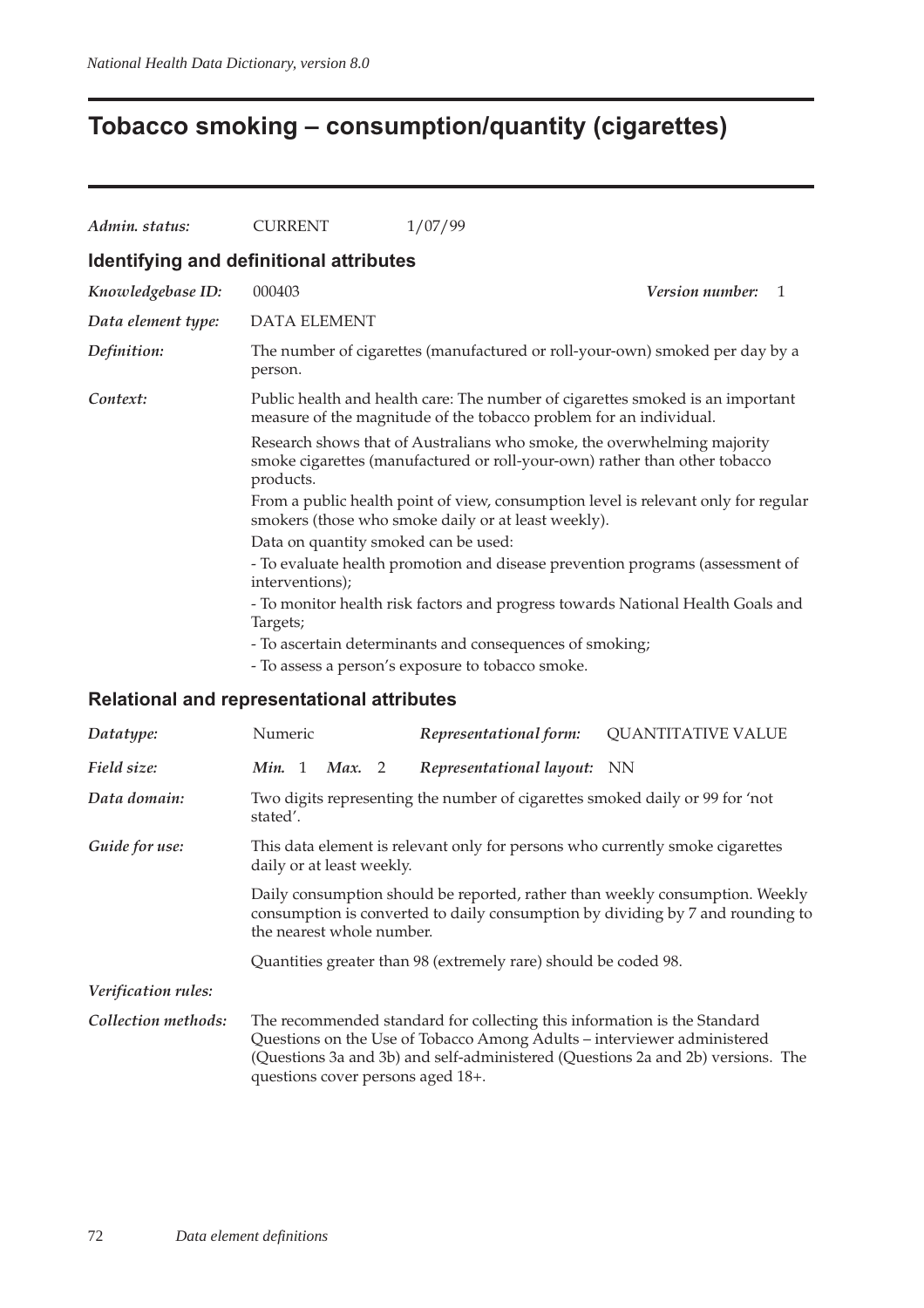## **Tobacco smoking – consumption/quantity (cigarettes) (continued)**

| Related data: | is qualified by Date of birth, version 2               |
|---------------|--------------------------------------------------------|
|               | is qualified by Tobacco smoking - frequency, version 1 |
|               | is qualified by Tobacco smoking – product, version 1   |

#### **Administrative attributes**

| Source document:            | Standard Questions on the Use of Tobacco Among Adults (1998)                  |  |  |  |
|-----------------------------|-------------------------------------------------------------------------------|--|--|--|
|                             | <i>Source organisation:</i> Australian Institute of Health and Welfare (AIHW) |  |  |  |
| National minimum data sets: |                                                                               |  |  |  |

| Comments: | Where this information is collected by survey and the sample permits, population<br>estimates should be presented by sex and 5-year age groups. Summary statistics<br>may need to be adjusted for age and other relevant variables.                                          |
|-----------|------------------------------------------------------------------------------------------------------------------------------------------------------------------------------------------------------------------------------------------------------------------------------|
|           | It is recommended that in surveys of smoking, data on age, sex and other socio-<br>demographic variables should be collected.                                                                                                                                                |
|           | It is also recommended that when smoking is investigated in relation to health,<br>data on other risk factors including pregnancy status, physical activity,<br>overweight and obesity, and alcohol consumption should be collected.                                         |
|           | The Standard Questions on the Use of Tobacco Among Adults (self- and<br>interviewer-administered versions) can be obtained from the National Centre for<br>Monitoring Cardiovascular Disease at the Australian Institute of Health and<br>Welfare, telephone (02) 6244 1000. |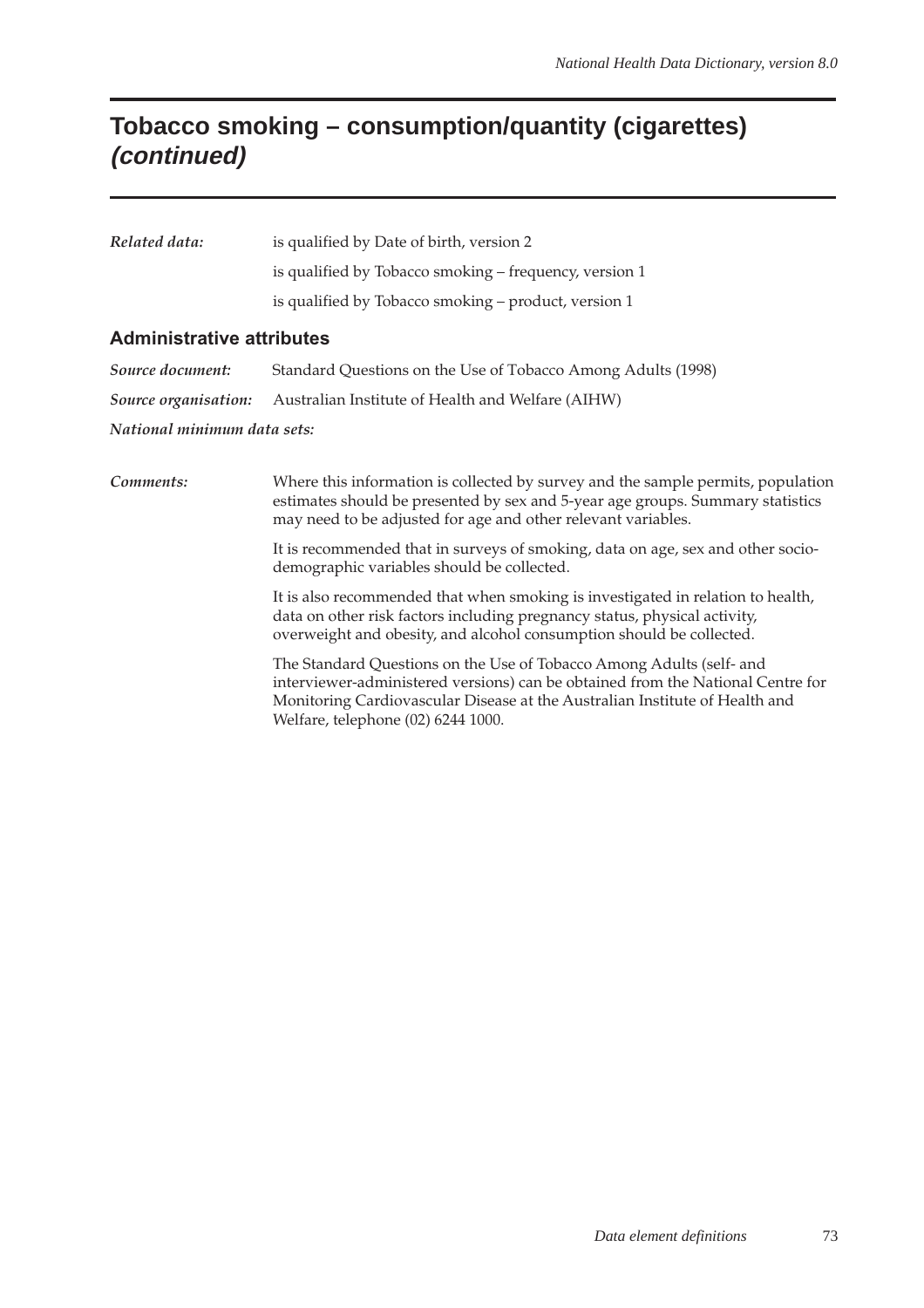## **Tobacco smoking – duration (daily smoking)**

| Admin. status:                          | <b>CURRENT</b>                       | 1/07/99                                                                                                                                                                                                                                                                                                                                                                                                                                                                                                                                                                                                                                                                          |
|-----------------------------------------|--------------------------------------|----------------------------------------------------------------------------------------------------------------------------------------------------------------------------------------------------------------------------------------------------------------------------------------------------------------------------------------------------------------------------------------------------------------------------------------------------------------------------------------------------------------------------------------------------------------------------------------------------------------------------------------------------------------------------------|
| Identifying and definitional attributes |                                      |                                                                                                                                                                                                                                                                                                                                                                                                                                                                                                                                                                                                                                                                                  |
| Knowledgebase ID:                       | 000404                               | <b>Version number:</b>                                                                                                                                                                                                                                                                                                                                                                                                                                                                                                                                                                                                                                                           |
| Data element type:                      | DERIVED DATA ELEMENT                 |                                                                                                                                                                                                                                                                                                                                                                                                                                                                                                                                                                                                                                                                                  |
| Definition:                             | has been a daily smoker in the past. | Duration (in years) of daily smoking for a person who is now a daily smoker or                                                                                                                                                                                                                                                                                                                                                                                                                                                                                                                                                                                                   |
| Context:                                |                                      | Public health and health care: Duration of daily smoking is an indicator of<br>exposure to increased risk to health. In this data element, duration is measured as<br>the years elapsed from the time the person first started smoking daily and when<br>they most recently quit smoking daily (or the present for those persons who still<br>smoke daily). There may have been intervening periods when the person did not<br>smoke daily. However, as the negative health effects of smoking accumulate over<br>time, the information on duration of daily smoking, as measured in this data<br>element, remains useful, despite any intervening periods of non-daily smoking. |

#### **Relational and representational attributes**

| Datatype:           | Numeric |        | Representational form:                                                                                                                                                                                                                                                 | <b>QUANTITATIVE VALUE</b>                                                                                                                                               |
|---------------------|---------|--------|------------------------------------------------------------------------------------------------------------------------------------------------------------------------------------------------------------------------------------------------------------------------|-------------------------------------------------------------------------------------------------------------------------------------------------------------------------|
| Field size:         | Min. 1  | Max. 2 | Representational layout: NN                                                                                                                                                                                                                                            |                                                                                                                                                                         |
| Data domain:        |         |        | Number of completed years or 99 for 'not stated'                                                                                                                                                                                                                       |                                                                                                                                                                         |
| Guide for use:      |         |        | should also be collected. If a person reports that they smoke daily now then<br>duration is the difference between the start-age and the person's current age.<br>then duration is the difference between the quit age and the start age.                              | In order to estimate duration of smoking the person's date of birth or current age<br>If a person reports that they smoked daily in the past but do not smoke daily now |
|                     |         |        | Record duration of less than one year as 0.                                                                                                                                                                                                                            |                                                                                                                                                                         |
| Verification rules: |         |        |                                                                                                                                                                                                                                                                        |                                                                                                                                                                         |
| Collection methods: |         |        | The recommended standard for collecting this information is the Standard<br>Questions on the Use of Tobacco Among Adults – interviewer administered<br>(Question 1,5,6,7) and self-administered (Question 1,3,3a,4) versions. The<br>questions cover persons aged 18+. |                                                                                                                                                                         |
| Related data:       |         |        | is qualified by Date of birth, version 2<br>is qualified by Tobacco smoking – ever daily use, version 1<br>is derived from Tobacco smoking – quit age (daily smoking), version 1<br>is derived from Tobacco smoking – start age (daily smoking), version 1             |                                                                                                                                                                         |

#### **Administrative attributes**

| Source document: | Standard Questions on the Use of Tobacco Among Adults (1998)                  |
|------------------|-------------------------------------------------------------------------------|
|                  | <b>Source organisation:</b> Australian Institute of Health and Welfare (AIHW) |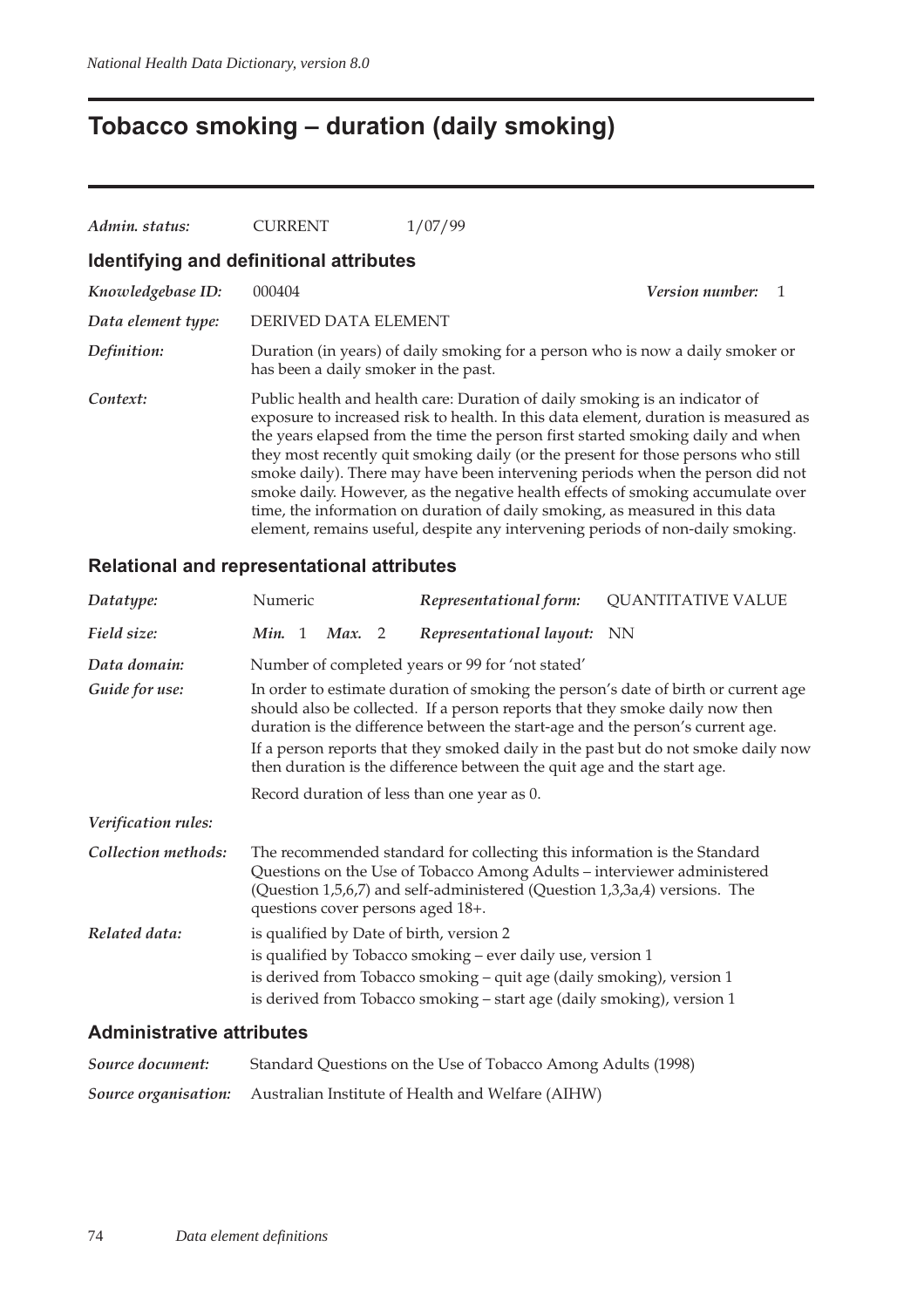# **Tobacco smoking – duration (daily smoking) (continued)**

#### *National minimum data sets:*

| Comments: | Where this information is collected by survey and the sample permits, population<br>estimates should be presented by sex and 5-year age groups. Summary statistics<br>may need to be adjusted for age and other relevant variables.                             |
|-----------|-----------------------------------------------------------------------------------------------------------------------------------------------------------------------------------------------------------------------------------------------------------------|
|           | It is recommended that in surveys of smoking, data on age, sex and other socio-<br>demographic variables should be collected.                                                                                                                                   |
|           | It is also recommended that when smoking is investigated in relation to health,<br>data on other risk factors including pregnancy status, physical activity,<br>overweight and obesity, and alcohol consumption should be collected.                            |
|           | The standard questions on the use of tobacco (self- and interviewer-administered<br>versions) can be obtained from the National Centre for Monitoring<br>Cardiovascular Disease at the Australian Institute of Health and Welfare,<br>telephone (02) 6244 1000. |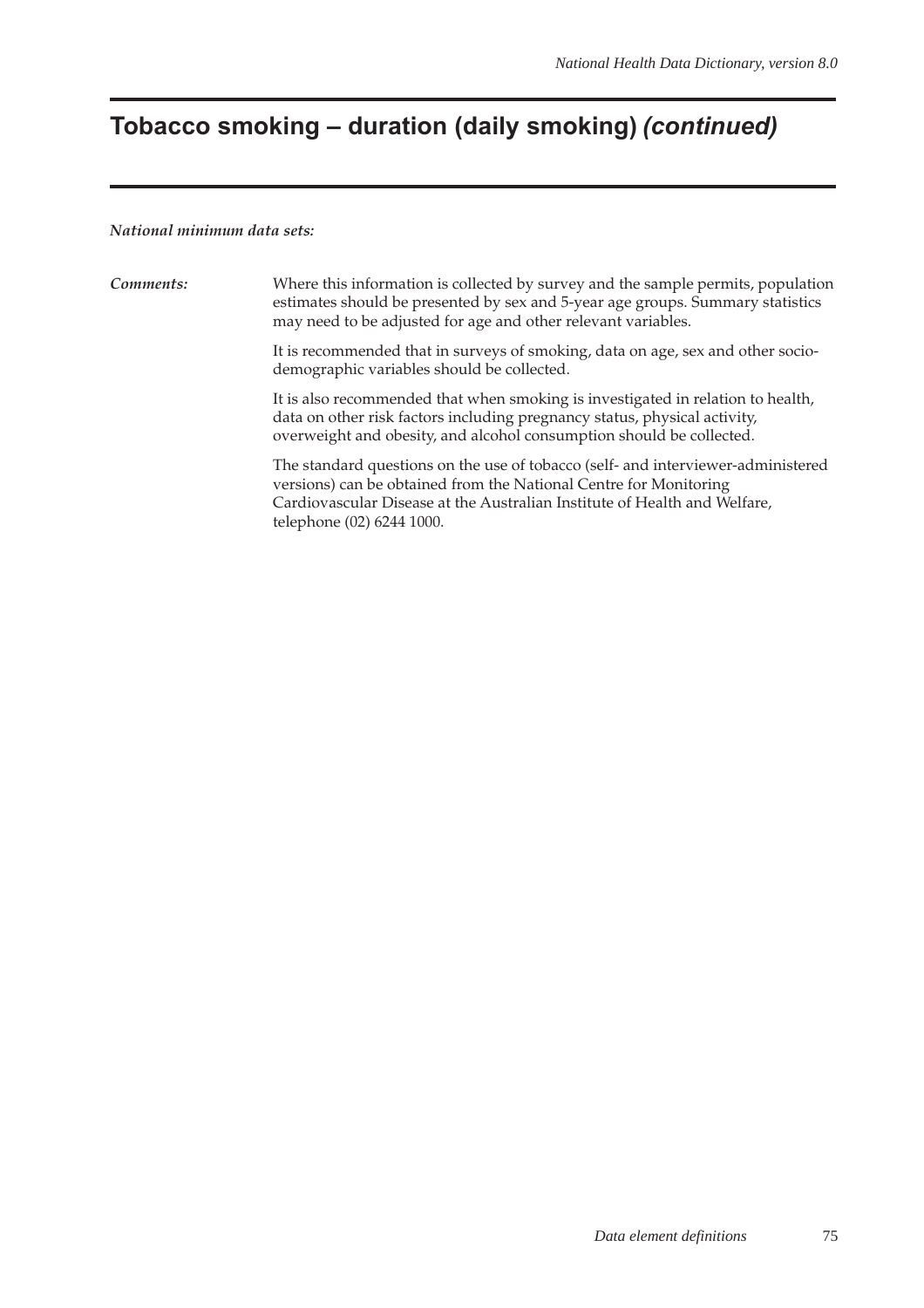## **Tobacco smoking – ever daily use**

| Admin. status:           | <b>CURRENT</b>                                                                                                                                                                | 1/07/99                                                                  |  |  |  |  |  |  |
|--------------------------|-------------------------------------------------------------------------------------------------------------------------------------------------------------------------------|--------------------------------------------------------------------------|--|--|--|--|--|--|
|                          | Identifying and definitional attributes                                                                                                                                       |                                                                          |  |  |  |  |  |  |
| Knowledgebase ID:        | 000405                                                                                                                                                                        | <b>Version number:</b>                                                   |  |  |  |  |  |  |
| Data element type:       | <b>DATA ELEMENT</b>                                                                                                                                                           |                                                                          |  |  |  |  |  |  |
| Definition:<br>lifetime. |                                                                                                                                                                               | Whether a person has ever smoked tobacco in any form daily in his or her |  |  |  |  |  |  |
| Context:                 | Public health and health care.                                                                                                                                                |                                                                          |  |  |  |  |  |  |
|                          | Whether a person has ever smoked on a daily basis can be used to assess an<br>individual's health risk from smoking and to monitor population trends in<br>smoking behaviour. |                                                                          |  |  |  |  |  |  |
|                          | It can also be used:                                                                                                                                                          |                                                                          |  |  |  |  |  |  |
|                          | - To evaluate health promotion and disease prevention programs (assessment of<br>interventions);                                                                              |                                                                          |  |  |  |  |  |  |
|                          | - To monitor health risk factors;                                                                                                                                             |                                                                          |  |  |  |  |  |  |
|                          |                                                                                                                                                                               | - To ascertain determinants and consequences of smoking.                 |  |  |  |  |  |  |

#### **Relational and representational attributes**

| Datatype:           | Numeric                                                                                                                                                                                                        |  |             |  | Representational form:                                                                                                                                                                                                                                                | <b>CODE</b>                                                                      |
|---------------------|----------------------------------------------------------------------------------------------------------------------------------------------------------------------------------------------------------------|--|-------------|--|-----------------------------------------------------------------------------------------------------------------------------------------------------------------------------------------------------------------------------------------------------------------------|----------------------------------------------------------------------------------|
| Field size:         | Min. 1 Max. 1                                                                                                                                                                                                  |  |             |  | Representational layout: N                                                                                                                                                                                                                                            |                                                                                  |
| Data domain:        | $\mathbf{1}$                                                                                                                                                                                                   |  | Ever-daily  |  |                                                                                                                                                                                                                                                                       |                                                                                  |
|                     | $\overline{2}$                                                                                                                                                                                                 |  | Never-daily |  |                                                                                                                                                                                                                                                                       |                                                                                  |
| Guide for use:      | If a person reports that they now smoke cigarettes, cigars, pipes or any other<br>tobacco products daily OR if they report that in the past they have been a daily<br>smoker, they are coded to 1 (ever-daily) |  |             |  |                                                                                                                                                                                                                                                                       |                                                                                  |
|                     |                                                                                                                                                                                                                |  |             |  | other tobacco products daily AND they have never in the past been a daily<br>smoker then they are coded to 2 (never-daily)                                                                                                                                            | If a person reports that they have never smoked cigarettes, cigars, pipes or any |
| Verification rules: |                                                                                                                                                                                                                |  |             |  |                                                                                                                                                                                                                                                                       |                                                                                  |
| Collection methods: |                                                                                                                                                                                                                |  |             |  | The recommended standard for collecting this information is the Standard<br>Questions on the Use of Tobacco Among Adults - interviewer administered<br>(Question 1 and 5) and self-administered (Question 1 and 3) versions. The<br>questions cover persons aged 18+. |                                                                                  |
| Related data:       |                                                                                                                                                                                                                |  |             |  | is qualified by Date of birth, version 2                                                                                                                                                                                                                              |                                                                                  |
|                     |                                                                                                                                                                                                                |  |             |  | is qualified by Tobacco smoking – frequency, version 1                                                                                                                                                                                                                |                                                                                  |

### **Administrative attributes**

| Source document: | Standard Questions on the Use of Tobacco Among Adults (1998)                  |
|------------------|-------------------------------------------------------------------------------|
|                  | <b>Source organisation:</b> Australian Institute of Health and Welfare (AIHW) |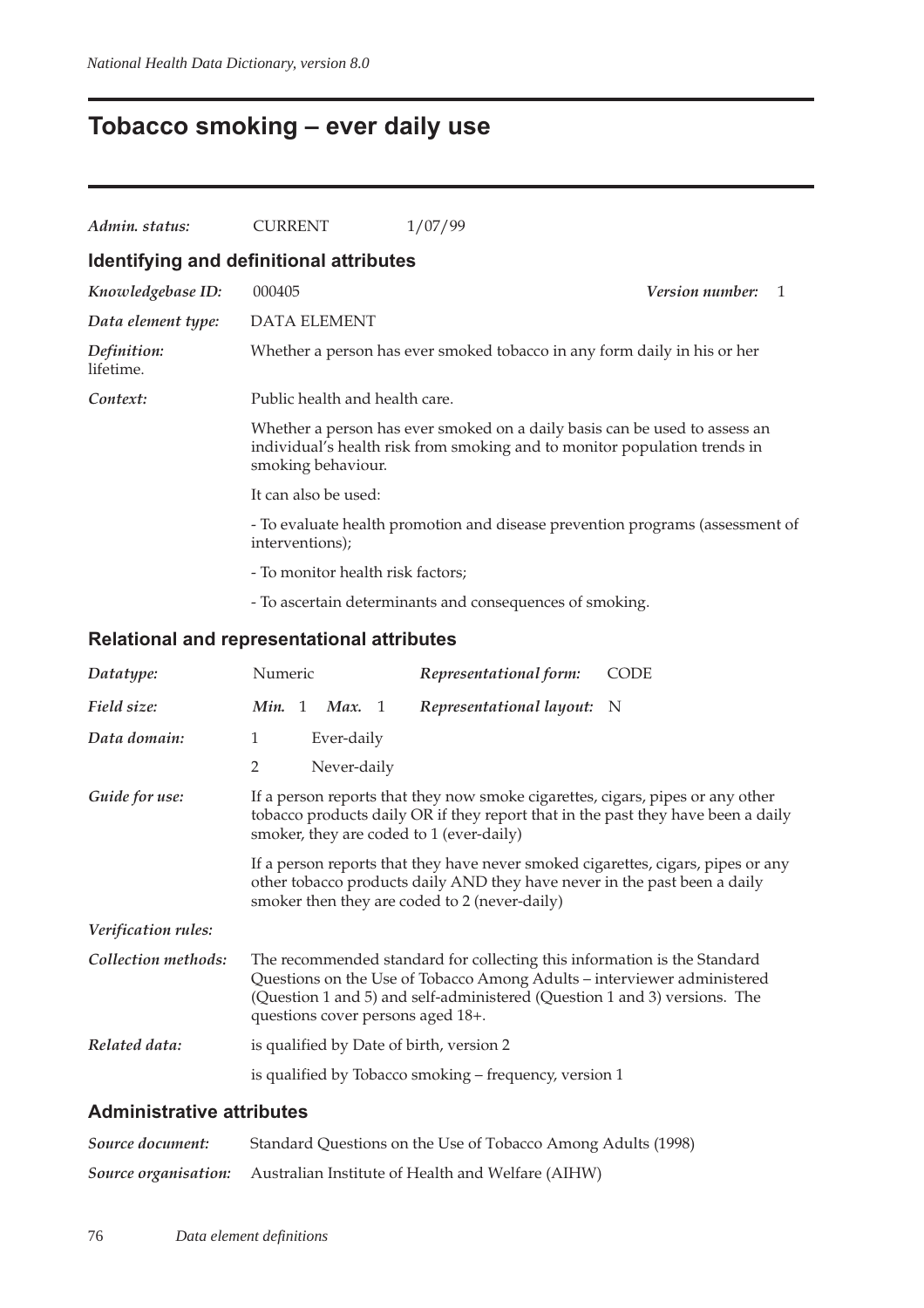# **Tobacco smoking – ever daily use (continued)**

#### *National minimum data sets:*

| Comments: | Where the information is collected by survey and the sample permits, population<br>estimates should be presented by sex and 5-year age groups. Summary statistics<br>may need to be adjusted for age and other relevant variables.                                           |
|-----------|------------------------------------------------------------------------------------------------------------------------------------------------------------------------------------------------------------------------------------------------------------------------------|
|           | It is recommended that in surveys of smoking, data on age, sex and other socio-<br>demographic variables should be collected.                                                                                                                                                |
|           | It is also recommended that when smoking is investigated in relation to health,<br>data on other risk factors including pregnancy status, physical activity,<br>overweight and obesity, and alcohol consumption should be collected.                                         |
|           | The Standard Questions on the Use of Tobacco Among Adults (self- and<br>interviewer-administered versions) can be obtained from the National Centre for<br>Monitoring Cardiovascular Disease at the Australian Institute of Health and<br>Welfare, telephone (02) 6244 1000. |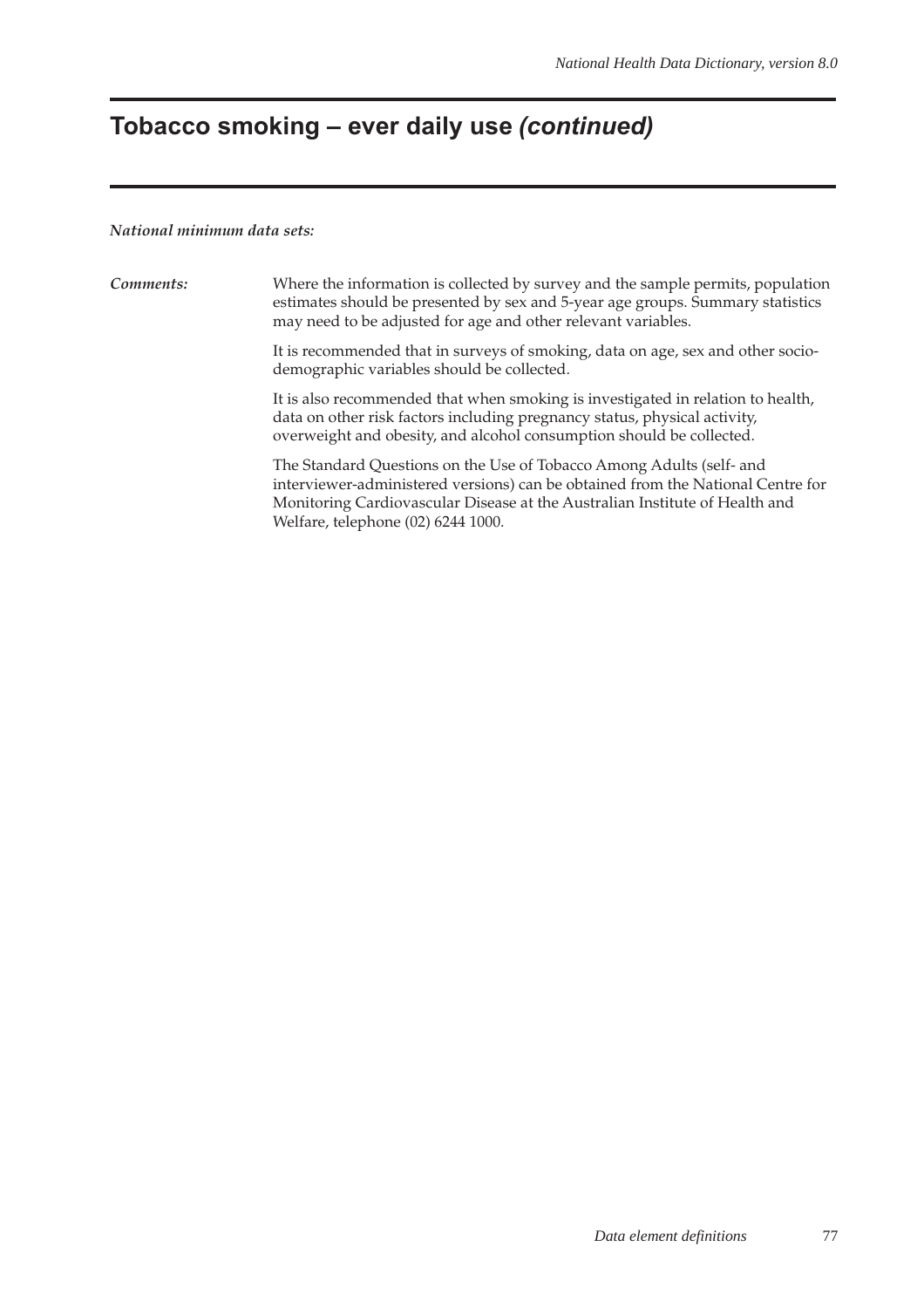## **Tobacco smoking – frequency**

| Admin. status:     | <b>CURRENT</b>                          | 1/07/99                                                                                                                                                                                                                                                                                                                                                                                                      |                        |  |
|--------------------|-----------------------------------------|--------------------------------------------------------------------------------------------------------------------------------------------------------------------------------------------------------------------------------------------------------------------------------------------------------------------------------------------------------------------------------------------------------------|------------------------|--|
|                    | Identifying and definitional attributes |                                                                                                                                                                                                                                                                                                                                                                                                              |                        |  |
| Knowledgebase ID:  | 000406                                  |                                                                                                                                                                                                                                                                                                                                                                                                              | <i>Version number:</i> |  |
| Data element type: | <b>DATA ELEMENT</b>                     |                                                                                                                                                                                                                                                                                                                                                                                                              |                        |  |
| Definition:        |                                         | How often a person now smokes a tobacco product.                                                                                                                                                                                                                                                                                                                                                             |                        |  |
| Context:           |                                         | Public health and health care: The frequency of smoking helps to assess a person's<br>exposure to tobacco smoke which is a known risk factor for cardiovascular<br>disease and cancer. From a public health point of view, the level of consumption<br>of tobacco as measured by frequency of smoking tobacco products is only<br>relevant for regular smokers (persons who smoke daily or at least weekly). |                        |  |

### **Relational and representational attributes**

| Datatype:           | Numeric                                                                                                                                                                                                                                          |                |                       |  | Representational form:                                                                                                                                                                                                    | <b>CODE</b>                                                                                                                                                          |
|---------------------|--------------------------------------------------------------------------------------------------------------------------------------------------------------------------------------------------------------------------------------------------|----------------|-----------------------|--|---------------------------------------------------------------------------------------------------------------------------------------------------------------------------------------------------------------------------|----------------------------------------------------------------------------------------------------------------------------------------------------------------------|
| Field size:         | Min.                                                                                                                                                                                                                                             | $\overline{1}$ | Max. 1                |  | Representational layout: N                                                                                                                                                                                                |                                                                                                                                                                      |
| Data domain:        | 1                                                                                                                                                                                                                                                |                | Smokes daily          |  |                                                                                                                                                                                                                           |                                                                                                                                                                      |
|                     | $\overline{2}$                                                                                                                                                                                                                                   |                |                       |  | Smokes at least weekly, but not daily                                                                                                                                                                                     |                                                                                                                                                                      |
|                     | $\mathfrak{Z}$                                                                                                                                                                                                                                   |                |                       |  | Smokes less often than weekly                                                                                                                                                                                             |                                                                                                                                                                      |
|                     | $\overline{4}$                                                                                                                                                                                                                                   |                | Does not smoke at all |  |                                                                                                                                                                                                                           |                                                                                                                                                                      |
| Guide for use:      |                                                                                                                                                                                                                                                  |                |                       |  |                                                                                                                                                                                                                           |                                                                                                                                                                      |
| Verification rules: |                                                                                                                                                                                                                                                  |                |                       |  |                                                                                                                                                                                                                           |                                                                                                                                                                      |
| Collection methods: |                                                                                                                                                                                                                                                  |                |                       |  | The recommended standard for collecting this information is the Standard<br>Questions on the Use of Tobacco Among Adults - interviewer administered<br>other tobacco products and are designed to cover persons aged 18+. | (Question 1) and self-administered (Question 1) versions. The questions relate to<br>smoking of manufactured cigarettes, roll-your-own cigarettes, cigars, pipes and |
| Related data:       | is qualified by Date of birth, version 2                                                                                                                                                                                                         |                |                       |  |                                                                                                                                                                                                                           |                                                                                                                                                                      |
|                     | is a qualifier of Tobacco smoking - consumption/quantity (cigarettes), version 1<br>relates to the data element Tobacco smoking – duration (daily smoking), version 1<br>relates to the data element Tobacco smoking - ever daily use, version 1 |                |                       |  |                                                                                                                                                                                                                           |                                                                                                                                                                      |
|                     |                                                                                                                                                                                                                                                  |                |                       |  |                                                                                                                                                                                                                           |                                                                                                                                                                      |
|                     |                                                                                                                                                                                                                                                  |                |                       |  |                                                                                                                                                                                                                           |                                                                                                                                                                      |
|                     |                                                                                                                                                                                                                                                  |                |                       |  | is used in conjunction with Tobacco smoking – product, version 1                                                                                                                                                          |                                                                                                                                                                      |
|                     |                                                                                                                                                                                                                                                  |                |                       |  |                                                                                                                                                                                                                           | relates to the data element Tobacco smoking - start age (daily smoking), version 1                                                                                   |

#### **Administrative attributes**

| Source document: | Standard Questions on the Use of Tobacco Among Adults (1998)           |
|------------------|------------------------------------------------------------------------|
|                  | Source organisation: Australian Institute of Health and Welfare (AIHW) |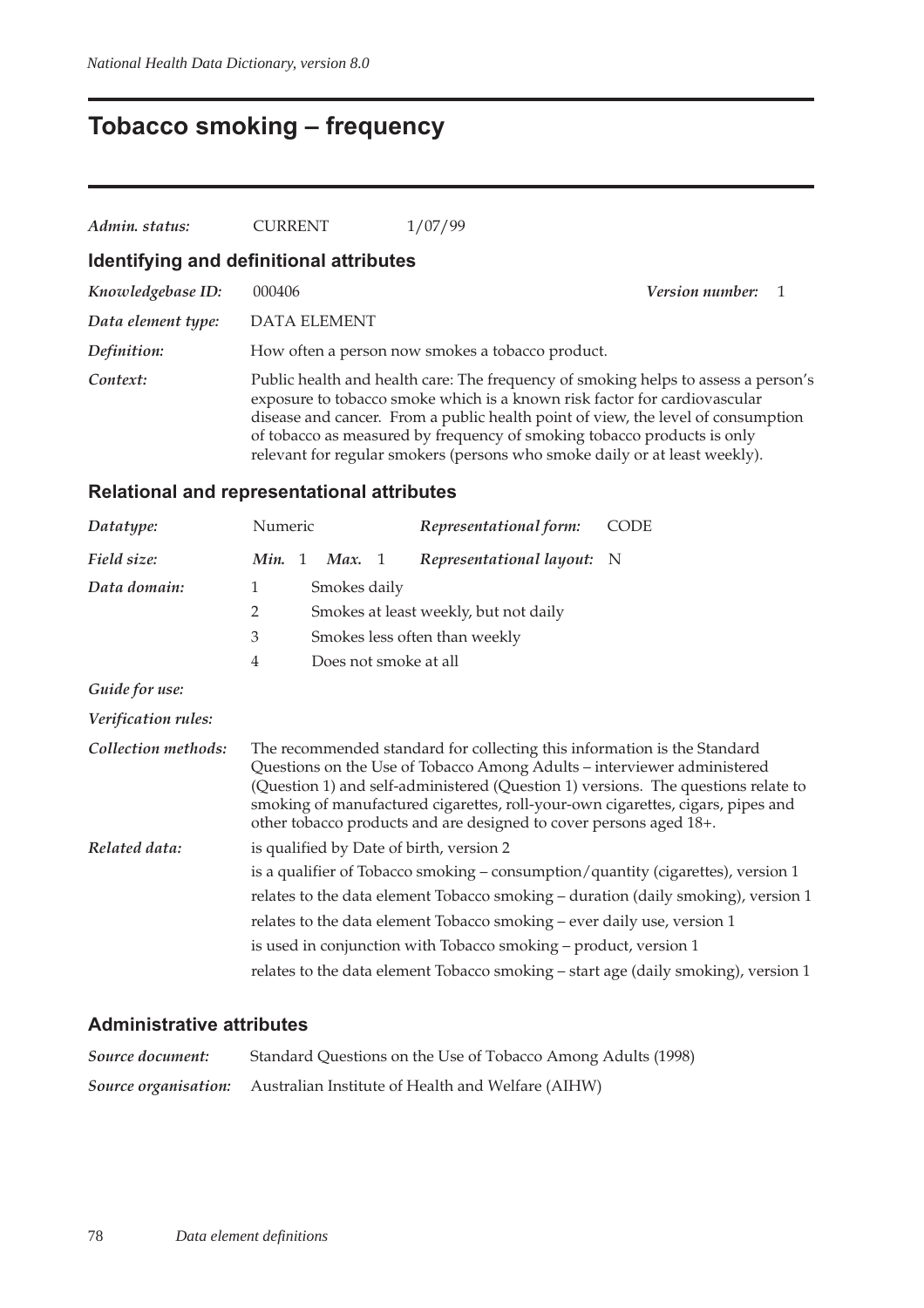# **Tobacco smoking – frequency (continued)**

#### *National minimum data sets:*

| Comments: | Where this information is collected by survey and the sample permits, population<br>estimates should be presented by sex and 5-year age groups. Summary statistics<br>may need to be adjusted for age and other relevant variables.                                          |
|-----------|------------------------------------------------------------------------------------------------------------------------------------------------------------------------------------------------------------------------------------------------------------------------------|
|           | It is recommended that in surveys of smoking, data on age, sex and other socio-<br>demographic variables should be collected.                                                                                                                                                |
|           | It is also recommended that when smoking is investigated in relation to health,<br>data on other risk factors including pregnancy status, physical activity,<br>overweight and obesity, and alcohol consumption should be collected.                                         |
|           | The Standard Questions on the Use of Tobacco Among Adults (self- and<br>interviewer-administered versions) can be obtained from the National Centre for<br>Monitoring Cardiovascular Disease at the Australian Institute of Health and<br>Welfare, telephone (02) 6244 1000. |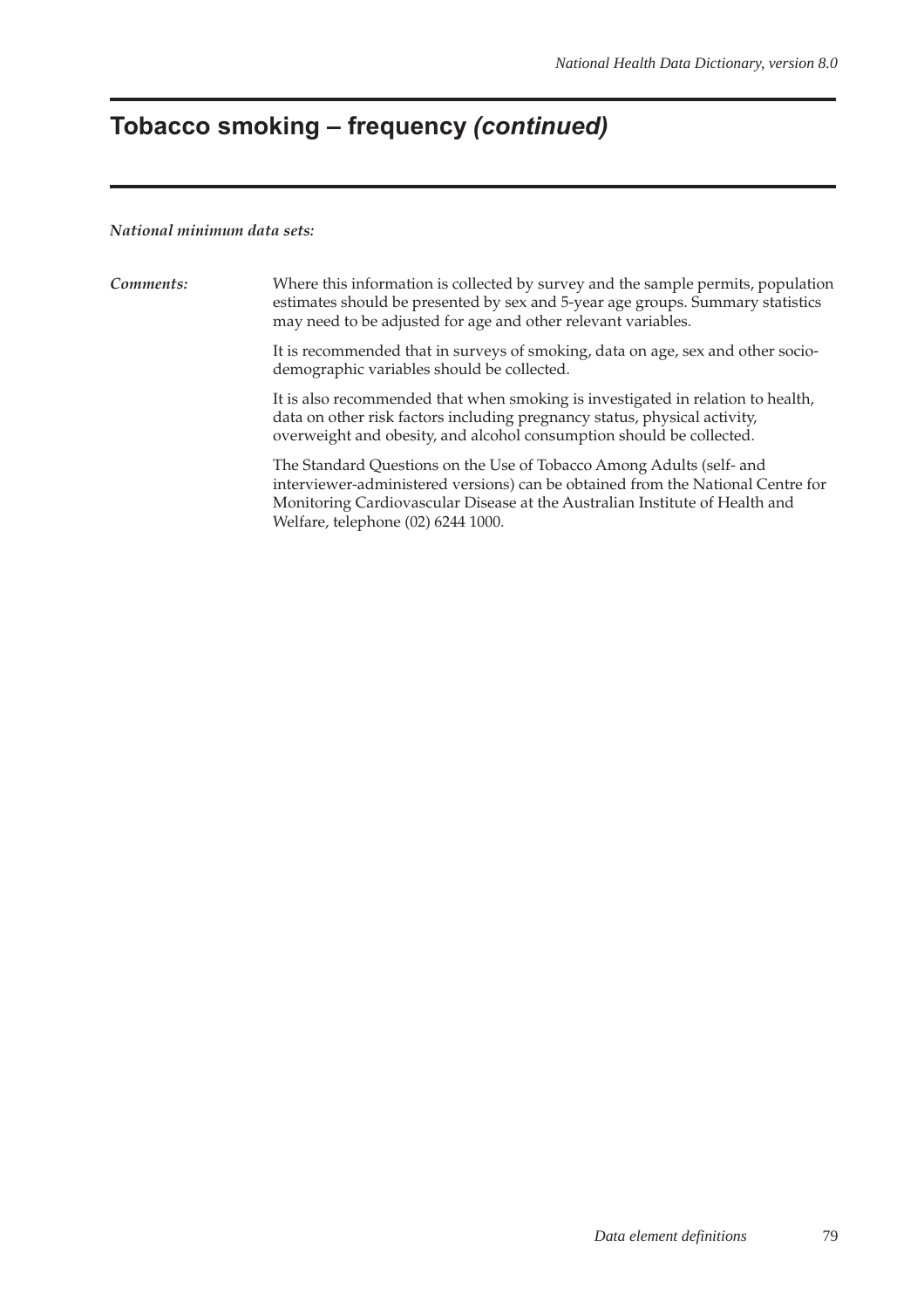## **Tobacco smoking – product**

| Admin. status:     | <b>CURRENT</b>                          | 1/07/99                                                                                                                                                                                                                                                                                                                                                                                                           |                        |  |
|--------------------|-----------------------------------------|-------------------------------------------------------------------------------------------------------------------------------------------------------------------------------------------------------------------------------------------------------------------------------------------------------------------------------------------------------------------------------------------------------------------|------------------------|--|
|                    | Identifying and definitional attributes |                                                                                                                                                                                                                                                                                                                                                                                                                   |                        |  |
| Knowledgebase ID:  | 000407                                  |                                                                                                                                                                                                                                                                                                                                                                                                                   | <i>Version number:</i> |  |
| Data element type: | <b>DATA ELEMENT</b>                     |                                                                                                                                                                                                                                                                                                                                                                                                                   |                        |  |
| Definition:        |                                         | The type of tobacco product smoked by a person.                                                                                                                                                                                                                                                                                                                                                                   |                        |  |
| Context:           | products and vice versa.                | Public health and health care: Tobacco smoking is a known risk factor for<br>cardiovascular disease and cancer. The type of tobacco product smoked by a<br>person in conjunction with information about the frequency of smoking assists<br>with establishing a profile of smoking behaviour at the individual or population<br>level and with monitoring shifts from cigarette smoking to other types of tobacco |                        |  |

### **Relational and representational attributes**

| Datatype:                        | Numeric                                                                          |    |        |  | Representational form:                                                   | <b>CODE</b>                                                                                                                                                  |  |
|----------------------------------|----------------------------------------------------------------------------------|----|--------|--|--------------------------------------------------------------------------|--------------------------------------------------------------------------------------------------------------------------------------------------------------|--|
| Field size:                      | Min.                                                                             | -1 | Max. 1 |  | Representational layout: N                                               |                                                                                                                                                              |  |
| Data domain:                     | 1                                                                                |    |        |  | Cigarettes – manufactured                                                |                                                                                                                                                              |  |
|                                  | 2                                                                                |    |        |  | Cigarettes - roll-your-own                                               |                                                                                                                                                              |  |
|                                  | 3                                                                                |    | Cigars |  |                                                                          |                                                                                                                                                              |  |
|                                  | 4                                                                                |    | Pipes  |  |                                                                          |                                                                                                                                                              |  |
|                                  | 5                                                                                |    |        |  | Other tobacco product                                                    |                                                                                                                                                              |  |
|                                  | 6                                                                                |    | None   |  |                                                                          |                                                                                                                                                              |  |
| Guide for use:                   |                                                                                  |    |        |  |                                                                          |                                                                                                                                                              |  |
| Verification rules:              |                                                                                  |    |        |  |                                                                          |                                                                                                                                                              |  |
| Collection methods:              | aged $18+$ .                                                                     |    |        |  | - interviewer or self-administered versions. The questions cover persons | The recommended standard for collecting information about smoking the above<br>tobacco products is the Standard Questions on the Use of Tobacco Among Adults |  |
| Related data:                    |                                                                                  |    |        |  | is qualified by Date of birth, version 2                                 |                                                                                                                                                              |  |
|                                  | is a qualifier of Tobacco smoking – consumption/quantity (cigarettes), version 1 |    |        |  |                                                                          |                                                                                                                                                              |  |
|                                  |                                                                                  |    |        |  | is used in conjunction with Tobacco smoking – frequency, version 1       |                                                                                                                                                              |  |
| A deste lateratives attuitente e |                                                                                  |    |        |  |                                                                          |                                                                                                                                                              |  |

#### **Administrative attributes**

| Source document: | Standard Questions on the Use of Tobacco Among Adults (1998)           |
|------------------|------------------------------------------------------------------------|
|                  | Source organisation: Australian Institute of Health and Welfare (AIHW) |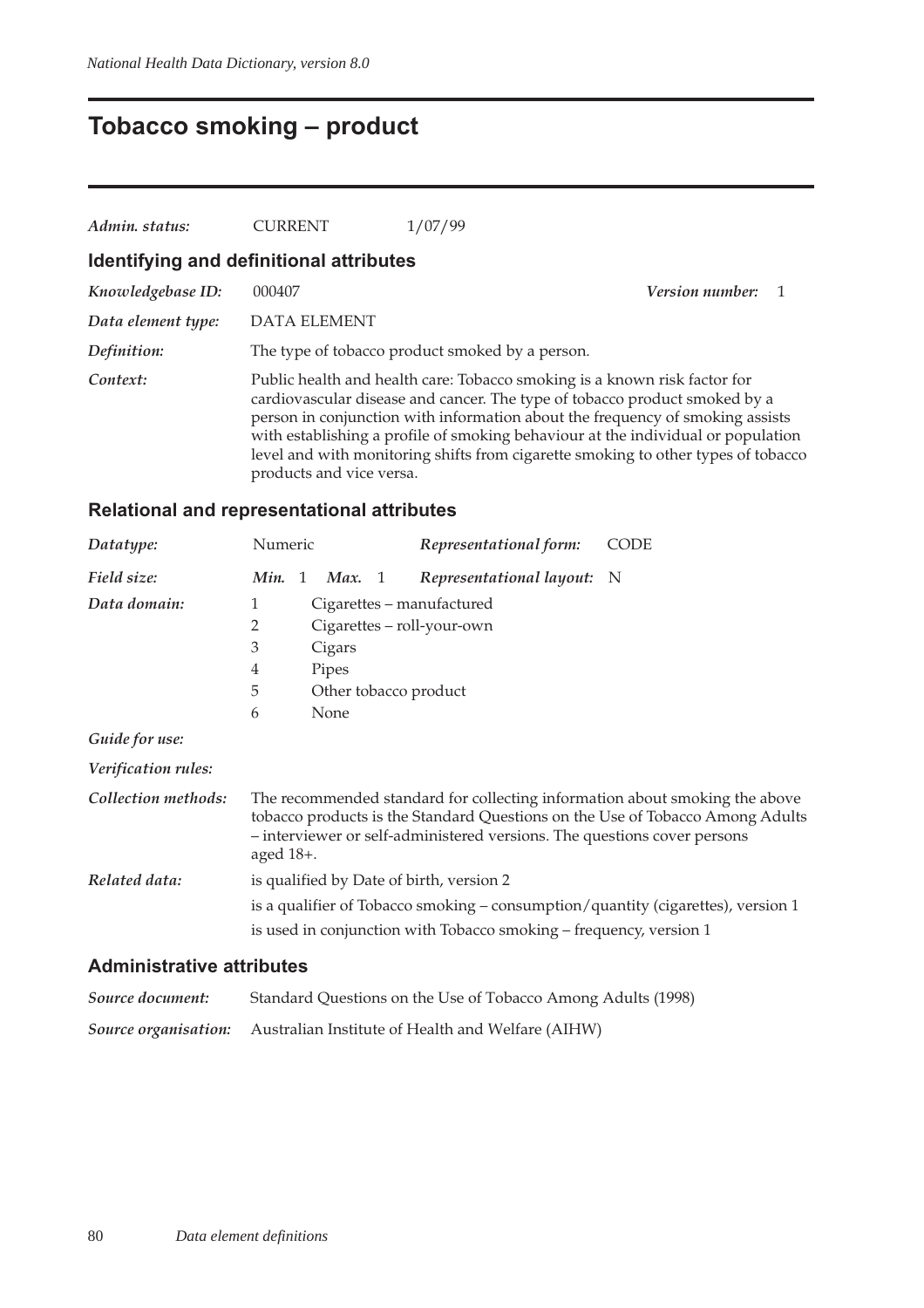### **Tobacco smoking – product (continued)**

#### *National minimum data sets:*

*Comments:* It is recommended that in surveys of smoking, data on age, sex and other sociodemographic variables should be collected. It is also recommended that when smoking is investigated in relation to health, data on other risk factors including pregnancy status, physical activity, overweight and obesity, and alcohol consumption should be collected. The Standard Questions on the Use of Tobacco Among Adults (self- and interviewer-administered versions) can be obtained from the National Centre for Monitoring Cardiovascular Disease at the Australian Institute of Health and Welfare, telephone (02) 6244 1000.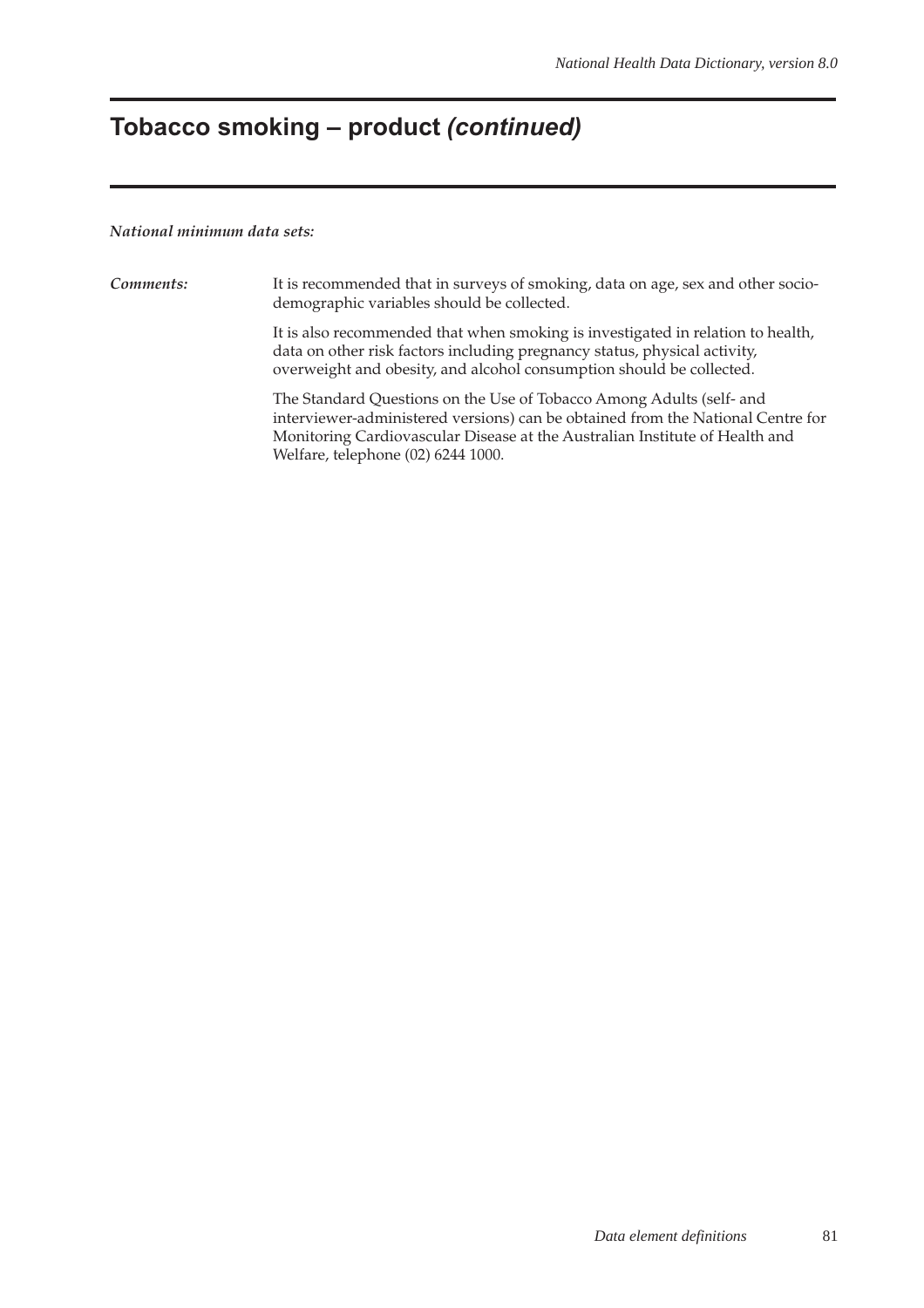### **Tobacco smoking – start age (daily smoking)**

| Admin. status:                   | <b>CURRENT</b>                                                                                                                                                                                                                                            | 1/07/99                               |  |  |  |  |
|----------------------------------|-----------------------------------------------------------------------------------------------------------------------------------------------------------------------------------------------------------------------------------------------------------|---------------------------------------|--|--|--|--|
|                                  | Identifying and definitional attributes                                                                                                                                                                                                                   |                                       |  |  |  |  |
| Knowledgebase ID:                | 000409                                                                                                                                                                                                                                                    | Version number:<br>1                  |  |  |  |  |
| Data element type:               | <b>DATA ELEMENT</b>                                                                                                                                                                                                                                       |                                       |  |  |  |  |
| Definition:                      | Age (in years) at which a person who has ever been a daily smoker first started to<br>smoke daily.                                                                                                                                                        |                                       |  |  |  |  |
| Context:                         | Public health and health care: Start-age may be used to derive duration of<br>smoking, which is a much stronger predictor of the risks associated with smoking<br>than is the total amount of tobacco smoked over time.                                   |                                       |  |  |  |  |
|                                  | Relational and representational attributes                                                                                                                                                                                                                |                                       |  |  |  |  |
| Datatype:                        | Numeric                                                                                                                                                                                                                                                   | <b>CODE</b><br>Representational form: |  |  |  |  |
| Field size:                      | Min. 2<br>Max. 2                                                                                                                                                                                                                                          | Representational layout:<br>NN        |  |  |  |  |
| Data domain:                     | Age in completed years or 99 for 'not stated'                                                                                                                                                                                                             |                                       |  |  |  |  |
| Guide for use:                   | This information is relevant only if a person currently smokes daily or has<br>smoked daily in the past.                                                                                                                                                  |                                       |  |  |  |  |
| Verification rules:              |                                                                                                                                                                                                                                                           |                                       |  |  |  |  |
| Collection methods:              | The recommended standard for collecting this information is the Standard<br>Questions on the Use of Tobacco Among Adults - interviewer administered<br>(Question 7) and self-administered (Question 4) versions. The questions cover<br>persons aged 18+. |                                       |  |  |  |  |
| Related data:                    | is qualified by Date of birth, version 2                                                                                                                                                                                                                  |                                       |  |  |  |  |
|                                  | is used in the derivation of Tobacco smoking – duration (daily smoking), version 1<br>is qualified by Tobacco smoking - ever daily use, version 1<br>is used in conjunction with Tobacco smoking - quit age (daily smoking), version 1                    |                                       |  |  |  |  |
| <b>Administrative attributes</b> |                                                                                                                                                                                                                                                           |                                       |  |  |  |  |

| National minimum data sets: |                                                                               |
|-----------------------------|-------------------------------------------------------------------------------|
|                             | <b>Source organisation:</b> Australian Institute of Health and Welfare (AIHW) |
| Source document:            | Standard Questions on the Use of Tobacco Among Adults (1998)                  |

*Comments:* Where the information is collected by survey and the sample permits, population estimates should be presented by sex and age groups. The recommended age groups are: <10, 10, 11, 12, 13, 14, 15, 16, 17, 18, 19, 20-24, 25-29 and 30. Summary statistics may need to be adjusted for age and other relevant variables. It is recommended that in surveys of smoking, data on age, sex and other sociodemographic variables should be collected.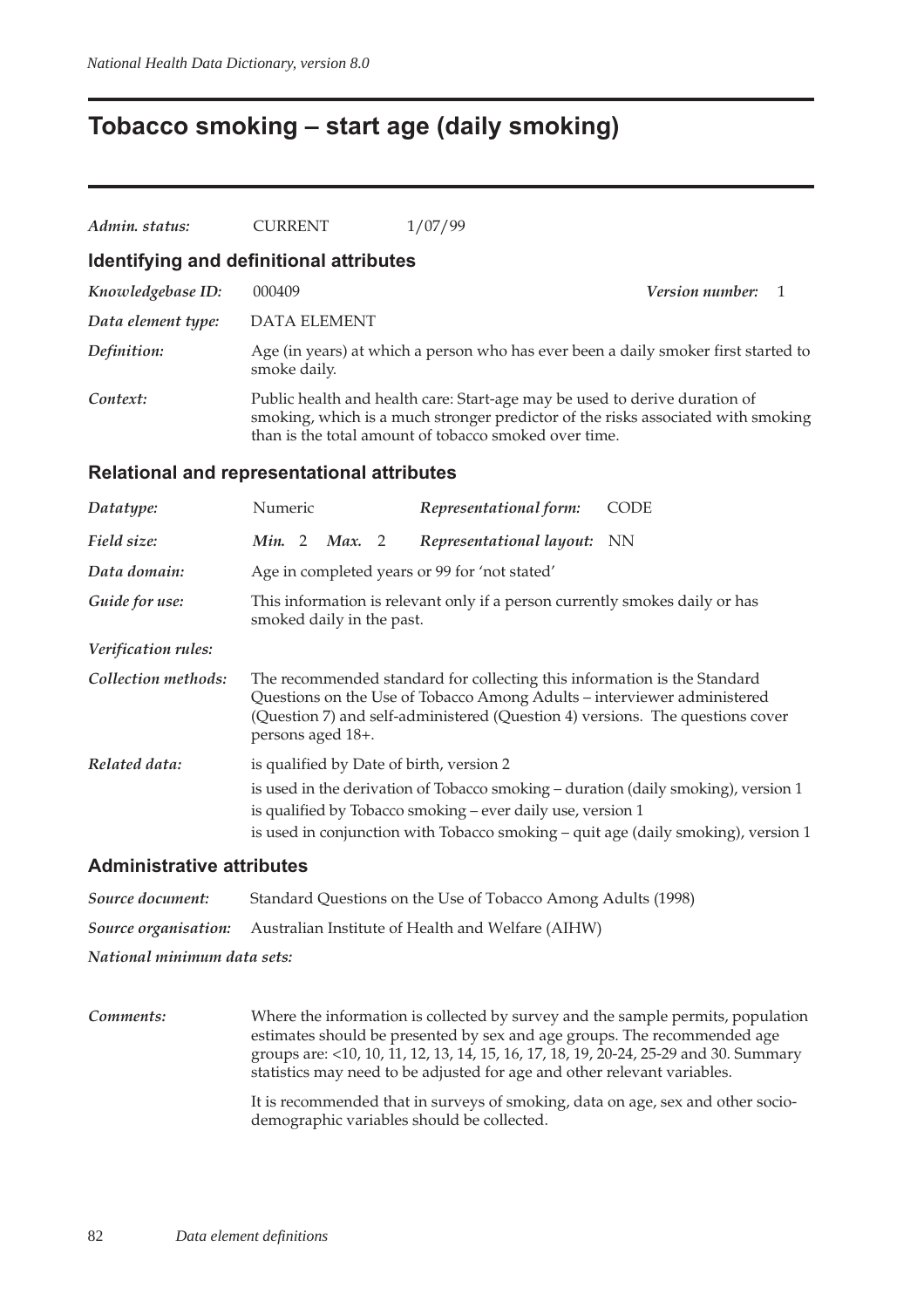## **Tobacco smoking – start age (daily smoking) (continued)**

*Comments (cont'd):* It is also recommended that when smoking is investigated in relation to health, data on other risk factors including pregnancy status, physical activity, overweight and obesity, and alcohol consumption should be collected. The Standard Questions on the Use of Tobacco Among Adults (self- and interviewer-administered versions) can be obtained from the National Centre for Monitoring Cardiovascular Disease at the Australian Institute of Health and

Welfare, telephone (02) 6244 1000.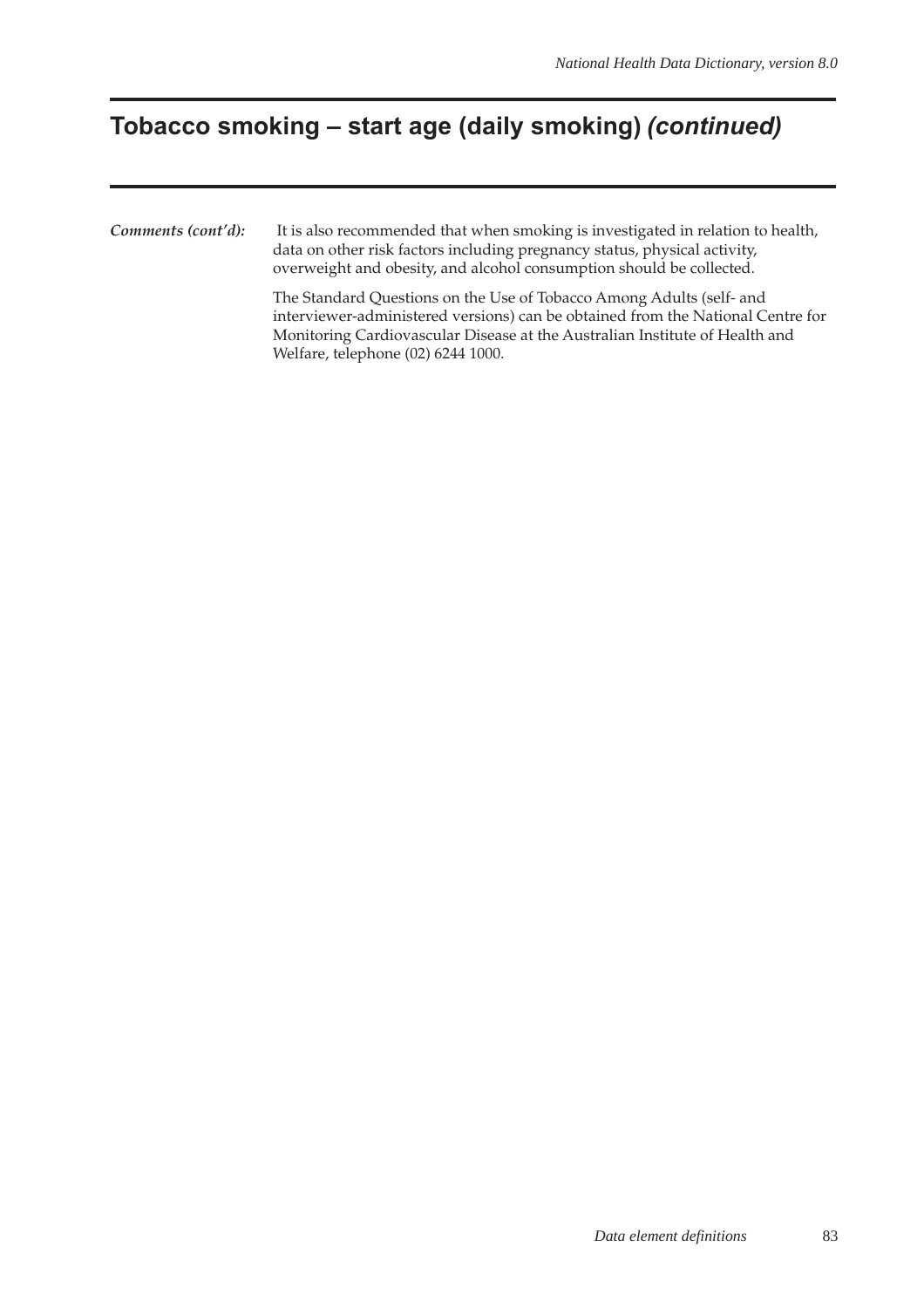# **Tobacco smoking – quit age (daily smoking)**

| Admin. status:      | <b>CURRENT</b>                                                                                                                                                                                                                                                                                   | 1/07/99                                                                                                                                                                                                                                                                                                    |                                                                                                                                                                     |
|---------------------|--------------------------------------------------------------------------------------------------------------------------------------------------------------------------------------------------------------------------------------------------------------------------------------------------|------------------------------------------------------------------------------------------------------------------------------------------------------------------------------------------------------------------------------------------------------------------------------------------------------------|---------------------------------------------------------------------------------------------------------------------------------------------------------------------|
|                     | Identifying and definitional attributes                                                                                                                                                                                                                                                          |                                                                                                                                                                                                                                                                                                            |                                                                                                                                                                     |
| Knowledgebase ID:   | 000408                                                                                                                                                                                                                                                                                           |                                                                                                                                                                                                                                                                                                            | Version number:<br>1                                                                                                                                                |
| Data element type:  | <b>DATA ELEMENT</b>                                                                                                                                                                                                                                                                              |                                                                                                                                                                                                                                                                                                            |                                                                                                                                                                     |
| Definition:         |                                                                                                                                                                                                                                                                                                  | Age (in years) at which a person who has smoked daily in the past and is no<br>longer a daily smoker most recently stopped smoking daily.                                                                                                                                                                  |                                                                                                                                                                     |
| Context:            |                                                                                                                                                                                                                                                                                                  | duration of daily smoking and exposure to increased risk to health.                                                                                                                                                                                                                                        | Public health and health care: Quit-age and start-age provide information on the                                                                                    |
|                     | <b>Relational and representational attributes</b>                                                                                                                                                                                                                                                |                                                                                                                                                                                                                                                                                                            |                                                                                                                                                                     |
| Datatype:           | Numeric                                                                                                                                                                                                                                                                                          | Representational form:                                                                                                                                                                                                                                                                                     | <b>QUANTITATIVE VALUE</b>                                                                                                                                           |
| Field size:         | Min. 2<br>Max.<br>$\overline{\phantom{0}}^2$                                                                                                                                                                                                                                                     | Representational layout:                                                                                                                                                                                                                                                                                   | NN                                                                                                                                                                  |
| Data domain:        |                                                                                                                                                                                                                                                                                                  | Age in completed years or 99 for 'not stated'                                                                                                                                                                                                                                                              |                                                                                                                                                                     |
| Guide for use:      | In order to estimate quit-age, the person's date of birth or current age should also<br>be collected. Quit-age may be directly reported, or derived from the date the<br>person quit smoking or the length of time since quitting, once the person's date of<br>birth (or current age) is known. |                                                                                                                                                                                                                                                                                                            |                                                                                                                                                                     |
|                     | are not current daily smokers.                                                                                                                                                                                                                                                                   |                                                                                                                                                                                                                                                                                                            | Quit-age is relevant only to persons who have been daily smokers in the past and                                                                                    |
| Verification rules: |                                                                                                                                                                                                                                                                                                  |                                                                                                                                                                                                                                                                                                            |                                                                                                                                                                     |
| Collection methods: | persons aged 18+.                                                                                                                                                                                                                                                                                | The recommended standard for collecting this information is the Standard<br>Questions on the Use of Tobacco Among Adults – interviewer administered                                                                                                                                                        | (Question 6) and self-administered (Question 3a) versions. The questions cover                                                                                      |
|                     |                                                                                                                                                                                                                                                                                                  | The relevant question in each version of the questionnaires refers to when the<br>refers to when the person most recently stopped smoking daily. However, in<br>daily, the most appropriate question to ask at the time of collecting the<br>information is when the person finally stopped smoking daily. | person finally stopped smoking daily, whereas the definition for this data element<br>order to provide information on when the person most recently stopped smoking |
| Related data:       | is qualified by Date of birth, version 2                                                                                                                                                                                                                                                         |                                                                                                                                                                                                                                                                                                            |                                                                                                                                                                     |
|                     |                                                                                                                                                                                                                                                                                                  |                                                                                                                                                                                                                                                                                                            | is used in the derivation of Tobacco smoking - duration (daily smoking), version 1                                                                                  |
|                     |                                                                                                                                                                                                                                                                                                  |                                                                                                                                                                                                                                                                                                            | is used in conjunction with Tobacco smoking - start age (daily smoking), version 1                                                                                  |
|                     |                                                                                                                                                                                                                                                                                                  | is qualified by Tobacco smoking status, version 1                                                                                                                                                                                                                                                          |                                                                                                                                                                     |
|                     | version 1                                                                                                                                                                                                                                                                                        |                                                                                                                                                                                                                                                                                                            | is used in the derivation of Tobacco smoking - time since quitting (daily smoking),                                                                                 |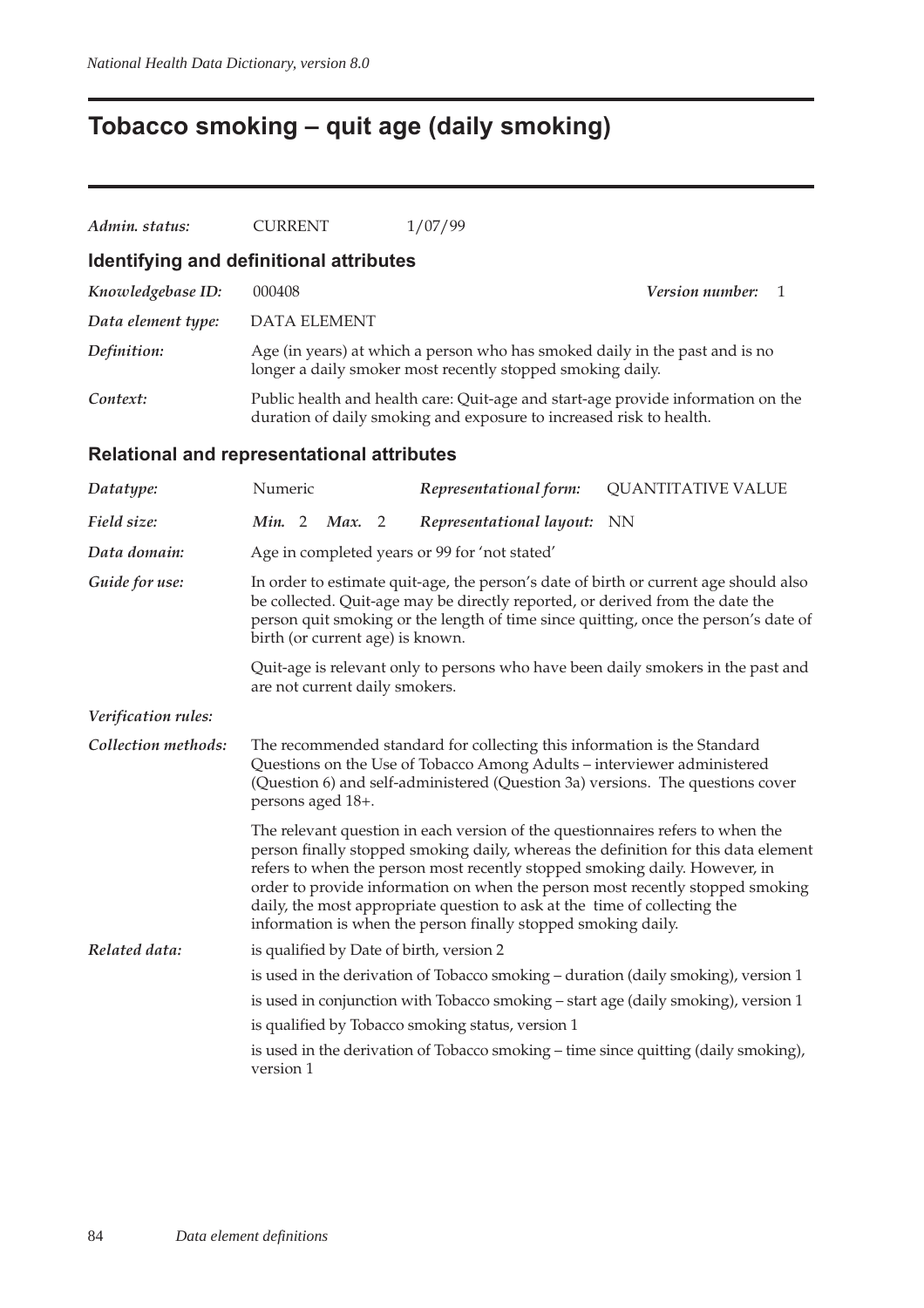### **Tobacco smoking – quit age (daily smoking) (continued)**

#### **Administrative attributes**

| Source document:            | Standard Questions on the Use of Tobacco Among Adults (1998) |
|-----------------------------|--------------------------------------------------------------|
| Source organisation:        | Australian Institute of Health and Welfare (AIHW)            |
| National minimum data sets: |                                                              |

*Comments:* Where the information is collected by survey and the sample permits, population estimates should be presented by sex and 5-year age groups. Summary statistics may need to be adjusted for age and other relevant variables.

> It is recommended that in surveys of smoking, data on age, sex and other sociodemographic variables should be collected. It is also recommended that when smoking is investigated in relation to health, data on other risk factors including pregnancy status, physical activity, overweight and obesity, and alcohol consumption should be collected.

> The Standard Questions on the Use of Tobacco Among Adults (self- and interviewer-administered versions) can be obtained from the National Centre for Monitoring Cardiovascular Disease at the Australian Institute of Health and Welfare, telephone (02) 6244 1000.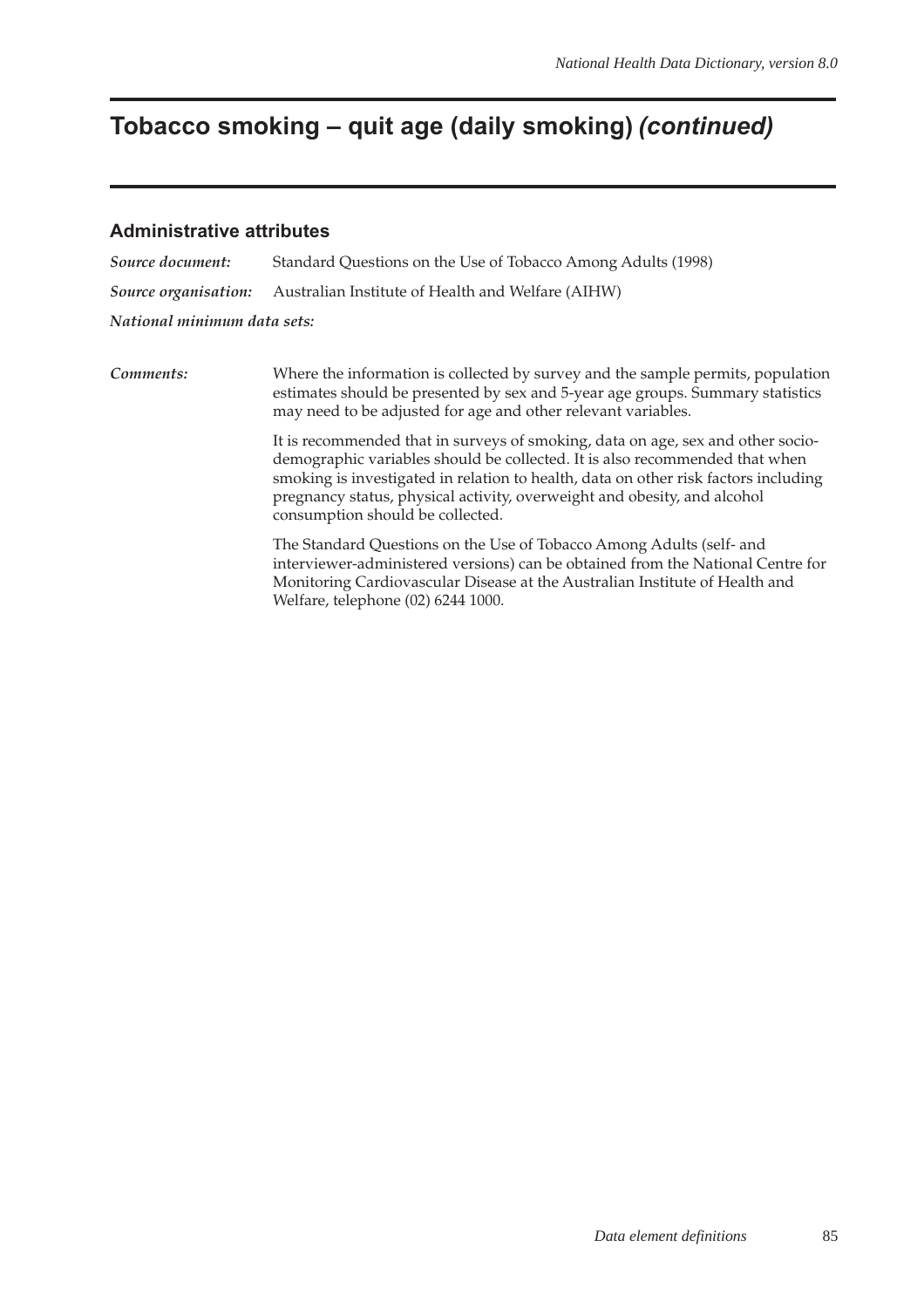## **Tobacco smoking – time since quitting (daily smoking)**

| Admin. status:                          | <b>CURRENT</b>       | 1/07/99                                                           |                                                                              |
|-----------------------------------------|----------------------|-------------------------------------------------------------------|------------------------------------------------------------------------------|
| Identifying and definitional attributes |                      |                                                                   |                                                                              |
| Knowledgebase ID:                       | 000411               |                                                                   | Version number:                                                              |
| Data element type:                      | DERIVED DATA ELEMENT |                                                                   |                                                                              |
| Definition:                             |                      | Time since a person most recently quit daily smoking.             |                                                                              |
| Context:                                |                      | indication of improvement in the health risk profile of a person. | Public health and health care: Time since quitting daily smoking may give an |
|                                         |                      | It is also useful in evaluating health promotion campaigns.       |                                                                              |

#### **Relational and representational attributes**

| Datatype:      | Numeric                                                                                                                              |                                                                                                                                                                                                                                                                                                                                            |                    |  | Representational form:                             | <b>CODE</b> |  |  |  |  |
|----------------|--------------------------------------------------------------------------------------------------------------------------------------|--------------------------------------------------------------------------------------------------------------------------------------------------------------------------------------------------------------------------------------------------------------------------------------------------------------------------------------------|--------------------|--|----------------------------------------------------|-------------|--|--|--|--|
| Field size:    | Min. 2                                                                                                                               |                                                                                                                                                                                                                                                                                                                                            | Max. $2$           |  | Representational layout:                           | NN          |  |  |  |  |
| Data domain:   | 01                                                                                                                                   |                                                                                                                                                                                                                                                                                                                                            | 12 months (1 year) |  |                                                    |             |  |  |  |  |
|                | 02                                                                                                                                   | 2 years etc. to 78                                                                                                                                                                                                                                                                                                                         |                    |  |                                                    |             |  |  |  |  |
|                | 79                                                                                                                                   | 79+ years                                                                                                                                                                                                                                                                                                                                  |                    |  |                                                    |             |  |  |  |  |
|                | 80                                                                                                                                   | Less than 1 month                                                                                                                                                                                                                                                                                                                          |                    |  |                                                    |             |  |  |  |  |
|                | 81                                                                                                                                   | 1 month                                                                                                                                                                                                                                                                                                                                    |                    |  |                                                    |             |  |  |  |  |
|                | 82                                                                                                                                   |                                                                                                                                                                                                                                                                                                                                            | 2 months           |  |                                                    |             |  |  |  |  |
|                | 83                                                                                                                                   |                                                                                                                                                                                                                                                                                                                                            | 3 months           |  |                                                    |             |  |  |  |  |
|                | 84                                                                                                                                   |                                                                                                                                                                                                                                                                                                                                            | 4 months           |  |                                                    |             |  |  |  |  |
|                | 85                                                                                                                                   |                                                                                                                                                                                                                                                                                                                                            | 5 months           |  |                                                    |             |  |  |  |  |
|                | 86                                                                                                                                   |                                                                                                                                                                                                                                                                                                                                            | 6 months           |  |                                                    |             |  |  |  |  |
|                | 87                                                                                                                                   |                                                                                                                                                                                                                                                                                                                                            | 7 months           |  |                                                    |             |  |  |  |  |
|                | 88                                                                                                                                   |                                                                                                                                                                                                                                                                                                                                            | 8 months           |  |                                                    |             |  |  |  |  |
|                | 89                                                                                                                                   | 9 months                                                                                                                                                                                                                                                                                                                                   |                    |  |                                                    |             |  |  |  |  |
|                | 90                                                                                                                                   |                                                                                                                                                                                                                                                                                                                                            | 10 months          |  |                                                    |             |  |  |  |  |
|                |                                                                                                                                      | 91<br>11 months                                                                                                                                                                                                                                                                                                                            |                    |  |                                                    |             |  |  |  |  |
|                | 92                                                                                                                                   |                                                                                                                                                                                                                                                                                                                                            |                    |  | months, not specified                              |             |  |  |  |  |
|                |                                                                                                                                      | 93<br>years, not specified                                                                                                                                                                                                                                                                                                                 |                    |  |                                                    |             |  |  |  |  |
|                | 99                                                                                                                                   |                                                                                                                                                                                                                                                                                                                                            | not stated         |  |                                                    |             |  |  |  |  |
| Guide for use: | In order to estimate time since quitting for all respondents, the person's date of<br>birth or current age should also be collected. |                                                                                                                                                                                                                                                                                                                                            |                    |  |                                                    |             |  |  |  |  |
|                |                                                                                                                                      | For optimal flexibility of use, the time since quitting is coded as months or years.<br>However, people may report the time that they quit smoking in various ways<br>(e.g. age, a date, or a number of days or weeks ago). When the information is<br>reported in weeks and is less than 4, or in days and is less than 28, then code 80. |                    |  |                                                    |             |  |  |  |  |
|                |                                                                                                                                      | When the person reports the time since quitting as weeks ago, convert into<br>months by dividing by 4 (rounded down to the nearest month).                                                                                                                                                                                                 |                    |  |                                                    |             |  |  |  |  |
|                |                                                                                                                                      |                                                                                                                                                                                                                                                                                                                                            |                    |  | If days reported are between 28 and 59 code to 81. |             |  |  |  |  |
|                |                                                                                                                                      |                                                                                                                                                                                                                                                                                                                                            |                    |  |                                                    |             |  |  |  |  |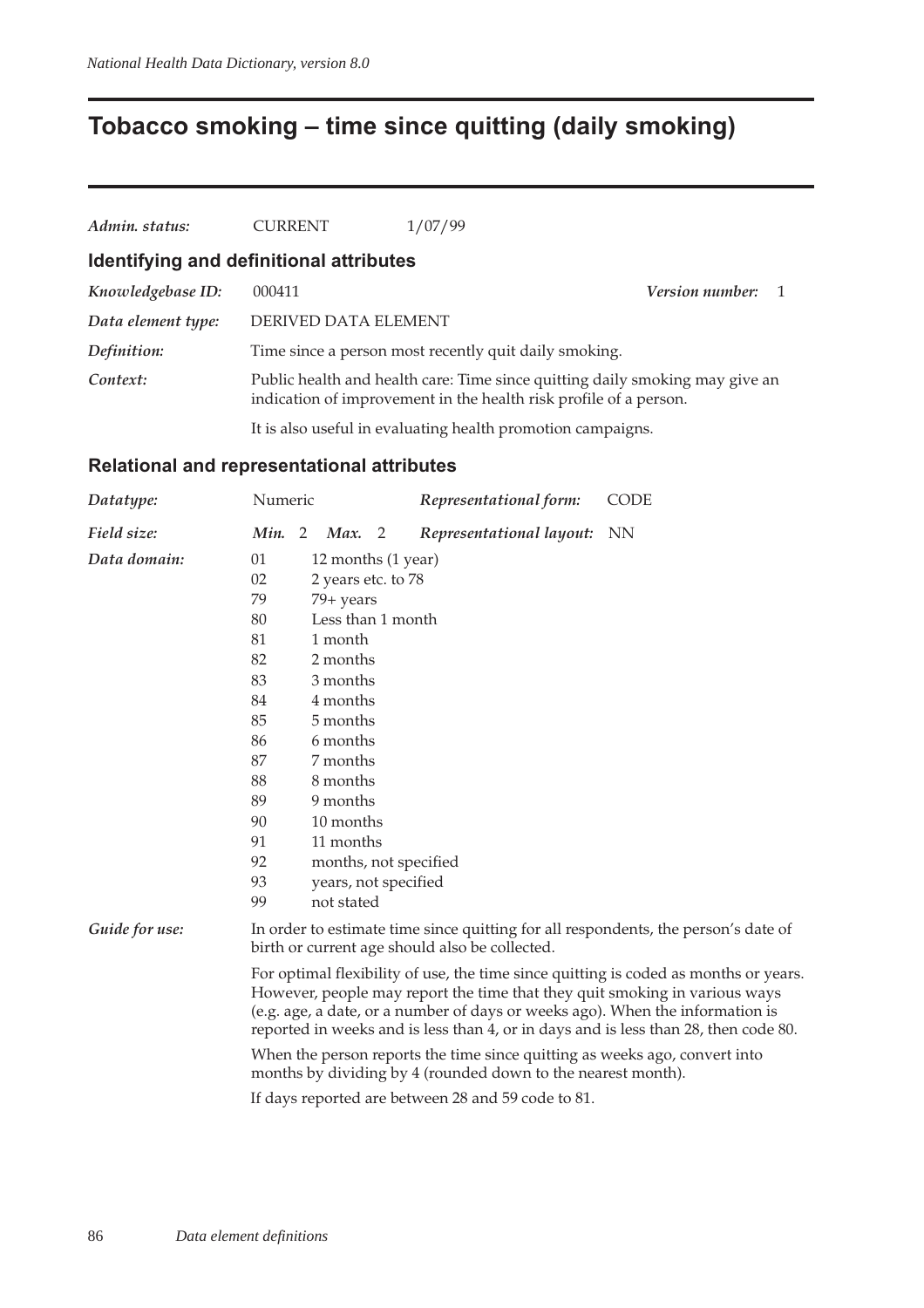## **Tobacco smoking – time since quitting (daily smoking) (continued)**

|                     | Guide for use (cont'd): Where the information is about age only, time since quitting (daily use) is the<br>difference between quit-age and age at survey.                                                        |
|---------------------|------------------------------------------------------------------------------------------------------------------------------------------------------------------------------------------------------------------|
| Verification rules: |                                                                                                                                                                                                                  |
| Collection methods: | The recommended standard for collecting this information is the Standard<br>Questions on the Use of Tobacco Among Adults – interviewer administered<br>(Question 6) and self-administered (Question 3) versions. |
| Related data:       | is qualified by Date of birth, version 2                                                                                                                                                                         |
|                     | is qualified by Tobacco smoking - ever daily use, version 1                                                                                                                                                      |
|                     | is derived from Tobacco smoking – quit age (daily smoking), version 1                                                                                                                                            |

#### **Administrative attributes**

| Source document:            | Standard Questions on the Use of Tobacco Among Adults (1998)                  |  |  |  |  |  |
|-----------------------------|-------------------------------------------------------------------------------|--|--|--|--|--|
|                             | <b>Source organisation:</b> Australian Institute of Health and Welfare (AIHW) |  |  |  |  |  |
| National minimum data sets: |                                                                               |  |  |  |  |  |

*Comments:* Where this information is collected by survey and the sample permits, population estimates should be presented by sex and 5-year age groups. Summary statistics may need to be adjusted for age and other relevant variables.

> It is recommended that in surveys of smoking, data on age, sex and other sociodemographic variables should be collected.

> It is also recommended that when smoking is investigated in relation to health, data on other risk factors including pregnancy status, physical activity, overweight and obesity, and alcohol consumption should be collected.

The Standard Questions on the Use of Tobacco Among Adults (self- and interviewer-administered versions) can be obtained from the National Centre for Monitoring Cardiovascular Disease at the Australian Institute of Health and Welfare, telephone (02) 6244 1000.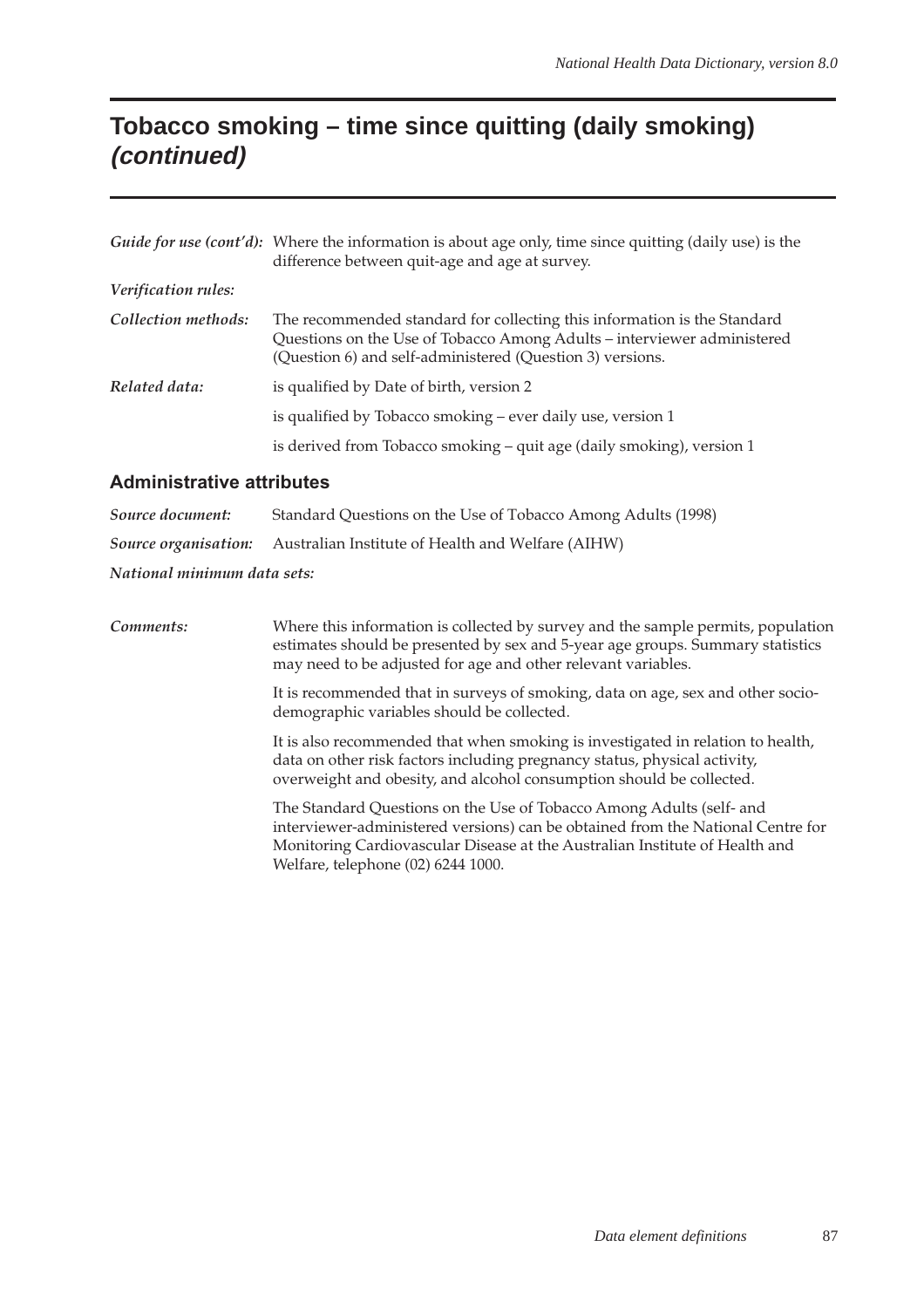#### **National Health Information Model entities**

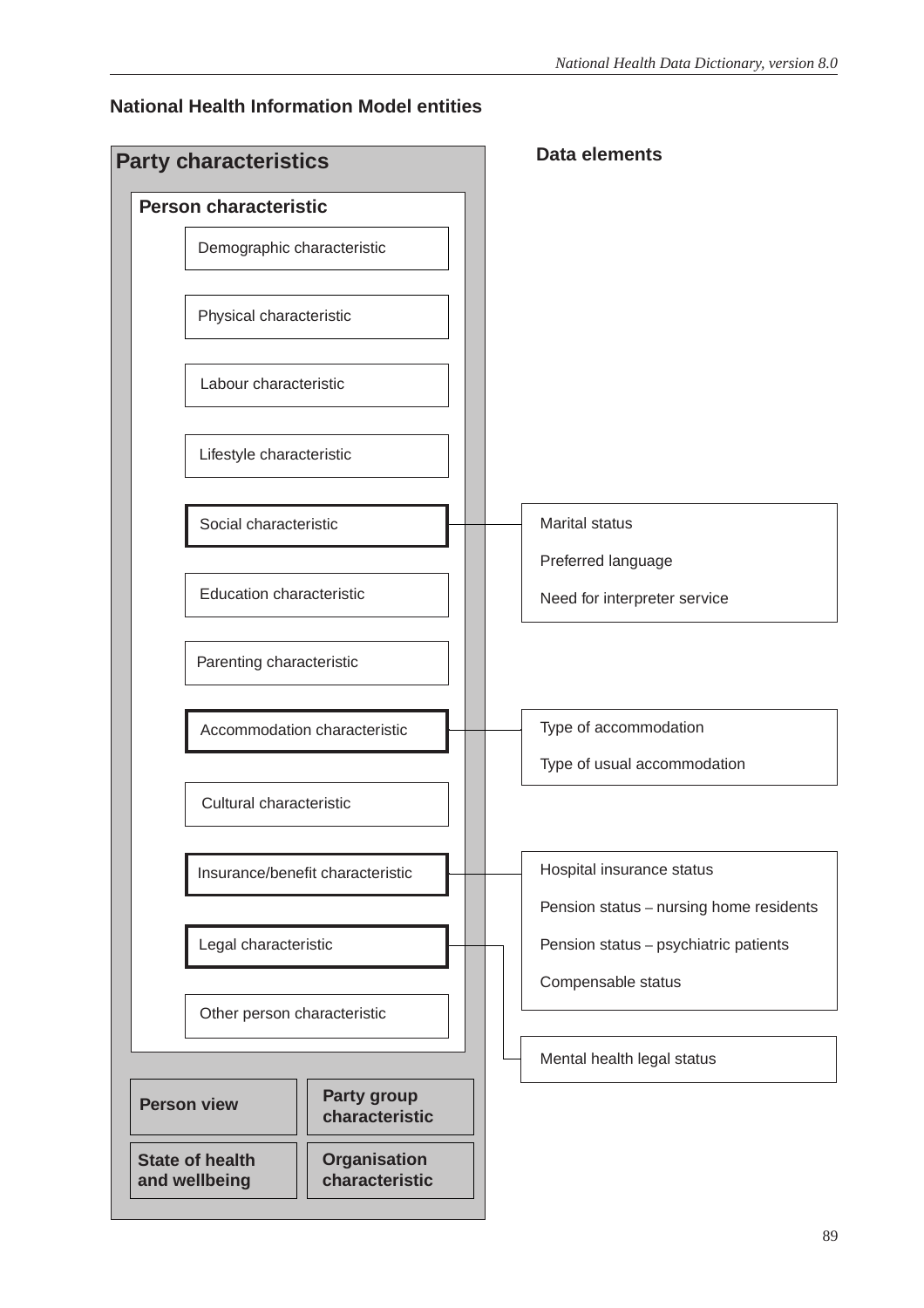## **Marital status**

| Admin. status:     | <b>CURRENT</b>                          | 1/07/94                                                                                                                                                                                                                                                                                                                   |                        |  |
|--------------------|-----------------------------------------|---------------------------------------------------------------------------------------------------------------------------------------------------------------------------------------------------------------------------------------------------------------------------------------------------------------------------|------------------------|--|
|                    | Identifying and definitional attributes |                                                                                                                                                                                                                                                                                                                           |                        |  |
| Knowledgebase ID:  | 000089                                  |                                                                                                                                                                                                                                                                                                                           | <i>Version number:</i> |  |
| Data element type: | <b>DATA ELEMENT</b>                     |                                                                                                                                                                                                                                                                                                                           |                        |  |
| Definition:        | Current marital status of the person.   |                                                                                                                                                                                                                                                                                                                           |                        |  |
| Context:           |                                         | Marital status is a core data element in a wide range of social, labour and<br>demographic statistics. Its main purpose is to establish the living arrangements of<br>individuals, to facilitate analysis of the association of marital status with the need<br>for and use of services and for epidemiological analysis. |                        |  |
|                    | status be accepted (ABS 1993).          | The ABS has defined registered marital status based on a legal concept and social<br>marital status, a social, marriage-like arrangement (i.e. de facto marriage). The<br>ABS standards working party recommended that the ABS registered marital                                                                         |                        |  |

#### **Relational and representational attributes**

| Datatype:                        | Numeric   |                              | Representational form:                                                                                                                                      | <b>CODE</b>                                                                                                                                                        |
|----------------------------------|-----------|------------------------------|-------------------------------------------------------------------------------------------------------------------------------------------------------------|--------------------------------------------------------------------------------------------------------------------------------------------------------------------|
| Field size:                      | Min.<br>1 | Max. 1                       | Representational layout: N                                                                                                                                  |                                                                                                                                                                    |
| Data domain:                     | 1         | Never married                |                                                                                                                                                             |                                                                                                                                                                    |
|                                  | 2         | Widowed                      |                                                                                                                                                             |                                                                                                                                                                    |
|                                  | 3         | Divorced                     |                                                                                                                                                             |                                                                                                                                                                    |
|                                  | 4         | Separated                    |                                                                                                                                                             |                                                                                                                                                                    |
|                                  | 5         | Married (including de facto) |                                                                                                                                                             |                                                                                                                                                                    |
|                                  | 6         |                              | Not stated / inadequately described                                                                                                                         |                                                                                                                                                                    |
| Guide for use:                   |           |                              | applicable to all de facto couples, including of the same sex.                                                                                              | The category Married (registered and de facto) should be generally accepted as                                                                                     |
| Verification rules:              |           |                              |                                                                                                                                                             |                                                                                                                                                                    |
| Collection methods:              |           | capture this information.    | While marital status is an important factor in assessing the type and extent of<br>and living arrangements and other data elements need to be formulated to | support needs, such as for the elderly living in the home environment, marital<br>status does not adequately address the need for information about social support |
| Related data:                    |           |                              | supersedes previous data element Marital status, version 1                                                                                                  |                                                                                                                                                                    |
| <b>Administrative attributes</b> |           |                              |                                                                                                                                                             |                                                                                                                                                                    |

| Source document:                 | ABS Directory of concepts and standards for social, labour and demographic<br>statistics, 1993 |
|----------------------------------|------------------------------------------------------------------------------------------------|
|                                  | <i>Source organisation:</i> Australian Bureau of Statistics                                    |
| National minimum data sets:      |                                                                                                |
| Institutional mental health care | from $1/07/97$ to                                                                              |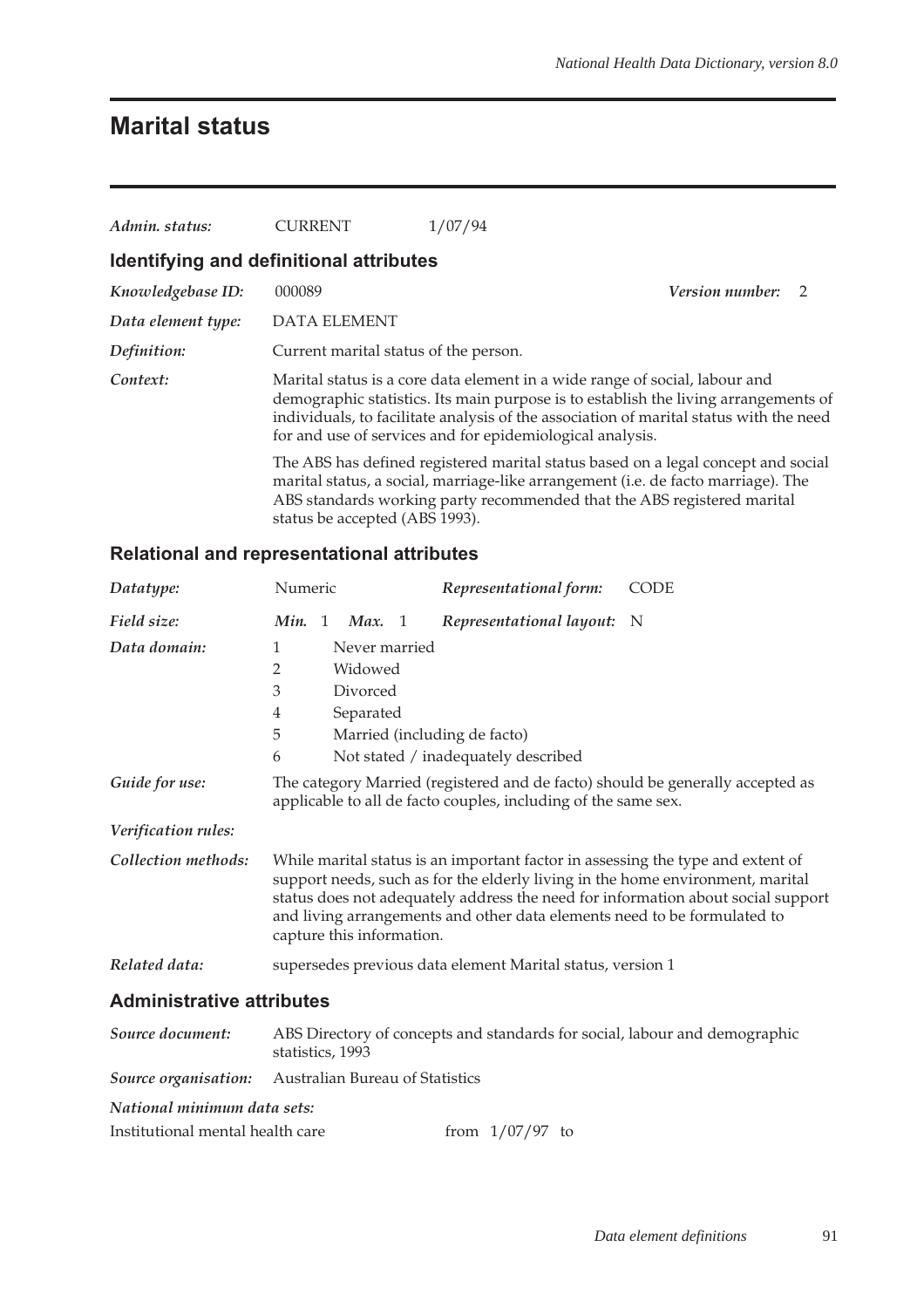### **Marital status (continued)**

*Comments:* ABS standards (see ABS: Directory of Concepts and Standards for Social, Labour and Demographic statistics) identify two concepts of marital status:

> - registered marital status-defined as whether a person has, or has had, a legally registered marriage;

- social marital status-based on a persons living arrangements (including de-facto marriages), as reported by the person.

ABS recommends that the social marital status concept be collected when information on marital status is sought, whereas the registered marital status concept need only be collected where it is specifically required for the purposes of the collection and only in areas of consent if necessary. Most community services data collections ask clients to self-report their marital status. Hence, the operative concept is one of social marital status.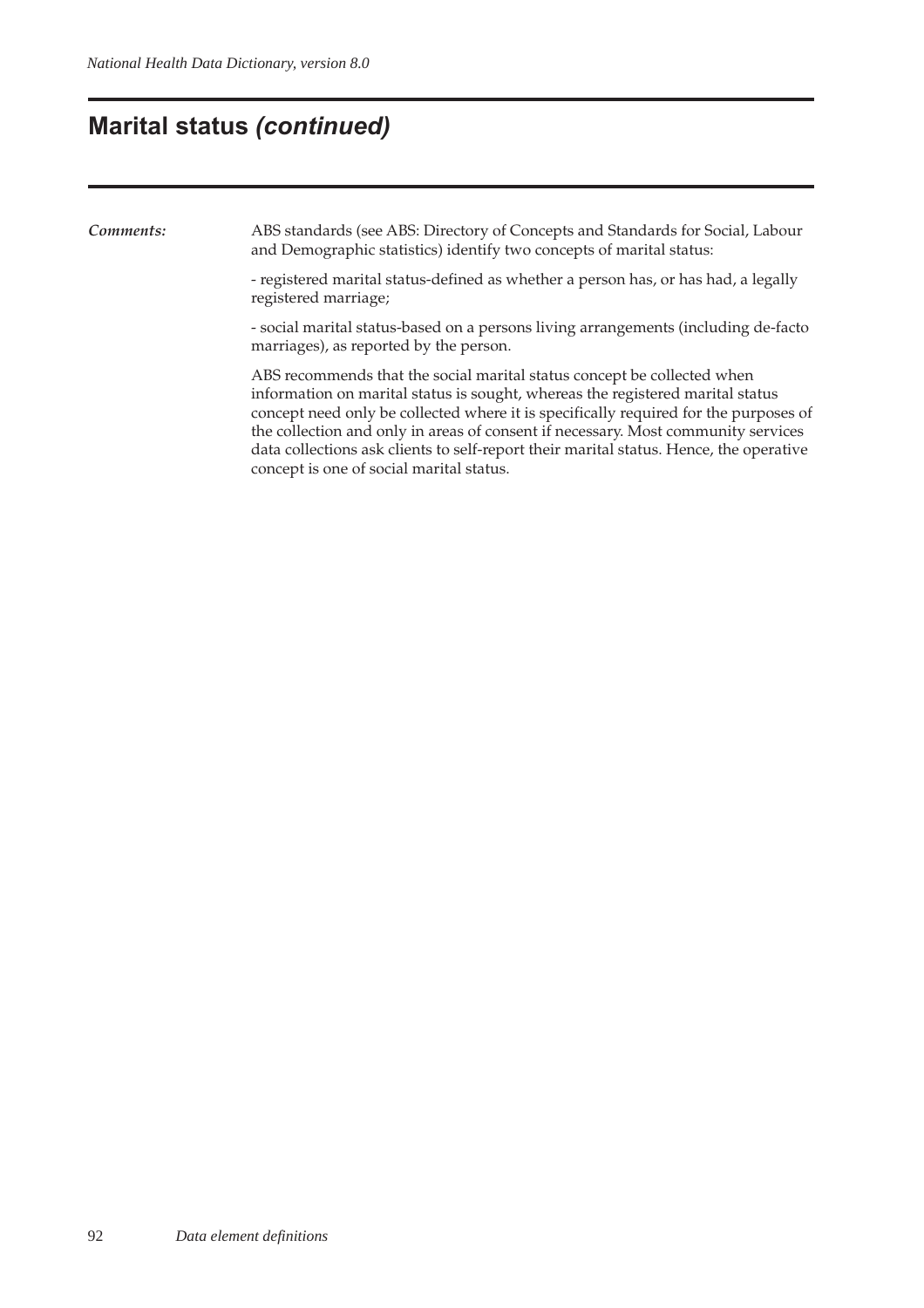# **Preferred language**

| Admin. status:     | <b>CURRENT</b>                          | 1/07/98                                                                                                                                                                                                                                                                                                              |                        |                |  |  |  |
|--------------------|-----------------------------------------|----------------------------------------------------------------------------------------------------------------------------------------------------------------------------------------------------------------------------------------------------------------------------------------------------------------------|------------------------|----------------|--|--|--|
|                    | Identifying and definitional attributes |                                                                                                                                                                                                                                                                                                                      |                        |                |  |  |  |
| Knowledgebase ID:  | 000132                                  |                                                                                                                                                                                                                                                                                                                      | <i>Version number:</i> | $\overline{2}$ |  |  |  |
| Data element type: | DATA ELEMENT                            |                                                                                                                                                                                                                                                                                                                      |                        |                |  |  |  |
| Definition:        | person can speak fluent English.        | The language (including sign language) most preferred by the person for<br>communication. This may be a language other than English even where the                                                                                                                                                                   |                        |                |  |  |  |
| Context:           |                                         | Health and welfare services: An important indicator of ethnicity, especially for<br>persons born in non-English-speaking countries. Its collection will assist in the<br>planning and provision of multilingual services and facilitate program and<br>service delivery for migrants and other non-English speakers. |                        |                |  |  |  |

### **Relational and representational attributes**

| Datatype:    | Numeric |                |                   |   | Representational form:                                    | CODE      |
|--------------|---------|----------------|-------------------|---|-----------------------------------------------------------|-----------|
| Field size:  | Min.    | $\overline{2}$ | Max.              | 2 | Representational layout:                                  | <b>NN</b> |
| Data domain: | $00\,$  |                | Afrikaans         |   |                                                           |           |
|              | 01      |                | Albanian          |   |                                                           |           |
|              | 02      |                |                   |   | Alyawarr (Alyawarra)                                      |           |
|              | 03      |                |                   |   | Arabic (including Lebanese)                               |           |
|              | 04      |                | Armenian          |   |                                                           |           |
|              | 05      |                | Arrernte (Aranda) |   |                                                           |           |
|              | 06      |                |                   |   | Assyrian (including Aramaic)                              |           |
|              | 07      |                |                   |   | Australian Indigenous languages, not elsewhere classified |           |
|              | 08      |                | Bengali           |   |                                                           |           |
|              | 09      |                | Bisaya            |   |                                                           |           |
|              | 10      |                | Bosnian           |   |                                                           |           |
|              | 11      |                | Bulgarian         |   |                                                           |           |
|              | 12      |                | Burarra           |   |                                                           |           |
|              | 13      |                | <b>Burmese</b>    |   |                                                           |           |
|              | 14      |                | Cantonese         |   |                                                           |           |
|              | 15      |                | Cebuano           |   |                                                           |           |
|              | 16      |                | Croatian          |   |                                                           |           |
|              | 17      |                | Czech             |   |                                                           |           |
|              | 18      |                | Danish            |   |                                                           |           |
|              | 19      |                | English           |   |                                                           |           |
|              | 20      |                | Estonian          |   |                                                           |           |
|              | 21      |                | Fijian            |   |                                                           |           |
|              | 22      |                | Finnish           |   |                                                           |           |
|              | 23      |                | French            |   |                                                           |           |
|              | 24      |                | German            |   |                                                           |           |
|              | 25      |                | Gilbertese        |   |                                                           |           |
|              | 26      |                | Greek             |   |                                                           |           |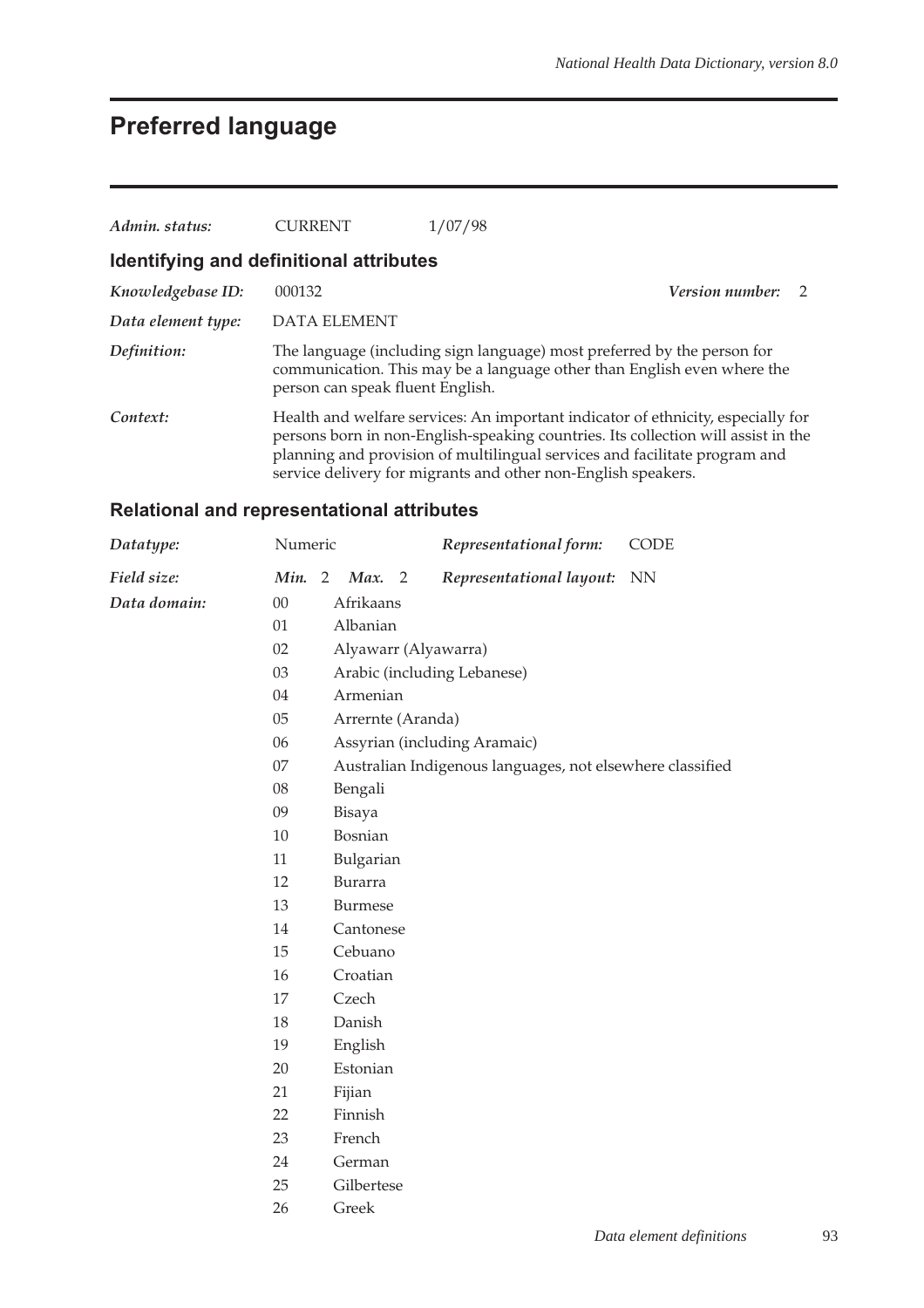# **Preferred language (continued)**

| Data domain (cont'd): | 27 | Gujarati            |
|-----------------------|----|---------------------|
|                       | 28 | Hakka               |
|                       | 29 | Hebrew              |
|                       | 30 | Hindi               |
|                       | 31 | Hmong               |
|                       | 32 | Hokkien             |
|                       | 33 | Hungarian           |
|                       | 34 | Indonesian          |
|                       | 35 | <b>Irish</b>        |
|                       | 36 | Italian             |
|                       | 37 | Japanese            |
|                       | 38 | Kannada             |
|                       | 39 | Khmer               |
|                       | 40 | Korean              |
|                       | 41 | Kriol               |
|                       | 42 | Kuurinji (Gurindji) |
|                       | 43 | Lao                 |
|                       | 44 | Latvian             |
|                       | 45 | Lithuanian          |
|                       | 46 | Macedonian          |
|                       | 47 | Malay               |
|                       | 48 | Maltese             |
|                       | 49 | Mandarin            |
|                       | 50 | Mauritian Creole    |
|                       | 51 | Netherlandic        |
|                       | 52 | Norwegian           |
|                       | 53 | Persian             |
|                       | 54 | Pintupi             |
|                       | 55 | Pitjantjatjara      |
|                       | 56 | Polish              |
|                       | 57 | Portuguese          |
|                       | 58 | Punjabi             |
|                       | 59 | Romanian            |
|                       | 60 | Russian             |
|                       | 61 | Samoan              |
|                       | 62 | Serbian             |
|                       | 63 | Sinhalese           |
|                       | 64 | Slovak              |
|                       | 65 | Slovene             |
|                       | 66 | Somali              |
|                       | 67 | Spanish             |
|                       | 68 | Swahili             |
|                       | 69 | Swedish             |

70 Tagalog (Filipino)

94 *Data element definitions*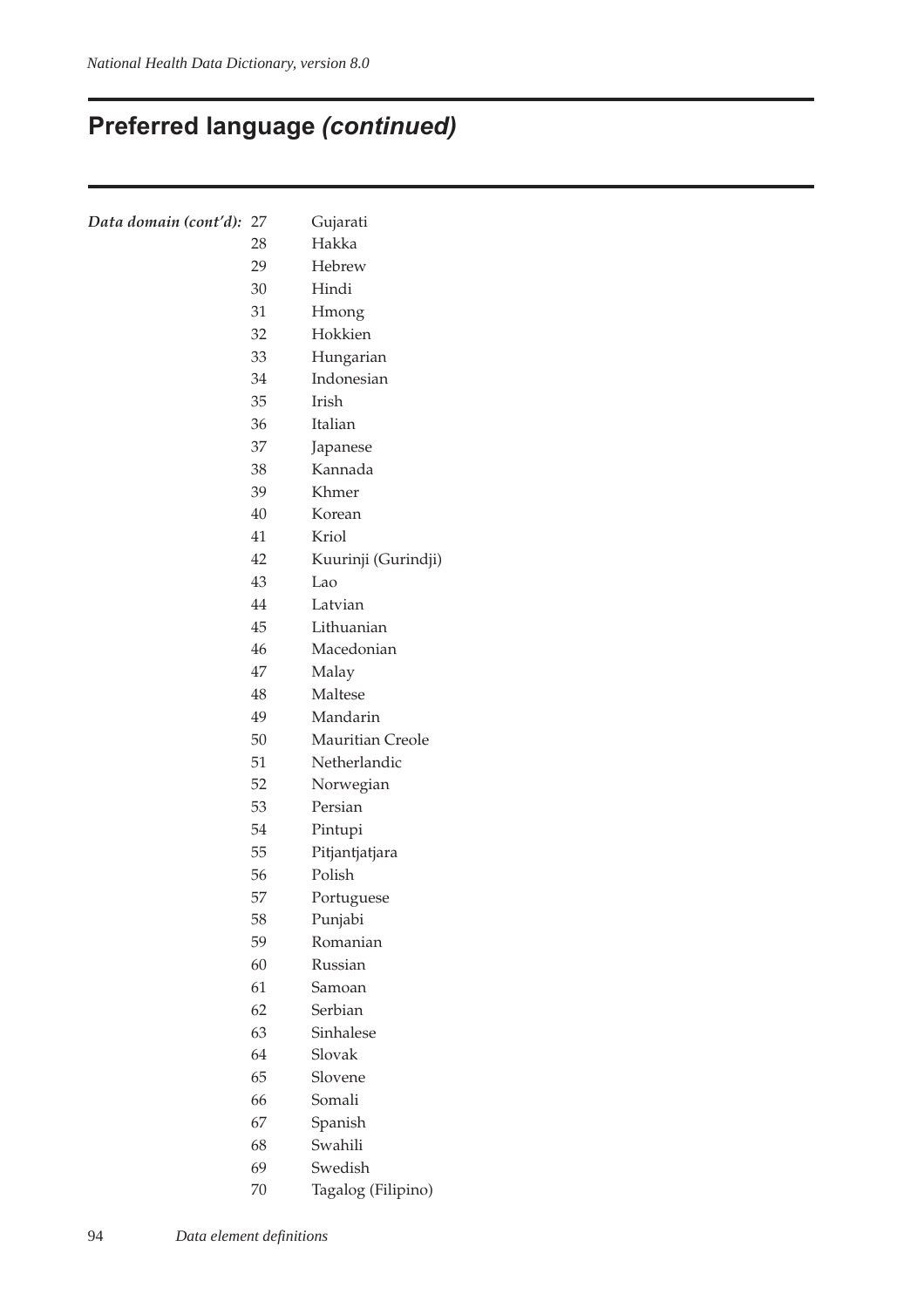# **Preferred language (continued)**

| Data domain (cont'd)             | 71                                                                                                                                                               | Tamil                                                                                                                                                                                                                                                                                                                                                                                                                                                                                       |  |  |  |  |
|----------------------------------|------------------------------------------------------------------------------------------------------------------------------------------------------------------|---------------------------------------------------------------------------------------------------------------------------------------------------------------------------------------------------------------------------------------------------------------------------------------------------------------------------------------------------------------------------------------------------------------------------------------------------------------------------------------------|--|--|--|--|
|                                  | 72                                                                                                                                                               | Telugu                                                                                                                                                                                                                                                                                                                                                                                                                                                                                      |  |  |  |  |
|                                  | 73                                                                                                                                                               | Teochew                                                                                                                                                                                                                                                                                                                                                                                                                                                                                     |  |  |  |  |
|                                  | 74                                                                                                                                                               | Thai                                                                                                                                                                                                                                                                                                                                                                                                                                                                                        |  |  |  |  |
|                                  | 75                                                                                                                                                               | Timorese                                                                                                                                                                                                                                                                                                                                                                                                                                                                                    |  |  |  |  |
|                                  | 76                                                                                                                                                               | Tiwi                                                                                                                                                                                                                                                                                                                                                                                                                                                                                        |  |  |  |  |
|                                  | 77                                                                                                                                                               | Tongan                                                                                                                                                                                                                                                                                                                                                                                                                                                                                      |  |  |  |  |
|                                  | 78                                                                                                                                                               | Turkish                                                                                                                                                                                                                                                                                                                                                                                                                                                                                     |  |  |  |  |
|                                  | 79                                                                                                                                                               | Ukranian                                                                                                                                                                                                                                                                                                                                                                                                                                                                                    |  |  |  |  |
|                                  | 80                                                                                                                                                               | Urdu                                                                                                                                                                                                                                                                                                                                                                                                                                                                                        |  |  |  |  |
|                                  | 81                                                                                                                                                               | Vietnamese                                                                                                                                                                                                                                                                                                                                                                                                                                                                                  |  |  |  |  |
|                                  | 82                                                                                                                                                               | Walmajarri (Walmadjari)                                                                                                                                                                                                                                                                                                                                                                                                                                                                     |  |  |  |  |
|                                  | 83                                                                                                                                                               | Warlpiri                                                                                                                                                                                                                                                                                                                                                                                                                                                                                    |  |  |  |  |
|                                  | 84                                                                                                                                                               | Welsh                                                                                                                                                                                                                                                                                                                                                                                                                                                                                       |  |  |  |  |
|                                  | 85                                                                                                                                                               | Wik-Mungkan                                                                                                                                                                                                                                                                                                                                                                                                                                                                                 |  |  |  |  |
|                                  | 86                                                                                                                                                               | Yiddish                                                                                                                                                                                                                                                                                                                                                                                                                                                                                     |  |  |  |  |
|                                  | 95                                                                                                                                                               | Other languages, nfd                                                                                                                                                                                                                                                                                                                                                                                                                                                                        |  |  |  |  |
|                                  | 96                                                                                                                                                               | Inadequately described                                                                                                                                                                                                                                                                                                                                                                                                                                                                      |  |  |  |  |
|                                  | 97                                                                                                                                                               | Non verbal, so described (including sign languages eg Auslan, Makaton)                                                                                                                                                                                                                                                                                                                                                                                                                      |  |  |  |  |
|                                  | 98                                                                                                                                                               | Not stated                                                                                                                                                                                                                                                                                                                                                                                                                                                                                  |  |  |  |  |
| Guide for use:                   | The classification used in this data element is a modified version of the 2-digit<br>level Australian Standard Classification of Languages (ABS) classification. |                                                                                                                                                                                                                                                                                                                                                                                                                                                                                             |  |  |  |  |
|                                  | All non-verbal means of communication, including sign languages, are to be<br>coded to 97.                                                                       |                                                                                                                                                                                                                                                                                                                                                                                                                                                                                             |  |  |  |  |
|                                  | Code 96 should be used where some information, but insufficient, is provided.                                                                                    |                                                                                                                                                                                                                                                                                                                                                                                                                                                                                             |  |  |  |  |
|                                  | Code 98 is to be used when no information is provided.                                                                                                           |                                                                                                                                                                                                                                                                                                                                                                                                                                                                                             |  |  |  |  |
|                                  | All Australian Indigenous languages not shown separately on the code list are to<br>be coded to 07.                                                              |                                                                                                                                                                                                                                                                                                                                                                                                                                                                                             |  |  |  |  |
| Verification rules:              |                                                                                                                                                                  |                                                                                                                                                                                                                                                                                                                                                                                                                                                                                             |  |  |  |  |
| Collection methods:              |                                                                                                                                                                  | This information may be collected in a variety of ways. It may be collected by<br>using a predetermined shortlist of languages that are most likely to be<br>encountered from the above code list accompanied by an open text field for<br>'Other language' or by using an open ended question that allows for recording of<br>the language nominated by the person. Regardless of the method used for data<br>collection the language nominated should be coded using the above ABS codes. |  |  |  |  |
| Related data:                    |                                                                                                                                                                  | supersedes previous data element Preferred language, version 1                                                                                                                                                                                                                                                                                                                                                                                                                              |  |  |  |  |
| <b>Administrative attributes</b> |                                                                                                                                                                  |                                                                                                                                                                                                                                                                                                                                                                                                                                                                                             |  |  |  |  |
| Source document:                 |                                                                                                                                                                  | Australian Standard Classification of Languages, (ASCL)                                                                                                                                                                                                                                                                                                                                                                                                                                     |  |  |  |  |
|                                  |                                                                                                                                                                  | Australian Bureau of Statistics, Catalogue number 1267.0                                                                                                                                                                                                                                                                                                                                                                                                                                    |  |  |  |  |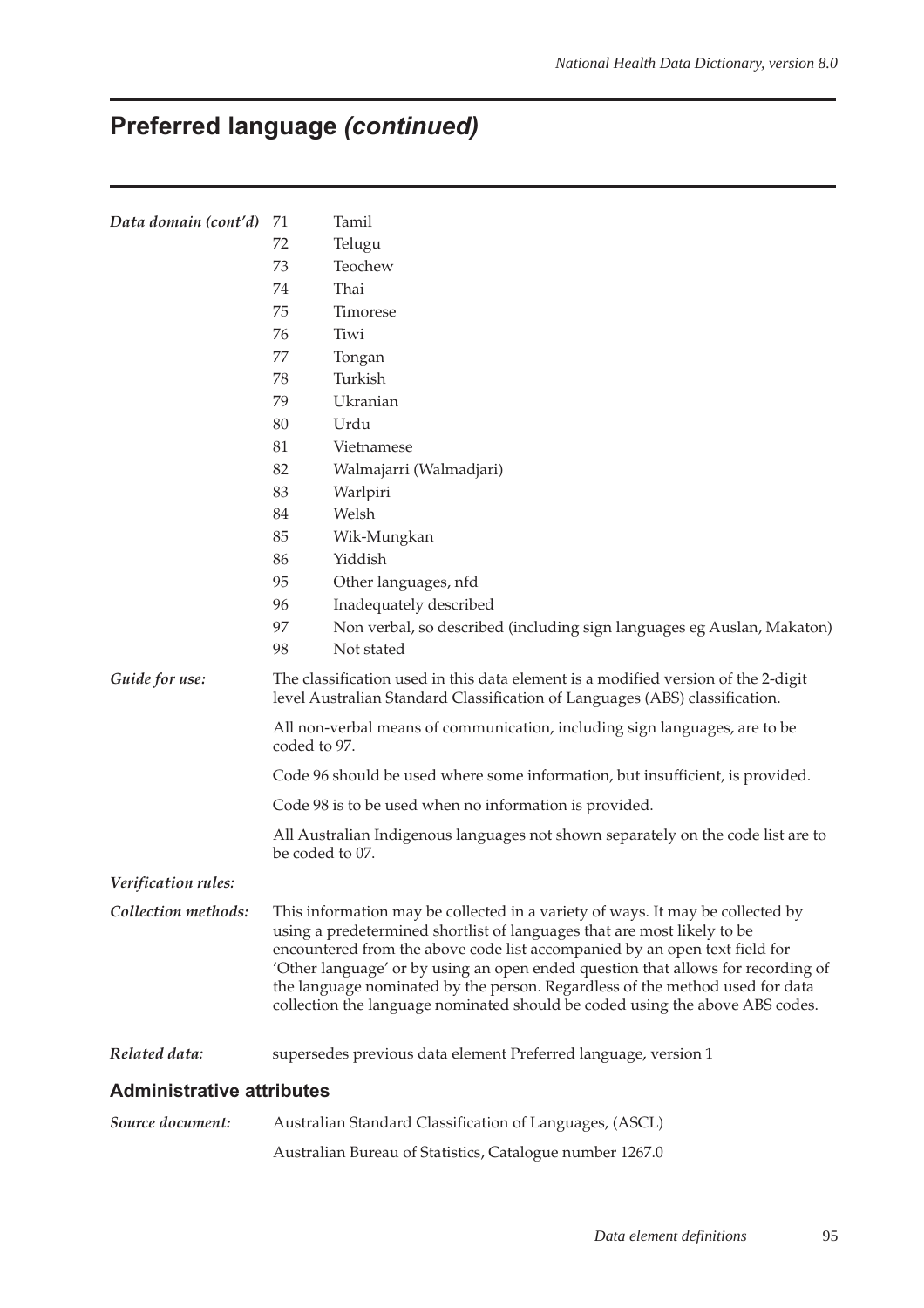### **Preferred language (continued)**

*Source organisation:* National Health Data Committee, Australian Bureau of Statistics

*National minimum data sets:*

*Comments:* The Australian Bureau of Statistics has developed a detailed four-digit language classification of 193 language units which was used in the 1996 Census. Although it is preferable to use the classification at a four-digit level, the requirements of administrative collections have been recognised and the ABS has developed a classification of 86 languages at a two-digit level from those most frequently spoken in Australia. Mapping of this 2 digit running code system to the 4 digit Australian Standard Classification of Language is available from ABS. The classification used in this data element is a modified version of the 2-digit level ABS classification.

> The National Health Data Committee considered that the grouping of languages by geographic region was not useful in administrative settings. Thus the data domain includes an alphabetical listing of the 86 languages from the ABS 2 digit level classification with only one code for 'Other languages, nfd'. By removing the geographic groupings from the classification information about the broad geographic region of languages that are not specifically coded is lost. However, the National Health Data Committee considered that the benefits to data collectors gained from simplifying the code listing outweighed this disadvantage.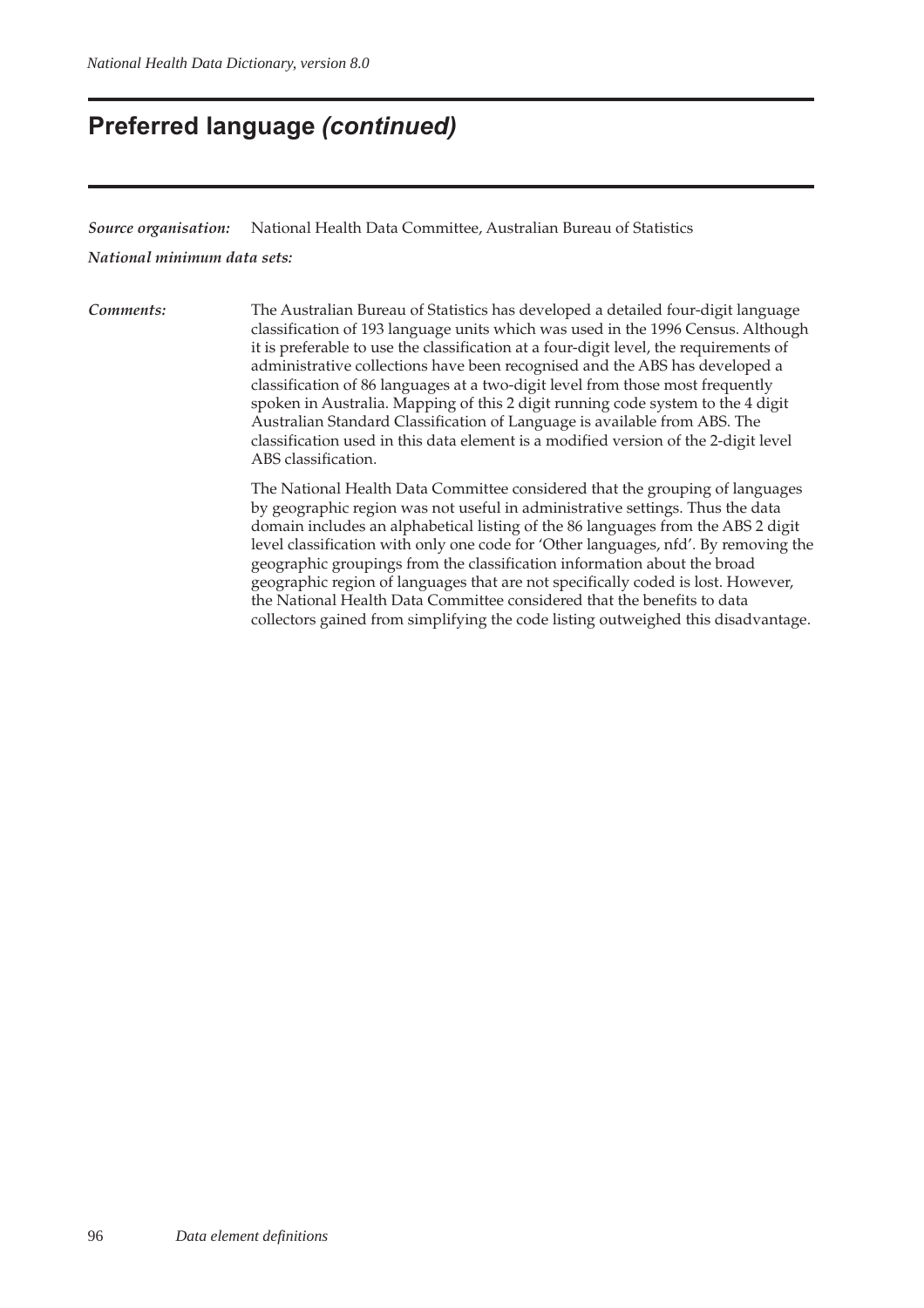## **Need for interpreter service**

| Admin. status:                                             | <b>CURRENT</b>                           | 1/07/89                                                            |                                        |  |  |  |  |
|------------------------------------------------------------|------------------------------------------|--------------------------------------------------------------------|----------------------------------------|--|--|--|--|
| Identifying and definitional attributes                    |                                          |                                                                    |                                        |  |  |  |  |
| Knowledgebase ID:                                          | 000100                                   |                                                                    | <b>Version number:</b><br>$\mathbf{1}$ |  |  |  |  |
| Data element type:                                         | <b>DATA ELEMENT</b>                      |                                                                    |                                        |  |  |  |  |
| Definition:                                                |                                          | Need for interpreter services (yes/no) as perceived by the person. |                                        |  |  |  |  |
| Context:                                                   |                                          | To assist in planning for provision of interpreter services.       |                                        |  |  |  |  |
| <b>Relational and representational attributes</b>          |                                          |                                                                    |                                        |  |  |  |  |
| Datatype:                                                  | Numeric                                  | Representational form:                                             | <b>CODE</b>                            |  |  |  |  |
| Field size:                                                | Min. 1<br>Max. 1                         | Representational layout:                                           | N                                      |  |  |  |  |
| Data domain:                                               | $\overline{0}$<br>Interpreter not needed |                                                                    |                                        |  |  |  |  |
|                                                            | 1                                        | Interpreter needed                                                 |                                        |  |  |  |  |
| Guide for use:                                             |                                          |                                                                    |                                        |  |  |  |  |
| Verification rules:                                        |                                          |                                                                    |                                        |  |  |  |  |
| Collection methods:                                        |                                          |                                                                    |                                        |  |  |  |  |
| Related data:                                              |                                          | is used in conjunction with Preferred language, version 2          |                                        |  |  |  |  |
| <b>Administrative attributes</b>                           |                                          |                                                                    |                                        |  |  |  |  |
| Source document:                                           |                                          |                                                                    |                                        |  |  |  |  |
| <b>Source organisation:</b> National Health Data Committee |                                          |                                                                    |                                        |  |  |  |  |
| National minimum data sets:                                |                                          |                                                                    |                                        |  |  |  |  |

*Comments:* This data element has not been included in the National minimum data set – institutional health care because of reservations about its utility in assessing demand for interpreter services and concerns that a question of this nature might raise expectations of service provision which could not always be fulfilled.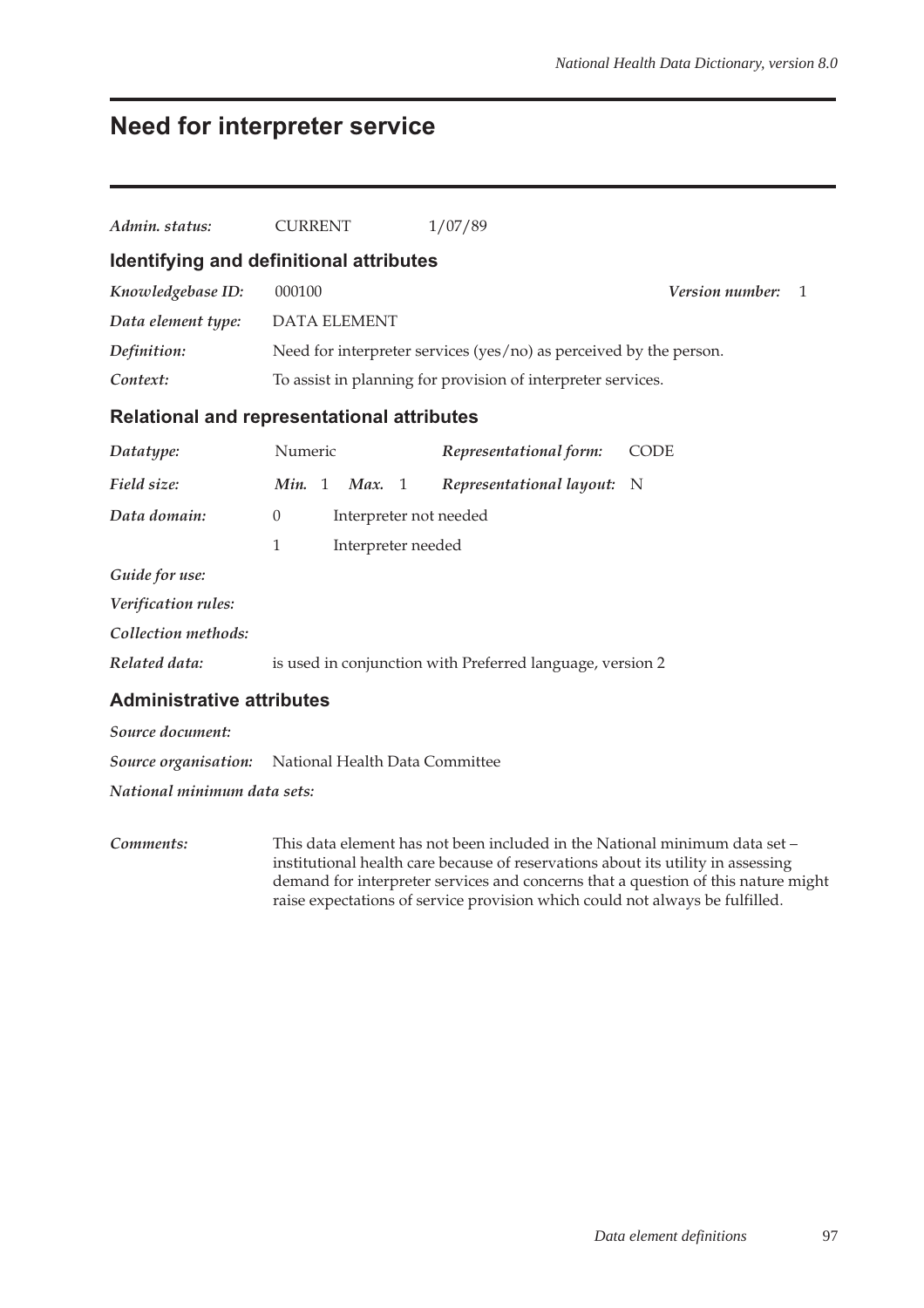# **Type of accommodation**

| Admin. status:     | <b>CURRENT</b>                          | 1/07/99                                                                                                                                                            |                          |  |
|--------------------|-----------------------------------------|--------------------------------------------------------------------------------------------------------------------------------------------------------------------|--------------------------|--|
|                    | Identifying and definitional attributes |                                                                                                                                                                    |                          |  |
| Knowledgebase ID:  | 000173                                  |                                                                                                                                                                    | <b>Version number:</b> 2 |  |
| Data element type: | DATA ELEMENT                            |                                                                                                                                                                    |                          |  |
| Definition:        |                                         | The type of accommodation setting in which the person usually lives/lived.                                                                                         |                          |  |
| Context:           |                                         | Institutional health care: permits analysis of the usual residential accommodation<br>type of people prior to admission to institutional health care.              |                          |  |
|                    | their treatment.                        | The setting in which the person usually lives can have a bearing on the types of<br>treatment and support required by the person and the outcomes that result from |                          |  |

#### **Relational and representational attributes**

| Datatype:      | Alphabetic                          |                                                                                                                                                         |                           |                | Representational form:                                                                                                                                                                                                                       | <b>CODE</b>                                                                                                                                                                                                                                                                                                                                                                                                                    |  |  |
|----------------|-------------------------------------|---------------------------------------------------------------------------------------------------------------------------------------------------------|---------------------------|----------------|----------------------------------------------------------------------------------------------------------------------------------------------------------------------------------------------------------------------------------------------|--------------------------------------------------------------------------------------------------------------------------------------------------------------------------------------------------------------------------------------------------------------------------------------------------------------------------------------------------------------------------------------------------------------------------------|--|--|
| Field size:    | Min. 1 Max.                         |                                                                                                                                                         |                           | $\overline{2}$ | Representational layout: NN                                                                                                                                                                                                                  |                                                                                                                                                                                                                                                                                                                                                                                                                                |  |  |
| Data domain:   | $\mathbf{1}$                        | Private residence (e.g. house, flat, bedsitter, caravan, boat, independent<br>unit in retirement village), including privately and publicly rentedhomes |                           |                |                                                                                                                                                                                                                                              |                                                                                                                                                                                                                                                                                                                                                                                                                                |  |  |
|                | $\overline{2}$                      |                                                                                                                                                         | Psychiatric hospital      |                |                                                                                                                                                                                                                                              |                                                                                                                                                                                                                                                                                                                                                                                                                                |  |  |
|                | 3                                   |                                                                                                                                                         |                           |                | Residential aged care service (nursing home, aged care hostel)                                                                                                                                                                               |                                                                                                                                                                                                                                                                                                                                                                                                                                |  |  |
|                | $\overline{4}$                      |                                                                                                                                                         |                           |                | Specialised alcohol/other drug treatment residence                                                                                                                                                                                           |                                                                                                                                                                                                                                                                                                                                                                                                                                |  |  |
|                | 5                                   |                                                                                                                                                         |                           |                |                                                                                                                                                                                                                                              | Specialised mental health community-based residential support service                                                                                                                                                                                                                                                                                                                                                          |  |  |
|                | 6                                   |                                                                                                                                                         | disabilities)             |                |                                                                                                                                                                                                                                              | Domestic-scale supported living facility (eg. group home for people with                                                                                                                                                                                                                                                                                                                                                       |  |  |
|                | $\overline{7}$                      |                                                                                                                                                         |                           |                | Boarding/rooming house/hostel or hostel type accommodation, not<br>including aged persons' hostel                                                                                                                                            |                                                                                                                                                                                                                                                                                                                                                                                                                                |  |  |
|                | $8\,$                               |                                                                                                                                                         | Homeless persons' shelter |                |                                                                                                                                                                                                                                              |                                                                                                                                                                                                                                                                                                                                                                                                                                |  |  |
|                | 9                                   |                                                                                                                                                         |                           |                | Shelter/refuge (not including homeless persons' shelter)                                                                                                                                                                                     |                                                                                                                                                                                                                                                                                                                                                                                                                                |  |  |
|                | 10<br>Other supported accommodation |                                                                                                                                                         |                           |                |                                                                                                                                                                                                                                              |                                                                                                                                                                                                                                                                                                                                                                                                                                |  |  |
|                | 11                                  |                                                                                                                                                         |                           |                | Prison/remand centre/youth training centre                                                                                                                                                                                                   |                                                                                                                                                                                                                                                                                                                                                                                                                                |  |  |
|                | 12                                  |                                                                                                                                                         |                           |                | Public place (homeless)                                                                                                                                                                                                                      |                                                                                                                                                                                                                                                                                                                                                                                                                                |  |  |
|                | 13                                  |                                                                                                                                                         |                           |                | Other accommodation, not elsewhere classified                                                                                                                                                                                                |                                                                                                                                                                                                                                                                                                                                                                                                                                |  |  |
|                | 14                                  |                                                                                                                                                         |                           |                | Unknown/unable to determine                                                                                                                                                                                                                  |                                                                                                                                                                                                                                                                                                                                                                                                                                |  |  |
| Guide for use: | type of usual accommodation.        |                                                                                                                                                         |                           |                | most amount of time over the past three months prior to admission to<br>institutional health care or first contact with a community service setting. If a<br>above definition may be difficult to achieve. The place the person perceives as | 'Usual' is defined as the type of accommodation the person has lived in for the<br>person stays in a particular place of accommodation for four or more days a week<br>over the period, that place of accommodation would be the person's type of usual<br>accommodation. In practice, receiving an answer strictly in accordance with the<br>their usual accommodation will often prove to be the best approximation of their |  |  |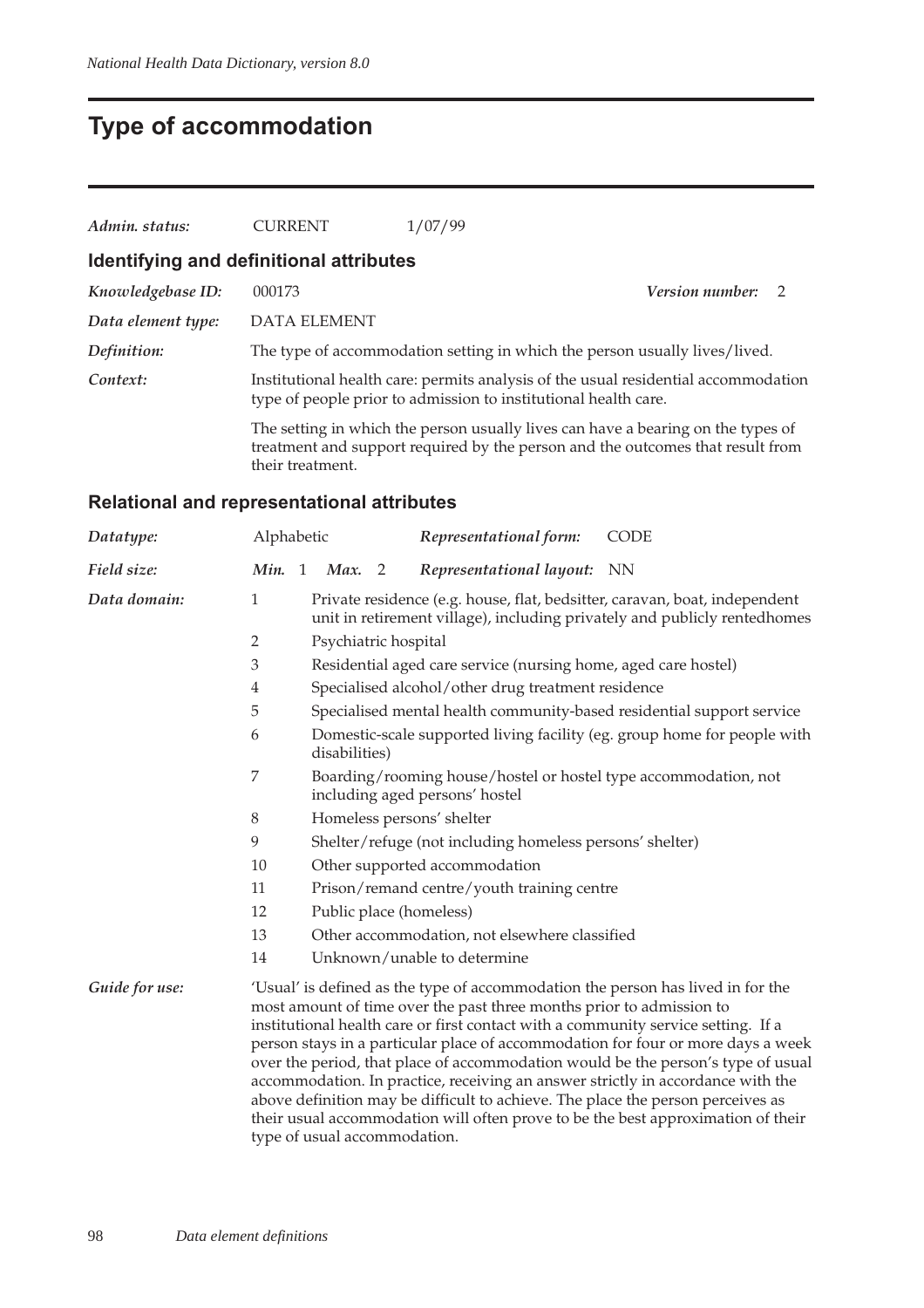### **Type of accommodation (continued)**

*Guide for use (cont'd):* 3 – Includes nursing home beds in acute care hospitals.

4 – Includes alcohol/other drug treatment units in psychiatric hospitals.

5 – Specialised mental health community-based residential support services are defined as community-based residential supported accommodation specifically targeted at people with psychiatric disabilities which provides 24-hour support/ rehabilitation on a residential basis.

6 – Domestic-scale supported living facilities include group homes for people with disabilities, cluster apartments where a support worker lives on-site, community residential apartments (except mental health), congregate care arrangements. Support is provided by staff on either a live-in or rostered basis, and they may or may not have 24-hour supervision and care.

10 – Includes other supported accommodation facilities such as hostels for people with disabilities and Residential Services/Facilities (Victoria and South Australia only). These facilities provide board and lodging and rostered care workers provide client support services.

*Verification rules:*

*Collection methods:*

*Related data:* is an alternative to Type of usual accommodation, version 1

#### **Administrative attributes**

*Source document:*

*Source organisation:* National Health Data Committee

*National minimum data sets:*

Institutional mental health care  $\frac{1}{07/99}$  to

*Comments:* The changes made to this data element are in accordance with the requirements of the National Mental Health Information Strategy Committee and take into consideration corresponding definitions in other data dictionaries (e.g. HACC Data Dictionary Version 1 and National Community Services Data Dictionary Version 1).

> In December 1998, the National Health Information Management Group decided that this data element would be implemented from 1 July 1999 in the Institutional mental health NMDS. However, to assist with the transition to the new reporting requirements for the Institutional mental health NMDS establishments may report either this new version of the data element or the previous version (Type of usual accommodation, version 1) with the expectation that agencies will make their best efforts to report against the new version of this data element (Type of accommodation, version 2) from 1 July 1999.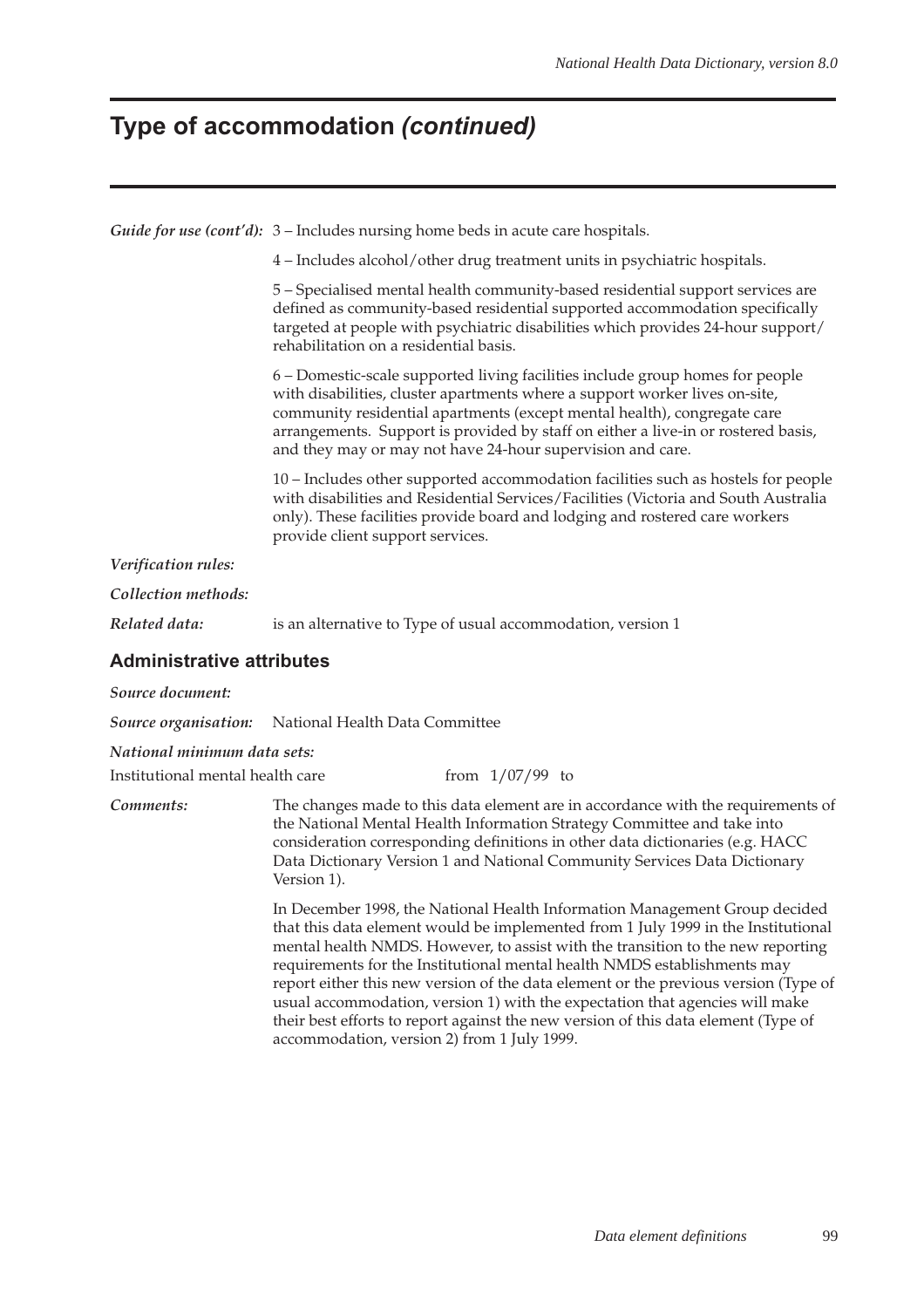## **Type of usual accommodation**

| Admin. status:     | <b>CURRENT</b>                          | 1/07/89                                                                                                                                                     |  |
|--------------------|-----------------------------------------|-------------------------------------------------------------------------------------------------------------------------------------------------------------|--|
|                    | Identifying and definitional attributes |                                                                                                                                                             |  |
| Knowledgebase ID:  | 000173                                  | <i>Version number:</i>                                                                                                                                      |  |
| Data element type: | <b>DATA ELEMENT</b>                     |                                                                                                                                                             |  |
| Definition:        |                                         | The type of physical accommodation the person lived in prior to admission.                                                                                  |  |
| Context:           |                                         | Institutional health care: permits analysis of the prior residential accommodation<br>type of people admitted to nursing homes or other institutional care. |  |
|                    |                                         |                                                                                                                                                             |  |

#### **Relational and representational attributes**

| Datatype:           | Numeric                                                                                                                                                                                                                                                            |  |                      |                | Representational form:                                    | <b>CODE</b>                                                                                                                                                                                                                                    |
|---------------------|--------------------------------------------------------------------------------------------------------------------------------------------------------------------------------------------------------------------------------------------------------------------|--|----------------------|----------------|-----------------------------------------------------------|------------------------------------------------------------------------------------------------------------------------------------------------------------------------------------------------------------------------------------------------|
| Field size:         | Min. 1                                                                                                                                                                                                                                                             |  | Max.                 | $\overline{1}$ | Representational layout:                                  | N                                                                                                                                                                                                                                              |
| Data domain:        | $\mathbf{1}$                                                                                                                                                                                                                                                       |  | House or flat        |                |                                                           |                                                                                                                                                                                                                                                |
|                     | $\overline{2}$                                                                                                                                                                                                                                                     |  |                      |                | Independent unit as part of retirement village or similar |                                                                                                                                                                                                                                                |
|                     | $\mathfrak{Z}$                                                                                                                                                                                                                                                     |  |                      |                | Hostel or hostel type accommodation                       |                                                                                                                                                                                                                                                |
|                     | $\overline{4}$                                                                                                                                                                                                                                                     |  | Psychiatric hospital |                |                                                           |                                                                                                                                                                                                                                                |
|                     | 5                                                                                                                                                                                                                                                                  |  | Acute hospital       |                |                                                           |                                                                                                                                                                                                                                                |
|                     | 6                                                                                                                                                                                                                                                                  |  |                      |                | Other accommodation                                       |                                                                                                                                                                                                                                                |
|                     | $\overline{7}$                                                                                                                                                                                                                                                     |  | No usual residence   |                |                                                           |                                                                                                                                                                                                                                                |
| Guide for use:      |                                                                                                                                                                                                                                                                    |  |                      |                |                                                           |                                                                                                                                                                                                                                                |
| Verification rules: |                                                                                                                                                                                                                                                                    |  |                      |                |                                                           |                                                                                                                                                                                                                                                |
| Collection methods: |                                                                                                                                                                                                                                                                    |  |                      |                | is not available for New South Wales State nursing homes. | The above classifications have been based on Question 16 of Form NH5. This item                                                                                                                                                                |
|                     | As this data item includes only details of physical accommodation before<br>admission it was decided to have details of the relational basis of accommodation<br>before admission collected as a separate data element (see data element 'Source of<br>referral'). |  |                      |                |                                                           |                                                                                                                                                                                                                                                |
|                     | will be reviewed during 1999.                                                                                                                                                                                                                                      |  |                      |                |                                                           | The Commonwealth Department of Health and Aged Care has introduced a new<br>Aged Care Application and Approval form which replaces the NH5. In the light<br>of this and other changes to the nursing home and hostel sector, this data element |
| Related data:       |                                                                                                                                                                                                                                                                    |  |                      |                | is an alternative to Type of accommodation, version 2     |                                                                                                                                                                                                                                                |
|                     |                                                                                                                                                                                                                                                                    |  |                      |                |                                                           |                                                                                                                                                                                                                                                |

### **Administrative attributes**

| Source document:            |                                                                       |
|-----------------------------|-----------------------------------------------------------------------|
|                             | <b>Source organisation:</b> National minimum data set working parties |
| National minimum data sets: |                                                                       |

| Institutional mental health care | from $1/07/97$ to |  |
|----------------------------------|-------------------|--|
|                                  |                   |  |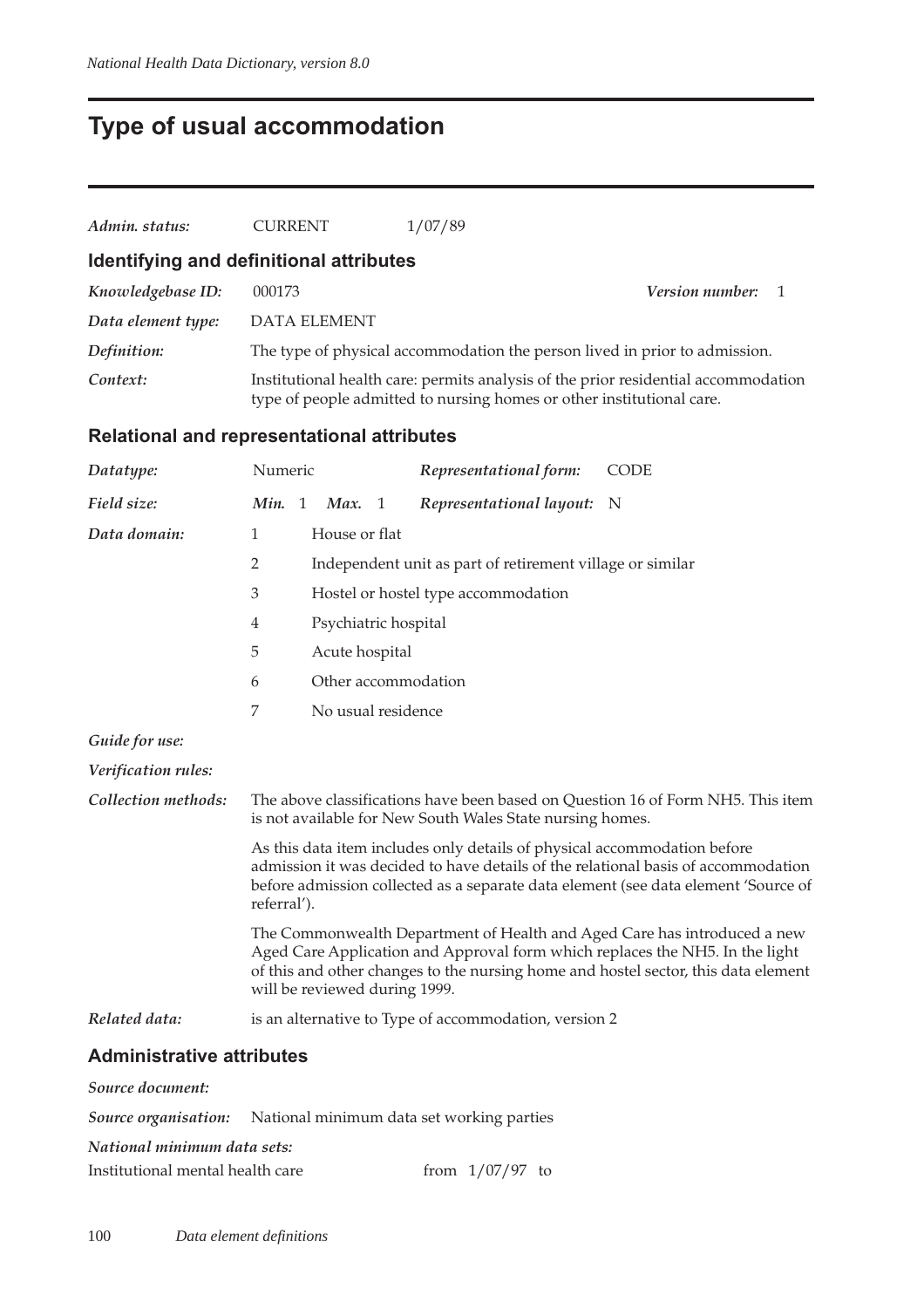### **Type of usual accommodation (continued)**

*Comments:* In December 1998, the National Health Information Management Group decided that a new version of this data element (named Type of accommodation, version 2) would be implemented from 1 July 1999 in the Institutional mental health NMDS. However, to assist with the transition to the new reporting requirements for the Institutional mental health NMDS establishments may report either the new version of the data element (Type of accommodation, version 2) or this data element with the expectation that agencies will make their best efforts to report against the new version of this data element (Type of accommodation, version 2) from 1 July 1999.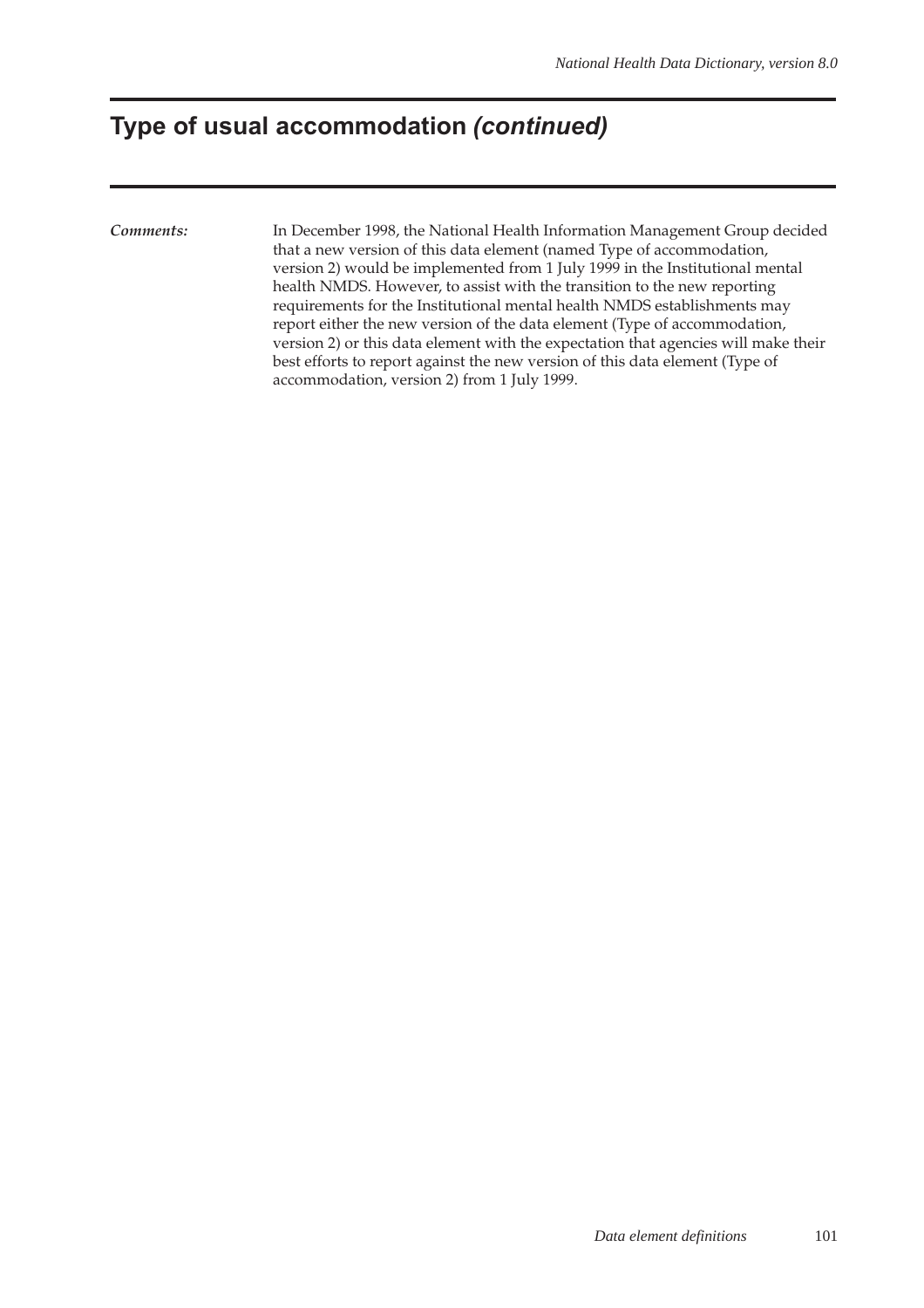## **Hospital insurance status**

| Admin. status:     | <b>CURRENT</b>                                                                                                                       | 1/07/97                                                                                                                                                         |                 |   |  |  |  |
|--------------------|--------------------------------------------------------------------------------------------------------------------------------------|-----------------------------------------------------------------------------------------------------------------------------------------------------------------|-----------------|---|--|--|--|
|                    | Identifying and definitional attributes                                                                                              |                                                                                                                                                                 |                 |   |  |  |  |
| Knowledgebase ID:  | 000075                                                                                                                               |                                                                                                                                                                 | Version number: | 3 |  |  |  |
| Data element type: | <b>DATA ELEMENT</b>                                                                                                                  |                                                                                                                                                                 |                 |   |  |  |  |
| Definition:        |                                                                                                                                      | Hospital insurance under one of the following categories:                                                                                                       |                 |   |  |  |  |
|                    | 1. Registered insurance – hospital insurance with a health insurance fund<br>registered under the National Health Act 1953 (C'wlth); |                                                                                                                                                                 |                 |   |  |  |  |
|                    | under registered insurance.                                                                                                          | 2. General insurance – hospital insurance with a general insurance company<br>under a guaranteed renewable policy providing benefits similar to those available |                 |   |  |  |  |
|                    |                                                                                                                                      | No hospital insurance or benefits coverage under the above.                                                                                                     |                 |   |  |  |  |
| Context:           |                                                                                                                                      | To assist in analysis of utilisation and health care financing                                                                                                  |                 |   |  |  |  |

### **Relational and representational attributes**

| Datatype:           | Numeric                                                                                                                              |  |         |                    | Representational form:                                                                                                        | <b>CODE</b>                                                                       |
|---------------------|--------------------------------------------------------------------------------------------------------------------------------------|--|---------|--------------------|-------------------------------------------------------------------------------------------------------------------------------|-----------------------------------------------------------------------------------|
| Field size:         | <i>Min.</i> 1 <i>Max.</i> 1                                                                                                          |  |         |                    | Representational layout: N                                                                                                    |                                                                                   |
| Data domain:        | 1                                                                                                                                    |  |         | Hospital insurance |                                                                                                                               |                                                                                   |
|                     | 2                                                                                                                                    |  |         |                    | No hospital insurance                                                                                                         |                                                                                   |
|                     | 9                                                                                                                                    |  | Unknown |                    |                                                                                                                               |                                                                                   |
| Guide for use:      | in 2. no hospital insurance.                                                                                                         |  |         |                    |                                                                                                                               | Persons covered by insurance for benefits of ancillary services only are included |
|                     | The 'unknown' category should not be used in primary collections but can be<br>used to record unknown insurance status in databases. |  |         |                    |                                                                                                                               |                                                                                   |
|                     |                                                                                                                                      |  |         |                    | This item is to determine whether the patient has hospital insurance, not their<br>method of payment for the episode of care. |                                                                                   |
| Verification rules: |                                                                                                                                      |  |         |                    |                                                                                                                               |                                                                                   |
| Collection methods: |                                                                                                                                      |  |         |                    |                                                                                                                               |                                                                                   |
| Related data:       |                                                                                                                                      |  |         |                    | is used in conjunction with Patient accommodation eligibility status, version 2                                               |                                                                                   |
|                     |                                                                                                                                      |  |         |                    | supersedes previous data element Insurance status, version 2                                                                  |                                                                                   |

#### **Administrative attributes**

| Source document:                 |                                                            |                   |  |  |  |  |  |
|----------------------------------|------------------------------------------------------------|-------------------|--|--|--|--|--|
|                                  | <b>Source organisation:</b> National Health Data Committee |                   |  |  |  |  |  |
| National minimum data sets:      |                                                            |                   |  |  |  |  |  |
| Institutional health care        |                                                            | from $1/07/89$ to |  |  |  |  |  |
| Institutional mental health care |                                                            | from $1/07/97$ to |  |  |  |  |  |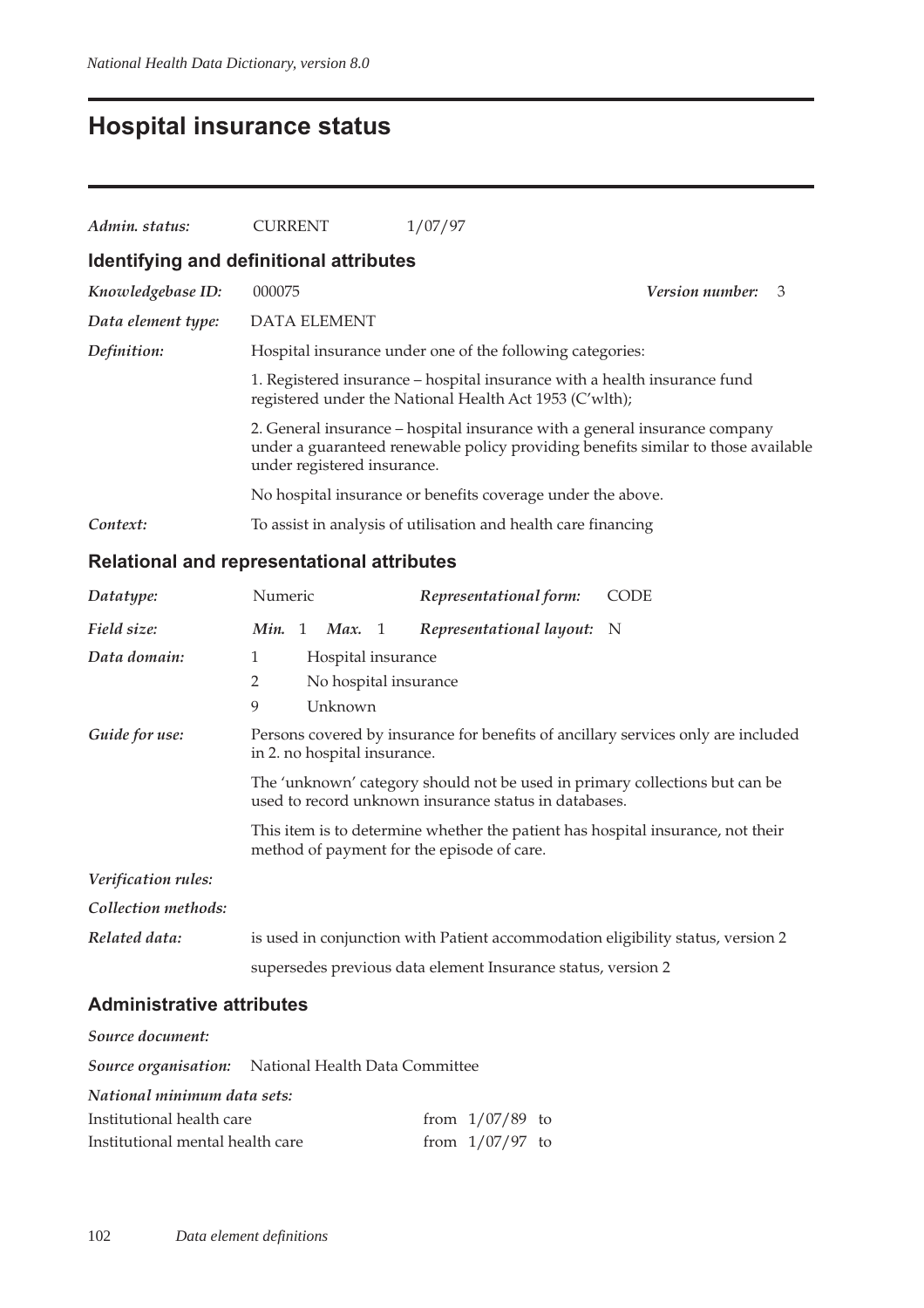### **Hospital insurance status (continued)**

*Comments:* Insurance status was reviewed and modified to reflect changes to new private health insurance arrangements under the Health Legislation (Private Health Insurance Reform) Amendment Act 1995.

> Employee health benefits schemes became illegal with the implementation of Schedule 2 of the private health insurance reforms, effective on 1 October 1995.

Under Schedule 4 of the private health insurance reforms, on 1 July 1997, the definition of the 'basic private table' or 'basic table', and 'supplementary hospital table' and any references to these definitions was omitted from the National Health Act 1953. All hospital tables offered by registered private health insurers since 29 May 1995 have been referred to as 'Applicable Benefits Arrangements' and marketed under the insurer's own product name.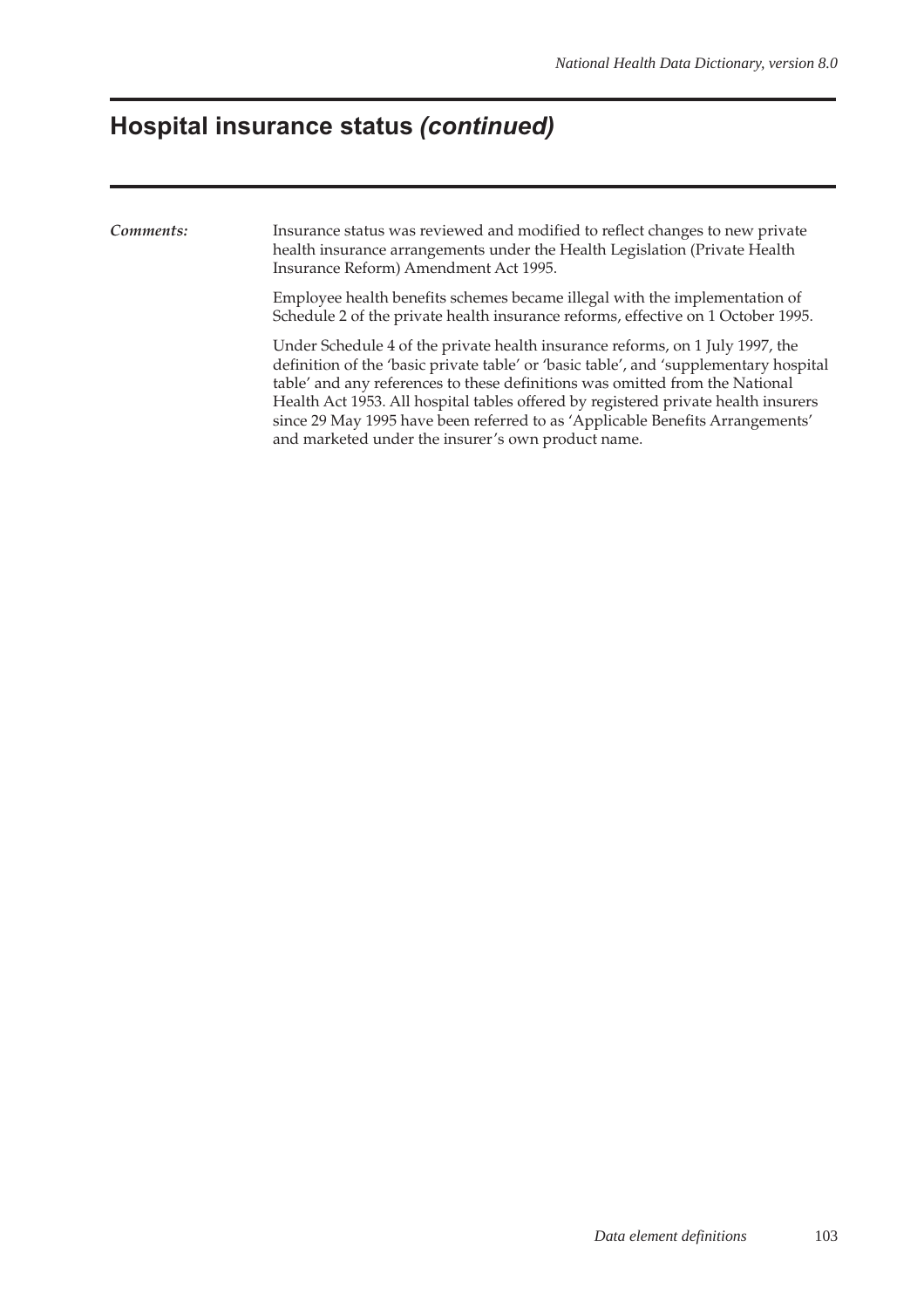### **Pension status – nursing home residents**

| Admin. status:                          | <b>CURRENT</b>                            | 1/07/97                                                                                                                                                            |                        |  |
|-----------------------------------------|-------------------------------------------|--------------------------------------------------------------------------------------------------------------------------------------------------------------------|------------------------|--|
| Identifying and definitional attributes |                                           |                                                                                                                                                                    |                        |  |
| Knowledgebase ID:                       | 000383                                    |                                                                                                                                                                    | <b>Version number:</b> |  |
| Data element type:                      | DATA ELEMENT                              |                                                                                                                                                                    |                        |  |
| Definition:                             | source of income).                        | Whether or not a person is in receipt of a pension and the nature of that pension<br>(note that this does not mean the pension is necessarily the recipient's main |                        |  |
| Context:                                | could be a surrogate indicator of income. | This data element is likely to be a factor in determining equity of services and                                                                                   |                        |  |

#### **Relational and representational attributes**

| Datatype:      | Numeric                |                                                     | Representational form:                           | <b>CODE</b> |  |
|----------------|------------------------|-----------------------------------------------------|--------------------------------------------------|-------------|--|
| Field size:    | $\overline{1}$<br>Min. | Max. 1                                              | Representational layout: N                       |             |  |
| Data domain:   | 1                      | Aged pension – full pension without rent assistance |                                                  |             |  |
|                | 2                      |                                                     | Aged pension – full pension plus rent assistance |             |  |
|                | 3                      | Repatriation pension                                |                                                  |             |  |
|                | 4                      | Disability support pension                          |                                                  |             |  |
|                | 5                      | Other pension or benefit                            |                                                  |             |  |
|                | 6                      | No pension                                          |                                                  |             |  |
| Guide for use: |                        |                                                     |                                                  |             |  |

|  | Verification rules: |  |
|--|---------------------|--|
|--|---------------------|--|

| Collection methods: | This item is based on the form NH5, which has been replaced. |
|---------------------|--------------------------------------------------------------|
| Related data:       | supersedes previous data element Pension status, version 1   |

### **Administrative attributes**

*Source document:*

*Source organisation:*

*National minimum data sets:*

*Comments:* This data element will be reviewed during 1999.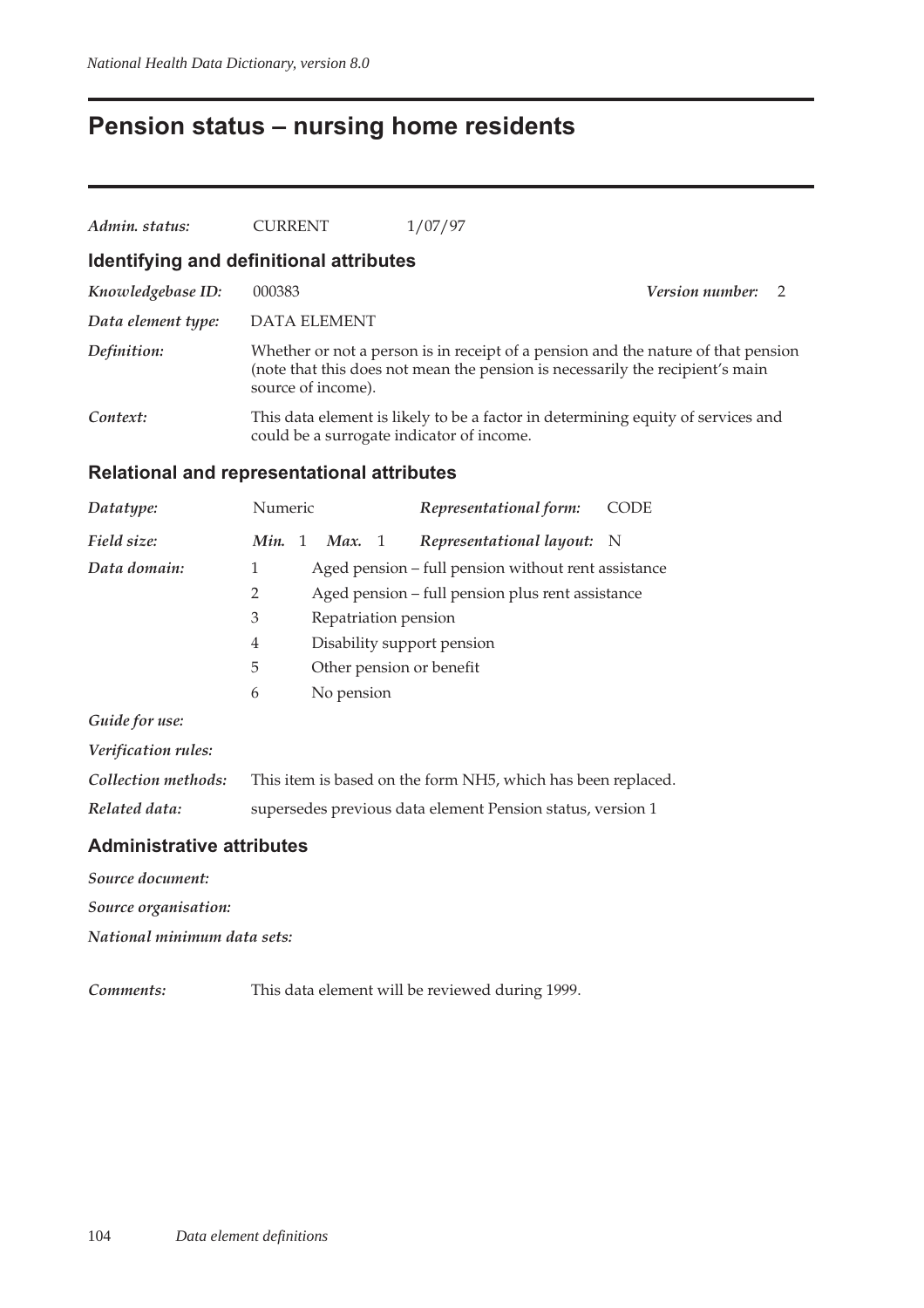# **Pension status – psychiatric patients**

| Admin. status:                          | CURRENT                        | 1/07/97                                                                                                                                                                                                                                 |  |
|-----------------------------------------|--------------------------------|-----------------------------------------------------------------------------------------------------------------------------------------------------------------------------------------------------------------------------------------|--|
| Identifying and definitional attributes |                                |                                                                                                                                                                                                                                         |  |
| Knowledgebase ID:                       | 000121                         | Version number: 2                                                                                                                                                                                                                       |  |
| Data element type:                      | DATA ELEMENT                   |                                                                                                                                                                                                                                         |  |
| Definition:                             |                                | Whether or not a person is in receipt of a pension or social security benefit and<br>the nature of that pension or benefit (note that this does not mean the pension /<br>benefit is necessarily the recipient's main source of income) |  |
| Context:                                | psychiatric care in Australia. | This item is a factor in determining equity of services, community needs, a<br>surrogate indicator of income, and useful in analysis of total resource allocation to                                                                    |  |
|                                         | Commonwealth benefit.          | A substantial proportion of the consumers of public psychiatric services are<br>people whose sole or major source of income is some form of pension or                                                                                  |  |

### **Relational and representational attributes**

| Datatype:                        | Numeric        |   |                      |    | Representational form:                                     | <b>CODE</b> |
|----------------------------------|----------------|---|----------------------|----|------------------------------------------------------------|-------------|
| Field size:                      | Min.           | 1 | Max.                 | -1 | Representational layout:                                   | N           |
| Data domain:                     | 1              |   | Aged pension         |    |                                                            |             |
|                                  | $\overline{2}$ |   | Repatriation pension |    |                                                            |             |
|                                  | 3              |   | Invalid pension      |    |                                                            |             |
|                                  | 4              |   |                      |    | Unemployment benefit                                       |             |
|                                  | 5              |   | Sickness benefit     |    |                                                            |             |
|                                  | 6              |   |                      |    | Other pension / benefit                                    |             |
| Guide for use:                   |                |   |                      |    |                                                            |             |
| Verification rules:              |                |   |                      |    |                                                            |             |
| Collection methods:              |                |   |                      |    |                                                            |             |
| Related data:                    |                |   |                      |    | supersedes previous data element Pension status, version 1 |             |
| <b>Administrative attributes</b> |                |   |                      |    |                                                            |             |
| Source document:                 |                |   |                      |    |                                                            |             |
| Source organisation:             |                |   |                      |    |                                                            |             |
| National minimum data sets:      |                |   |                      |    |                                                            |             |
| Institutional mental health care |                |   |                      |    | from $1/07/97$ to                                          |             |

*Comments:*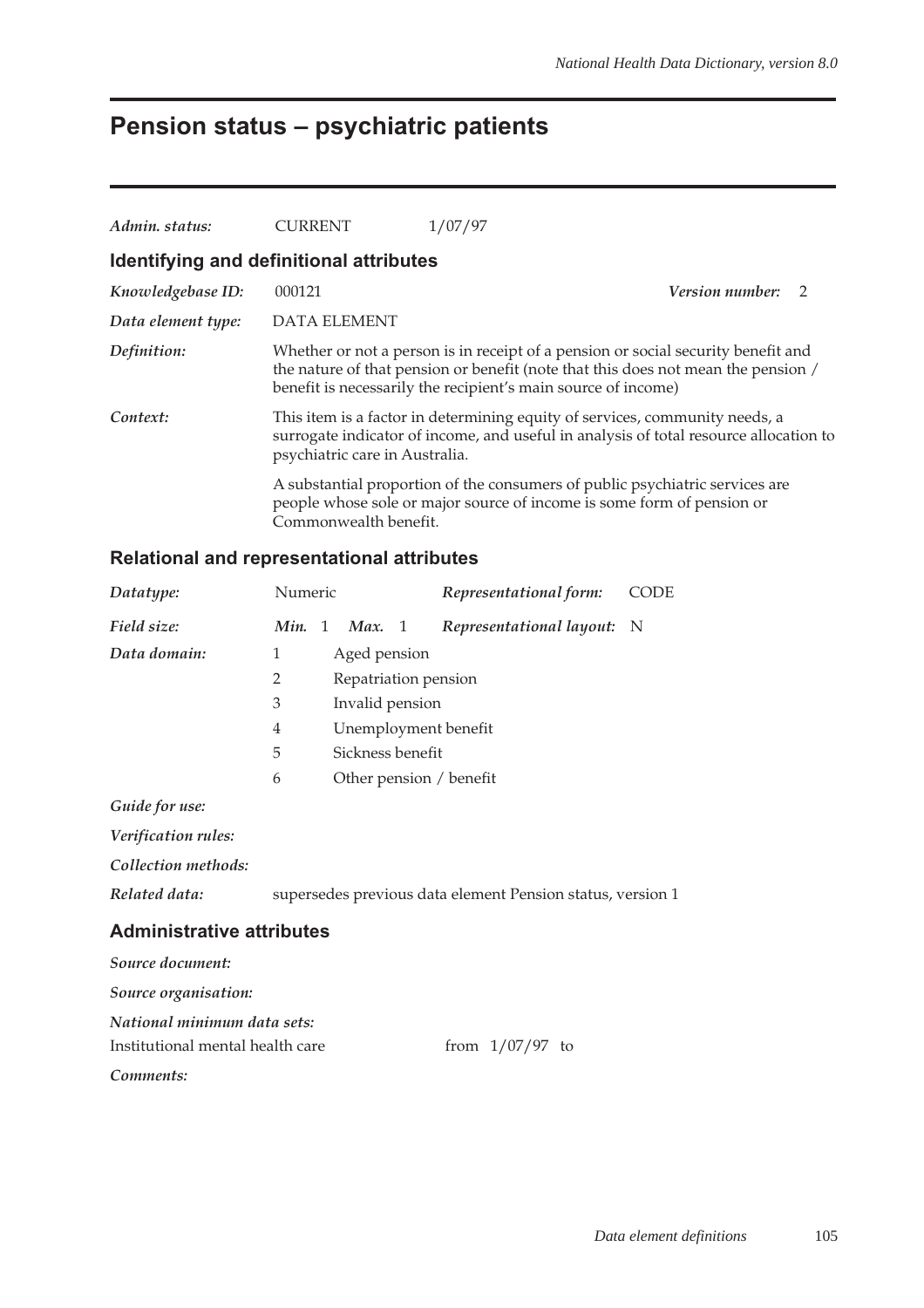# **Compensable status**

| Admin. status:                                    | <b>CURRENT</b>                    | 1/07/93                                                                                                                                                                                                                                                                                                                            |                   |
|---------------------------------------------------|-----------------------------------|------------------------------------------------------------------------------------------------------------------------------------------------------------------------------------------------------------------------------------------------------------------------------------------------------------------------------------|-------------------|
| Identifying and definitional attributes           |                                   |                                                                                                                                                                                                                                                                                                                                    |                   |
| Knowledgebase ID:                                 | 000026                            |                                                                                                                                                                                                                                                                                                                                    | Version number: 2 |
| Data element type:                                | <b>DATA ELEMENT</b>               |                                                                                                                                                                                                                                                                                                                                    |                   |
| Definition:                                       | as a compensable patient.         | Any person who is entitled to the payment of, or who has been paid<br>compensation for, damages or other benefits (including a payment in settlement<br>of a claim for compensation, damages or other benefits) in respect of the injury,<br>illness or disease for which he or she is receiving care and treatment, is classified |                   |
| Context:                                          |                                   | To assist in analyses of utilisation and health care funding.                                                                                                                                                                                                                                                                      |                   |
| <b>Relational and representational attributes</b> |                                   |                                                                                                                                                                                                                                                                                                                                    |                   |
| Datatype:                                         | Numeric                           | Representational form:                                                                                                                                                                                                                                                                                                             | <b>CODE</b>       |
| Field size:                                       | Min. 1<br>Max. $1$                | Representational layout:                                                                                                                                                                                                                                                                                                           | N                 |
| Data domain:                                      | 1<br>Compensable                  |                                                                                                                                                                                                                                                                                                                                    |                   |
|                                                   | $\overline{2}$<br>Non-compensable |                                                                                                                                                                                                                                                                                                                                    |                   |
| Guide for use:                                    | Scheme, Northern Territory.       | This definition excludes entitled beneficiaries (Veterans' Affairs) and Defence<br>Force personnel and persons covered by the Motor Accident Compensation                                                                                                                                                                          |                   |
| Verification rules:                               |                                   |                                                                                                                                                                                                                                                                                                                                    |                   |
| Collection methods:                               |                                   | Compensable status is to be recorded on the person's separation from hospital. It<br>is recognised that the compensable status of a patient may change during the<br>course of the hospital stay, and it is therefore recommended that this data element<br>reflect the status of the patient at separation.                       |                   |
| Related data:                                     |                                   | is used in conjunction with Patient accommodation eligibility status, version 2                                                                                                                                                                                                                                                    |                   |
|                                                   |                                   | supersedes previous data element Compensable status, version 1                                                                                                                                                                                                                                                                     |                   |
| <b>Administrative attributes</b>                  |                                   |                                                                                                                                                                                                                                                                                                                                    |                   |
| Source document:                                  |                                   |                                                                                                                                                                                                                                                                                                                                    |                   |
| Source organisation:                              | National Health Data Committee    |                                                                                                                                                                                                                                                                                                                                    |                   |

| National minimum data sets:      |                   |  |
|----------------------------------|-------------------|--|
| Institutional health care        | from $1/07/89$ to |  |
| Institutional mental health care | from $1/07/97$ to |  |
|                                  |                   |  |

*Comments:*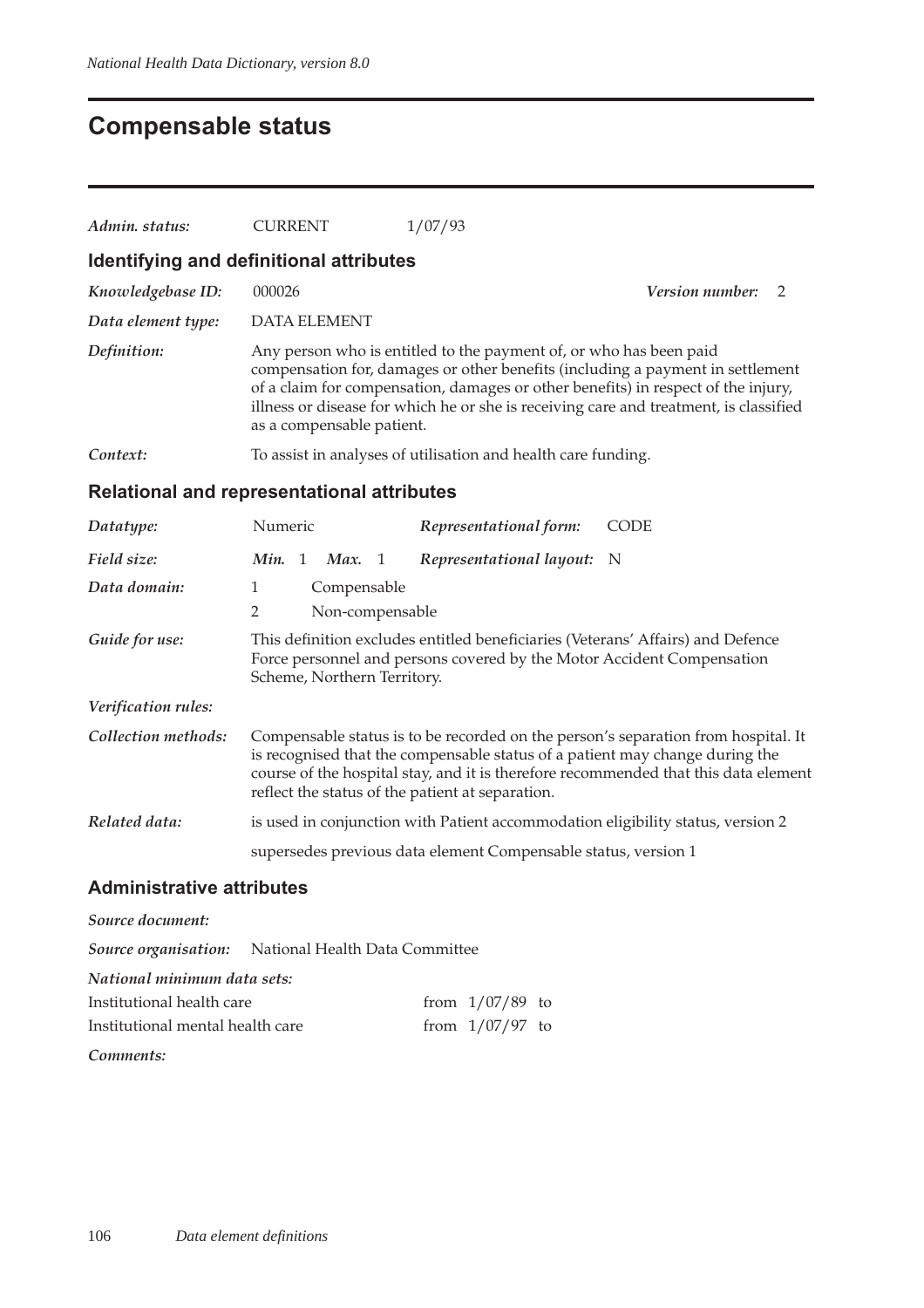# **Mental health legal status**

| Admin. status:                          | <b>CURRENT</b>                                                                                                                                                                                                            | 1/07/99                                                                                                                                                                                                                                                                                                                                                                                                                                                                                      |  |  |  |
|-----------------------------------------|---------------------------------------------------------------------------------------------------------------------------------------------------------------------------------------------------------------------------|----------------------------------------------------------------------------------------------------------------------------------------------------------------------------------------------------------------------------------------------------------------------------------------------------------------------------------------------------------------------------------------------------------------------------------------------------------------------------------------------|--|--|--|
| Identifying and definitional attributes |                                                                                                                                                                                                                           |                                                                                                                                                                                                                                                                                                                                                                                                                                                                                              |  |  |  |
| Knowledgebase ID:                       | 000092                                                                                                                                                                                                                    | <b>Version number:</b>                                                                                                                                                                                                                                                                                                                                                                                                                                                                       |  |  |  |
| Data element type:                      | <b>DATA ELEMENT</b>                                                                                                                                                                                                       |                                                                                                                                                                                                                                                                                                                                                                                                                                                                                              |  |  |  |
| Definition:                             | during a reporting period.                                                                                                                                                                                                | Whether a person is treated on an involuntary basis under the relevant State or<br>Territory mental health legislation, at any time during an episode of care for an<br>admitted patient or treatment of a patient/client by a community based service                                                                                                                                                                                                                                       |  |  |  |
|                                         | Involuntary patients are persons who are detained in hospital or compulsorily<br>treated in the community under mental health legislation for the purpose of<br>assessment or provision of appropriate treatment or care. |                                                                                                                                                                                                                                                                                                                                                                                                                                                                                              |  |  |  |
| Context:                                | element within local record systems.                                                                                                                                                                                      | Mental health care: this data element is required to monitor trends in the use of<br>compulsory treatment provisions under State and Territory mental health<br>legislation by Australian hospitals and community health care facilities, including<br>24-hour community based residential services. For those hospitals and<br>community mental health services which provide psychiatric treatment to<br>involuntary patients, mental health legal status information is an essential data |  |  |  |

### **Relational and representational attributes**

| Datatype:      | Numeric                                            | Representational form:                                                                                                                         | <b>CODE</b>                                                                                                                                                                                                                                                                                                                                                                                                                                                                                                                                                                                                                                                                                       |
|----------------|----------------------------------------------------|------------------------------------------------------------------------------------------------------------------------------------------------|---------------------------------------------------------------------------------------------------------------------------------------------------------------------------------------------------------------------------------------------------------------------------------------------------------------------------------------------------------------------------------------------------------------------------------------------------------------------------------------------------------------------------------------------------------------------------------------------------------------------------------------------------------------------------------------------------|
| Field size:    | Min. 1<br>Max. 1                                   | Representational layout: N                                                                                                                     |                                                                                                                                                                                                                                                                                                                                                                                                                                                                                                                                                                                                                                                                                                   |
| Data domain:   | Involuntary patient<br>1<br>2<br>Voluntary patient |                                                                                                                                                |                                                                                                                                                                                                                                                                                                                                                                                                                                                                                                                                                                                                                                                                                                   |
| Guide for use: |                                                    | Territory mental health legislation differs in the number of categories of<br>are charged with or convicted of some form of criminal activity. | Approval is required under the State or Territory mental health legislation in<br>order to detain patients for the provision of mental health care or for patients to<br>be treated compulsorily in the community. Code 1 involuntary status should only<br>be used by facilities which are approved for this purpose. While each State and<br>involuntary patient that are recognised, and the specific titles and legal conditions<br>applying to each type, the legal status categories which provide for compulsory<br>detention or compulsory treatment of the patient can be readily differentiated<br>within each jurisdiction. These include special categories for forensic patients who |
|                | patient and code these as involuntary status.      |                                                                                                                                                | Each State/Territory health authority should identify which sections of their<br>mental health legislation provide for detention or compulsory treatment of the                                                                                                                                                                                                                                                                                                                                                                                                                                                                                                                                   |
|                |                                                    | The mental health legal status of admitted patients treated within approved                                                                    |                                                                                                                                                                                                                                                                                                                                                                                                                                                                                                                                                                                                                                                                                                   |